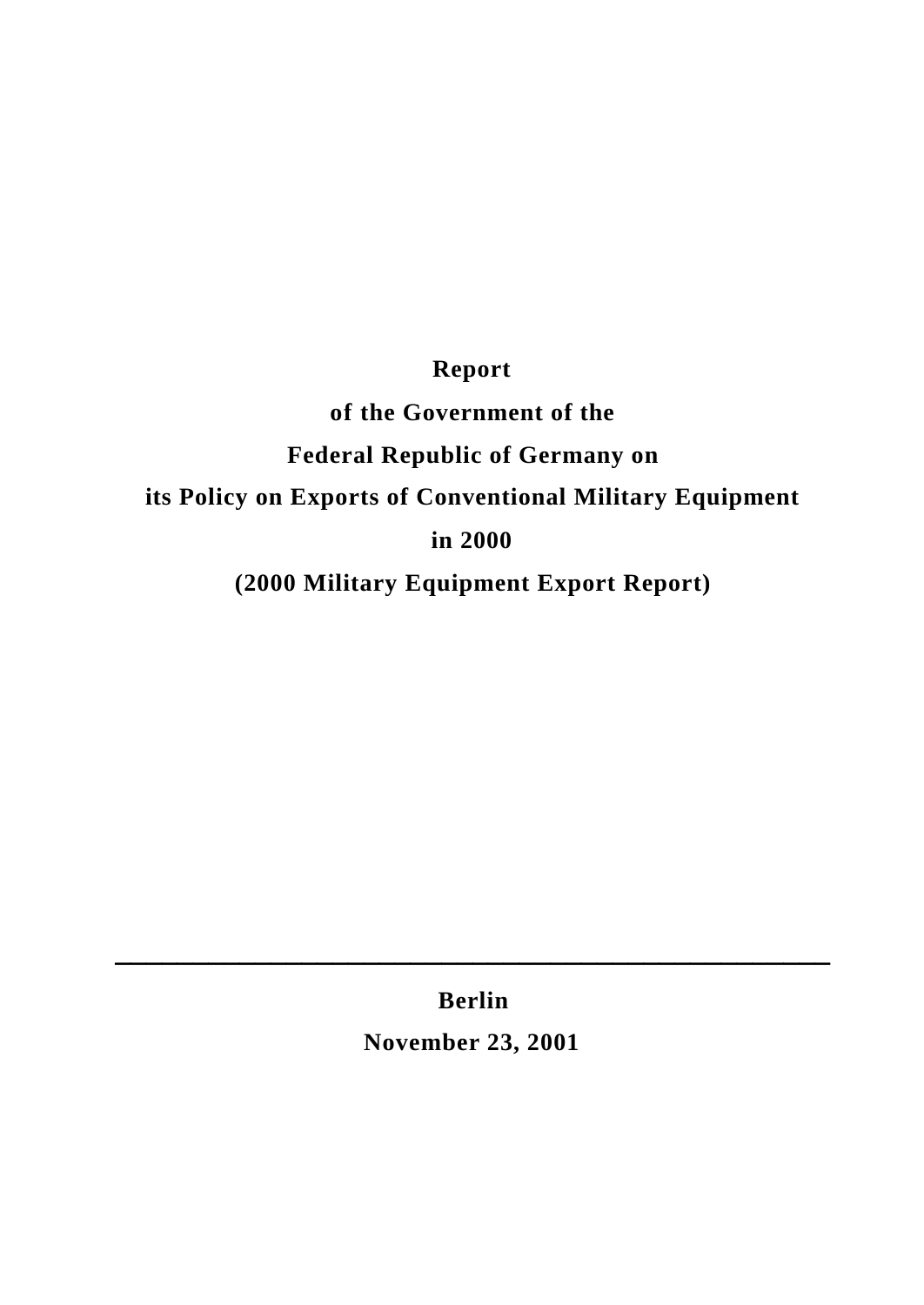# Contents

| Report of the Government of the Federal Republic of Germany on<br>its Policy on Exports of Conventional Military Equipment covering<br>the Year 1999 (1999 Military Equipment Export Report) | $\overline{2}$ |
|----------------------------------------------------------------------------------------------------------------------------------------------------------------------------------------------|----------------|
| Annex 1<br><b>Political Principles</b><br>Adopted by the Government of the Federal Republic of Germany                                                                                       |                |
| for the Export of War Weapons and Other Military Equipment                                                                                                                                   | 28             |
| Annex 2a<br>List of Controlled Export Goods, Part I Munitions List                                                                                                                           | 37             |
| Annex 2 b<br>War Weapons List                                                                                                                                                                | 70             |
| Annex 3<br>Arms Embargoes in 2000                                                                                                                                                            | 75             |
| Annex 4<br><b>EU Member States</b>                                                                                                                                                           | 78             |
| Annex 5<br>Exports report of international conventional arms transfers                                                                                                                       | 79             |
| Annex 6<br><b>EU Member States</b>                                                                                                                                                           | 82             |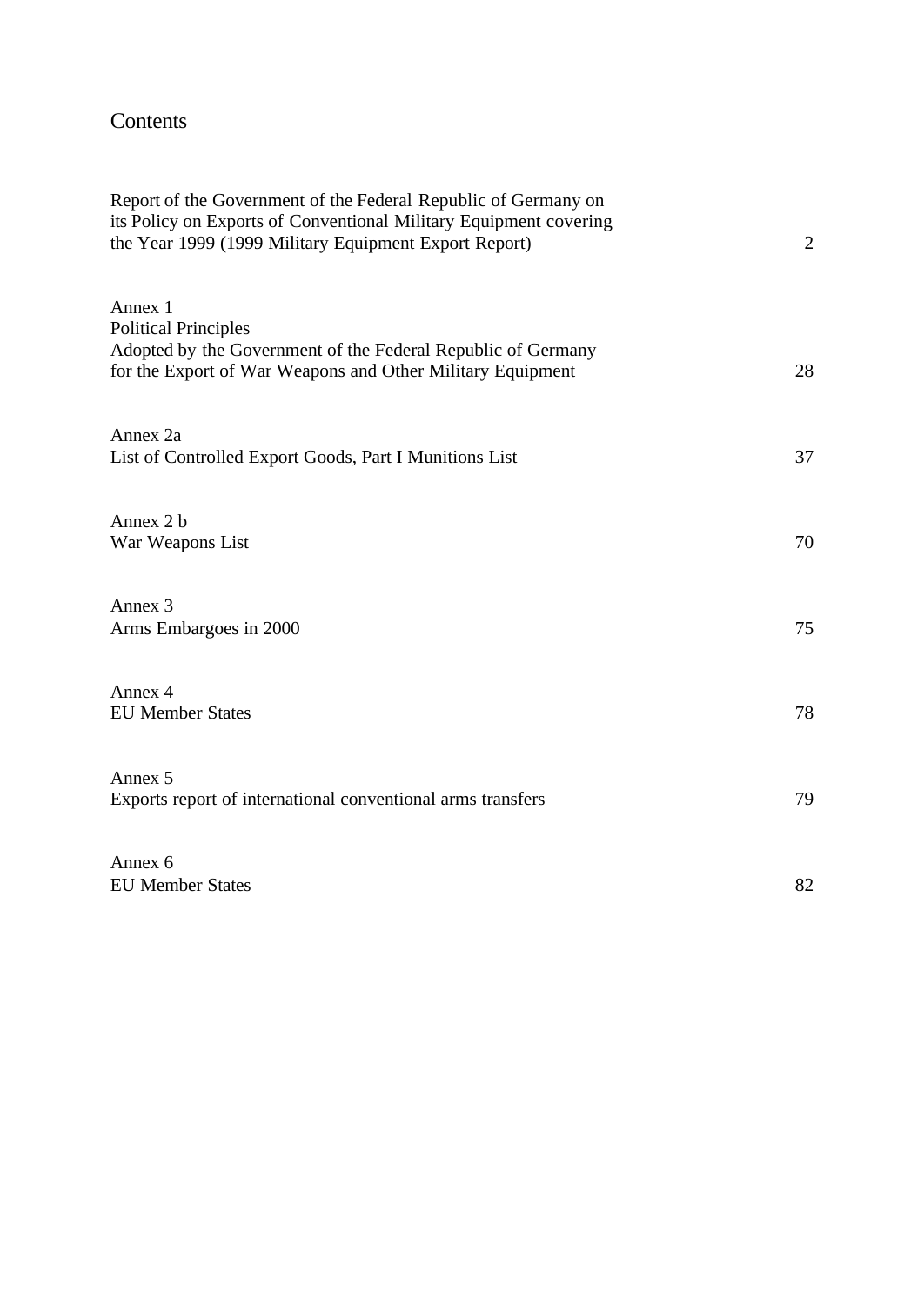#### **Contents**

#### Summary

- I. The German control system for exports of military equipment
- II. The German military equipment exports control system in a multilateral context
- III. Licences granted for export of military equipment  $/$  Export of war weapons<sup>1</sup>
- IV. Military assistance
- V. Public prosecution statistics
- VI. Military equipment co-operation
- VII. Concluding remarks

#### **Summary**

With reference to No. V of the "Political Principles of the Government of the Federal Republic of Germany for the Export of War Weapons and Other Military Equipment"<sup>2</sup> as amended on 19 January 2000, the German Government takes pleasure in submitting hereby its second Report on Military Equipment Exports which relates to the year 2000.<sup>3</sup> This report shows that the German Government has continued its restrictive policy on exports of military equipment in the year 2000.

War weapons exports in the year under review amounted to DM 1.330 billion, i.e. 53% less than a year earlier.

<sup>1</sup> The act of exporting military equipment from Germany to another Member State of the European Union is referred to as "transfer" (cf. § 7, sub-§ 2 of the Foreign Trade and Payments Ordinance (AWV)). However, for reasons of simplicity, this report refers to transfers among EU Member States as "exports" as well.

<sup>&</sup>lt;sup>2</sup> Cf. Annex I

<sup>3</sup> The 1999 Military Equipment Export Report, (cf. BT-Drucksache 14/4179) can be downloaded from the Internet under: http://www.bmwi.de ("Politikfelder"  $\rightarrow$ "Außenwirtschaft & Europa"  $\rightarrow$ "Exportkontrolle").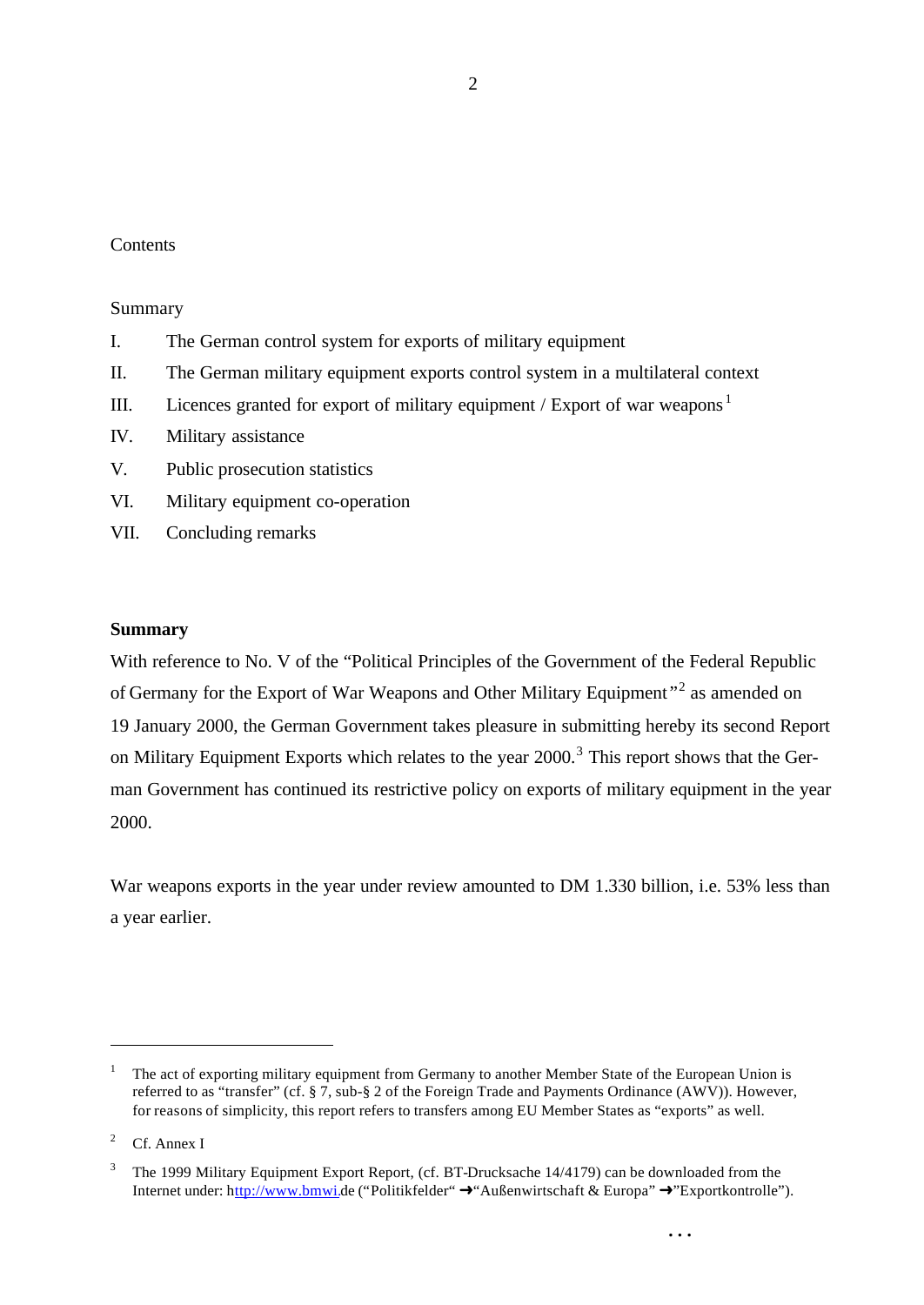There are no statistics on actually exported military equipment of the kind figuring in the internationally harmonised Common List of Military Equipment, which includes – in addition to war weapons – also other diverse items of military equipment as well as pistols and arms for hunting and sporting purposes, for instance; statistics exist only where applications for export licences have been filed. Experience shows that the total value of actually exported military equipment falls usually short of the value of the equipment authorised for export.

In the reporting year, the total value of individual export licences issued for war weapons and other military equipment amounted to DM 5.568 billion, i.e. 6% less than in the preceding year. This drop is to be explained by a considerable reduction (24%) in the licences issued for exports to third countries, i.e. countries other than EU, NATO or NATO-equivalent countries. A clear increase has been observed for collective export licences, i.e. licences issued for exports made within the framework of multilateral projects; this increase is the result primarily of export licences relating to the Eurofighter programme.

A serious comparative evaluation of the official statistics of Germany and other countries as well as of international institutions shows that the data relating to other countries are often not comparable because of differences in definition. Except for its submarine delivery to Israel and its helicopter (without ordnance) delivery to South Korea, Germany is not known to be any major war weapon exporter to destinations outside the EU, NATO and NATO-equivalent countries. Developing countries<sup>4</sup> did not play a role as destinations of German war weapon exports in 2000.

l

**. . .**

3

<sup>4</sup> Developing countries pursuant to the List of the DAC (= Development Assistance Committee) of the OECD for the year 2000.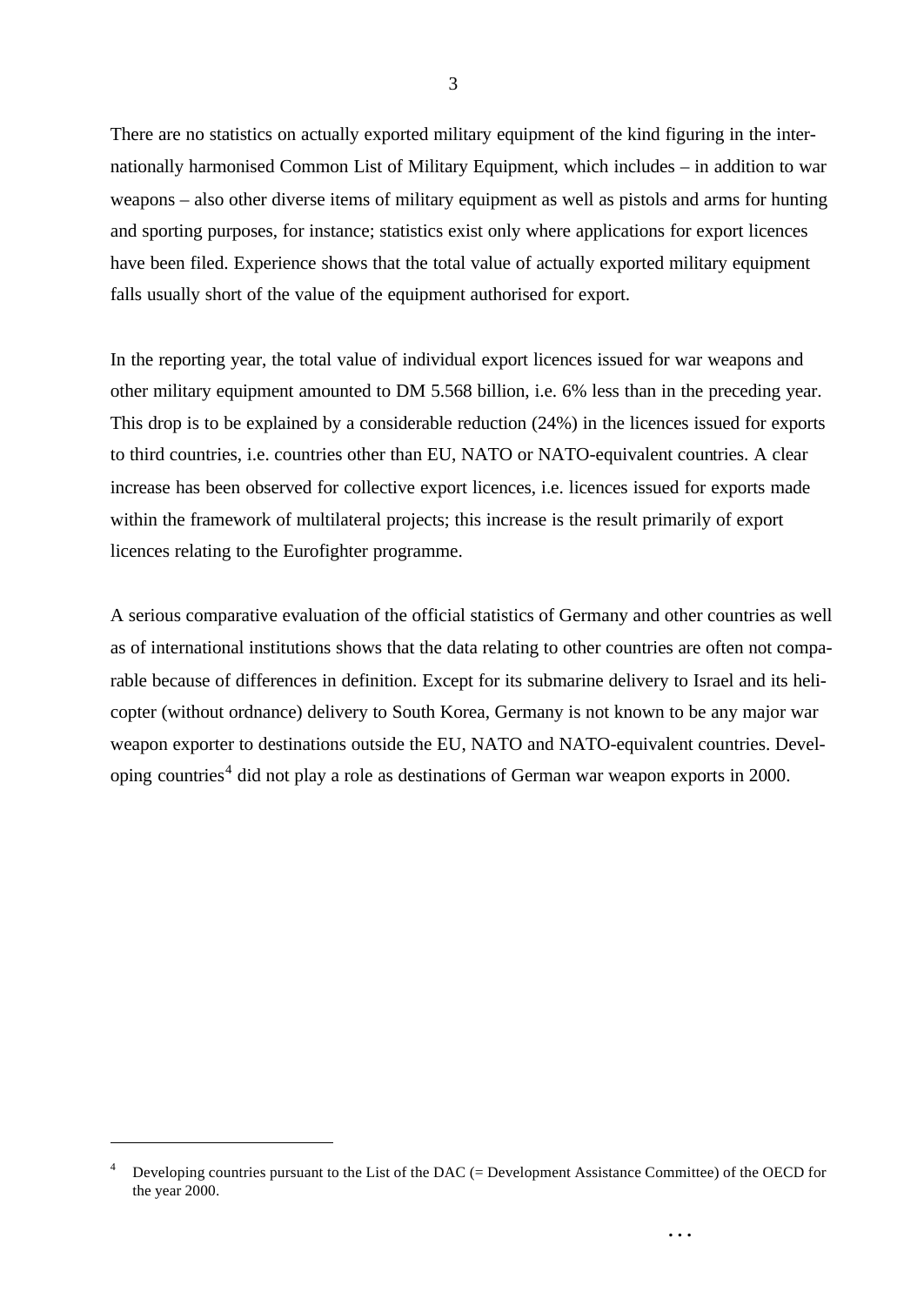#### **I**. **The German control system for exports of military equipment**

#### **1. The German export control system**

The military equipment (war weapons and other military equipment) subject to control has been enlisted in Part I Section A of the Schedule of Exports<sup>5</sup>; in addition, war weapons figure in the itemised Schedule of War Weapons<sup>6</sup>. As the 1999 Military Equipment Export Report describes the German control system for exports of military equipment in a comprehensive manner and in the proper context and as no major changes to this control system have occurred in the reporting year, no further explanations have been deemed necessary against this background.

#### **2. Political Principles of 19 January 2000**

Relevant for German military equipment exports and, thus, for decision-making by public authorities are the Political Principles of the German Government as amended on 19 January 2000, which – together with the criteria of the EU Code of Conduct<sup>7</sup> for Arms Exports in force from mid-1998 – have served as decision-making guidance in this field.

The most important elements of the amended Principles are set out below:

The special importance of the human-rights criterion forbids, as a matter of principle, to authorise military equipment exports where it is to be suspected for sufficient reasons that the respective item of equipment can be abused for purposes of internal repression or other human rights infringement on a continuing and systematic basis. Besides, the human rights situation prevailing in the country of destination plays an important role as well.

l

<sup>5</sup> Cf. Annex 2a; the Schedule of Exports represents an Appendix to the Foreign Trade and Payments Ordinance in the version promulgated on 22 November 1993 (Federal Law Gazette I 1934, 2493) as last amended by the 55<sup>th</sup> Ordinance modifying the Foreign Trade and Payments Ordinance. The enabling legislation of the Foreign Trade and Payments Ordinance is the Foreign Trade and Payment Act in the published streamlined version promulgated in the Federal Law Gazette III, No. 7 400-1 as last amended by the Act dated 26 June 2001 (Federal Law Gazette I p. 1254).

<sup>6</sup> Cf. Annex 2b; the Schedule of War Weapons represents an Appendix to the War Weapons Control Act (Kriegswaffenkontrollgesetz – KWKG) in the version promulgated on 22 November 1990 (Federal Law Gazette I p. 2506) as last amended by the Act dated 06 July 1998 (Federal Law Gazette I p. 1778).

<sup>&</sup>lt;sup>7</sup> Cf. Annex 1 to the 19 January 2000 Political Principles for full text.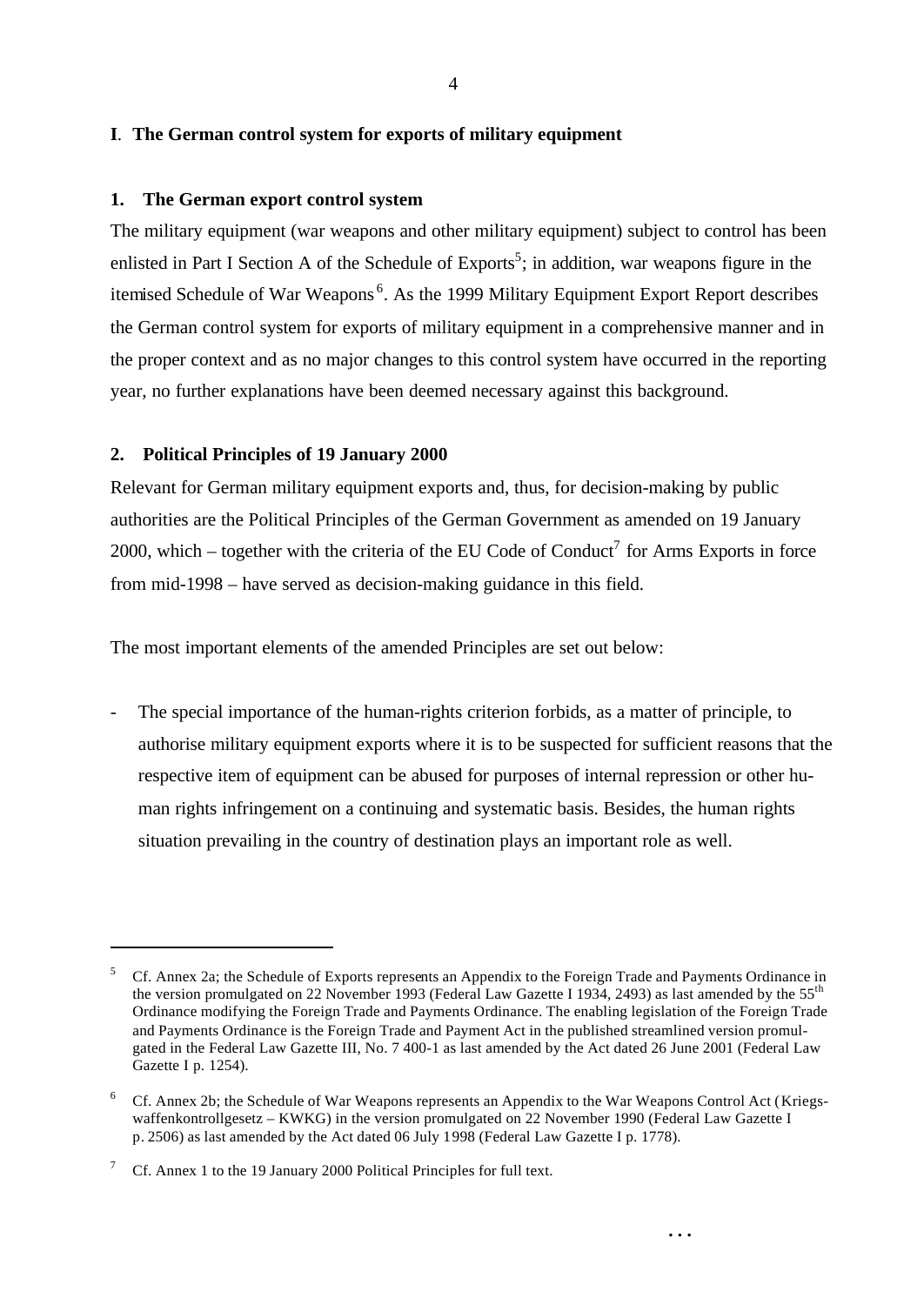- Granting licences for military equipment exports to EU, NATO and NATO-equivalent countries (Australia, Japan, New Zealand and Switzerland) will continue to be the rule, whilst denials will remain exceptions. In relation to third countries a restrictive export authorisation practice will be retained.
- Multilateral military equipment production programmes should be of an Alliance and a European policy interest. Within the framework of production programmes with EU, NATO and NATO-equivalent country participation the Federal Government will – while observing its special interest in the German military equipment producing industry's capabilities for cooperation – not relinquish the options it has for influencing its partners' export plans.
- In respect of applications for licences of military equipment exports to third countries, there are also other criteria playing a role, e.g. whether a country's development may be referred to as sustainable, the way a country behaves towards the community of nations, its internal and external situation.
- In addition, the behaviour the country of destination has shown so far with regard to terrorism and organised international crime will be taken into consideration as well.
- More detailed regulations mean attaching greater weight than so far to ensuring strict compliance with the final destination provisions.
- The EU Code of Conduct forms an "integral part" of the Political Principles.

#### **II. The German military equipment exports control system in a multilateral context**

#### **1. Disarmament agreements**

In specific areas, the export control policy on conventional military equipment reflects the influence of disarmament arrangements binding under international law. The Federal Government strongly supports corresponding initiatives, advocating strict compliance with the agreed rules. Besides, it welcomes steps of any kind ensuring world-wide recognition of the commitments given under such arrangements.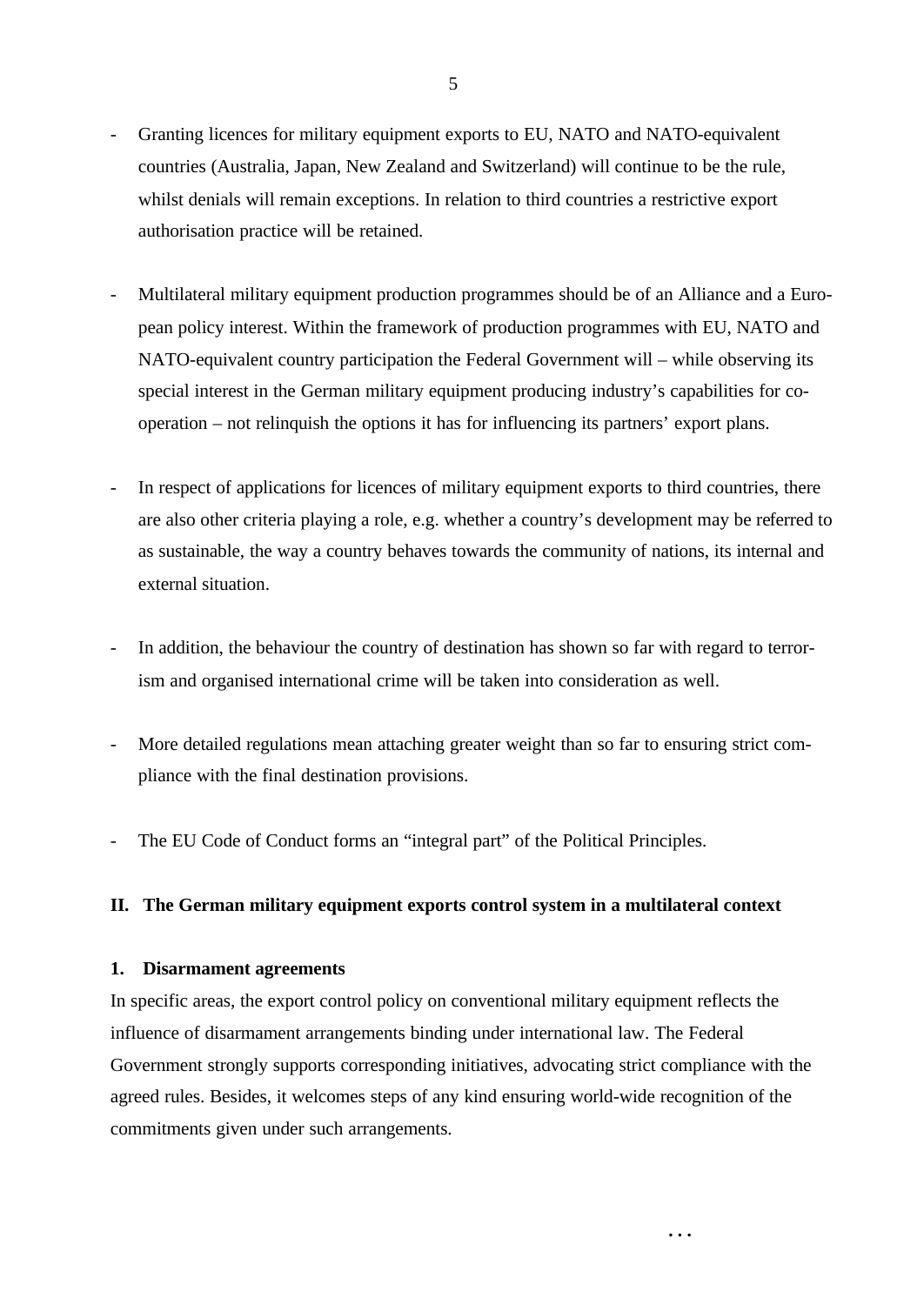The Federal Government's activities in this area have been detailed in the Annual Disarmament Report for the year 2000.<sup>8</sup>

# **2. Arms embargoes**

l

The international community of nations has decided upon a number of arms embargoes transposed in Germany as bans on arms exports or, respectively, non-authorisation of such exports. Such (arms) embargoes as a means of reaching specific political objectives have noticeably increased in importance in the last decade.

Cf. Annex 3 for arms embargoes in force in 2000. Compared with 1999 (cf. Annex 3 of the 1999 Military Equipment Export Report), only a few changes are to be observed: The UN Security Council Resolution 1333 envisages further sanctions against Afghanistan. The validity of the EU Council Common Position (1999/624/CFSP) concerning restrictive measures against Indonesia expired on 17 January 2000. The EU embargo against Croatia was lifted by the EU Council Common Position 2000/722/CFSP.

# **3. EU Code of Conduct and its further development**

Under the Code of Conduct for Arms Exports adopted by the EU Council on 08 June 1998 the signatory states of this Code committed themselves, politically, to ensure that their exports of conventional military equipment and dual-use items designated for military and police purposes will meet certain standards. The EU Code of Conduct includes notably eight criteria governing military equipment exports that are to be applied by Member States when deciding upon individual export cases<sup>9</sup>.

On 13/14 June 2000, the Common List of Military Equipment covered by the European Union Code of Conduct was discussed and adopted by the European Council. Germany's currently valid Schedule of Exports is largely identical with this Common List. Just one item needs to be amended, which will be done when this Schedule of Exports is modified next.

**. . .**

6

<sup>8</sup> Downloadable from the Internet under: http://auswaertiges-amt.de/www./de/aussenpolitik/friedenspolitik/abr\_und\_r/index\_html.

<sup>9</sup> Cf. 1999 Military Equipment Export Report for details of the EU Code of Conduct, cf. footnote No. 3.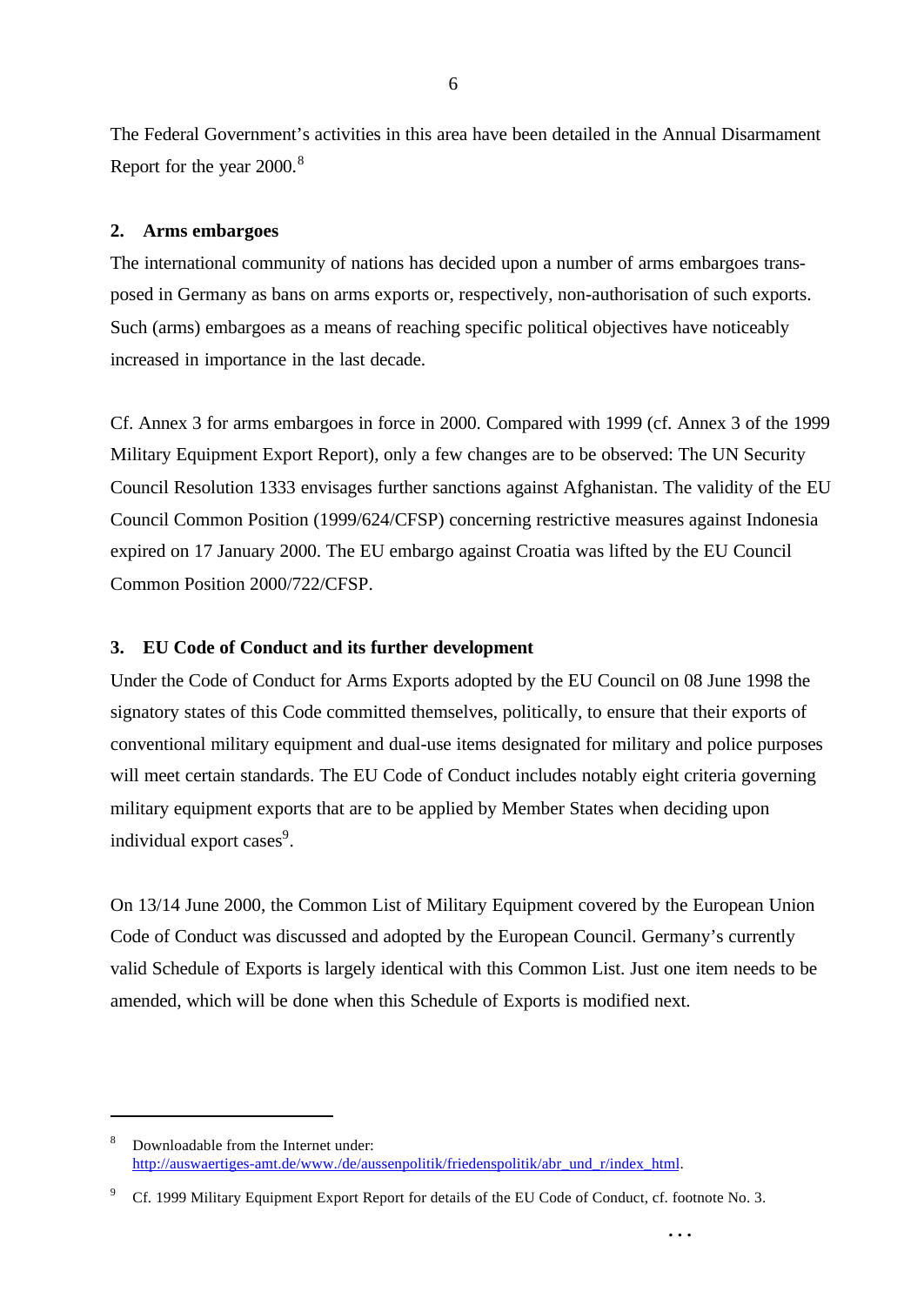Moreover, agreement has been reached on a list of non-military items that may be abused for violating human rights as well. Items of this kind are subject to the Common trade policy of the EU. The EC Commission is expected to submit a proposal soon.

In 2000, the Federal Government notified 37 denials of export licences in all in compliance with the operative provisions of the Code of Conduct. One EU Member State was consulted with regard to why it had turned down an application for export licence.

The EU Member States continued to develop the Code of Conduct within the framework of EU Common Foreign and Security Policy (CFSP) in the reporting period. Agreement was reached notably on the data to be included in denial notifications, and further progress was made with respect to the consultation mechanism (interpretation of essentially identical transactions according to the spirit of the Code, improving transparency). The EU members continued their efforts for developing common principles governing national provisions to regulate arms brokerage. Besides, the EU co-ordination efforts for preparing the UN Conference on the illicit trade in small arms and light weapons are important (cf. Section II.7 below).

Apart from this, the EU/US declaration adopted at the Nice Summit on 17 December 2000 on national responsibility and transparency of arms exports deserves to be given special importance. In this declaration, the USA and the EU have undertaken to uphold the highest possible behavioural standards and the best possible export control practices including stringent national export control application, thorough examination of buyer countries' internal situation as well as improving transparency of authorisation practice.

#### **4**. **The Wassenaar Arrangement**

l

The Wassenaar Arrangement  $(WA)^{10}$  was made in 1996 to help improve international security and stability by harmonising the 33 signatory countries' policies on exports of notably conventional military equipment and dual-use items as widely as possible. The WA thus provides for exchanges of information on export licences issued for large-scale weapon systems to be delivered to non-WA countries. With respect to dual-use items, the WA includes reporting duties about licences issued and applications rejected.

<sup>10</sup> Downloadable from the Internet under: http://www.wassenaar.org.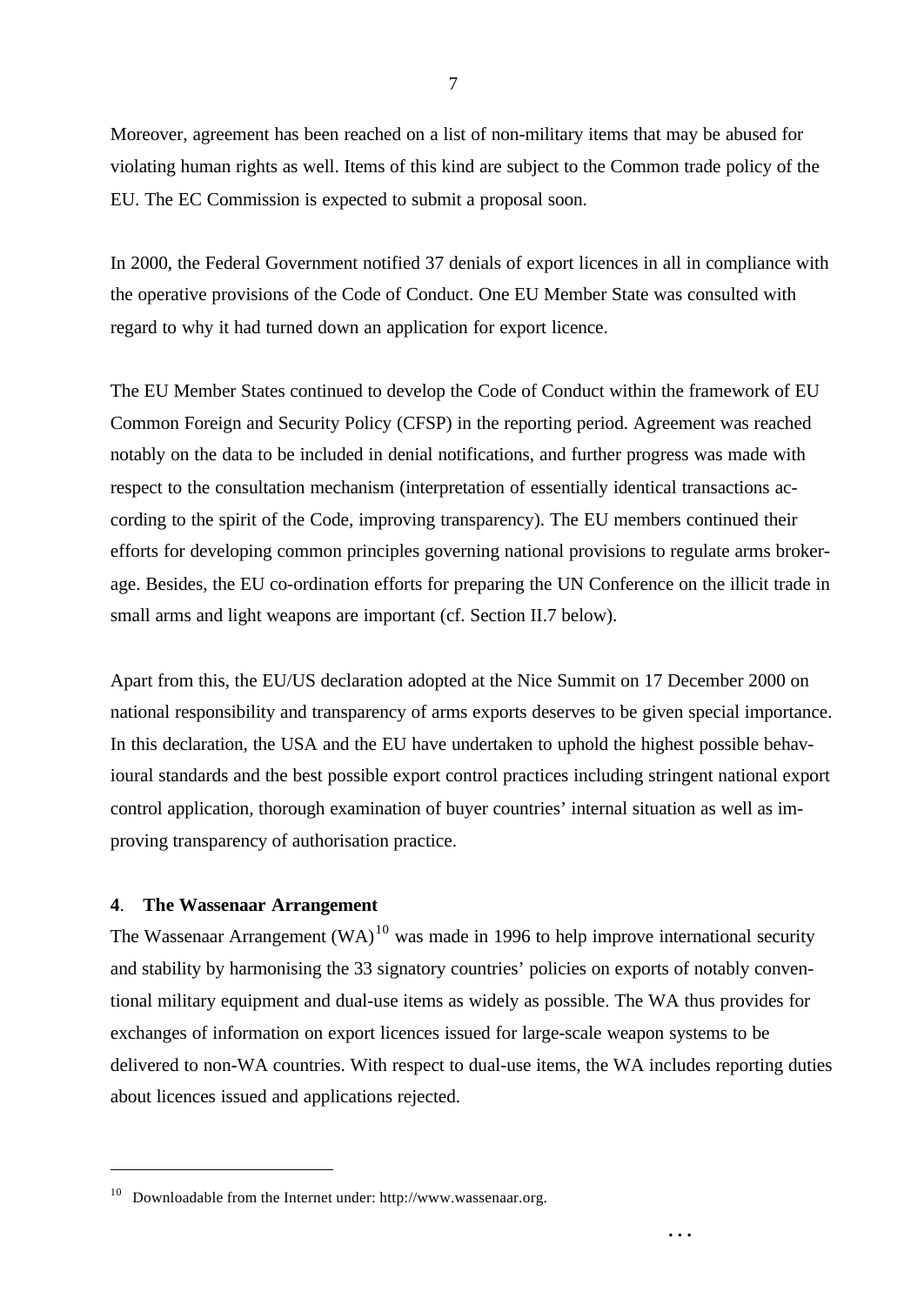Contrary to the dual use area where notification duties have already led to a large measure of transparency, the year 2000 was another one that did not see any progress in the negotiations about improving transparency in the field of military equipment exports. The only step in advance was an understanding about certain basic elements to be included in the national legislation on export control of portable anti-aircraft systems as well as on how to handle surpluses of military equipment. The Federal Government continues to consider the military equipment situation within the WA to be unsatisfactory.

#### **5. UN Conventional Arms Register**

The report to the UN Secretary-General under the UN Conventional Arms Register<sup>11</sup> for the year  $2000^{12}$  was submitted in May 2001. Member countries are required to report to the UN Conventional Arms Register the number (not the value) of notifiable large-scale weapon systems exported in the period under review<sup>13</sup>.

The Federal Government reported under the UN Conventional Arms Register the relevant exports of military equipment mostly from Bundeswehr stocks. The 199 war weapon exports reported in 2000 went to the following countries:

# **a) Deliveries from Bundeswehr stocks:**

- Greece: 51 battle tanks "Leopard 1" and 50 self-propelled howitzers "M 109"
- Lithuania: 67 troop carriers "M113"
- Rumania: 2 anti-aircraft tanks "Gepard"
- Great Britain: 11 fighter aircraft "Alpha Jet"
- Thailand: 7 fighter aircraft "Alpha Jet"

#### **b) Commercial deliveries:**

- Israel: 1 submarine "Dolphin" class
- South Korea: 10 fighter helicopters "BO 105" without ordnance.

l

<sup>&</sup>lt;sup>11</sup> Information available in the Internet under: http://www.un.org//Depts/dda/CAB/register.htm.

 $12$  Cf. Annex 4

<sup>&</sup>lt;sup>13</sup> Weapons of this kind have been classified by the 7 categories given below: Battle tanks, other armoured vehicles, artillery systems with a calibre of 100 mm and over, fighter aircraft, fighter helicopters, warships of 750 tons and over or equipped with ballistic missiles or torpedoes of a range of 25 km and over as well as ballistic missiles or launching systems with a range of 25 km and over.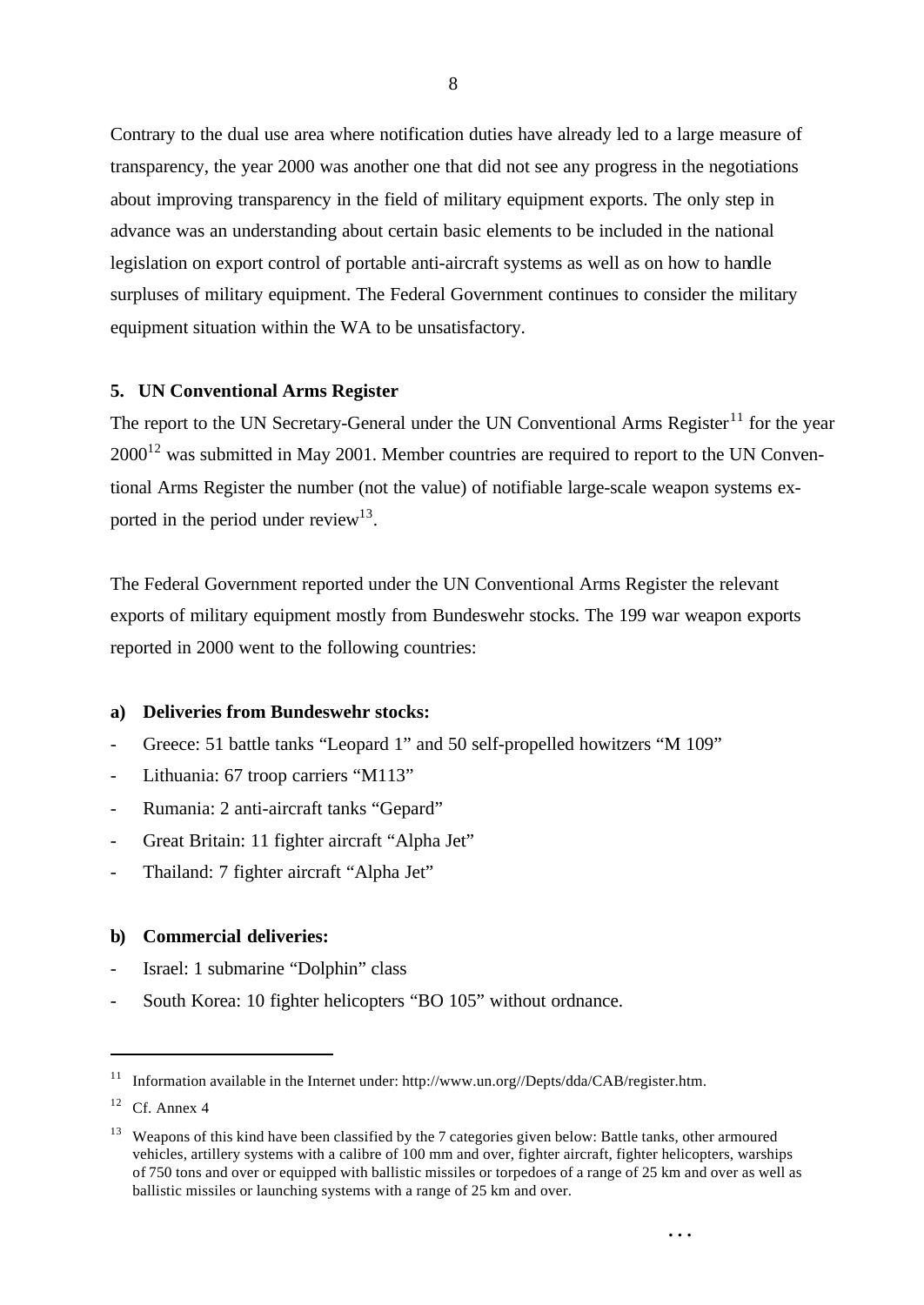The share of surplus Bundeswehr stocks in total exports reported under the UN Conventional Arms Register was 94.5% in terms of unit, but very small in terms of value, because the equipment in question consisted of obsolescent second-hand material, for the most part. The Federal Statistical Office records deliveries of this kind as exports of war weapons.

# **6. Framework agreement about measures to facilitate restructuring and about the activities of the European defence industry**

On 27 July 2000, the Framework Agreement between France, Germany, Italy, Spain, Sweden and the UK concerning Measures to facilitate the Restructuring and Operation of the European Defence Industry was signed in Farnborough<sup>14</sup>. One of the purposes of this Agreement is to strengthen export co-operation within the framework of multilateral military equipment production programmes and to arrive at a harmonised and ultimately common policy on military equipment exports.

The above-mentioned Framework Agreement stipulates that export licences shall be issued on a comprehensive scale under multilateral military equipment production programmes. Insofar as such programmes provide for exports to destinations other than the programme countries, such destinations are to be agreed upon between the programme countries. Agreement about the countries deemed to represent eligible destinations under such programmes must be reached between the representatives of the sponsoring governments in response to a request from a programme enterprise. Because of the special political implications of such decisions, ministerial meetings may turn out to be necessary. Such eligible-destination agreement must cover the whole programme length. Each programme country shall have the right to demand that deliveries be suspended should the country of destination experience a substantial change in its internal situation or behave in a way that poses a threat to peace, security and stability, either regional or world-wide. If no agreement can be reached on whether or not the country of destination continues to be eligible for deliveries under the programme, further deliveries to the disputed destination shall be deemed illicit<sup>15</sup>.

Military equipment producers established in the territories of two or more programme countries may, for reasons of simplicity, request that their cross-border industrial programmes be placed

**. . .**

l

9

<sup>&</sup>lt;sup>14</sup> Federal Law Gazette II 2001,91

<sup>&</sup>lt;sup>15</sup> Cf. Annex 5 for provisions of the Framework Agreement, Part 3 (transmission or export).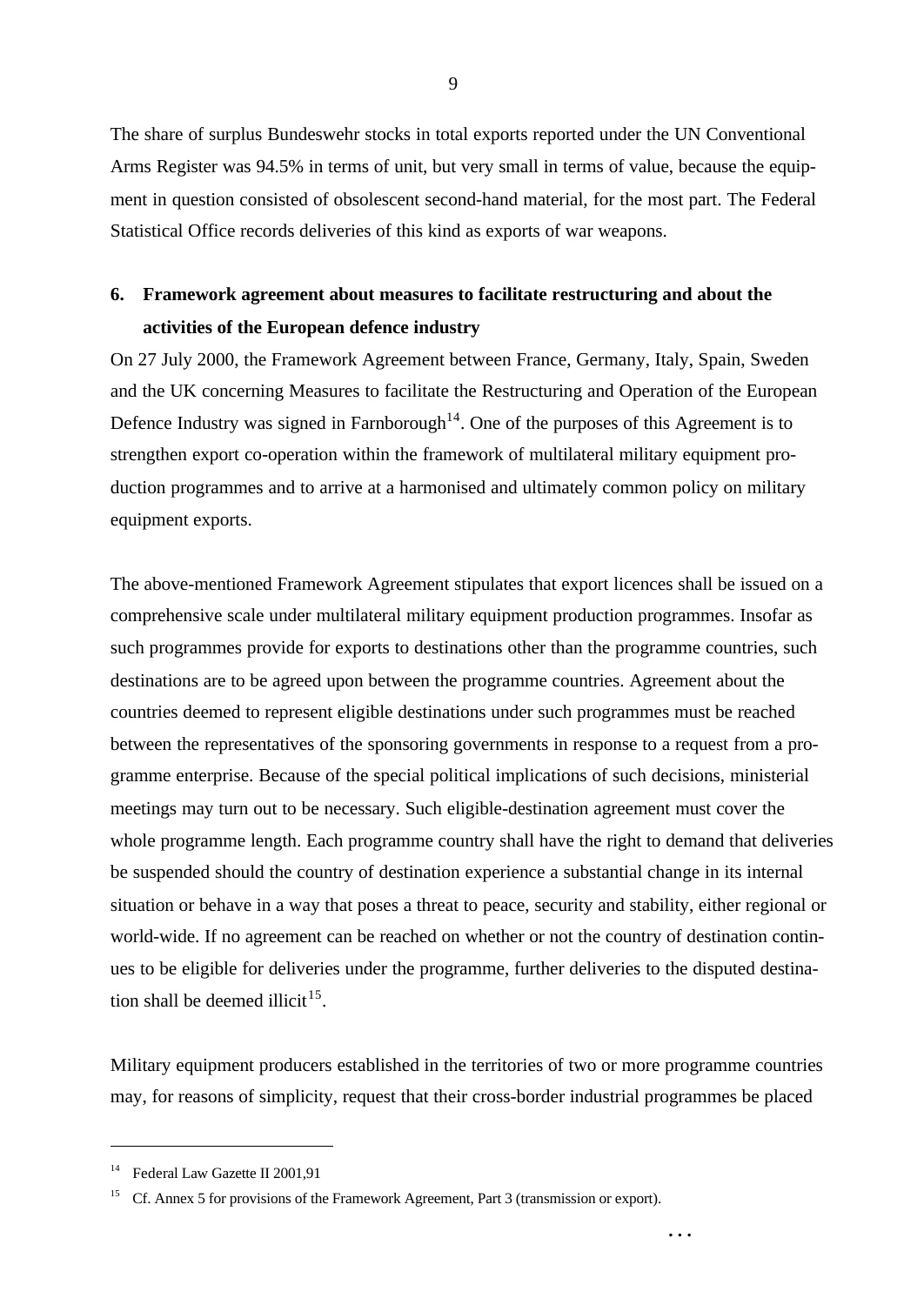on an equal footing with (intergovernmental) military equipment production programmes. This would enable such cross-border programmes to benefit from the authorisation procedures applicable to military equipment exports under intergovernmental programmes. Streamlining is necessary also with regard to other national authorisation procedures involving military equipment exports to programme countries.

The rules of the Framework Agreement are identical with the tenor of the Political Principles of 19 January 2000 according to which exports of military equipment to EU, NATO and NATOequivalent countries may, as a matter of principle, not be restricted in the frame of German security interests, although export restrictions may come into effect on account of the need to stop deliveries to disputed destinations.

The Framework Agreement may be presumed to enter into effect for all signatory states at yearend; it has been ratified by Germany, Great Britain, France and Sweden so far and is thus in force between these countries.

#### **7. International discussion on small arms and light weapons**

l

The international discussion on small arms and light weapons continued at all levels (UNO, OSCE, WA and EU) in 2000. It reflects the concerns existing about the destabilising effects of small arm and light weapon accumulations in crisis areas and regions afflicted by civil war. International efforts have been under way for some time to reach agreement on criteria governing exports of small arms and arms brokering, to adopt uniform rules on small arms labelling and traceability as well as to promote reintegration of former combatants in crisis areas.

The year under review witnessed tangible results within the framework of the OSCE: On 24 November 2000, the OSCE Forum for Security Co-operation adopted the OSCE document on small arms and light weapons<sup>16</sup>. This document seeks to solve by way of co-operation the problems stemming from the destabilising effects of accumulated small arms and their uncontrolled dissemination.

The OSCE document lays down export control criteria to be taken into account by participating states when authorising exports of small arms including licence production of such arms abroad.

<sup>16</sup> Downloadable from the Internet under: http://www.osce.org/dos/german/fsc/2000/decisions/fcsgw231.htm.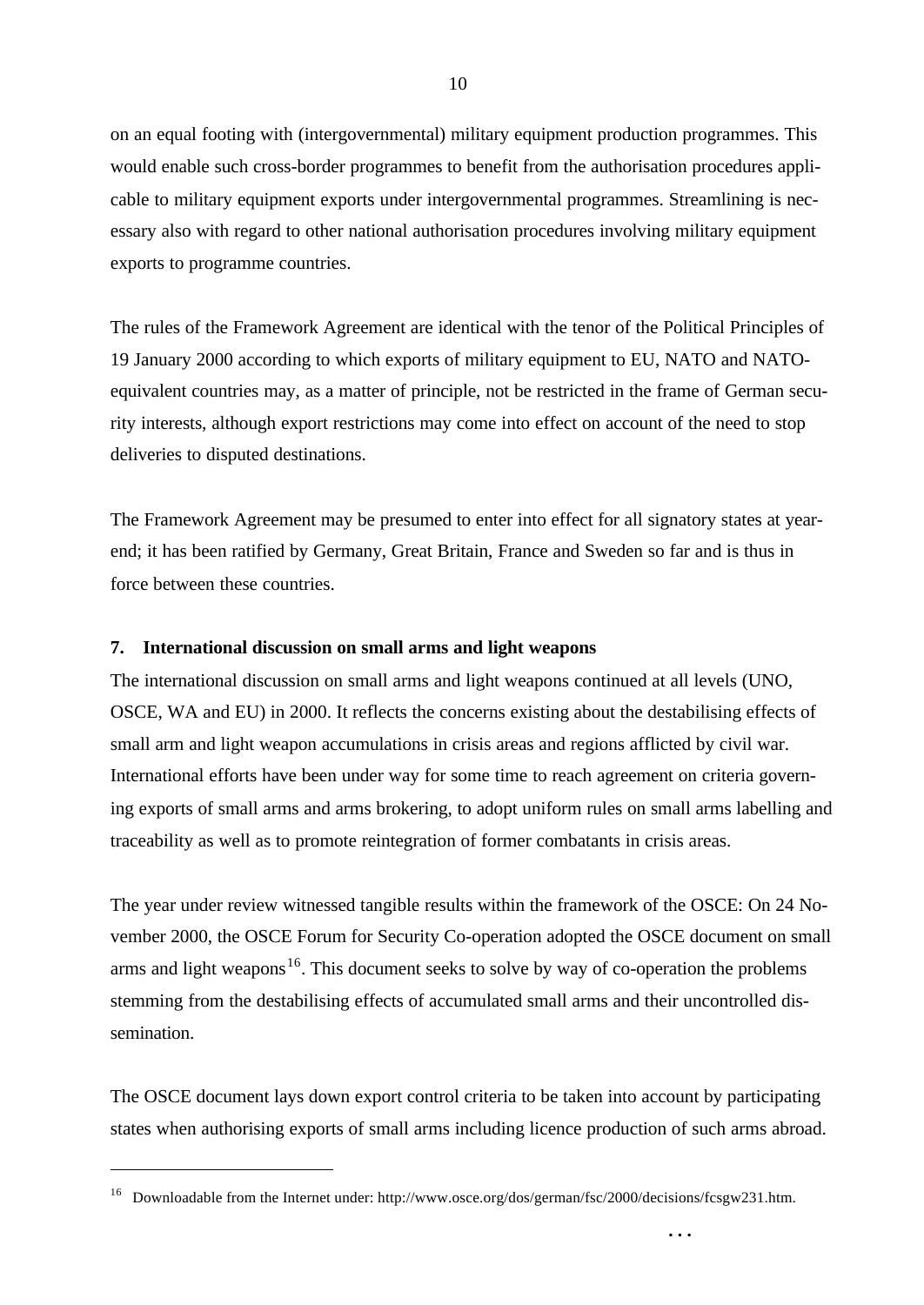Besides, it stipulates compliance with specific authorisation procedure standards for small arms imports, exports and transit operations, especially for end user certificates. The aim is to control more effectively the international trade in arms on the basis of national regulations and to improve international co-operation in criminal prosecution. Moreover, there are plans for exchanging information and for other transparency-enhancing measures.

The OSCE document was adopted as a contribution to the preparations of the UN Conference on the illicit trade in small arms and light weapons in New York in July 2001. This Conference has produced an Action Plan of 85 points adopted by 170 countries politically willing to proceed against illicit weapons trade jointly. This Action Plan includes a general understanding whereby illicit production and dissemination of small arms is to be stopped, but it does not include any contentual requirements or control elements to be transposed nationally. It is not binding under international law.

# **III. Licences granted for export of military equipment / Export of war weapons**

The following information is about military equipment exports in 2000 insofar as its disclosure has not been restricted by law. As mentioned in the 1999 Military Equipment Export Report, it is not possible to release the names of exporters because of the legal protection to be afforded to them in respect of their operational and business secrets under § 30 of the German Administrative Procedure Act (VwVfG).

The Federal Office of Economics and Export Control  $(BAFA)^{17}$  has been tasked with recording the licences that have been granted for military equipment (war weapons and other military equipment) exports. Cf. 1 below for the year 2000 values and Annex 6 for further details.

The Federal Statistical Office shows only actual exports of war weapons. Cf. 2 below for annual values.

**. . .**

<sup>17</sup> Internet address: http://www.bafa.de.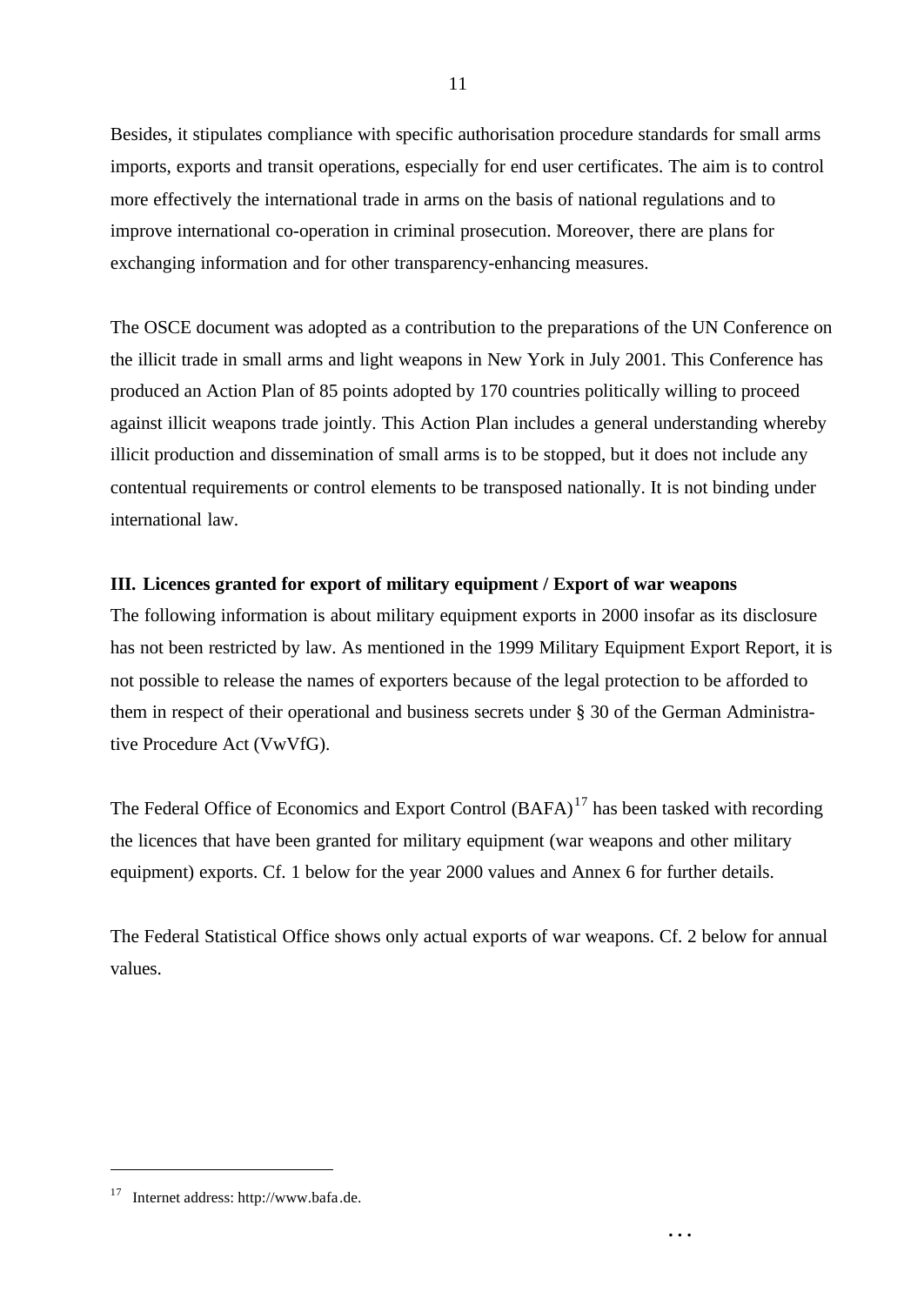# **1. Licences granted for military equipment exports (war weapons and other military equipment)**

Annex 6 gives a survey on the military equipment export licences granted and/or denied in  $2000^{18}$  by countries of destination. The first part of this Annex shows the exports to EU Member States, the second the exports to NATO and NATO-equivalent countries (excluding the EU Member States) and the third the exports to third countries. For the sake of greater transparency, the column headed "Remarks" gives a break-down of the exports made to third countries. Cf. the columns headed "No. of Denials" "ML Item" and "Value (DM milion)" for the cases in which export licences have been denied. Where denial notifications have been made pursuant to the EU Code of Conduct, the relevant criterion number of the Code of Conduct has been given.

The military equipment figuring in Part I of the Schedule of Exports includes, besides war and other weapons, also a large number of goods classified as military items because of their special use properties, e.g. special trucks, cameras, simulators etc. For example, deliveries of secondhand deep water fording vehicles needed for humanitarian purposes in Africa are subject to licensing as well because of their special technological configuration.

The figures given in columns 2 to 4 relate to the export licences granted. Experience has shown that actual export values are visibly below licence values. This is due to the fact that the licences granted have not been used in full in the year for which have been issued.

Cf. 2 below for information about the statistically recorded actual exports of war weapons.

#### **a) Individual export licences**

l

In 2000 a total of 9,997 individual export licences were granted in Germany for final exports of military equipment <sup>19</sup>. The total value of these applications – not that of actual exports - was DM 5,568,213,943, i.e. almost 6% less, year-on-year. This value may be broken down by EU member states (DM 2,510,801,031) and by NATO and NATO-equivalent countries excluding EU member states (DM 1,884,514,037); the aggregate value of the licences granted for exports to the countries mentioned in Section II. of the 19 January 2000 Political Principles amounted to

<sup>&</sup>lt;sup>18</sup> Goods figuring in Part I, Section A of the Export List, Appendix AL to the Foreign Trade and Payment Ordinance.

<sup>&</sup>lt;sup>19</sup> Licences of temporary exports for fairs and exhibitions or for demonstration purposes are not included.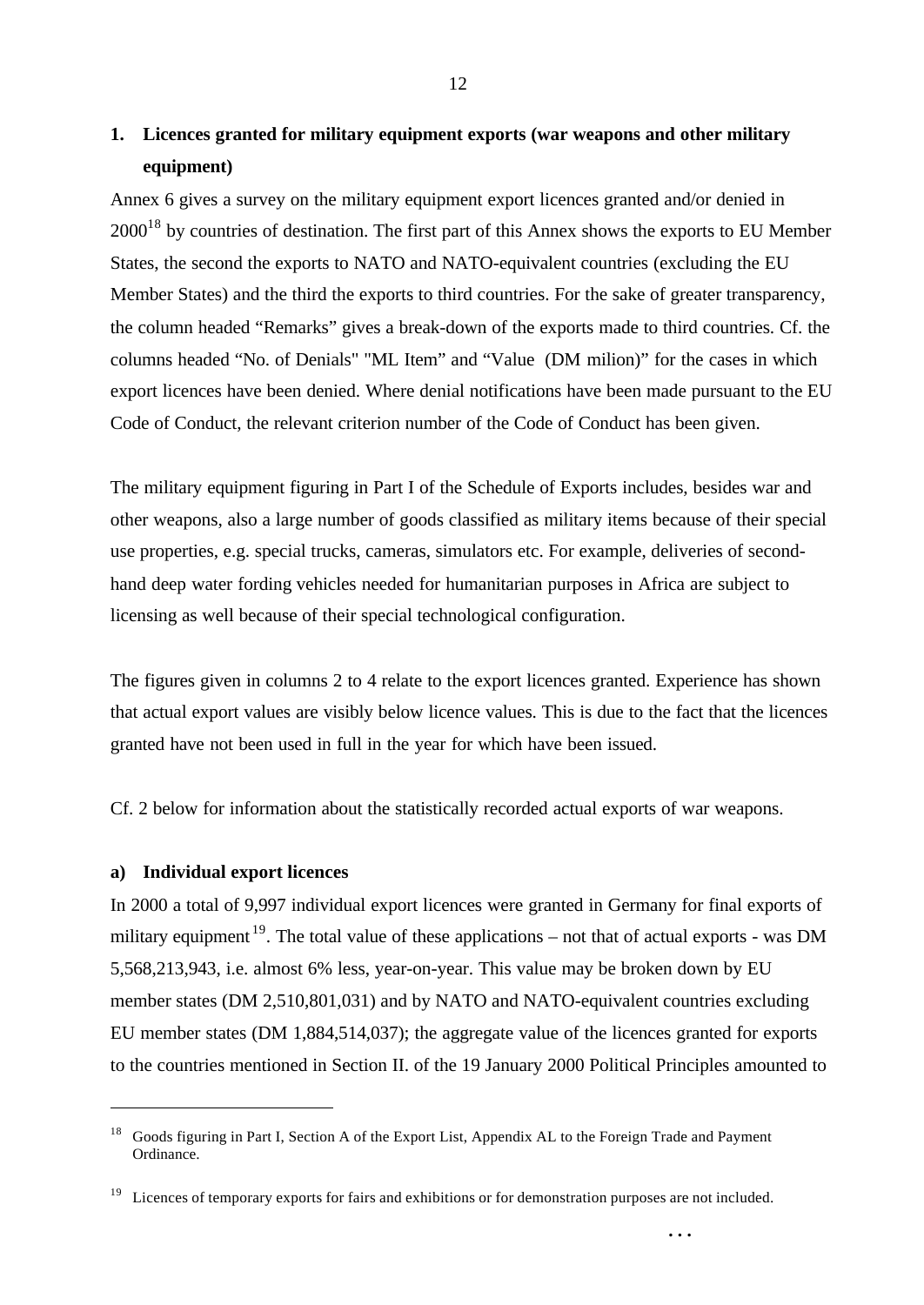DM 4,395,315,968 and has thus stayed at more or less the same level as in 1999. The total value of authorised exports to third countries amounted to DM 1,172,897,975 which represents a 24% decline against the year before.

#### **b) Collective export licences**

In addition to individual export licences, collective licences were issued to the tune of DM 3,733,933,026 in all; licences of this kind allow enterprises to make several exports to a single or to several consignees abroad (mainly within the framework of intergovernmental project cooperation). Collective export licences were exclusively issued for exports to NATO and NATOequivalent countries.

Collective export licences issued under multilateral programmes are valid for two years. This explains the annual fluctuations in terms of value. The application forms reflect the export licence needs applicants expect to arise in the licence period. Authorised values are maximum values not always fully used which means that the total collective export licence value is only to a limited extent a representative indicator of German export policy.

#### **c) Denial of export licences**

In 2000, 117 applications for authorisation of exports of military equipment were denied. The total value of the denials came to DM 23,120,245. This figure does not include applications withdrawn by applicants on account of poor chances of success.

The rather small quota of formally denied applications is to be explained by the fact that many applicants planning to export military equipment to sensitive destinations make a formal or a provisional enquiry with the control authorities about their applications' chances of success. Where the response to this enquiry is negative, the cases in which they file a formal application are very small in number. These are the denials that actually figure in the statistics.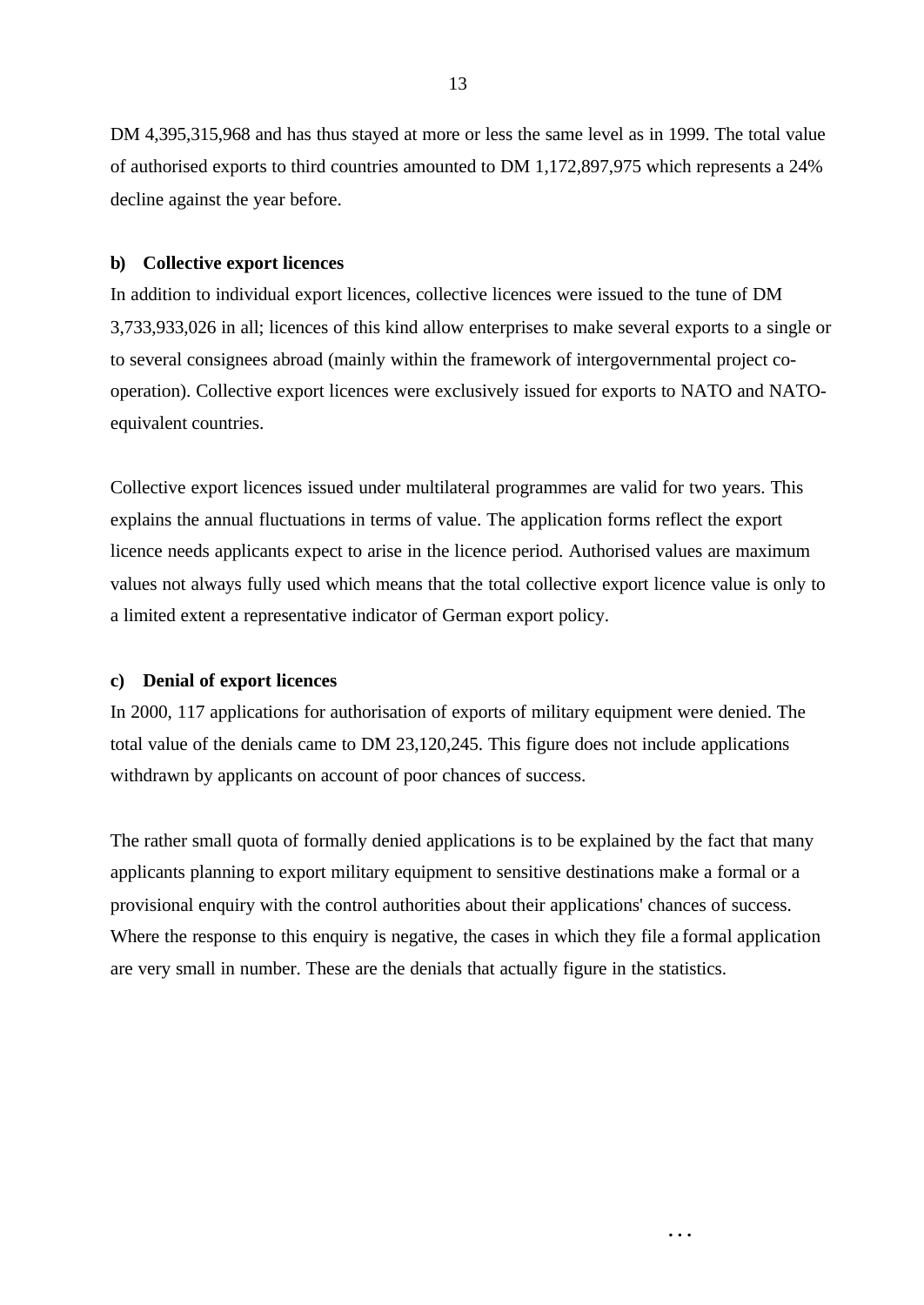# **d) Most important countries of destination**

The most important countries of destination in respect of which individual export licences were granted in 2000:

| <b>Country</b>       | Value in million DM | Observations <sup>20</sup>                                         |
|----------------------|---------------------|--------------------------------------------------------------------|
| <b>USA</b>           | 895.5               | Hand arms and parts thereof (0001/49.4%)                           |
|                      |                     | ABC protective devices (0007/16.3%)                                |
|                      |                     | Diving equipment, signature suppression                            |
|                      |                     | articles, bridge components (0017/12.3%)                           |
|                      |                     | Electronic equipment (0011/4.6%)                                   |
| Turkey               | 510.1               | Naval ship components (0009/61.4%)<br>$\overline{a}$               |
|                      |                     | Production equipment for military items                            |
|                      |                     | $(0018/18.6\%)$                                                    |
|                      |                     | Aircraft components (0010/9.0%)                                    |
| Greece               | 455.4               | Fire control and target monitoring systems                         |
|                      |                     | incl. parts thereof $(0005/59.1\%)$                                |
|                      |                     | Electronic equipment (0011/12.5%)                                  |
|                      |                     | Grenades, torpedo and missile components,                          |
|                      |                     | mine clearance equipment, military illumina-                       |
|                      |                     | tion cartridges $(0004/11.7%)$                                     |
| <b>Great Britain</b> | 454.0               | Electronic equipment $(0011/50.0\%)$                               |
|                      |                     | Unfinished components of military                                  |
|                      |                     | equipment (0016/21.2%)                                             |
|                      |                     | Aircraft components (0010/8.4%)                                    |
|                      |                     | Cannons and parts thereof, grenade pistols                         |
|                      |                     | and parts thereof $(0002/7.6%)$                                    |
| Spain                | 404.2               | Electronic equipment (0011/56.3%)<br>$\overline{\phantom{0}}$      |
|                      |                     | Cannons and parts thereof (0002/23.1%)<br>$\overline{\phantom{0}}$ |
|                      |                     | Parts for tanks, armoured and other vehicles                       |
|                      |                     | $(0006/6.6\%)$                                                     |
| Italy                | 357.2               | Electronic equipment (0011/63.6%)                                  |
|                      |                     | Parts for tanks, armoured and other vehicles                       |

<sup>&</sup>lt;sup>20</sup> Main types of military equipment per country of destination incl. corresponding Export List item numbers as well as respective percentage share in the total value of authorised military equipment exports.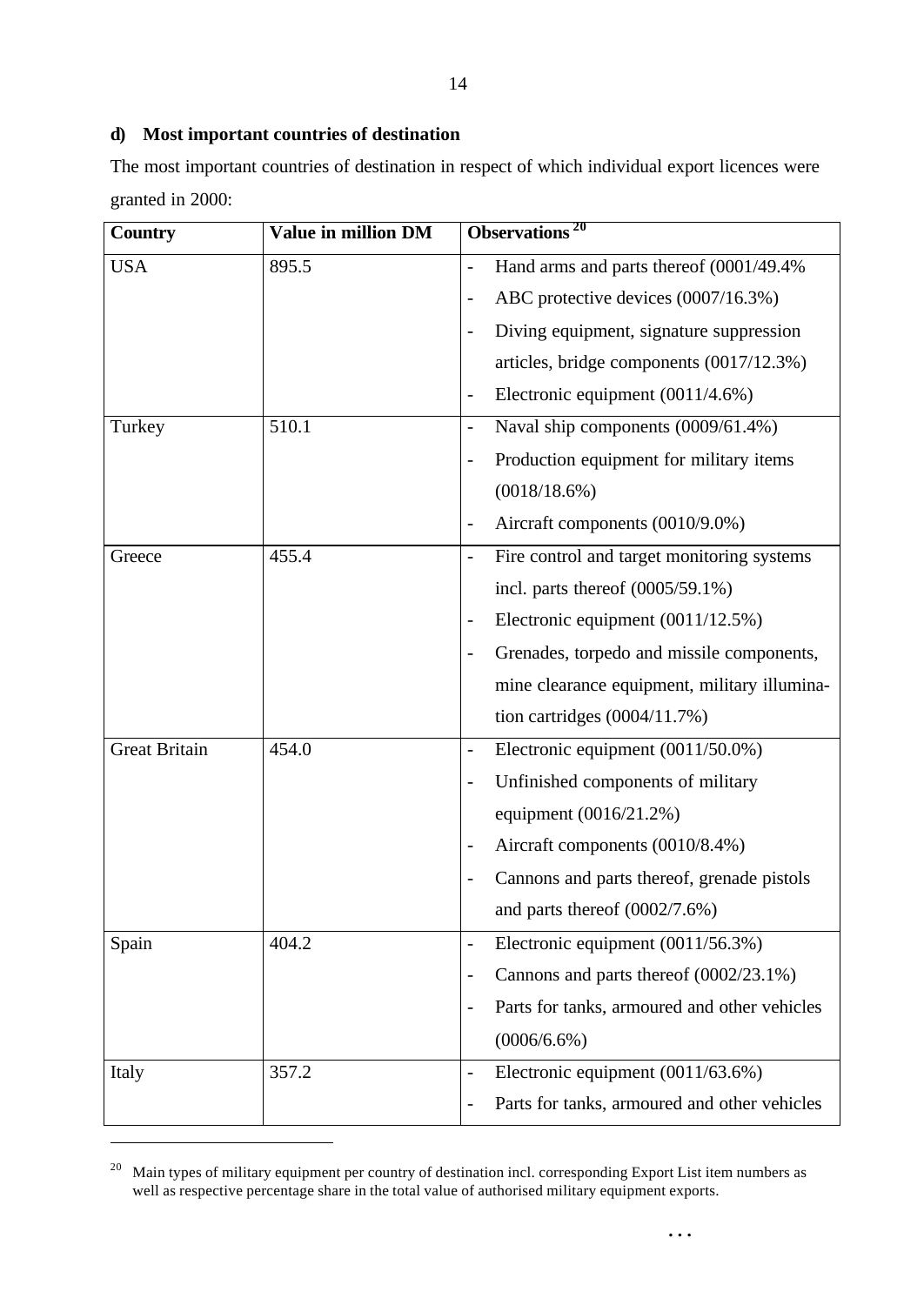|                   |       |               | $(0006/10.3\%)$                               |
|-------------------|-------|---------------|-----------------------------------------------|
|                   |       |               | Refuelling equipment, ground-based            |
|                   |       |               | equipment, aircraft components (0010/8.4%)    |
| Israel            | 346.4 |               | Parts for tanks, armoured vehicles and trucks |
|                   |       |               | $(0006/70.6\%)$                               |
|                   |       |               | Torpedoes, ammunition ignitors, smoke         |
|                   |       |               | canisters, signalling cartridges (0004/24.2%) |
| Switzerland       | 312.6 |               | Simulators, components of weapon and other    |
|                   |       |               | military training equipment (0014/22.1%)      |
|                   |       |               | Munitions for hand arms and other heavy       |
|                   |       |               | weapons (0003/21.9%)                          |
|                   |       |               | Parts for tanks, armoured and other vehicles  |
|                   |       |               | $(0006/14.3\%)$                               |
|                   |       |               | Hand arms and components (0001/14.2%)         |
|                   |       |               | Electronic equipment (0011/10.9%)             |
| Republic of Korea | 253.7 |               | Parts for tanks, armoured vehicles and        |
|                   |       |               | trucks; mine clearance equipment              |
|                   |       |               | $(0006/43.4\%)$                               |
|                   |       |               | Combat helicopters, trainer aircraft compo-   |
|                   |       |               | nents, aero-engine components, aero-engine    |
|                   |       |               | test bed, refuelling system $(0010/32.3%)$    |
|                   |       |               | Parts of submarines, parts for underwater     |
|                   |       |               | location equipment, control and navigation    |
|                   |       |               | equipment (0009/15.2%)                        |
| France            | 225.0 | $\frac{1}{2}$ | Armoured plate, body armour, materials        |
|                   |       |               | $(0013/41.5\%)$                               |
|                   |       |               | Armoured vehicles, parts for tanks and        |
|                   |       |               | armoured vehicles, other military vehicles    |
|                   |       |               | and parts thereof $(0006/27.5%)$              |
|                   |       |               | Electronic equipment (0011/8.0%)              |
|                   |       |               | Grenades and parts for torpedoes, rockets     |
|                   |       |               | and missiles, pyrotechnicals, military        |
|                   |       |               | illumination cartridges (0004/4.9%)           |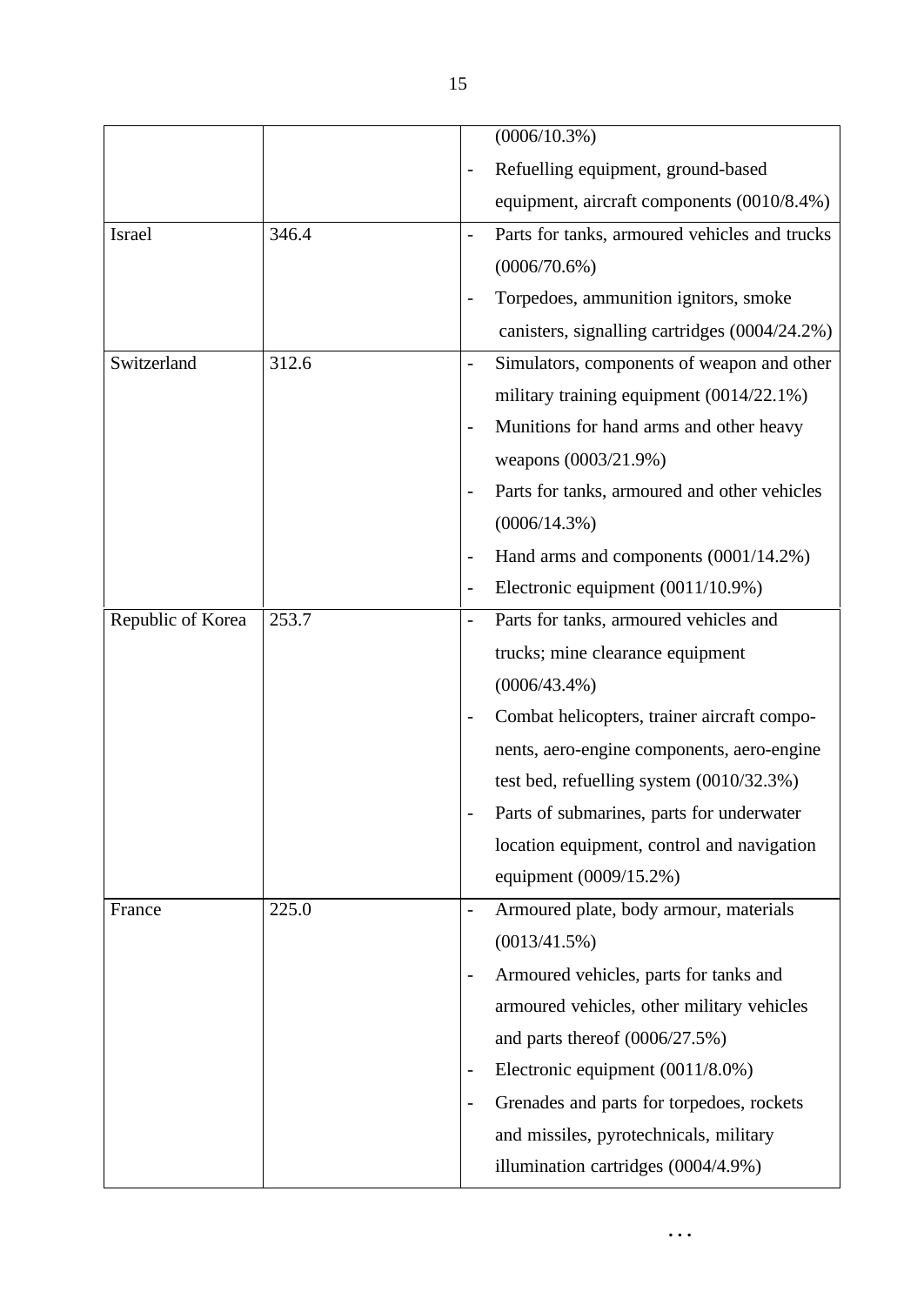| Sweden       | 177.0 | Tanks incl. parts thereof and armoured and   |
|--------------|-------|----------------------------------------------|
|              |       | other military vehicles (0006/76.5%)         |
|              |       | Unfinished components of military equip-     |
|              |       | ment (0016/8.0%)                             |
| Denmark      | 172.0 | Ammunition for hand arms and cannons         |
|              |       | $(0003/51.2\%)$                              |
|              |       | Armoured vehicles, parts of tanks and        |
|              |       | armoured vehicles, other military vehicles   |
|              |       | and parts thereof (0006/42.4%)               |
| Austria      | 87.6  | Parts of tanks and armoured vehicles, other  |
|              |       | military vehicles and parts thereof          |
|              |       | (0006/72.6%)                                 |
|              |       | Production equipment for military items      |
|              |       | $(0018/9.2\%)$                               |
| Thailand     | 76.1  | Trainer and fighter aircraft, other military |
|              |       | vehicles and parts thereof (0010/95.1%)      |
| Singapore    | 74.3  | Communications equipment and compo-          |
|              |       | nents, military electronic components and    |
|              |       | parts (0011/58.4%)                           |
|              |       | Ammunition for howitzers, grenade pistols,   |
|              |       | revolvers and pistols (0003/21.2%)           |
|              |       | Components of diving equipment, bridge       |
|              |       | components and parts thereof (0017/14.1%)    |
| Saudi Arabia | 72.8  | Fire control components, weapon targeting    |
|              |       | equipment and components thereof             |
|              |       | $(005/47.1\%)$                               |
|              |       | Parts for combat helicopters (00101/26.2%)   |
|              |       | Parts for missiles, pyrotechnics (0004/7.5%) |
| India        | 63.4  | Parts for submarines and frigates, sonar     |
|              |       | system and components, sonic depth finder    |
|              |       | equipment and components (0009/39.4%)        |
|              |       | Production equipment for anti-tank guns;     |
|              |       | ballistic measuring equipment (0018/26.)%)   |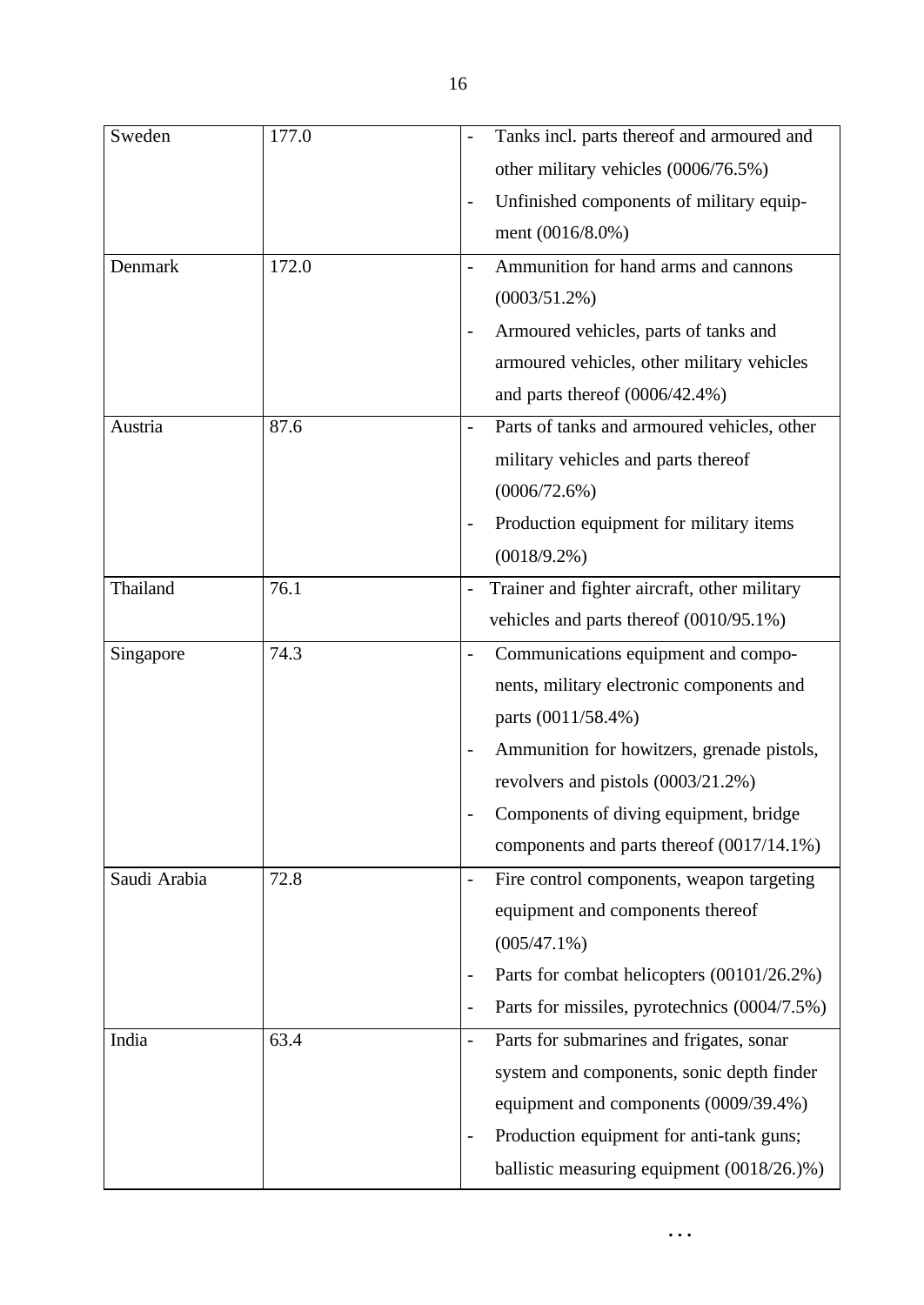|             |      |                | Parts for magnetic self-protection systems,  |
|-------------|------|----------------|----------------------------------------------|
|             |      |                | communications equipment, torpedo simula-    |
|             |      |                | tor, torpedo component test stand            |
|             |      |                | $(0011/12.4\%)$                              |
|             |      |                | Helicopter parts (00101/12.3%)               |
| Netherlands | 62.0 |                | Parts for tanks and armoured vehicles, other |
|             |      |                | military vehicles incl. components           |
|             |      |                | $(0006/39.3\%)$                              |
|             |      |                | Electronic equipment (0011/13.8%)            |
|             |      |                | Unfinished components of defence items       |
|             |      |                | $(0016/8.2\%)$                               |
|             |      |                | Fire control, weapon targeting, systems and  |
|             |      |                | components (0005/6.2%)                       |
|             |      |                | Armoured plate, body armour (0013/5.3%)      |
|             |      |                | Munitions for hand arms and heavy weapons    |
|             |      |                | $(0003/5.2\%)$                               |
|             |      |                | Submarine, parts for combat ships            |
|             |      |                | $(0009/5.0\%)$                               |
| Belgium     | 55.9 | $\overline{a}$ | Rescue vehicles, bridge layers, parts for    |
|             |      |                | tanks and armoured vehicles, other military  |
|             |      |                | vehicles and components (0006/65.4%)         |
|             |      |                | Unfinished parts for defence goods           |
|             |      |                | (0016/17.3%)                                 |

# **e) Export licences in the period 1996/2000**

The following table compares the values of the export licences issued in the period 1996/ 2000. Again, these values relate to actual exports to final destinations and do therefore not include licences for temporary exports (for exhibition or demonstration purposes). For the sake of clarity, the values have not been broken down by destinations, but by exports to EU Member States, NATO and NATO-equivalent countries as privileged destinations on the one hand and to

**. . .**

17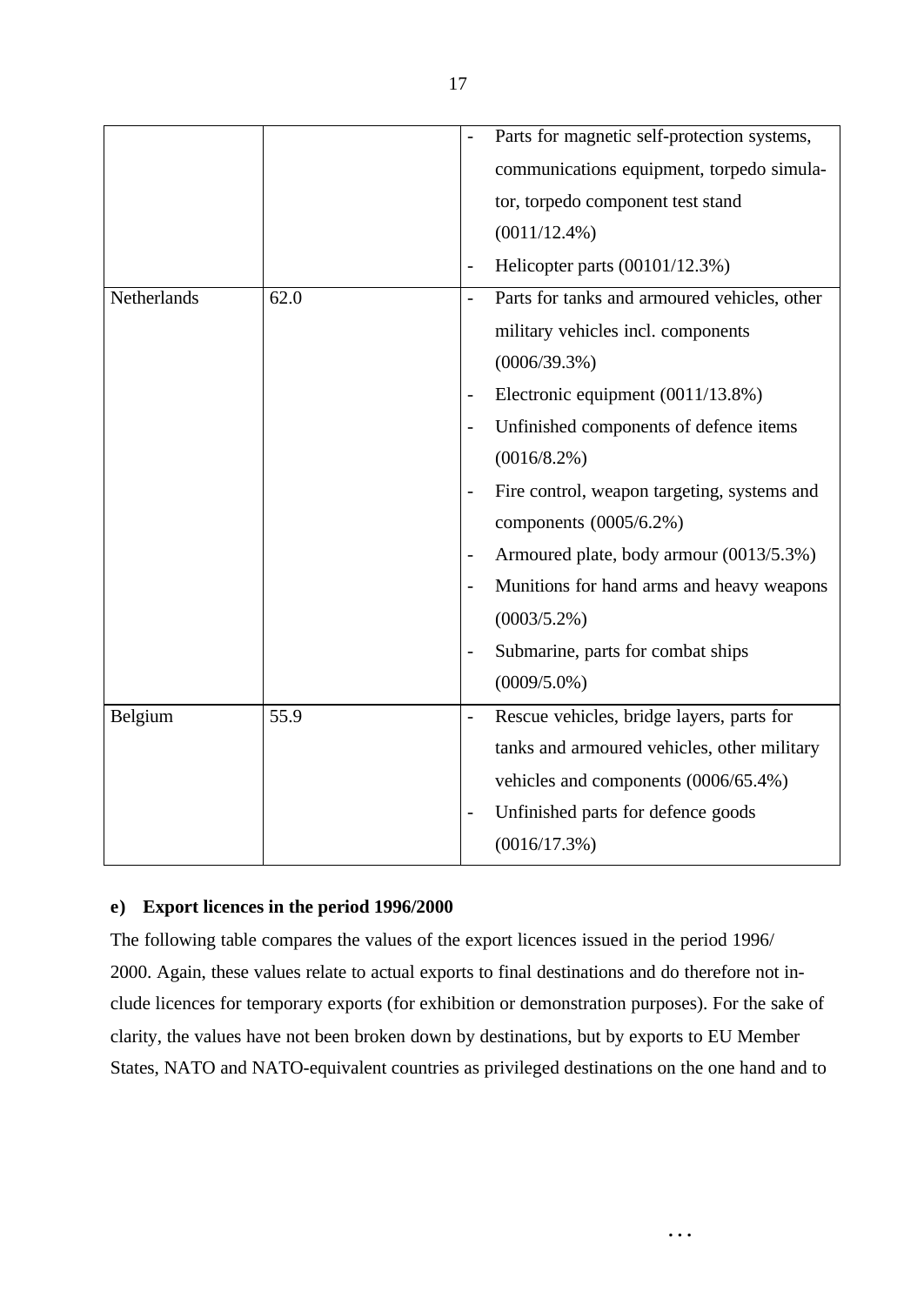third countries on the other. The period 1996/2000 has been chosen because the BAFA started its statistics broken down by groups of countries in  $1996^{21}$ .

| Year | <b>EU</b> Member<br><b>States</b><br>(in DM m) | <b>NATO</b> and<br>NATO-<br>equivalent<br>countries<br>excl. EU<br>(in DM m) | <b>Third</b><br>countries<br>(in DM m) | <b>Individual</b><br>export<br>licences<br>(in DM m) | <b>Collective</b><br>export licences<br>(in DM m) <sup>22</sup> |
|------|------------------------------------------------|------------------------------------------------------------------------------|----------------------------------------|------------------------------------------------------|-----------------------------------------------------------------|
| 1996 | 1 203.3                                        | 1 408.6                                                                      | 1 662.4                                | 4 2 7 4 .3                                           | 4 4 4 1 .7                                                      |
| 1997 | 1 4 3 1 . 3                                    | 1 4 3 3.1                                                                    | 1 1 65.8                               | 4 0 3 0.2                                            | 17 973.5                                                        |
| 1998 | 1 2 3 6 . 6                                    | 2 3 6 3 . 6                                                                  | 2 0 2 0 .3                             | 5 620.5                                              | 6 9 97.5                                                        |
| 1999 | 1 372.6                                        | 3 0 1 7.4                                                                    | 1 5 28.7                               | 5918.7                                               | 654.6                                                           |
| 2000 | 2 5 1 0.8                                      | 1884.5                                                                       | 1 1 7 2.9                              | 5 5 68.2                                             | 3733.9                                                          |

#### **f) Export licences for small arms**

Owing to the special problems stemming from the destabilising effects of small arm accumulations in crisis areas<sup>23</sup>, the Federal Government reports on small arms exports in the year under review as well.

Since small arms do not form any separate statistical category in Germany, they have been subsumed under either military equipment or war weapons. For this reason, the values given in Tables A and B below figure in the tables given in Table 1 and in Annex 6 as well.

There is no legally binding internationally agreed definition of small arms. For the EU, this term has been legally defined in the 17 December 1998 Joint Action of the Council pursuant to Article J.3 of the European Union Treaty on the European Union's contribution to combating the destabilising effects of small arms and light weapons accumulation and their dissemination (1999/34/  $CFSP)^{24}$ .

<sup>&</sup>lt;sup>21</sup> For reasons of statistical comparability, the values of military equipment production documents (1999: DM 186.4) million); 2000: DM 29.2 million) would have to be added, although they do not represent military equipment within the meaning of the Schedule of Exports.

<sup>&</sup>lt;sup>22</sup> Cf. III.1.b. for limited meaningfulness of strongly fluctuating annual values of collective export licences.

<sup>&</sup>lt;sup>23</sup> Cf. Chapter II.7

<sup>&</sup>lt;sup>24</sup> Official Journal of the European Communities L 9 dated 15 January 1999. According to this definition, small weapons are machine guns (incl. heavy machine guns), machine pistols (incl. fully automatic pistols), fully automatic guns, semi-automatic guns (if developed and/or introduced as models for use by the armed forces) as well as silencers.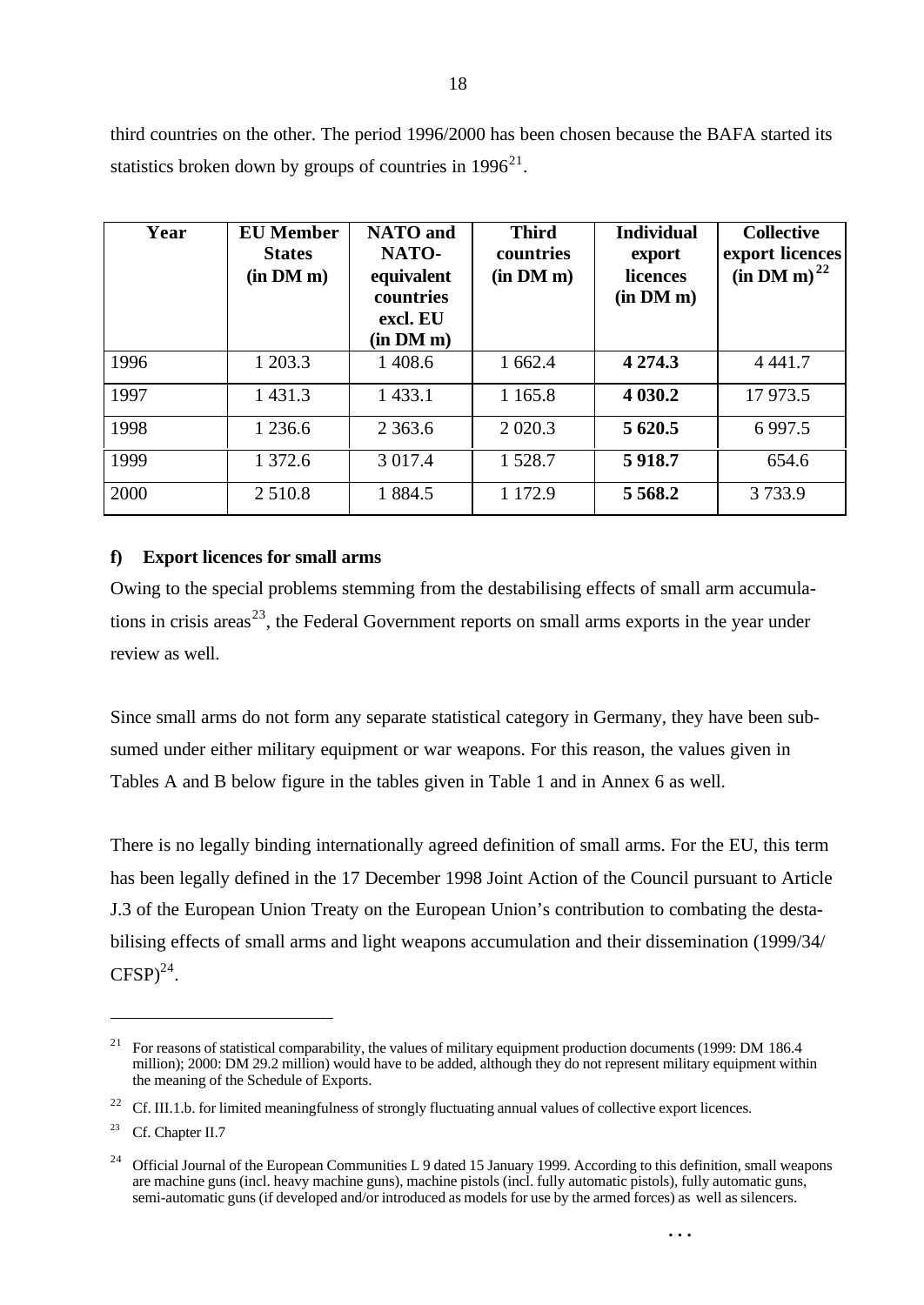The tables below using definitions analogous with those of the EU include export licence values for sub-machine guns, machine guns, fully and semi-automatic arms, smooth-bore arms for military use, arms using caseless ammunition including parts thereof (Table  $1$ )<sup>25</sup> as well as exports of munitions for guns, sub-machine guns and machine guns and parts of such munitions (Table 2)<sup>26</sup> in the period 1996/2000.

| Year | <b>EU</b> Member<br><b>States</b><br>(in DM m) | <b>NATO</b> and<br>NATO-<br>equivalent<br>countries excl.<br>$EU$ (in $DM$ m) | <b>Third countries</b><br>(in DM m) | <b>Individual and</b><br>collective<br>export licences<br>(total value in<br>DM m) |
|------|------------------------------------------------|-------------------------------------------------------------------------------|-------------------------------------|------------------------------------------------------------------------------------|
| 1996 | 1.75                                           | 5.08                                                                          | 3.65                                | 10.48                                                                              |
| 1997 | 10.96                                          | 8.03                                                                          | 12.21                               | 31.20                                                                              |
| 1998 | 4.08                                           | 28.71                                                                         | 12.85                               | 45.64                                                                              |
| 1999 | 19.83                                          | 12.48                                                                         | 9.28                                | 41.59                                                                              |
| 2000 | 9.72                                           | 7.00                                                                          | 0.53                                | 17.25                                                                              |

|  | Table A (Licences for exports of small arms) |  |  |  |  |
|--|----------------------------------------------|--|--|--|--|
|--|----------------------------------------------|--|--|--|--|

Table B (Licences for export of small arms incl. parts of munitions)

| Year | <b>EU</b> Member<br><b>States</b><br>(in DM m) | <b>NATO</b> and<br>NATO-<br>equivalent<br>countries excl.<br>$EU$ (in $DM$ m) | <b>Third countries</b><br>(in DM m) | <b>Individual and</b><br>collective<br>export licences<br>(total value in<br>DMm) |
|------|------------------------------------------------|-------------------------------------------------------------------------------|-------------------------------------|-----------------------------------------------------------------------------------|
| 1996 | 0.59                                           | 0.97                                                                          | 0.18                                | 1.75                                                                              |
| 1997 | 9.00                                           | 9.79                                                                          | 1.45                                | 20.25                                                                             |
| 1998 | 9.07                                           | 19.74                                                                         | 1.23                                | 30.04                                                                             |
| 1999 | 5.53                                           | 29.25                                                                         | 0.29                                | 35.07                                                                             |
| 2000 | 5.50                                           | 5.56                                                                          | 0.08                                | 11.14                                                                             |

The licences granted in this area show that the share of exports of small arms in total German exports is very small. Compared with the total volume of exports in 2000, the percentage shares recorded for **licences** of exports to third countries amounted to 0.01% for military equipment and to 0.0014% for munitions of small arms. Germany does not allow any deliveries of small arms to

**. . .**

 $25$  Excl. hunting and sports weapons

<sup>&</sup>lt;sup>26</sup> Excl. munitions for hunting and sports weapons.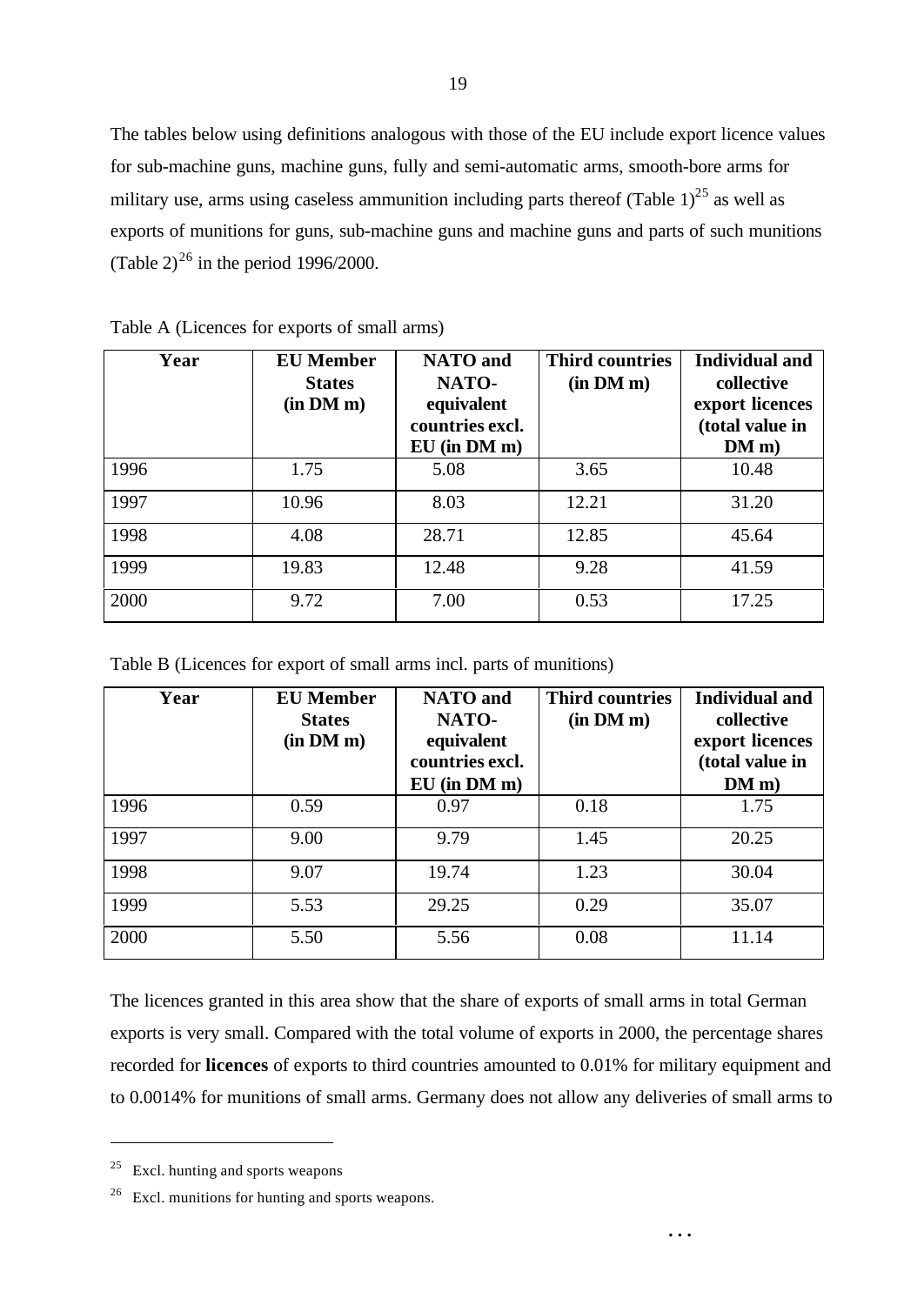countries where such deliveries might be conducive to the outbreak of armed conflicts, to human rights infringements and to criminal acts.

#### **2. Exports of war weapons**

l

#### **a) Exports of war weapons in the period under review**

According to the Federal Statistical Office, goods of a total value of DM 1.330 billion (0.11% of total German exports) accounted for German war weapon exports in 2000. Compared with a year earlier, this means a decline of 53%. In terms of value, 65% of the war weapon exports went to EU, NATO and NATO-equivalent countries not subject to limitations under the Political Principles governing military equipment exports, as a matter of principle. 79% of the remaining exports to third countries consisted of naval ships and parts thereof.

Exports totalling DM 84 million accounted for obsolescent material no longer in use by the federal armed forces. 94% of that material was exported to EU Member States and the balance to Chile, Lithuania, Estonia and Thailand<sup>27</sup>.

The total value of commercial German exports of military equipment amounted to DM 1.246 billion broken down by DM 794.7 million for the countries mentioned in Section II. of the Political Principles of 19 January 2000 (DM 588.8 million for EU Member States and DM 205.9 million for non-EU NATO and NATO-equivalent countries).

Commercial supplies of war weapons to third countries amounted to DM 451.3 million, i.e. 64% less than in 1999. 80% of these deliveries account for complete naval ships or parts thereof ("material packages"). This includes one submarine worth DM 347 million exported to Israel as well as naval ship components exported to Brazil (about DM 7 million) and South Korea (DM 5 million). The remaining 20% of the supplies to third countries (c. DM 92 million) consist of combat helicopters (without ordnance) worth DM 76 million to South Korea as well as deliveries of spare parts and munitions to a variety of third countries.

<sup>&</sup>lt;sup>27</sup> The two anti-aircraft tanks of the "Gepard" type exported to Romania (cf. Chapter II.6.) figuring in the report to the UN Weapons Register were reported to the Federal Statistical Office only at the end of 2000/ beginning of 2001 and will therefore appear in the war weapon export statistics of the Federal Statistical Office 2001.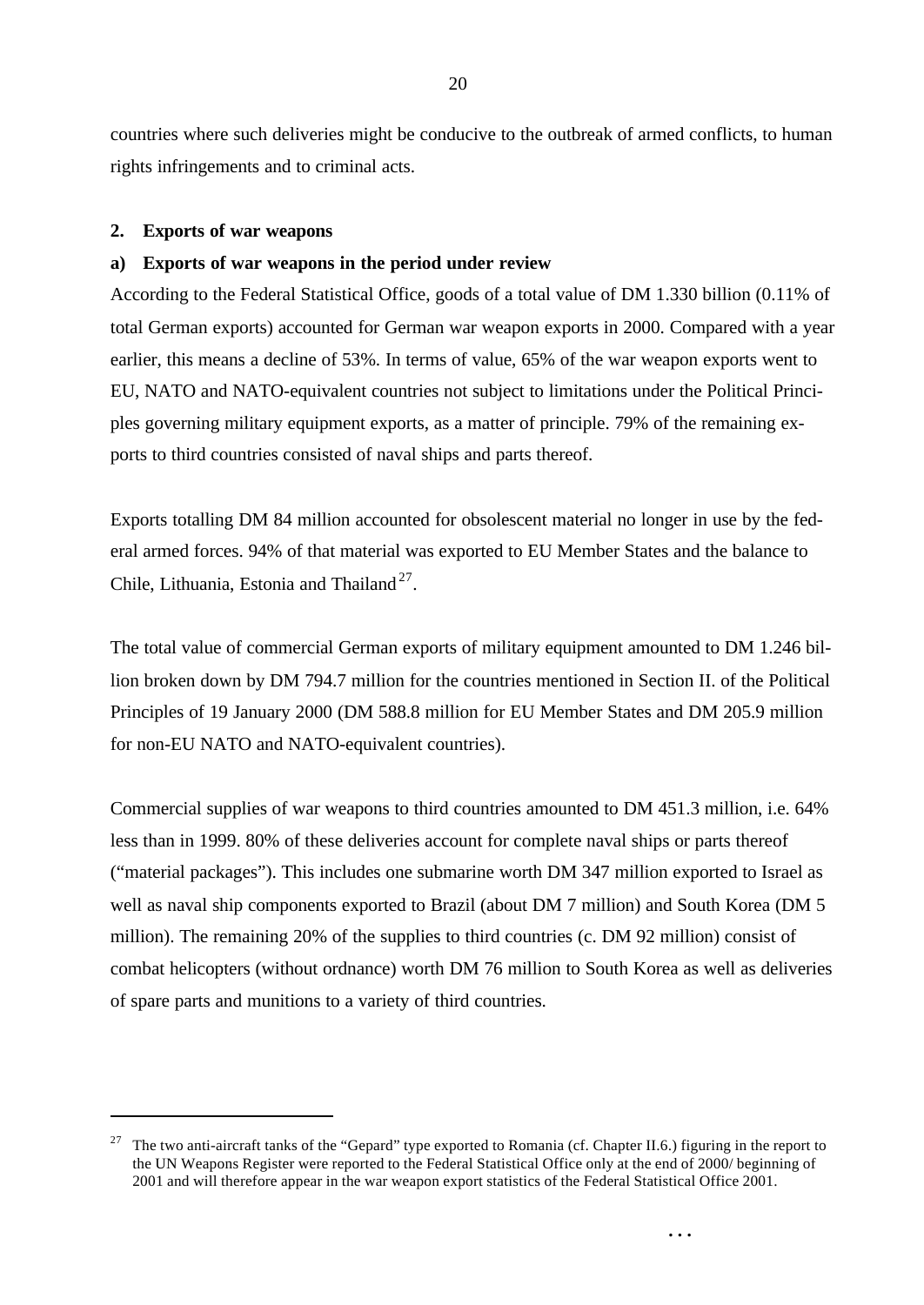The total amount of commercial war weapon exports includes also DM 339 million by way of inbound processing work (e.g. re-exports of such weapons after repair or upgrading in Germany). This heading includes re-exports of 41 Dutch combat helicopters and 22 Dutch anti-aircraft tanks totalling DM 287 million. It ought to be pointed out in this context that, according to the gross value principle of the Federal Statistical Office, the value of re-exports is included in the total export value. But the value of the upgrading work done in Germany is substantially lower than the export value.

The ten most important destinations of German commercial war weapon exports in 2000:

| <b>Netherlands</b>   | DM 378 million |
|----------------------|----------------|
| <b>Israel</b>        | DM 347 million |
| South Korea          | DM 84 million  |
| Switzerland          | DM 66 million  |
| Spain                | DM 51 million  |
| Italy                | DM 48 million  |
| Canada               | DM 46 million  |
| Norway               | DM 40 million  |
| Turkey               | DM 36 million  |
| <b>Great Britain</b> | DM 33 million  |

Developing countries did not play any role as destinations of German war weapon exports.

# **b) War weapons exports in the period 1996/2000**

The table below shows the total value of annual war weapons exports and their percentage value of total German exports in the course of the last five years.

| Year | <b>Total value in DM million</b> | <b>%age share in total German</b> |
|------|----------------------------------|-----------------------------------|
|      |                                  | exports                           |
| 1996 | 1,005.7                          | 0.13                              |
| 1997 | 1,383.5                          | 0.16                              |
| 1998 | 1,337.5                          | 0.14                              |
| 1999 | 2,844.2                          | 0.29                              |
| 2000 | 1,330.3                          | 0.11                              |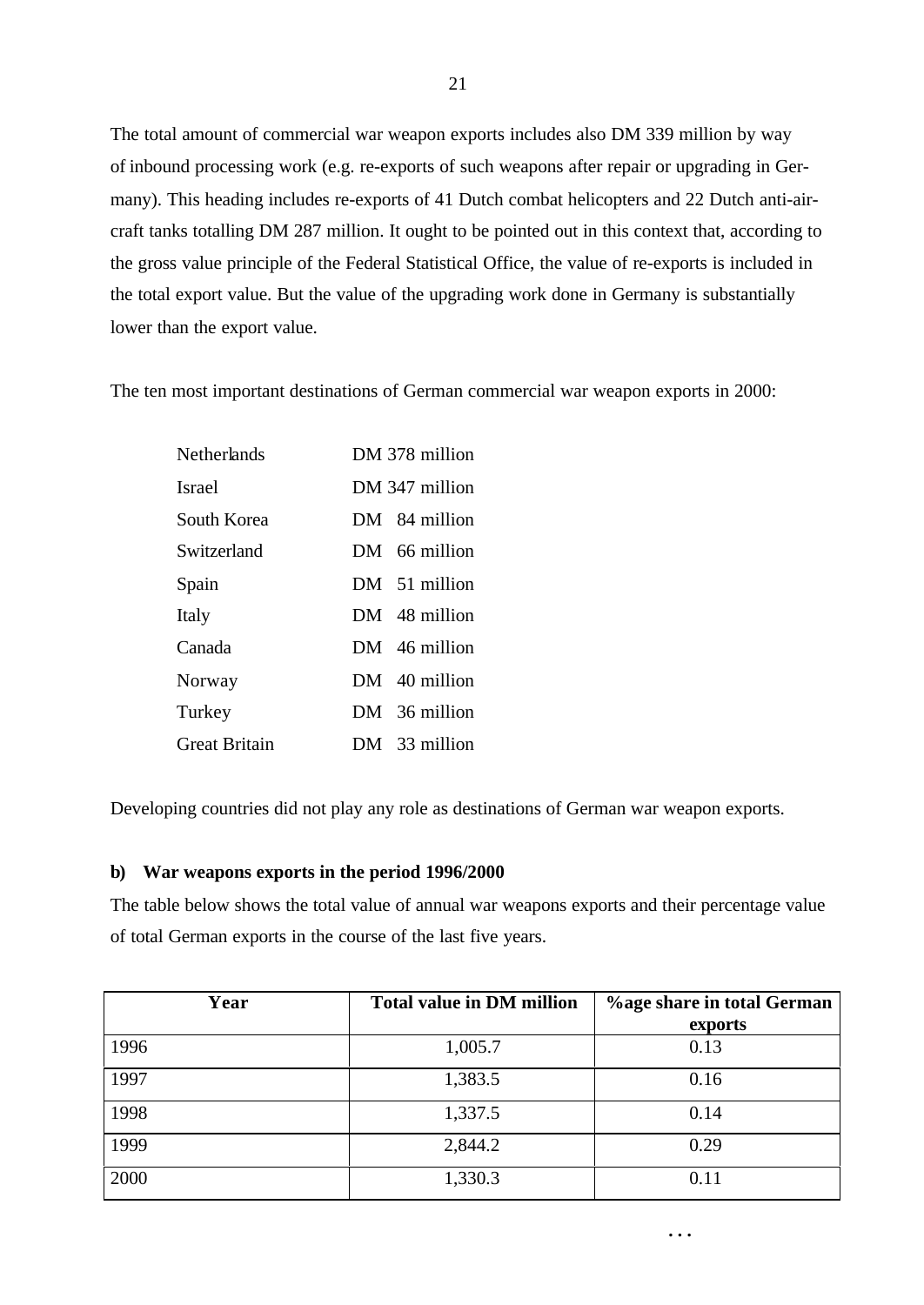#### **3. German military equipment exports by international standards**

Serious comparisons of real exports of military equipment, world-wide, show that the German share in the world market for military equipment has remained small. This may not always be sufficiently clear from the relevant statistics, because other countries subsume fewer goods under military equipment or because there are not any complete sets of data.

At the EU level, the Member States' annual military equipment exports are covered by the annual report on transposition of the EU Code of Conduct, although it ought to be noted that the statistics are not uniform either.

In spite of the detailed research of Non-Governmental Organisations (NGOs) and specialised institutions  $28$ , the meaningfulness of the statistics of such organisations and institutions is extremely limited in terms of international comparability, as a rule. Occasionally, they relate to differential arms categories; the constant prices of fictitious exports of military equipment were converted into US dollar, and second-hand material was occasionally overpriced. And the method applied by the Federal Statistical Office, i.e. to include into its statistics the gross value of entire weapon systems re-exported after upgrading or repair instead of recording just the value that has been added to the system, makes German exports of military equipment appear to be very much on the high side.

For instance, in SIPRI's five-year comparisons (1995/1999 and 1996/2000) Germany ranks fifth (behind the USA, Russia, France and Great Britain). According to the international arms trade statistics of the International Institute for Strategic Studies (IISS)<sup>29</sup> for the period 1995/1999 as well as in the year 1999 Germany ranks sixth behind Israel, by contrast. The latest study of the American Congressional Research Service  $(CRS)^{30}$  shows that, as an arms exporter, Germany ranked fifth in 2000 (behind the USA, Great Britain, Russia and France)<sup>31</sup>. Since not all coun-

l

<sup>&</sup>lt;sup>28</sup> Stockholm International Peace Research Institute (SIPRI), International Institute for Strategic Studies (IISS) and Congressional Research Service (CRS).

<sup>&</sup>lt;sup>29</sup> In: The Military Balance 2000/2001, The International Arms Trade, pp. 288ff. Internet:  $\frac{http://www.iiss.org}{http://www.iiss.org}$ .

<sup>&</sup>lt;sup>30</sup> CRS Report for Congress: Conventional Arms Transfers to Developing Nations, 1993-2000, dated 16 August 2001, p. 80, Table )D.

<sup>&</sup>lt;sup>31</sup> According to the CRS Report (op. cit., p. 75, Table 8D), Germany ranked fifth (behind the USA, Russia, France and Spain) in respect of weapon supply contracts concluded world-wide in the year 2000 as well.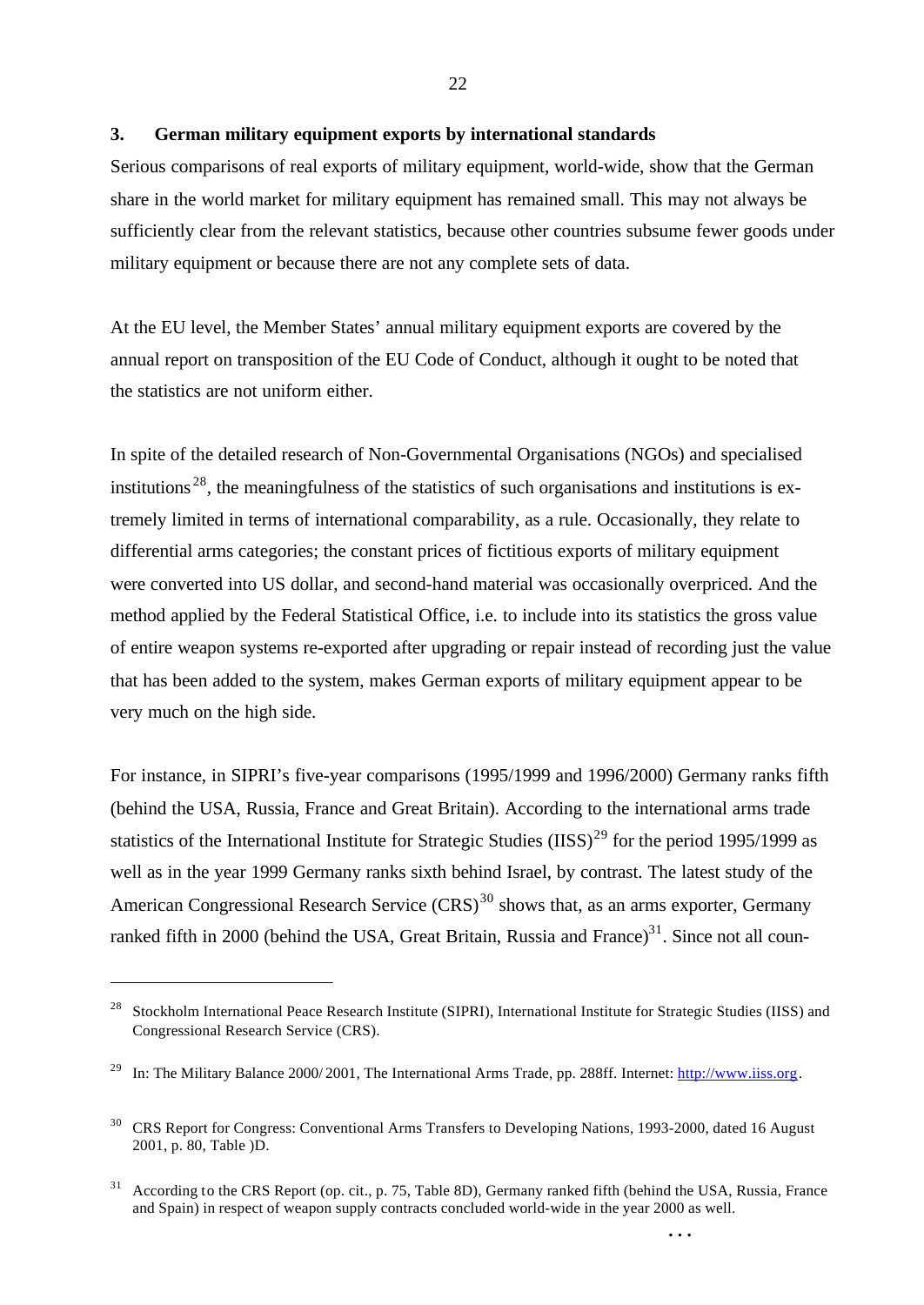tries in the world have reliable export figures for military equipment, it would not be wrong to assume that other states are even larger weapon exporters.

It is interesting to note in this context that the military equipment exports of Germany, France and Great Britain stood at comparable levels in 1999 according to SIPRI statistics, whilst according to IISS statistics for the same year the French and the British military equipment exports were six and ten times up on Germany's, respectively.

#### **IV. Military Assistance**

l

In the past, NATO member states unable for economic reasons to buy military equipment  $32$  in international markets had the benefit of being provided with military equipment free of charge by other NATO partners on the basis of military assistance programmes. Germany participated in such programmes as well. All assistance programmes with Germany as a participant came to an end in the mid-1990s. No military equipment was thus exported within the framework of such assistance programmes in the year under review.

Cf. Section III for separate presentation of military equipment exports against valuable consideration by the Federal Ministry of Defence (release of federal armed forces materials).

 $32$  Such assistance for military equipment procurement must be differentiated from the so-called Ausstatttungshilfen deliberately excluding delivery of weapons, munitions and machinery for their production, which are therefore no subject for inclusion into the Military Equipment Export Reports for this reason.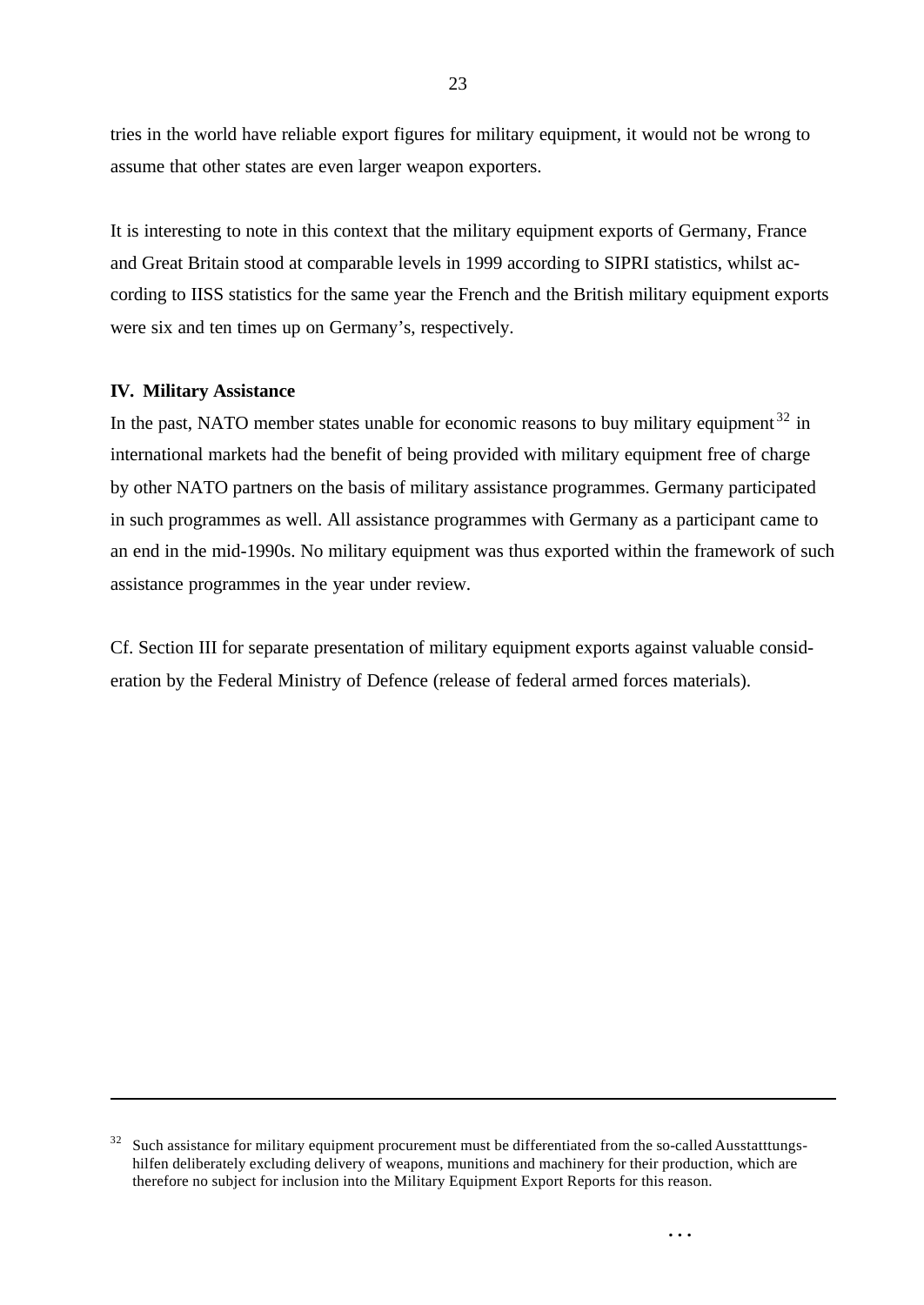#### **V. Public prosecution statistics**

#### **1. Public prosecution statistics**

According to the 1999 public prosecution statistics, 86 persons were convicted for violation of the War Weapon Control Act (KWKG) and 47 for violation of the Foreign Trade and Payments Act.

From among the persons found guilty in 1999 for violation of the KWKG, 79 were convicted under the general criminal code and 7 under the criminal law relating to young persons. Forty-six of the persons found guilty under the general criminal code were sentenced to imprisonment, although 40 of the sentences were subsequently suspended. In three of the seven cases in which juvenile persons were convicted under the criminal law relating to young persons the sentences were suspended as well. The other four had to pay a fine or were officially warned by the court or had to satisfy special court requirements.

From among the 47 persons convicted under the general criminal code in 1999 for violation of the Foreign Trade and Payments Act, 20 had to pay fines and 27 were sentenced to imprisonment, although 23 of the sentences were subsequently suspended.

Only some of the aforementioned sentences relate to military equipment exports so that this kind of information is of limited value for the Military Equipment Export Report. The sentences for violation of the KWKG relate to the handling of war weapons, but not necessarily to their exportation. Sentences for violation of the Foreign Trade and Payments Act relate to export transactions, though not necessarily to exports of military equipment.

#### **2. Summary information about investigation proceedings under criminal law**

The information given below for the year 2000 on investigations into unauthorised exports of military equipment comes from the Customs Criminal Investigation Office (ZKA). The table below contains the information which the customs investigation offices passed on to the ZKA. Although reporting is mandatory for them, the table below does not claim to be exhaustive.

**. . .**

#### **a) Investigations concluded in the year under review**

The ZKA reported the following investigations concluded in the year under review: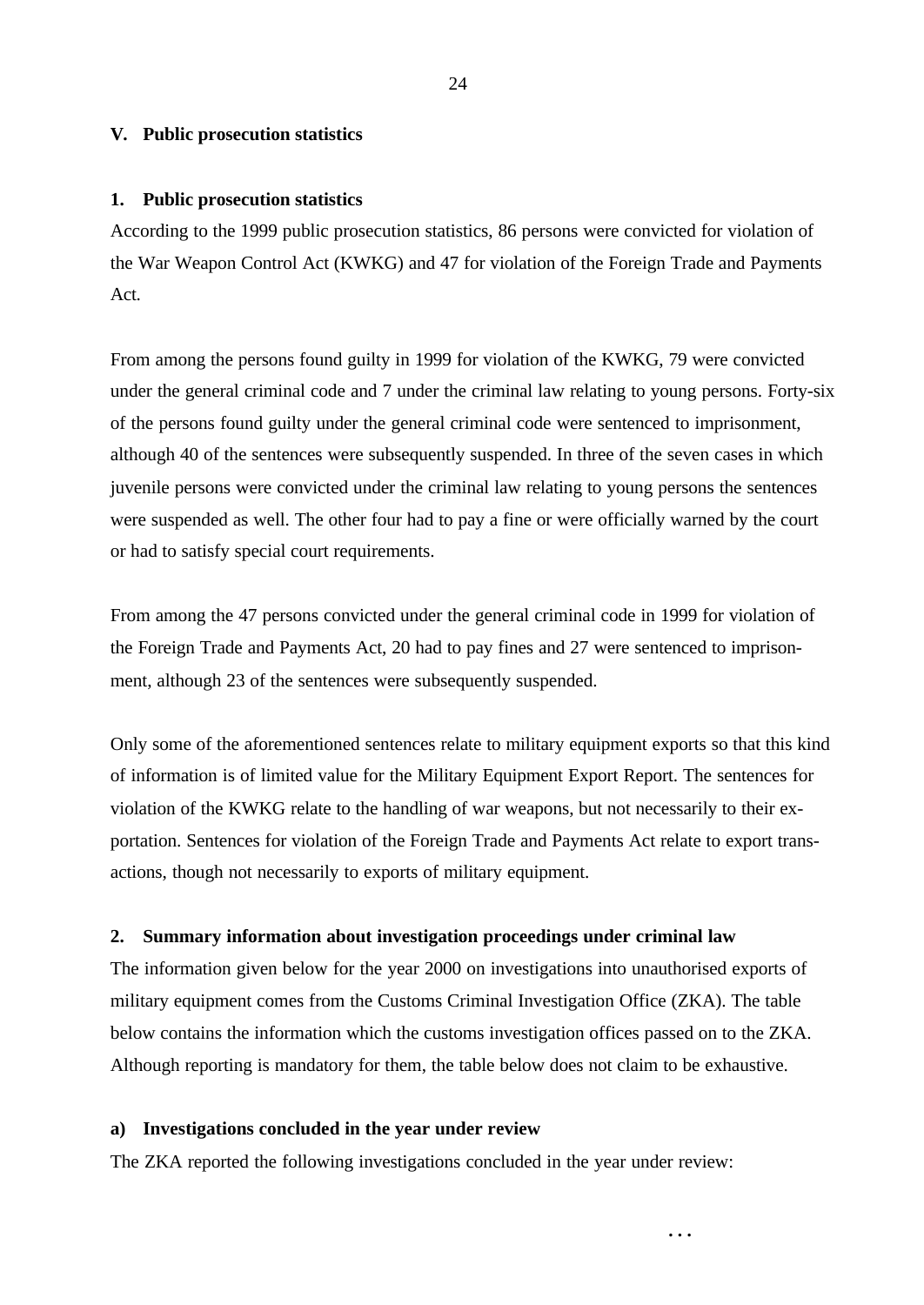| <b>Country of destination</b> | <b>Outcome of proceedings</b>           | <b>Equipment/Materials</b>        |  |
|-------------------------------|-----------------------------------------|-----------------------------------|--|
|                               |                                         |                                   |  |
| Austria                       | Closed pursuant to § 153 para 1 StPO    | Armoured plate                    |  |
|                               | - Criminal Procedure Act                |                                   |  |
| Chile                         | Closed pursuant to $\S$ 153a StPO –     | Calibre slide gauges              |  |
|                               | <b>Criminal Procedure Act</b>           |                                   |  |
| Croatia                       | Closed pursuant to $\S$ 153a StPO –     | Parts for military truck trailers |  |
|                               | <b>Criminal Procedure Act</b>           |                                   |  |
| Croatia                       | Closed pursuant to § 170 para 2 StPO    | Deep loading trucks and           |  |
|                               | - Criminal Procedure Act                | trailers                          |  |
| Cyprus                        | Closed pursuant to § 153 para 1 StPO    | Ammunition                        |  |
|                               | - Criminal Procedure Act                |                                   |  |
| <b>EU Member States</b>       | Closed pursuant to § 153 para 1 StPO    | Camouflage vehicle coating        |  |
|                               | - Criminal Procedure Act                | lacquers                          |  |
| EU Member States,             | Closed pursuant to § 153 para 1 StPO    | Parts for weapons                 |  |
| Norway, Switzerland           | - Criminal Procedure Act                |                                   |  |
| France                        | Closed pursuant to § 170 para 2 StPO    | Parts for missile launchers       |  |
|                               | - Criminal Procedure Act                |                                   |  |
| France                        | Closed pursuant to $\S$ 153a StPO –     | Missile casings                   |  |
|                               | <b>Criminal Procedure Act</b>           |                                   |  |
| Great Britain, Indonesia      | Closed pursuant to $\S$ 153 para 2 StPO | Parts for canons and              |  |
|                               | - Criminal Procedure Act                | accessories                       |  |
| Israel                        | Closed pursuant to $\S$ 153a StPO –     | Sea water meters                  |  |
|                               | <b>Criminal Procedure Act</b>           |                                   |  |
| Italy                         | Closed pursuant to § 170 para 2 StPO    | Air filters for military vehicles |  |
|                               | - Criminal Procedure Act                |                                   |  |
| Pakistan                      | Closed pursuant to $\S$ 153 para 1 StPO | Parts for hand apparatuses        |  |
|                               | - Criminal Procedure Act                |                                   |  |
| Pakistan                      | Closed pursuant to § 170 para 2 StPO    | Motors and switch gears for       |  |
|                               | - Criminal Procedure Act                | military vehicles                 |  |
| Pakistan and China            | Closed pursuant to § 170 para 2 StPO    | Military processors for guided    |  |
|                               | - Criminal Procedure Act                | missiles                          |  |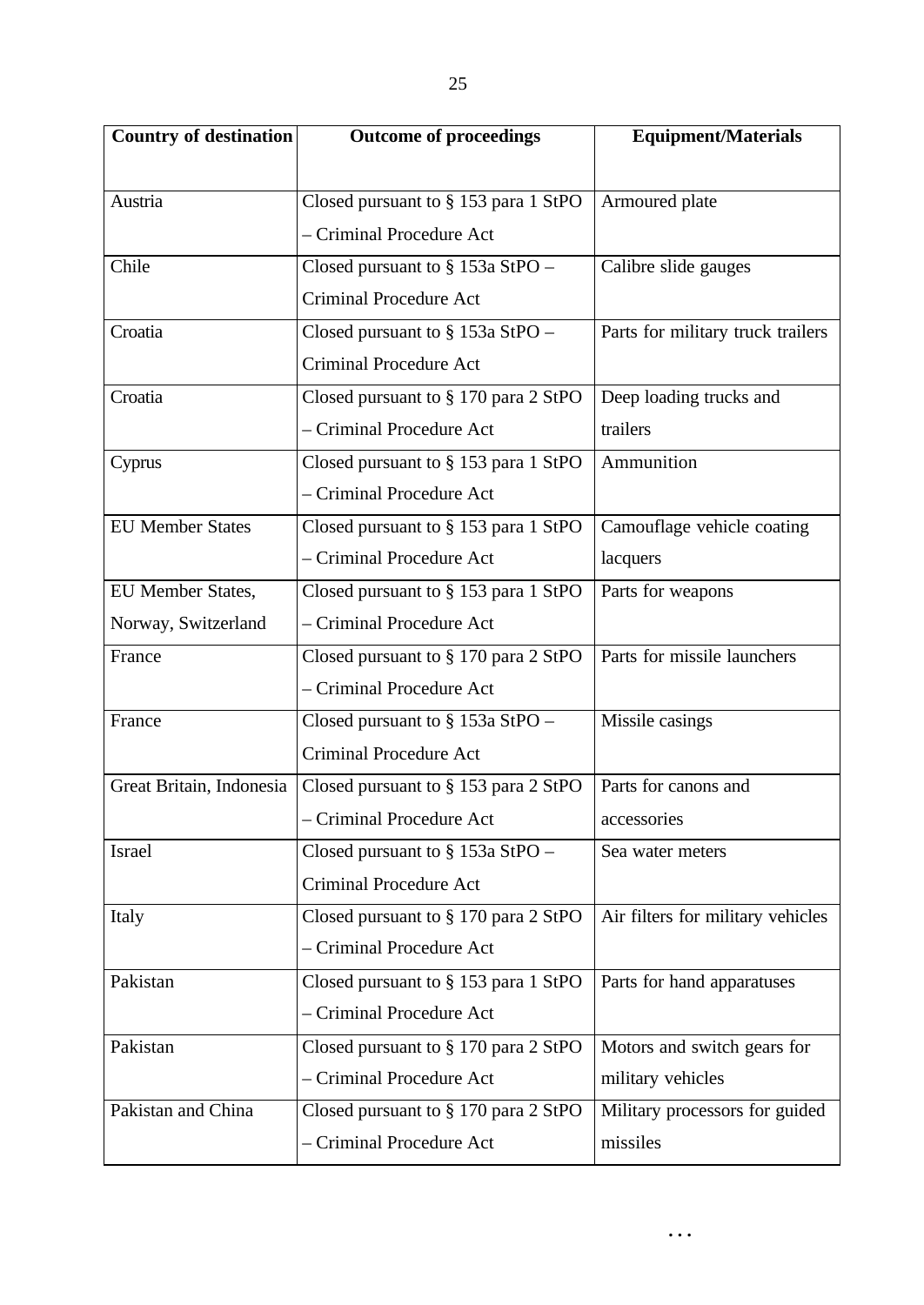| Poland               | Closed pursuant to $\S 170$ para 2 StPO | Ammunition                   |
|----------------------|-----------------------------------------|------------------------------|
|                      | <b>Criminal Procedure Act</b>           |                              |
| Poland, Indonesia,   | Closed pursuant to $\S$ 153a StPO –     | Ammunition and parts thereof |
| Malaysia, EU Member  | <b>Criminal Procedure Act</b>           |                              |
| <b>States</b>        |                                         |                              |
| Poland, Switzerland, | Closed pursuant to $\S$ 153a StPO –     | Antenna supports             |
| Netherlands, Denmark | <b>Criminal Procedure Act</b>           |                              |
| Russia               | Closed pursuant to $\S$ 153a StPO –     | Guns                         |
|                      | Criminal Procedure Act                  |                              |
| Saudi Arabia         | Closed pursuant to $\S$ 153 para 1 StPO | Rifles for hunting purposes  |
|                      | - Criminal Procedure Act                |                              |
| South Africa         | Penalty                                 | Guns and ammunition          |
| (Mozambique)         |                                         |                              |
| Switzerland          | Closed pursuant to $\S$ 153a and/or     | Airborne network adapters    |
|                      | § 170 para 2 StPO – Criminal            |                              |
|                      | Procedure Act                           |                              |

The ZKA reported a total of 22 investigation cases involving 37 defendants (two cases against unknown defendants) that were initiated in the year under review or earlier and concluded in the year under review.

# **b) Procedures initiated in the year under review, but not concluded:**

The ZKA reported the following investigation proceedings not concluded in the year under review:

| <b>Country of destination</b> | <b>Items</b>                           |
|-------------------------------|----------------------------------------|
| Austria                       | Parts for mine layers and machine guns |
| China                         | Mine splints                           |
| Czech Republic                | Military helmets                       |
| Czech Republic                | Tools for pistol production            |
| <b>Great Britain</b>          | Fuel injection devices for tanks       |
| Lebanon                       | Tank exports (War Weapon Control Act)  |
| <b>Netherlands</b>            | Tank propulsion systems                |
| Nicaragua                     | Military trucks                        |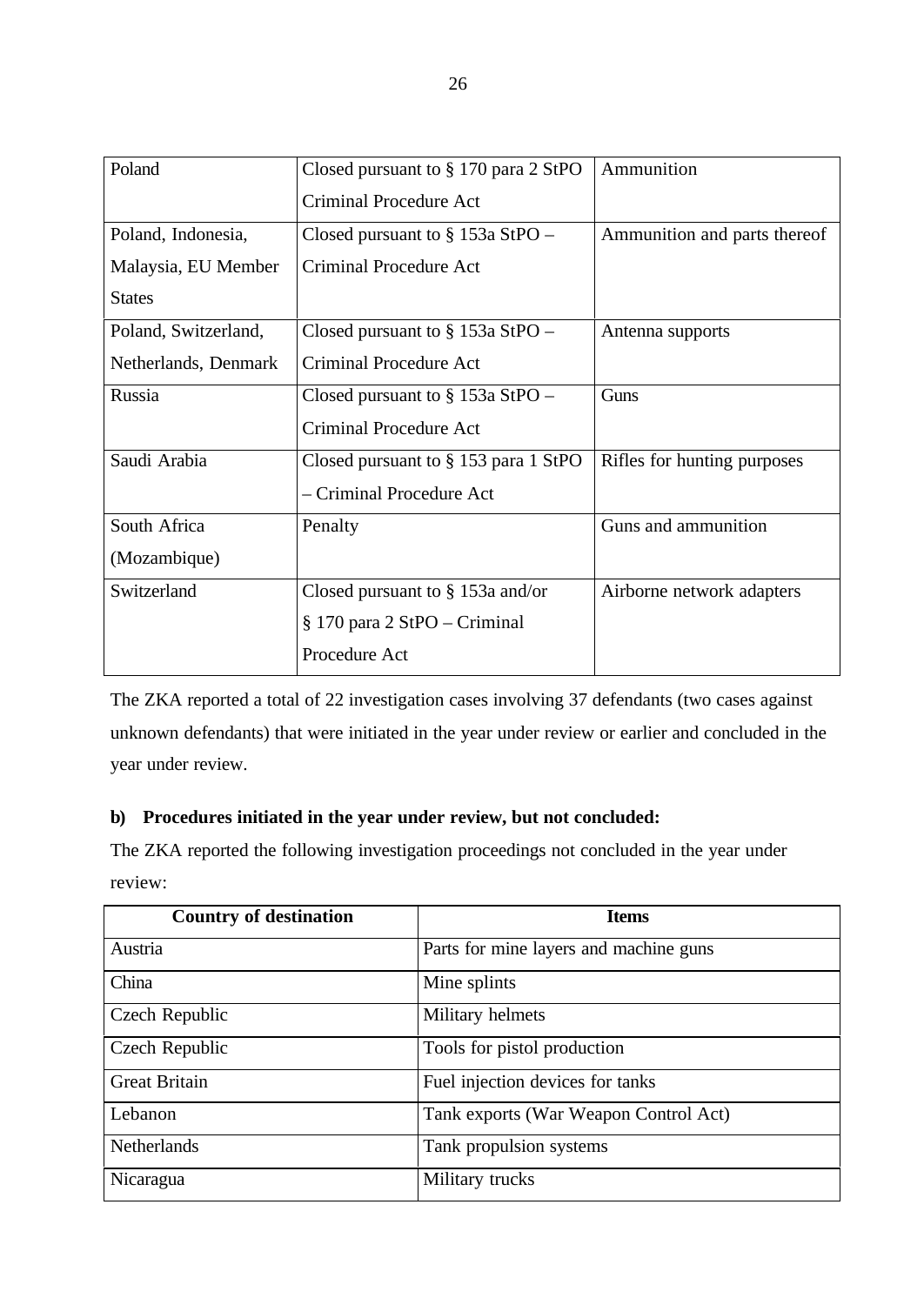| Singapore           | Tan propulsion systems                             |
|---------------------|----------------------------------------------------|
| Slovakia            | Truck "Tatra"                                      |
| Sweden              | Parts for tanks                                    |
| Sweden, Canada      | Parts for mine layers and machine guns             |
| Sweden, Netherlands | Parts for tanks                                    |
| Switzerland         | Parts for tanks                                    |
| Turkey              | Airborne radar systems for combat aircraft         |
| Unknown             | Aircraft brokering by unknown persons (type SU-27) |
|                     | (War Weapon Control Act)                           |
| Unknown             | Trade in MIG.21 aero-engines (War Weapon Control   |
|                     | Act)                                               |
| Vietnam             | Parts for tanks                                    |

The ZKA reported a total of 18 investigation cases against 28 defendants (two cases against unknown defendants) that were initiated in the year under review, but not concluded. This number includes three proceedings against six defendants for violation of the KWKG.

# **VI. Military equipment co-operation**

In the year under review, no new intergovernmental co-operation projects were started with German participation.

# **VII. Concluding remarks**

In compliance with the Political Principles of 19 January 2000, the German Government has pursued a restrictive licence policy in respect of military equipment exports. The share of military equipment in total German exports was again very low. In 2000, the share of actual war weapon exports in total German exports stood at 0.11%.

According to the legislation in force, exports of military equipment of any kind are subject to licence as a matter of principle which permits to control them closely. Exports to EU, NATO and NATO-equivalent countries (Australia, Japan, New Zealand and Switzerland) are unproblematic for the most part; in the remaining cases, the competent authorities issue export licences only after careful review. In many cases this requires the pros and the cons to be carefully weighed. The Government of the Federal Republic of Germany will continue to stick to its restrictive export authorisation policy based on the Political Principles and the EU Code of Conduct with the aim of securing peace and preventing armed conflict.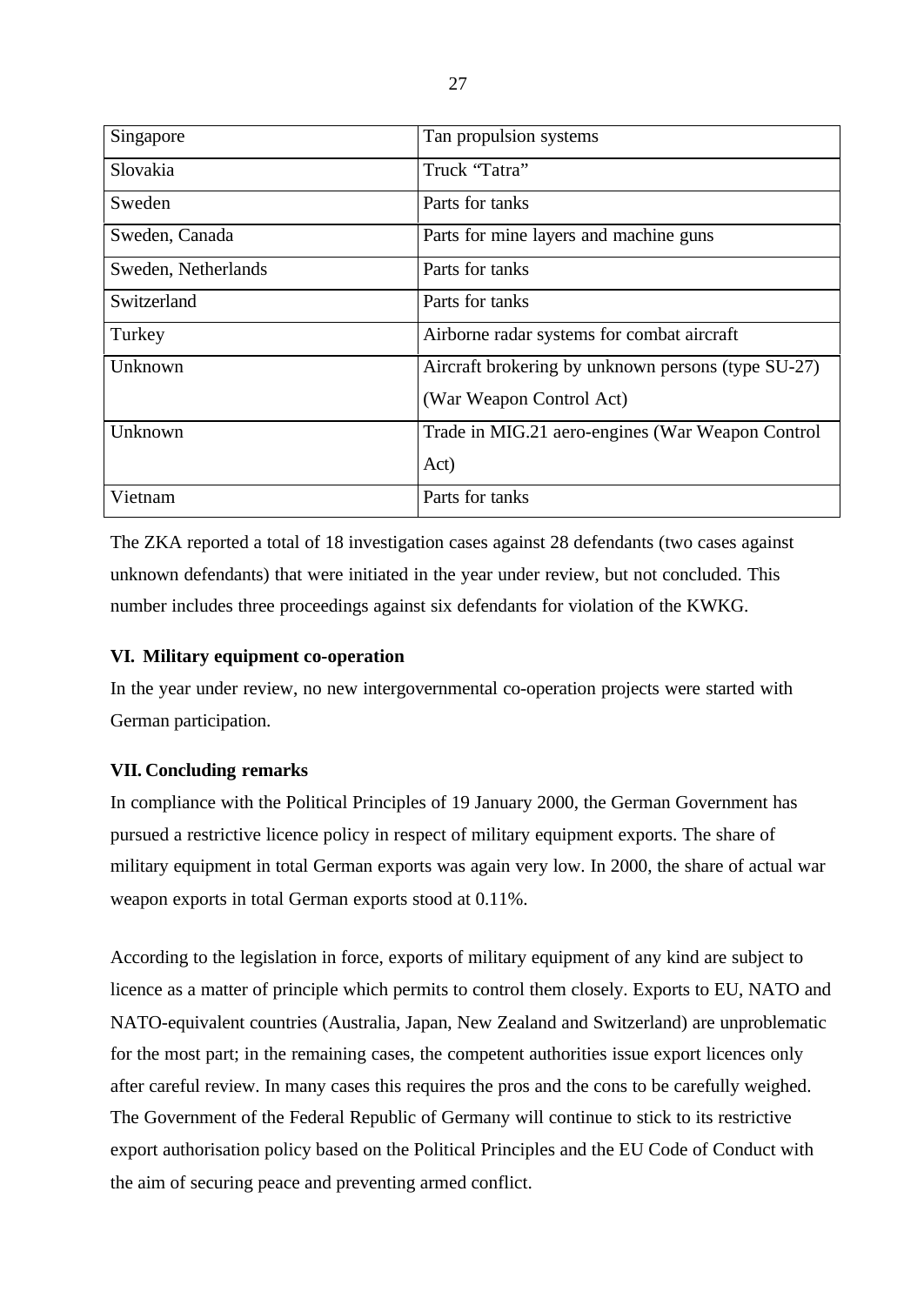# **Annex 1**

# **Political Principles Adopted by the Government of the Federal Republic of Germany for the Export of War Weapons and Other Military Equipment**

Decision of the Government of the Federal Republic of Germany of January 19, 2000

The Government of the Federal Republic of Germany, desiring

- to pursue a restrictive policy on arms exports,
- with regard to the international and statutory obligations of the Federal Republic of Germany, to gear arms exports to Germany's security needs and foreign policy interests,
- through the restriction and control of such exports to contribute to safeguarding peace, preventing the threat or use of force, securing respect for human rights and promoting sustainable development in all parts of the world,
- hence to take account also of decisions adopted by international institutions with a view to disarmament and designed to restrict the international arms trade,
- to press for such decisions to be made legally binding at the international as well as the European level,

has modified its principles for the export of war weapons and other military equipment as follows:

# I General Principles

- 1. The Federal Government's decisions regarding the export of war weapons<sup>1</sup> and other military equipment<sup>2</sup> are made in accordance with the provisions of the War Weapons Control Act and the Foreign Trade and Payments Act as well as the EU Code of Conduct for Arms Exports adopted by the European Council on 8 June 1998<sup>3</sup> and such arrangements as may be agreed subsequently as well as the Principles Governing Conventional Arms Transfers adopted by the Organization for Security and Cooperation in Europe (OSCE) on 25 November 1993. The criteria laid down in the EU Code of Conduct are an integral part of these Policy Principles. The standards stipulated in the Code of Conduct will be superseded by any more stringent standards that may be derived from the following principles:
- 2. The issue of respect for human rights in the countries of destination and end-use is a key factor in deciding whether or not to grant licences for the export of war weapons and other military equipment.

<sup>1</sup> Weapons (complete weapons as well as components classed separately as weapons) listed in the Schedule of War Weapons (Annex to the War Weapons Control Act - see Annex 3B)

<sup>2</sup> Goods specified in Part I, Section A of the Schedule of Exports (Annex to the Foreign Trade and Payment Act) with the exception of war weapons (see Annex 4B)

<sup>3</sup> enclosed as annex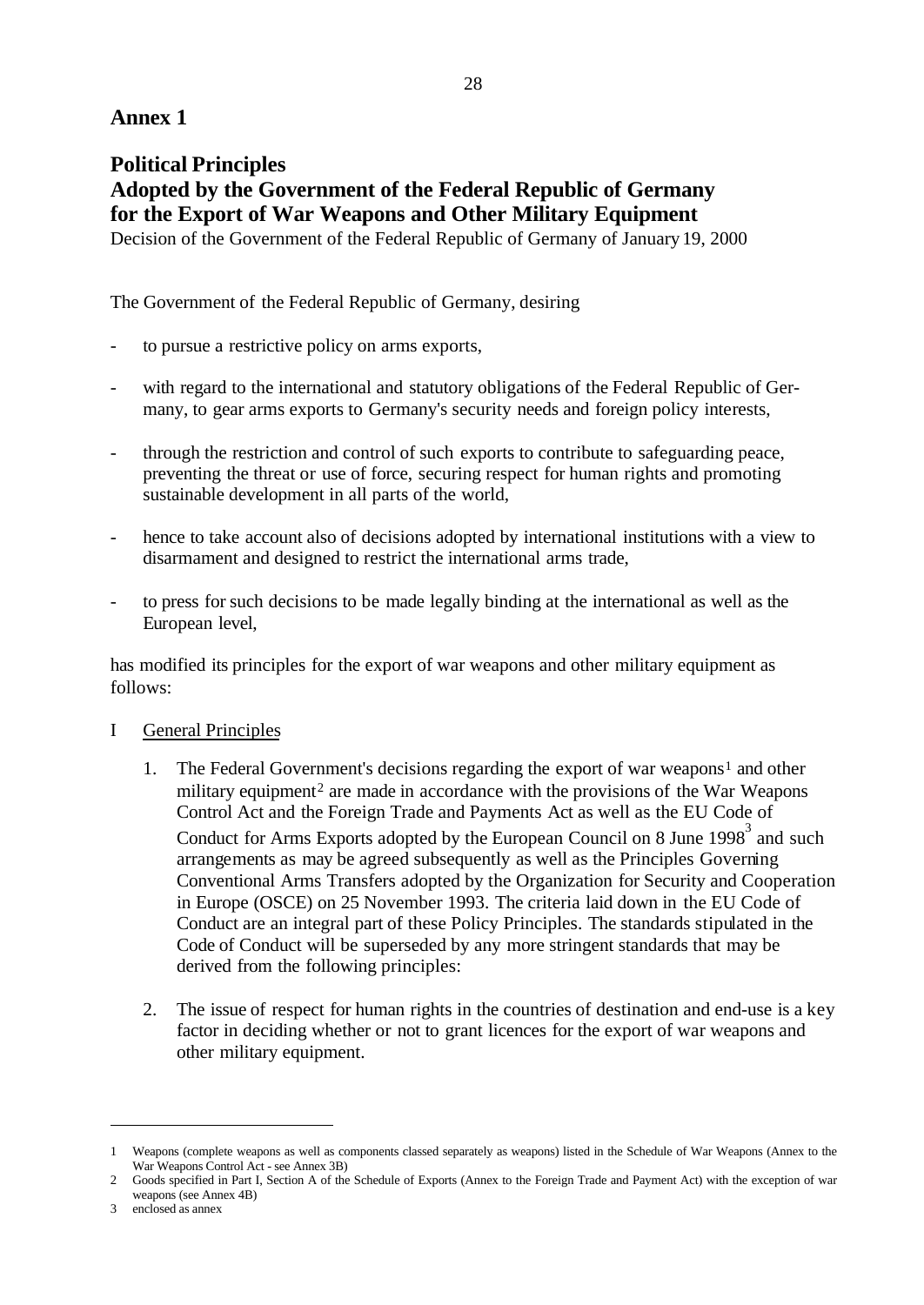- 3. On principle export licences for war weapons and other military equipment will not be granted where there are reasonable grounds to suspect they may be used for internal repression as defined in the EU Code of Conduct for Arms Exports or the sustained and systematic abuse of human rights. In this context the assessment of the human rights situation in the recipient country is an important factor to be considered.
- 4. Such assessments will take into account the views of the European Union, the Council of Europe, the United Nations (UN), the OSCE and other international bodies. Reports issued by international human rights organizations will also be taken into consideration.
- 5. The end-use of war weapons and other military equipment must be definitively determined.

# II NATO countries<sup>4</sup>, EU member states, countries with NATO-equivalent status<sup>5</sup>

1. The export of war weapons and other military equipment to these countries will be geared to the security interests of the Federal Republic of Germany with regard to the Alliance and the European Union.

In principle such exports will not be restricted unless in specific cases this is warranted on particular political grounds.

2. Cooperative ventures in this area should be in the interest of the Alliance and/or European policy

In the case of coproduction projects covered by intergovernmental agreements with countries referred to in this Section, these arms export principles will be given practical effect as far as possible. While mindful of its special interest in its cooperation standing, the Federal Government will not forgo any opportunities it may have to influence export projects envisaged by its cooperation partners (Section II (3)).

3. Before concluding any cooperation agreement, a timely joint assessment of its export policy implications is to be made.

To give effect to its arms exports policy principles, the Federal Government reserves the right by way of consultations to object to particular export projects envisaged by its cooperation partners. All new cooperation agreements should therefore aim in principle to incorporate a consultations procedure enabling the Federal Government to raise effectively any objections it might have to exports envisaged by its partner country. In so doing the Federal Government will seek, in the light of the human rights criterion, to strike a balance between its interest in cooperation and its fundamentally restrictive arms exports policy.

4. Before any exports of war weapons or other military equipment involving German components take place, the Federal Foreign Office, the Federal Ministry of Economics and the Federal Ministry of Defence, in conjunction with the Federal Chancellery, will evaluate whether in any specific case the relevant conditions for initiating such consultations exist.

<sup>4</sup> Area of application of NATO Treaty, Article 6<br>5 Australia Japan, New Zealand, Switzerland

<sup>5</sup> Australia, Japan, New Zealand, Switzerland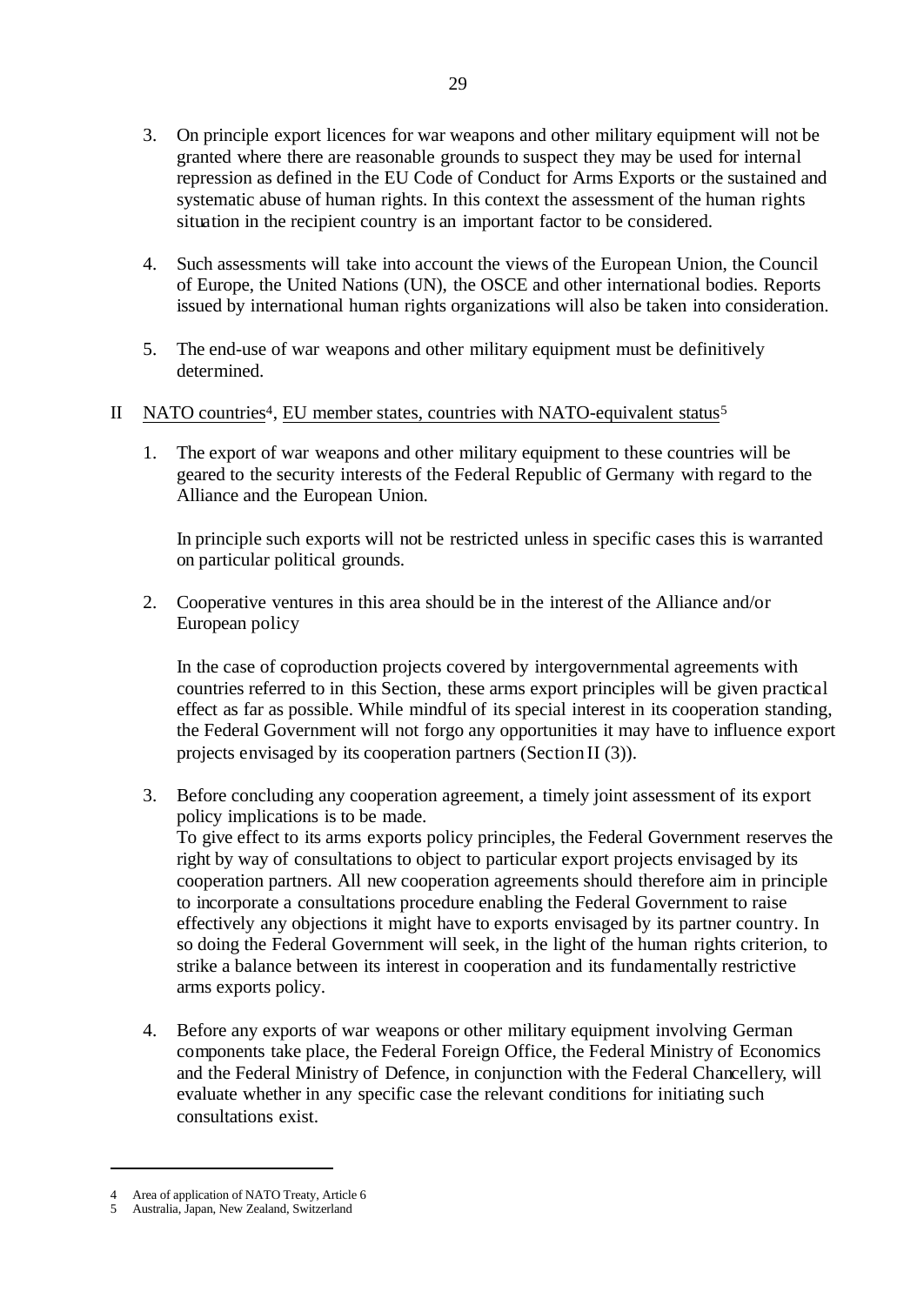The Federal Government will raise objections - generally following consideration of the matter by the Federal Security Council - against such exports involving the use of German components in the following cases:

- exports to countries involved in armed conflict, unless such conflict is covered by Article 51 of the UN Charter,
- exports to countries where an outbreak of armed conflict is imminent or where exports may stir up, perpetuate or exacerbate latent tensions and conflicts,
- exports where there are reasonable grounds to suspect they may be used for internal repression as defined by the EU Code of Conduct for Arms Exports or the sustained and systematic abuse of human rights,
- exports that would impair vital security interests of the Federal Republic of Germany,
- exports that would impose such a strain on relations with third countries that even Germany's own interest in the cooperative venture and in maintaining good relations with its cooperation partner must rank second.

Objections will not be raised if in the light of the considerations outlined in Section III (4) to (7) below licences for the export of direct deliveries of war weapons and other military equipment are likely to be granted.

5. In the case of cooperative ventures between German companies and companies in countries referred to in Section II above not covered by intergovernmental agreements, supplies of components will, as with direct deliveries of war weapons and other military equipment to those countries, in principle not be restricted. The Federal Government will, however, as in the case of cooperative ventures covered by intergovernmental agreements, bring its influence to bear in the matter of exports resulting from cooperative ventures between commercial companies.

To that end it will require German cooperative venture partners to enter a contractual obligation that, should they supply components of a quantity or type that could be relevant to the manufacture of war weapons, they will inform the Federal Government in good time as to their partners' export intentions and seek legally binding arrangements on end-use.

6. In the case of German supplies of components (separate components or sub-systems) that constitute war weapons or other military equipment, the partner country is in terms of exports law both purchaser and user. Where such components are built into a weapons system as fixed features, that process in terms of exports law makes the partner country the country of origin of the goods in question.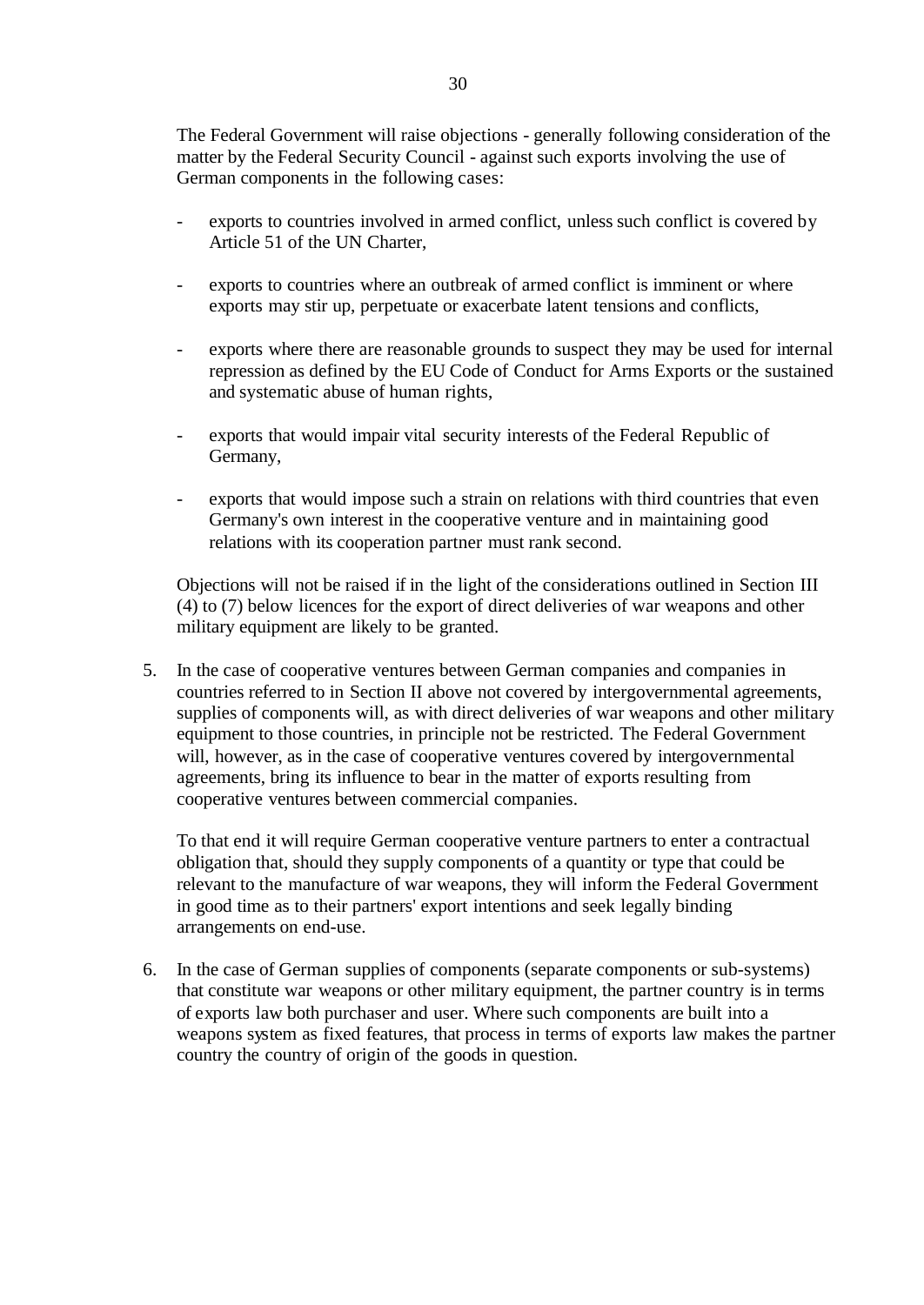## III Other countries

- 1. A restrictive policy will be pursued regarding exports of war weapons and other military equipment to countries other than those covered by Section II. Notably the development of additional, specifically export-oriented capacities must be avoided. The Federal Government will not take the initiative to privilege any specific country or region.
- 2. Export licences for war weapons (subject to licensing under the War Weapons Control Act and the Foreign Trade and Payments Act) will not be granted unless in a specific case this is exceptionally warranted on particular foreign and security policy grounds, having due regard to Alliance interests. Labour policy considerations must not be a decisive factor.
- 3. Export licences for other military equipment (subject to licensing under the Foreign Trade and Payments Act) will be granted only where such exports will not prejudice interests that German law on foreign trade and payments serves to protect, namely, security, peace among the nations and Germany's foreign relations.

The protection of these interests takes priority over economic interests as defined in Section 3(1) of the Foreign Trade and Payments Act.

- 4. Export licences pursuant to the War Weapons Control Act and/or the Foreign Trade and Payments Act will not be granted where the internal situation in the country concerned precludes such action, e.g. in the case of armed conflict or where there are reasonable grounds for suspecting such exports may be used for internal repression or the sustained and systematic abuse of human rights. In this context the human rights situation in the recipient country is a major factor to be considered.
- 5. No licences will be granted for the export of war weapons and other military equipment related to war weapons<sup>6</sup> to countries
	- involved in armed conflict or where armed conflict is imminent.
	- where the outbreak of armed conflict is imminent or where such exports would stir up, perpetuate or exacerbate latent tensions and conflicts.

Exports to countries involved in external armed conflicts or where there is a danger such conflicts may erupt are therefore ruled out on principle except in cases covered by Article 51 of the UN Charter.

6. Decisions on whether to grant export licences for war weapons and other military equipment will take into account whether sustainable development in the recipient country is being seriously impeded by excessive arms spending.

<sup>6</sup> Plant and documentation for the manufacturer of war weapons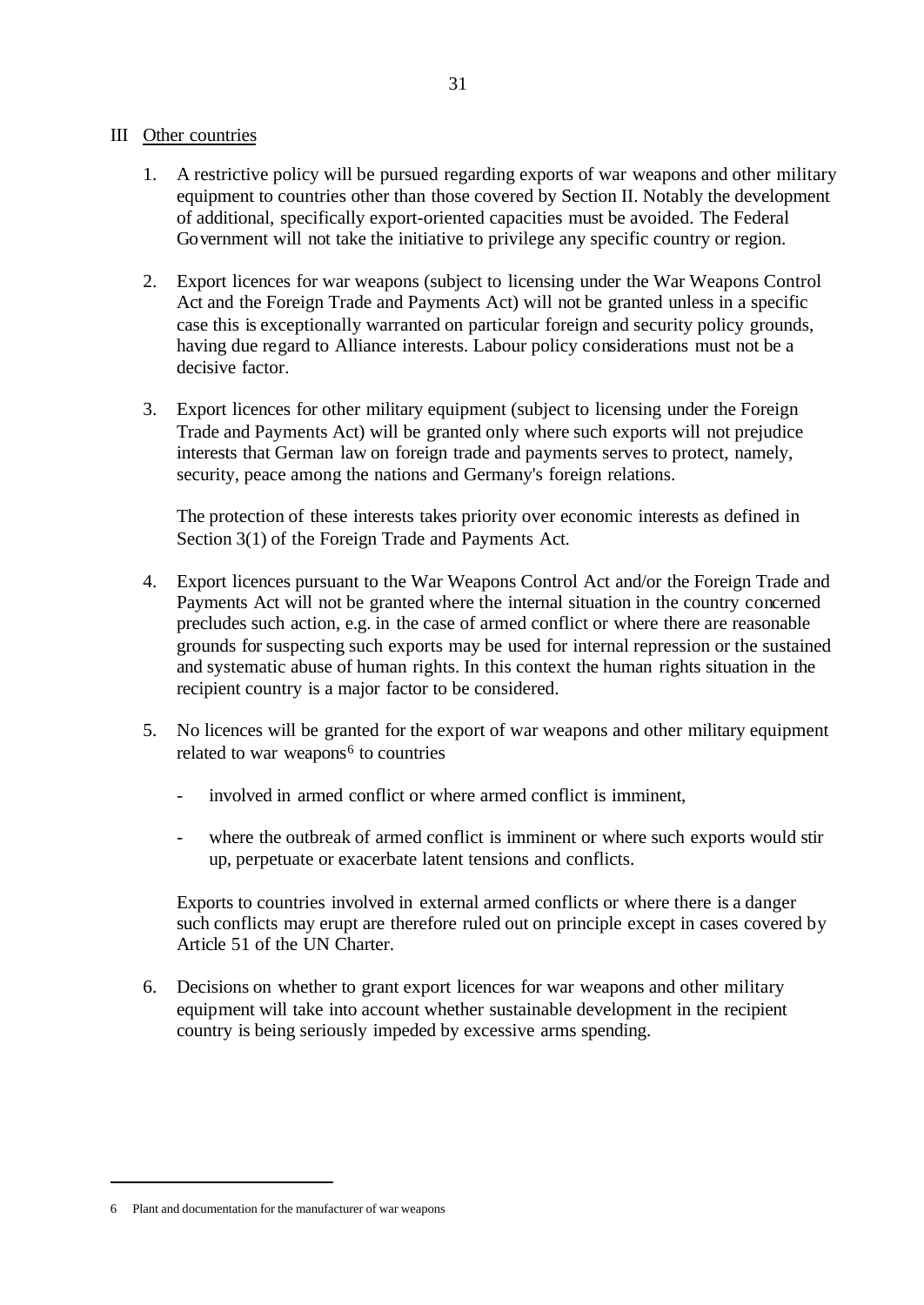- 7. Also to be taken into account is the recipient country's conduct in terms of whether it
	- supports and promotes terrorism and international organized crime,
	- complies with international obligations, especially renunciation of the threat or use of force, including obligations under humanitarian law on international or noninternational conflicts,
	- has assumed obligations in the area of non-proliferation and other aspects of arms control and disarmament, notably by signing, ratifying and implementing the arms control and disarmament arrangements specified in the EU Code of Conduct for arms exports,
	- supports the UN Arms Register

# IV Definitive determination of end-use

- 1. Export licences for war weapons and other military equipment will be granted only on the basis of prior knowledge of definitive end-use in the country of final destination. This will generally require a written assurance by the end-user as well as other appropriate documentation.
- 2. Export licences for war weapons or other military equipment of a quantity and type relevant to war weapons may be granted only on presentation of governmental end-use certificates that preclude re-exports without prior authorization. This applies mutatis mutandis to any other military equipment related to war weapons exported in connection with a manufacturing licence. For the export of such equipment used for the manufacture of war weapons definitive end-use certificates must be furnished.

Stringent standards are to be applied in assessing whether the recipient country is capable of carrying out effective export controls.

- 3. War weapons and other military equipment relevant to war weapons may only be reexported to third countries or transferred inside the EU Internal Market with the written approval of the Federal Government.
- 4. A recipient country that, in breach of an end-use certificate, authorizes or does not seek to prevent or sanction the unauthorized re-export of war weapons or other military equipment relevant to war weapons will on principle, as long as such conditions persist, be excluded from receiving any further deliveries of war weapons or other military equipment related to war weapons.

# V Arms exports report

The Federal Government will submit to the German Bundestag an annual report on the principle and practice of its arms exports policy listing, with details of the relevant legislation, the export licences for war weapons and other military equipment it has granted over the past year.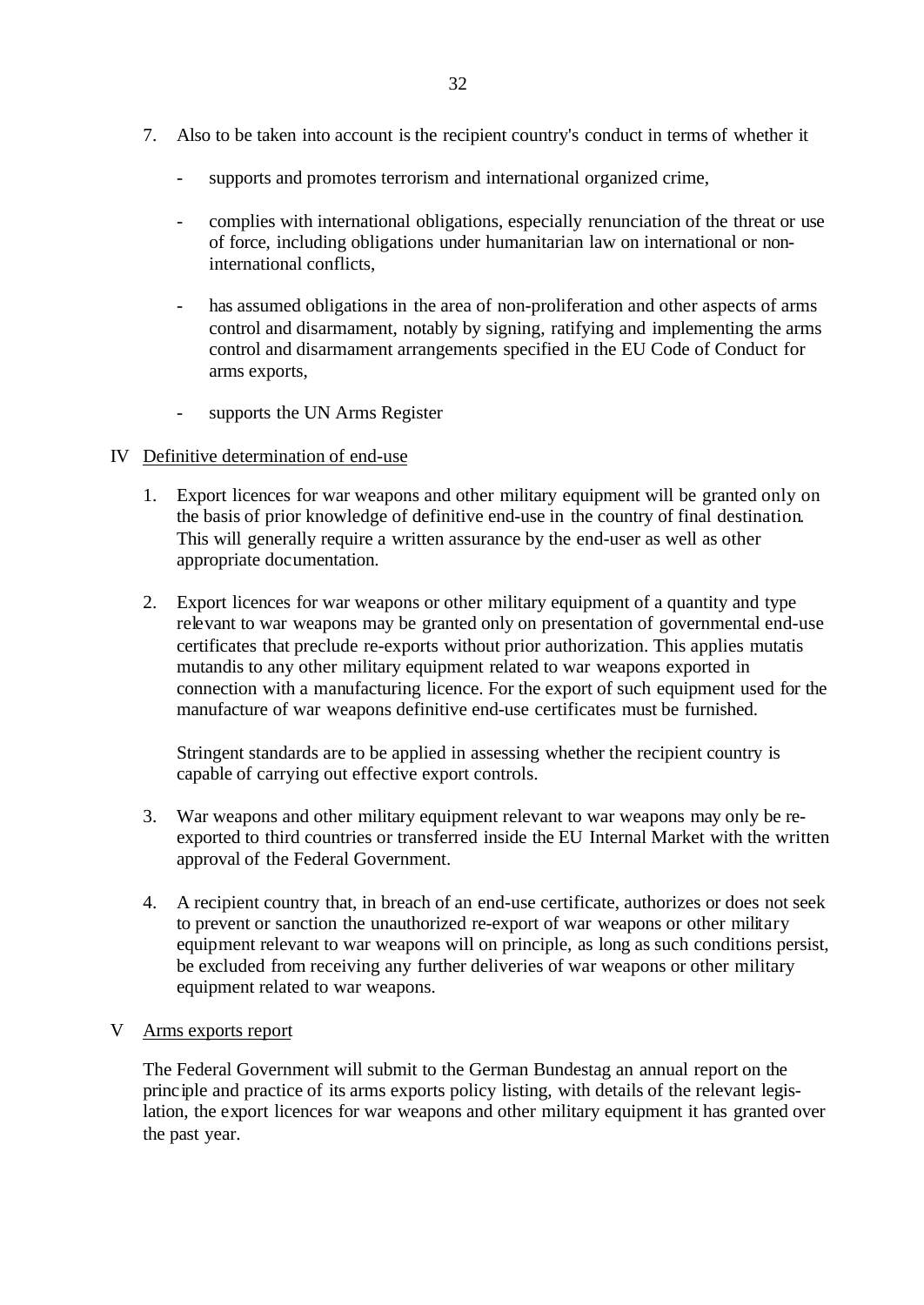#### **EU CODE OF CONDUCT FOR ARMS EXPORTS**

*adopted by the EU-Council on 8 June 1998*

The Council of the European Union,

BUILDING on the Common Criteria agreed at the Luxembourg and Lisbon European Councils in 1991 and 1992,

RECOGNISING the special responsibility of arms exporting states,

DETERMINED to set high common standards which should be regarded as the minimum for the management of, and restraint in, conventional arms transfers by all EU Member States, and to strengthen the exchange of relevant information with a view to achieving greater transparency,

DETERMINED to prevent the export of equipment which might be used for internal repression or international aggression, or contribute to regional instability,

WISHING within the framework of the CFSP to reinforce their cooperation and to promote their convergence in the field of conventional arms exports,

NOTING complementary measures taken by the EU against illicit transfers, in the form of the EU Programme for Preventing and Combating Illicit Trafficking in Conventional Arms,

ACKNOWLEDGING the wish of EU Member States to maintain a defence industry as part of their industrial base as well as their defence effort,

RECOGNISING that states have a right to transfer the means of self-defence, consistent with the right of self-defence recognised by the UN Charter,

has adopted the following Code of Conduct and operative provisions:

#### **CRITERION ONE**

**Respect for the international commitments of EU member states, in particular the sanctions decreed by the UN Security Council and those decreed by the Community, agreements on non-proliferation and other subjects, as well as other international obligations.**

An export licence should be refused if approval would be inconsistent with, inter alia:

a) the international obligations of member states and their commitments to enforce UN, OSCE and EU arms embargoes;

b) the international obligations of member states under the Nuclear Non-Proliferation Treaty, the Biological and Toxin Weapons Convention and the Chemical Weapons Convention;

c) their commitments in the frameworks of the Australia Group, the Missile Technology Control Regime, the Nuclear Suppliers Group and the Wassenaar Arrangement;

their commitment not to export any form of anti-personnel landmine

#### **CRITERION TWO**

# **The respect of human rights in the country of final destination**

Having assessed the recipient country's attitude towards relevant principles established by international human rights instruments, Member States will:

a) not issue an export licence if there is a clear risk that the proposed export might be used for internal repression.

b) exercise special caution and vigilance in issuing licences, on a case-by-case basis and taking account of the nature of the equipment, to countries where serious violations of human rights have been established by the competent bodies of the UN, the Council of Europe or by the EU;

For these purposes, equipment which might be used for internal represssion will include, inter alia, equipment where there is evidence of the use of this or similar equipment for internal repression by the proposed end-user, or where there is reason to believe that the equipment will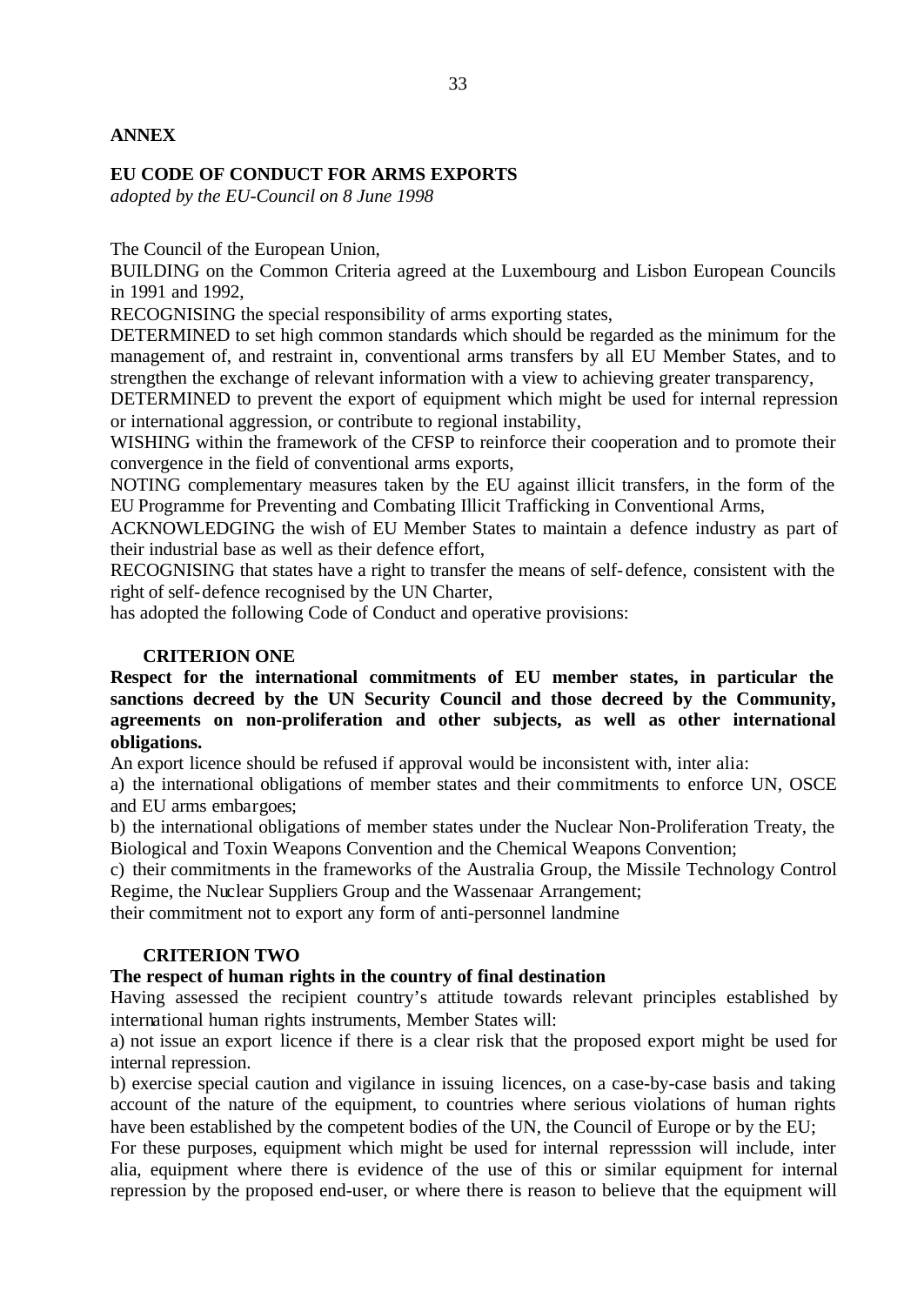be diverted from its stated end-use or end-user and used for internal repression. In line with operative paragraph 1 of this Code, the nature of the equipment will be considered carefully, particularly if it is intended for internal security purposes. Internal repression includes, inter alia, torture and other cruel, inhuman and degrading treatment or punishment, summary or arbitrary executions, disappearances, arbitrary detentions and other major violations of human rights and fundamental freedoms as set out in relevant international human rights instruments, including the Universal Declaration on Human Rights and the International Covenant on Civil and Political Rights.

# **CRITERION THREE**

# **The internal situation in the country of final destination, as a function of the existence of tensions or armed conflicts**

Member States will not allow exports which would provoke or prolong armed conflicts or aggravate existing tensions or conflicts in the country of final destination.

# **CRITERION FOUR**

# **Preservation of regional peace, security and stability**

Member States will not issue an export licence if there is a clear risk that the intended recipient would use the proposed export aggressively against another country or to assert by force a territorial claim.

When considering these risks, EU Member States will take into account inter alia:

- a) the existence or likelihood of armed conflict between the recipient and another country;
- b) a claim against the territory of a neighbouring country which the recipient has in the past tried or threatened to pursue by means of force;
- c) whether the equipment would be likely to be used other than for the legitimate national security and defence of the recipient;
- d) the need not to affect adversely regional stability in any significant way.

# **CRITERION FIVE**

**The national security of the member states and of territories whose external relations are the responsibility of a Member State, as well as that of friendly and allied countries**

Member States will take into account:

- a) the potential effect of the proposed export on their defence and security interests and those of friends, allies and other member states, while recognising that this factor cannot affect consideration of the criteria on respect of human rights and on regional peace, security and stability;
- b) the risk of use of the goods concerned against their forces or those of friends, allies or other member states;
- c) the risk of reverse engineering or unintended technology transfer.

# **CRITERION SIX**

**The behaviour of the buyer country with regard to the international community, as regards in particular to its attitude to terrorism, the nature of its alliances and respect for international law**

Member States will take into account inter alia the record of the buyer country with regard to:

- a) its support or encouragement of terrorism and international organised crime;
- b) its compliance with its international commitments, in particular on the non-use of force, including under international humanitarian law applicable to international and noninternational conflicts;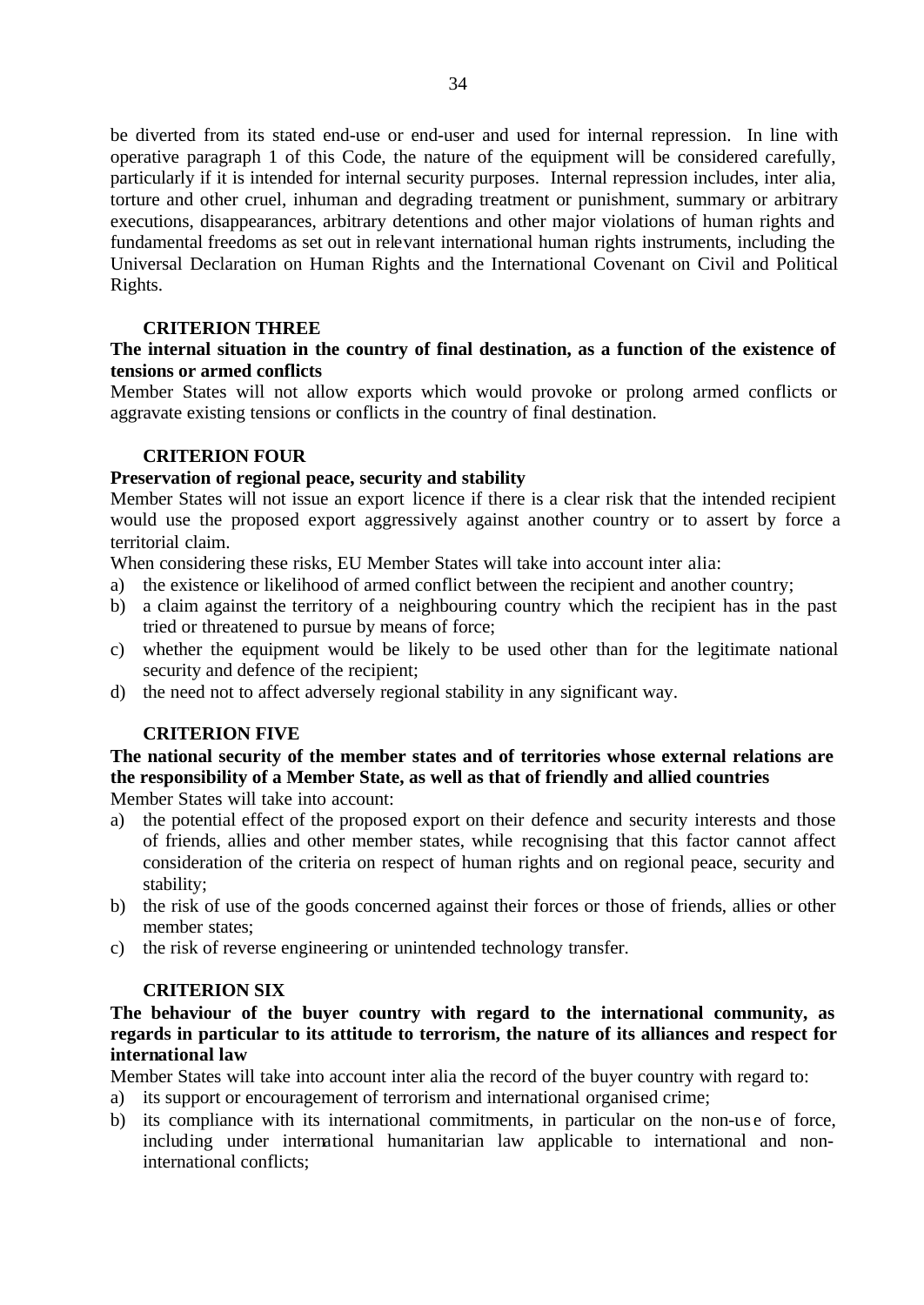c) its commitment to non-proliferation and other areas of arms control and disarmament, in particular the signature, ratification and implementation of relevant arms control and disarmament conventions referred to in sub-para b) of Criterion One.

#### **CRITERION SEVEN**

# **The existence of a risk that the equipment will be diverted within the buyer country or reexported under undesirable conditions**

In assessing the impact of the proposed export on the importing country and the risk that exported goods might be diverted to an undesirable end-user, the following will be considered:

- a) the legitimate defence and domestic security interests of the recipient country, including any involvement in UN or other peace-keeping activity;
- b) the technical capability of the recipient country to use the equipment;
- c) the capability of the recipient country to exert effective export controls;
- d) the risk of the arms being re-exported or diverted to terrorist organisations (anti-terrorist equipment would need particularly careful consideration in this context).

#### **CRITERION EIGHT**

**The compatibility of the arms exports with the technical and economic capacity of the recipient country, taking into account the desirability that states should achieve their legitimate needs ofsecurity and defence with the least diversion for armaments of human and economic resources**

Member States will take into account, in the light of information from relevant sources such as UNDP, World Bank, IMF and OECD reports, whether the proposed export would seriously hamper the sustainable development of the recipient country. They will consider in this context the recipient country's relative levels of military and social expenditure, taking into account also any EU or bilateral aid.

#### **OPERATIVE PROVISIONS**

- 1. Each EU Member State will assess export licence applications for military equipment made to it on a case-by-case basis against the provisions of the Code of Conduct.
- 2. This Code will not infringe on the right of Member States to operate more restrictive national policies.
- 3. EU Member States will circulate through diplomatic channels details of licences refused in accordance with the Code of Conduct for military equipment together with an explanation of why the licence has been refused. The details to be notified are set out in the form of a draft pro-forma at Annex A. Before any Member State grants a licence which has been denied by another Member State or States for an essentially identical transaction within the last three years, it will first consult the Member State or States which issued the denial(s). following consultations, the Member State nevertheless decides to grant a licence, it will notify the Member State or States issuing the denial(s), giving a detailed explanation of its reasoning.

The decision to transfer or deny the transfer of any item of military equipment will remain at the national discretion of each Member State. A denial of a licence is understood to take place when the member state has refused to authorise the actual sale or physical export of the item of military equipment concerned, where a sale would otherwise have come about, or the conclusion of the relevant contract. For these purposes, a notifiable denial may, in accordance with national procedures, include denial of permission to start negotiations or a negative response to a formal initial enquiry about a specific order.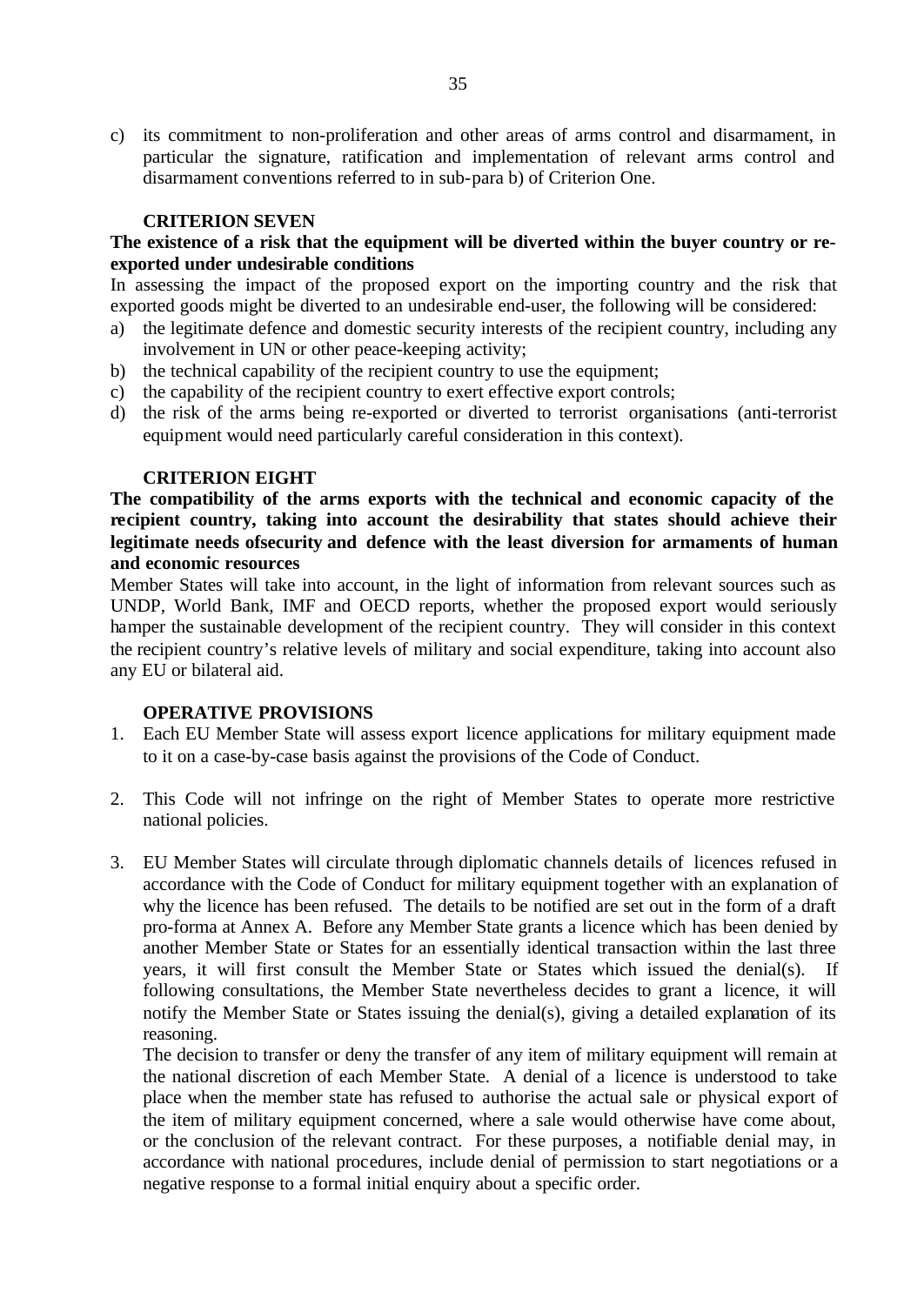- 4. EU Member States will keep such denials and consultations confidential and not to use them for commercial advantage.
- 5. EU Member States will work for the early adoption of a common list of military equipment covered by the Code, based on similar national and international lists. Until then, the Code will operate on the basis of national control lists incorporating where appropriate elements from relevant international lists.
- 6. The criteria in this Code and the consultation procedure provided for by paragraph 2 of the operative provisions will also apply to dual-use goods as specified in Annex 1 of Council Decision 94/942/CFSP as amended, where there are grounds for believing that the end-user of such goods will be the armed forces or internal security forces or similar entities in the recipient country.
- 7. In order to maximise the efficiency of this Code, EU Member States will work within the framework of the CFSP to reinforce their cooperation and to promote their convergence in the field of conventional arms exports.
- 8. Each EU Member State will circulate to other EU Partners in confidance an annual report on its defence exports and on ist implementation of the Code. These reports will be discussed at an annual meeting held within the framework of the CFSP. The meeting will also review the operation of the Code, identify any improvements which need to be made and submit to the Council a consolidated report, based on contributions from Member States.
- 9. EU Member States will, as appropriate, assess jointly through the CFSP framework the situation of potential or actual recipients of arms exports from EU Member States, in the light of the princ iples and criteria of the Code of Conduct.
- 10. It is recognised that Member States, where appropriate, may also take into account the effect of proposed exports on their economic, social, commercial and industrial interests, but that these factors will not affect the application of the above criteria.
- 11. EU Member States will use their best endeavours to encourage other arms exporting states to subscribe to the principles of this Code of Conduct.
- 12. This Code of Conduct and the operative provisions will replace any previous elaboration of the 1991 and 1992 Common Criteria.

## ANNEX A

.......... (name of Member State) has the honour to inform partners of the following denial under the EU Code of Conduct:

Destination country:...............

Short description of equipment, including quantity and where appropriate, technical specifications:..............

Proposed consignee:..............

Proposed end-user (if different):..................

Reason for refusal:.................

Date of denial: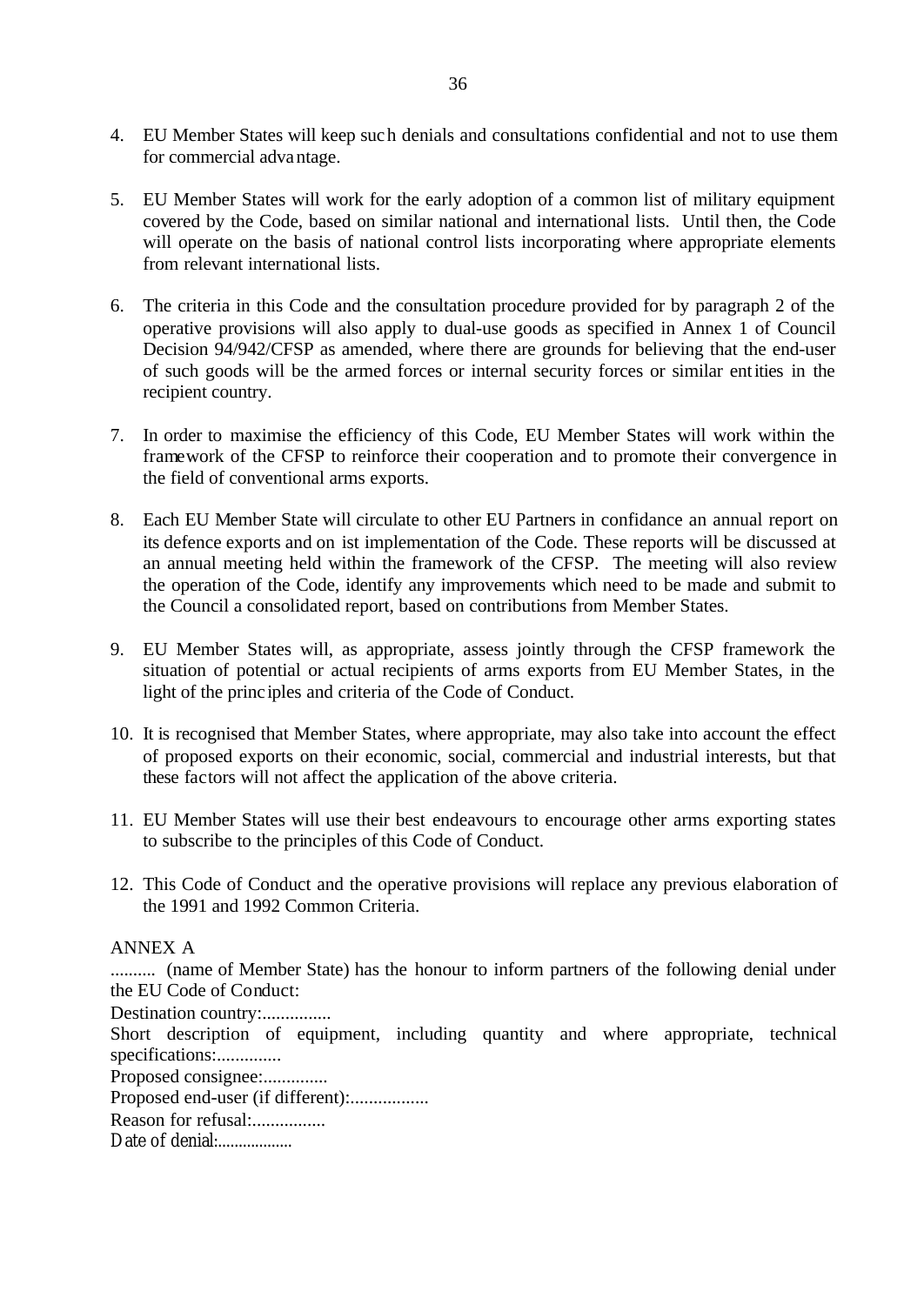# **Annex 2 a**

As at 3 July 2000

### **List of Controlled Export Goods**

### **Part I**

**A Munitions List**

- **0001 Arms and automatic weapons with a calibre of 12.7 mm (calibre 0.50 inches) or less and accessories, as follows, and specially designed components therefor**
	- **a) Rifles, carbines, revolvers, pistols, machine pistols and machine guns;**

Note:

Sub-item 0001a does not control the following weapons:

- 1. Muskets, rifles and carbines manufactured earlier than 1938,
- 2. reproductions of muskets, rifles and carbines, the originals of which were manufactured earlier than 1890,
- 3. revolvers, pistols and machine guns manufactured earlier than 1890, and their reproductions.

### **b) Smooth-bore weapons specially designed for military use;**

Technical Note:

Smooth-bore weapons specially designed for military use as specified in sub-item 0001b are those which:

- 1. are proof tested at pressures above 1,300 bars,
- 2. operate normally and reliably at pressures above 1,000 bars and
- 3. are capable of accepting ammunition above 76.2 mm in length (i.e. longer than commercial 12-gauge magnum shotgun shells).

### **c) Weapons using caseless ammunition;**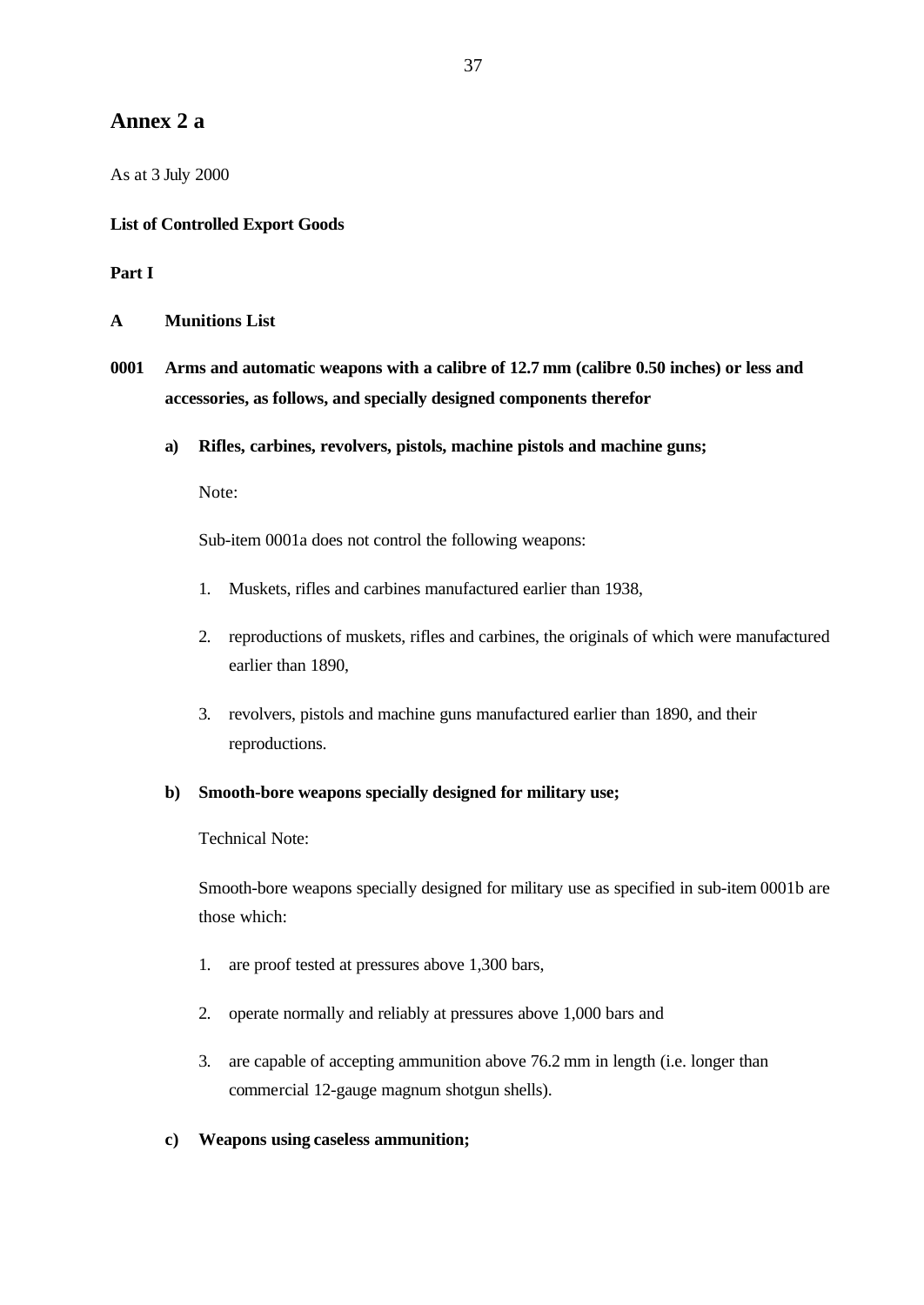**d) Silencers, special gun mountings, clips, flash suppressers for the arms controlled by sub-items 0001a, 0001b and 0001c, and weapon sights specially designed for military use;**

Notes regarding sub-items 0001a to 0001d:

- 1. Sub-items 0001a to 0001d do not control smooth-bore weapons for hunting or sporting purposes. These weapons must not be specially designed for military use or of the fully automatic firing type.
- 2. Sub-items 0001a to 0001d do not control firearms specially designed for dummy ammunition and which are incapable of firing ammunition controlled by Item 0003.
- 3. Sub-items 0001a to 0001d does not control weapons using non-centre fire cased ammunition and which are not of the fully automatic firing type.
- **e) Arms and automatic weapons of all types and specially designed components therefor – also so far as the weapons and components are not controlled by sub-items 0001a to 0001d –, if purchaser or country of destination is Bosnia and Herzegovina, the Federal Republic of Yugoslavia or Croatia.**
- **0002 Armament or weapons with a calibre greater than 12.7 mm (calibre 0.50 inches), projectors and accessories, as follows, and specially designed components therefor:**
	- **a) Guns, howitzers, cannon, mortars, anti-tank weapons, projectile and rocket launchers, military flame-throwers, recoilless rifles and signature reduction devices therefor;**

Note:

Sub-item 0002a includes injectors, metering devices, storage tanks and other specially designed components for use with liquid propelling charges for any of the equipment controlled by sub-item 0002a.

### **b) military smoke, gas and pyrotechnic projectors or generators;**

Note:

Sub-item 0002b does not control signal pistols.

- **c) Weapon sights specially designed for the weapons controlled by sub-item 0002a.**
- **0003 Ammunition, and specially designed components therefor, for the weapons controlled by Items 0001, 0002 or 0012:**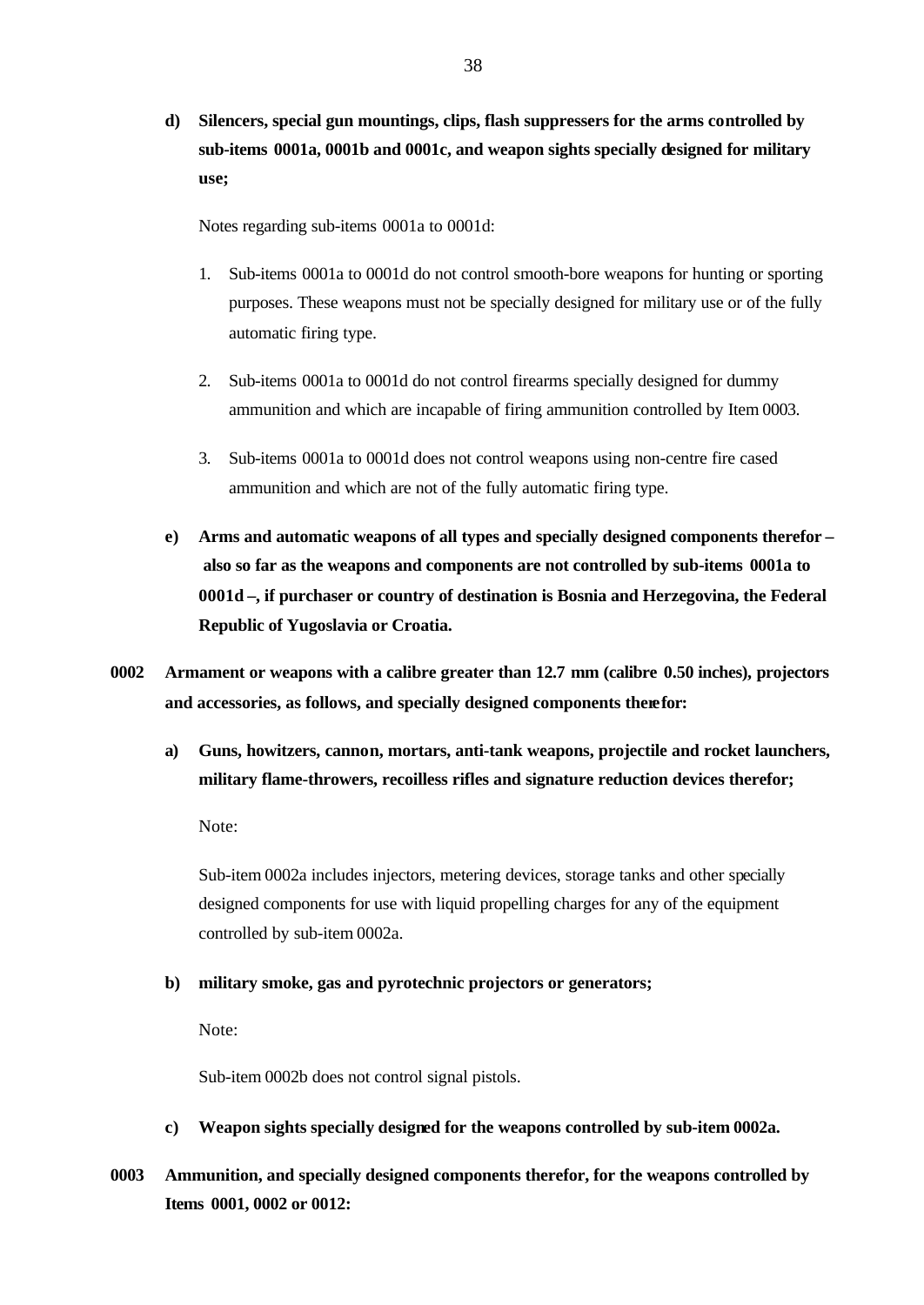Notes:

- 1. Specially designed components include:
	- a) Metal or plastic fabrications such as primer anvils, bullet cups, cartridge links, rotating bands and other munitions metal parts,
	- b) safing and arming devices, fuses, sensors and initiation devices,
	- c) power supplies with high one-time operational output,
	- d) combustible cases for charges,
	- e) submunitions including bomblets, minelets and terminally guided projectiles.
- 2. Item 0003 does not control ammunition crimped without projectile (blank star) and dummy ammunition with a pierced powder chamber, unless the purchasing country or country of destination is Bosnia and Herzegovina, the Federal Republic of Yugoslavia or Croatia.
- 3. Item 0003 does not control cartridges specially designed for any of the following purposes, unless the purchasing country or country of destination is Bosnia and Herzegovina, the Federal Republic of Yugoslavia or Croatia:
	- a) Signalling,
	- b) bird-scaring or
	- c) lighting of gas flares at oil wells.
- 4. Item 0003 does not control cal. 22 non-centre fire cased ammunition, unless the purchasing country or country of destination is Bosnia and Herzegovina, the Federal Republic of Yugoslavia or Croatia.
- **0004 Bombs, torpedoes, rockets, missiles, and related equipment and accessories, as follows, specially designed for military use, and specially designed components therefor:**
	- **a) Bombs, torpedoes, grenades, smoke canisters, rockets, mines, missiles, depth charges, demolition charges, demolition devices and demolition kits, military pyrotechnic devices, cartridges and simulators (i.e. equipment simulating the characteristics of any of these items);**

Note: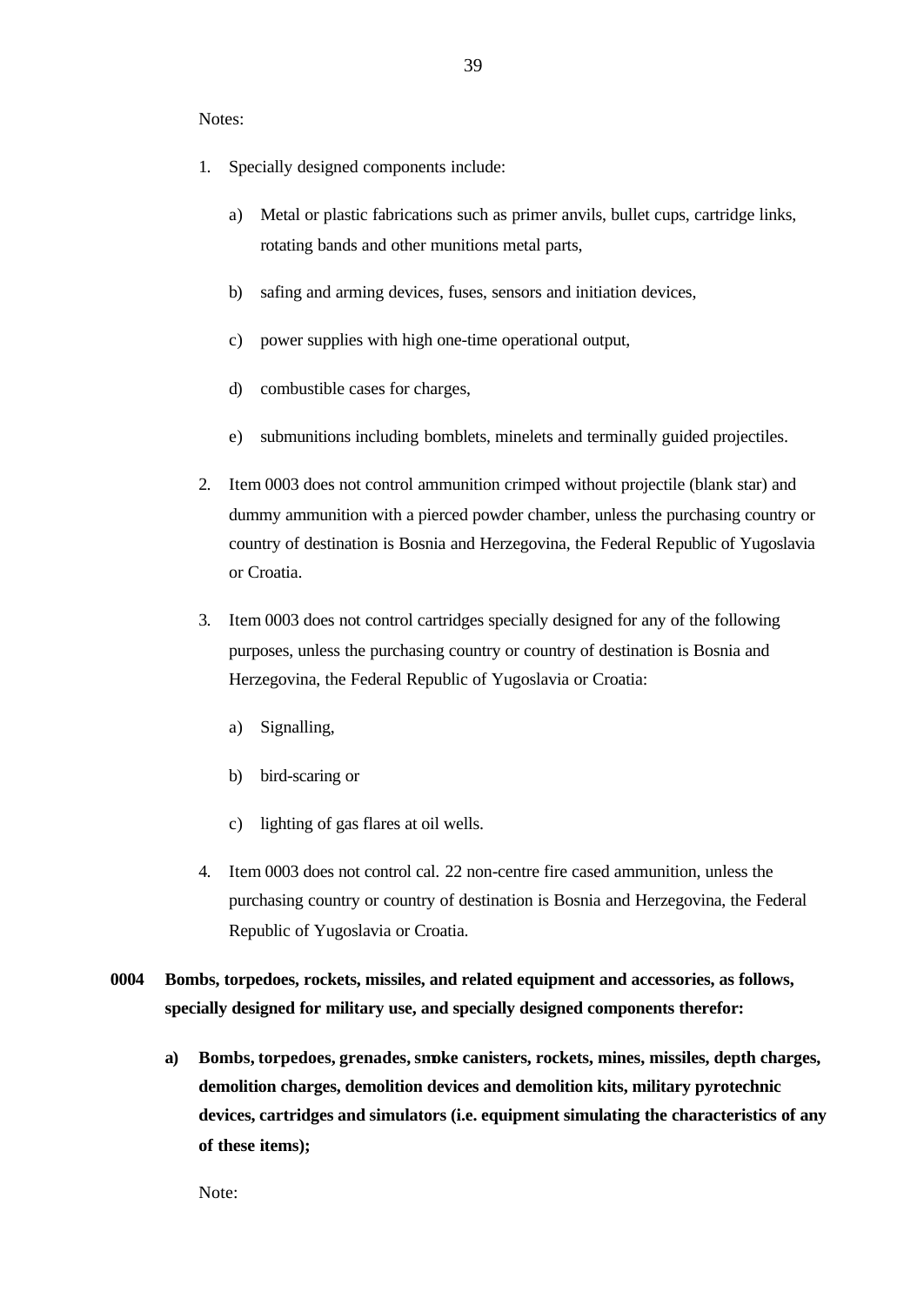Sub-item 0004a includes:

- 1. Smoke grenades, fire bombs, incendiary bombs and explosive devices,
- 2. missile rocket nozzles and re-entry vehicle nosetips.
- **b) Equipment specially designed for the handling, control, activation, powering with onetime operational output, launching, laying, sweeping, discharging, decoying, jamming, detonation or detection of items controlled by sub-item 0004a.**

Note:

Sub-item 0004b includes:

- 1. Mobile gas liquefying equipment capable of producing 1,000 kg or more per day of gas in liquid form,
- 2. buoyant electric conducting cables suitable for sweeping magnetic mines.
- **0005 Fire control, and related alerting and warning equipment, and related systems, test and alignment and countermeasure equipment, as follows, specially designed for military use, and specially designed components and accessories therefor:**
	- **a) Weapon sights which are not controlled by sub-items 0001d or 0002c, bombing computers, gun laying equipment and weapon control systems;**
	- **b) target acquisition, designation, range-finding, surveillance and tracking systems, detection, data fusion, recognition or identification equipment and sensor integration equipment;**
	- **c) countermeasure equipment for equipment controlled by sub-items 0005a and 0005b;**
	- **d) field test or alignment equipment, specially designed for the maintenance and servicing of equipment controlled by sub-items 0005a or 0005b.**
- **0006 Ground vehicles and components therefor, specially designed or modified for military use** Technical Note:

For the purposes of Item 0006, the term 'ground vehicles' includes trailers.

Notes:

1. Item 0006 includes: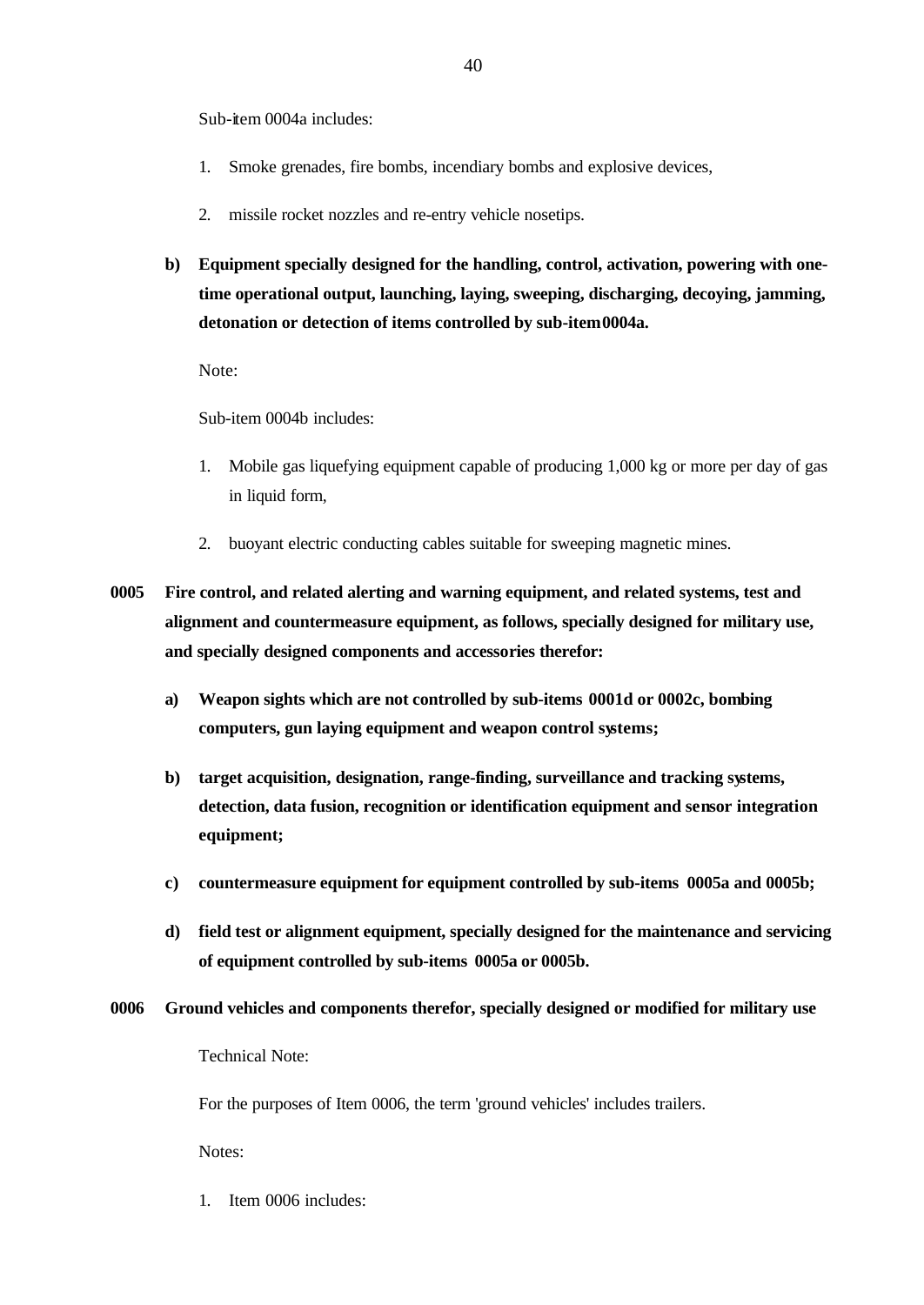- a) Tanks and other military armed vehicles and military vehicles fitted with mountings for arms or equipment for mine laying or the launching of munitions controlled by Item 0004,
- b) armoured vehicles,
- c) amphibious and deep water fording vehicles,
- d) recovery vehicles and vehicles for towing or transporting ammunition or weapon systems and associated load handling equipment.
- 2. Modification of a ground vehicle for military use entails a structural, electrical or mechanical change involving one or more specially designed military components. Such components include:
	- a) Pneumatic tyre casings of a kind specially designed to be bullet-proof or to run when deflated,
	- b) tyre inflation pressure control systems, operated from inside a moving vehicle,
	- c) armoured protection of vital parts (e.g., fuel tanks or vehicle cabs),
	- d) special reinforcements for mountings for weapons,
	- e) multicolour camouflage coating of the vehicle.
- 3. Item 0006 does not control civil automobiles or trucks designed for transporting money or valuables, having armoured protection.
- 4. Item 0006 does not control the following military components:
	- a) Lighting including blackout lighting,
	- b) brackets for rifles or other weapons,
	- c) brackets for camouflage nets,
	- d) NATO-type clutches,
	- e) roof hatches, round, with swivelling or hinged cover.

#### Supplementary Note:

See also Part I C, Item 9A991.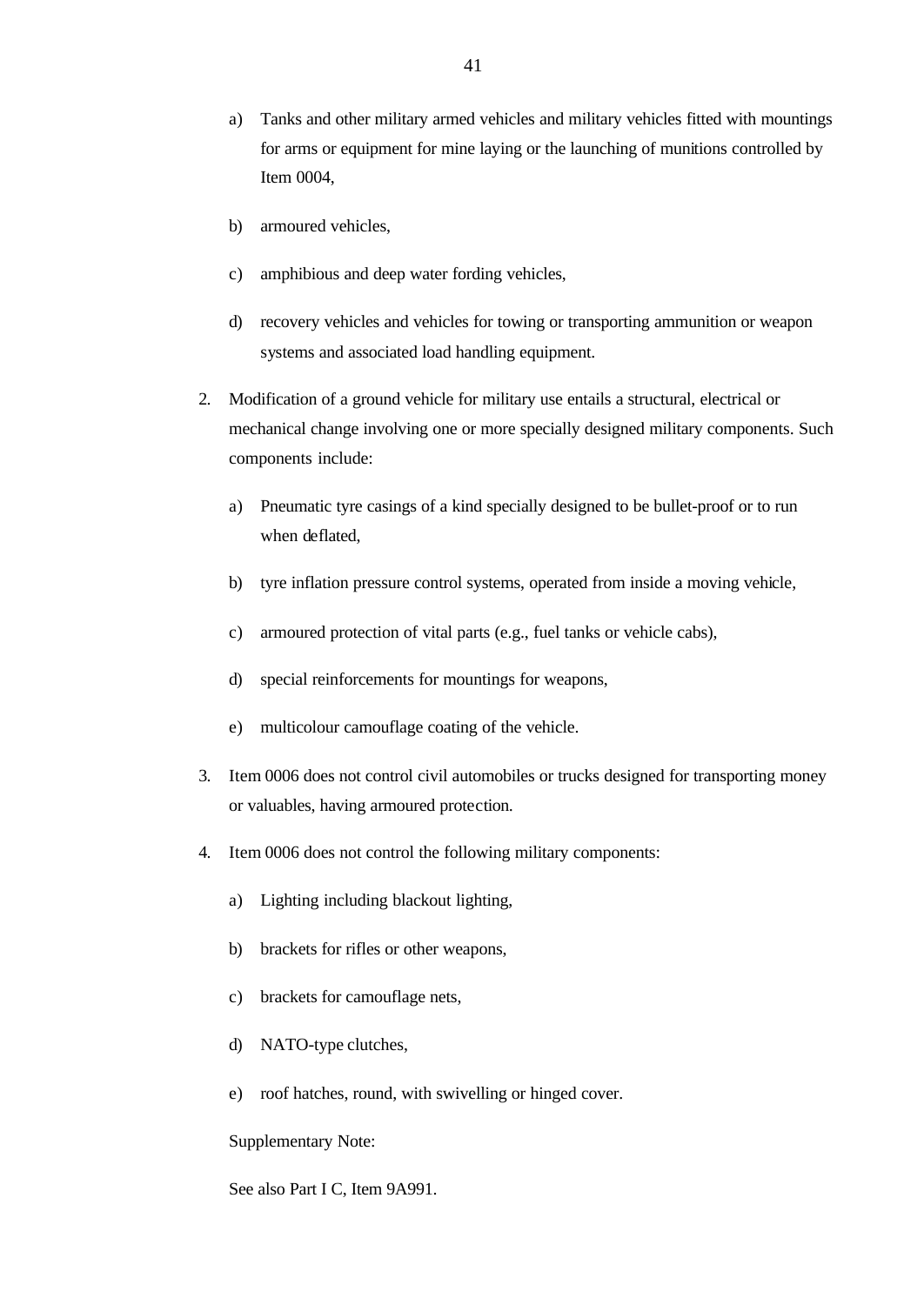# **0007 Chemical or biological toxic agents, tear gases, radioactive materials, related equipment, components, material and technology, as follows:**

Note:

CAS numbers are shown as examples. They do not cover all the chemicals and mixtures controlled by Item 0007.

- **a) Biological agents and radioactive material adapted for use in war (to produce casualties in humans or animals, degrade equipment or damage crops or the environment) and chemical warfare (CW) agents;**
- **b) CW binary precursors and key precursors, as follows:**
	- **1. Alkyl (Methyl, Ethyl, n-Propyl or Isopropyl) Phosphonyl Difluorides, such as DF: Methyl Phosphonyldifluoride (CAS 676-99-3);**
	- **2. O-Alkyl (H or equal to or less than C10, including cycloalkyl), O-2-dialkyl (Methyl, Ethyl, n-Propyl or Isopropyl) aminoethyl alkyl (Methyl, Ethyl, n-Propyl or Isopropyl) phosphonite and corresponding alkylated or protonated salts, such as QL: O-Ethyl-2-di-isopropylaminoethyl methyl phosphonite (CAS 57856-11-8);**
	- **3. Chlorosarin: O-Isopropyl methylphosphonochloridate (CAS 1445-76-7);**
	- **4. Chlorosoman: O-Pinakolyl methylphosphonochloridate (CAS 7040-57-5);**
- **c) Tear gases and riot control agents including:**
	- **1. CA: Bromobenzyl cyanide (CAS 5798-79-8);**
	- **2. CS: o-Chlorobenzylidenemalononitrile (CAS 2698-41-1);**
	- **3. CN: ?-chloroacetophenone (CAS 532-27-4);**
	- **4. CR: Dibenz-(b,f)-1,4-oxazepine (CAS 257-07-8);**
- **d) equipment specially designed or modified for the dissemination of any of the following and specially designed components therefor:**
	- **1. materials or agents controlled by sub-items 0007a or 0007c, or**
	- **2. CW made up of precursors controlled by sub-item 0007b;**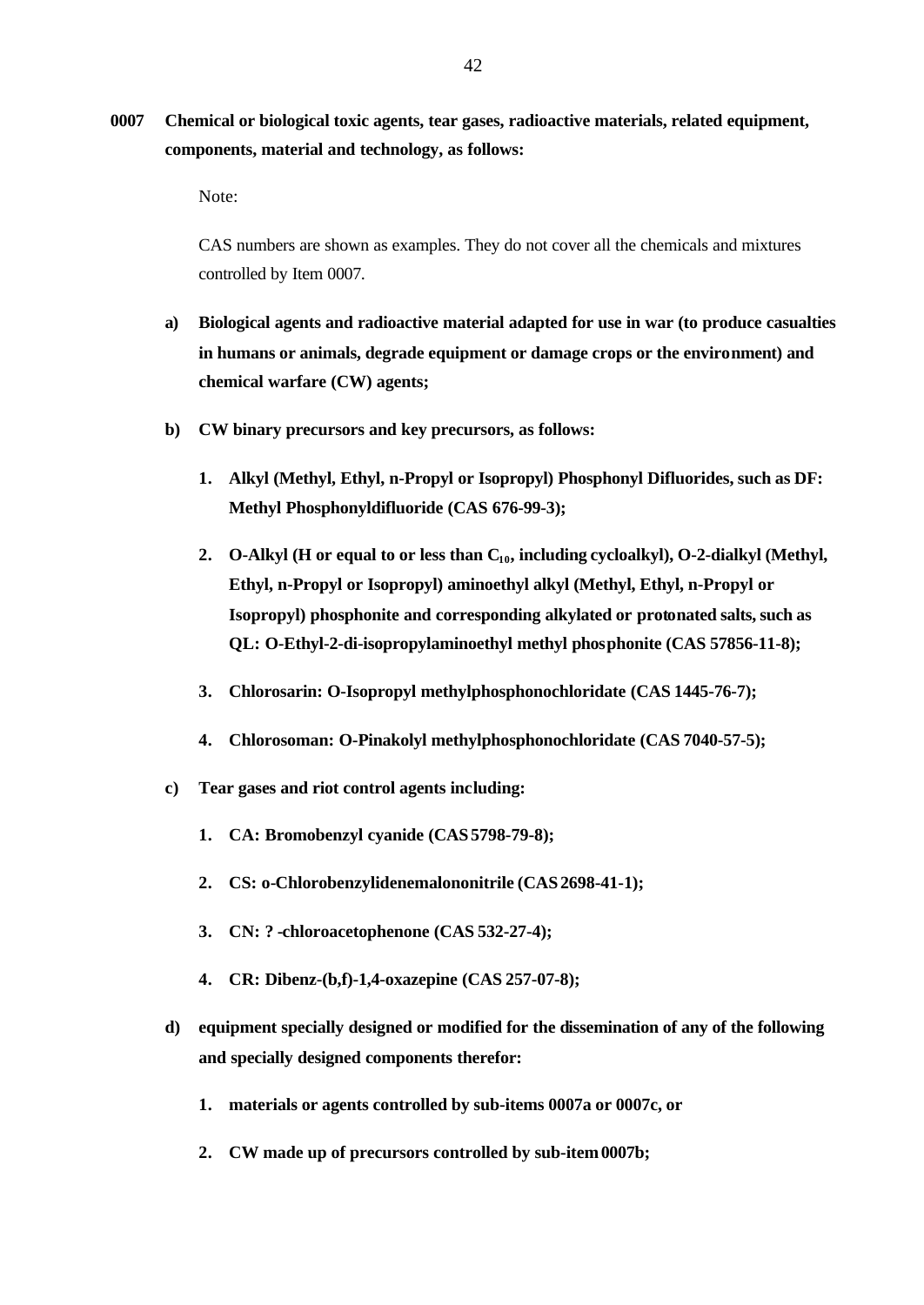**e) equipment specially designed for defence against materials controlled by subitems 0007a or 0007c, and specially designed components therefor:**

Note:

Sub-item 0007c includes protective clothing.

**f) Equipment specially designed for the detection or identification of materials controlled by sub-items 0007a or 0007c, and specially designed components therefor:**

Note:

Sub-item 0007f does not control personal radiation monitoring dosimeters.

Supplementary Note:

For civil gas masks and protective equipment see also Part I C, Item 1A004.

- **g) Biopolymers specially designed or processed for the detection or identification of CW agents controlled by sub-item 0007a, and the cultures of specific cells used to produce them;**
- **h) biocatalysts for the decontamination or degradation of CW agents, and biological systems therefor, as follows:**
	- **1. Biocatalysts specially designed for the decontamination or degradation of CW agents controlled by sub-item 0007a, resulting from directed laboratory selection or genetic manipulation of biological systems;**
	- **2. biological systems, as follows:**

**Expression vectors, viruses or cultures of cells containing the genetic information specific to the production of biocatalysts controlled by sub-item 0007h1;**

- **i) technology, as follows:**
	- **1. Technology for the development, production or use of toxicological agents, related equipment or components controlled by sub-items 0007a to 0007f;**
	- **2. technology for the development, production or use of biopolymers or cultures of specific cells controlled by sub-item 0007g,**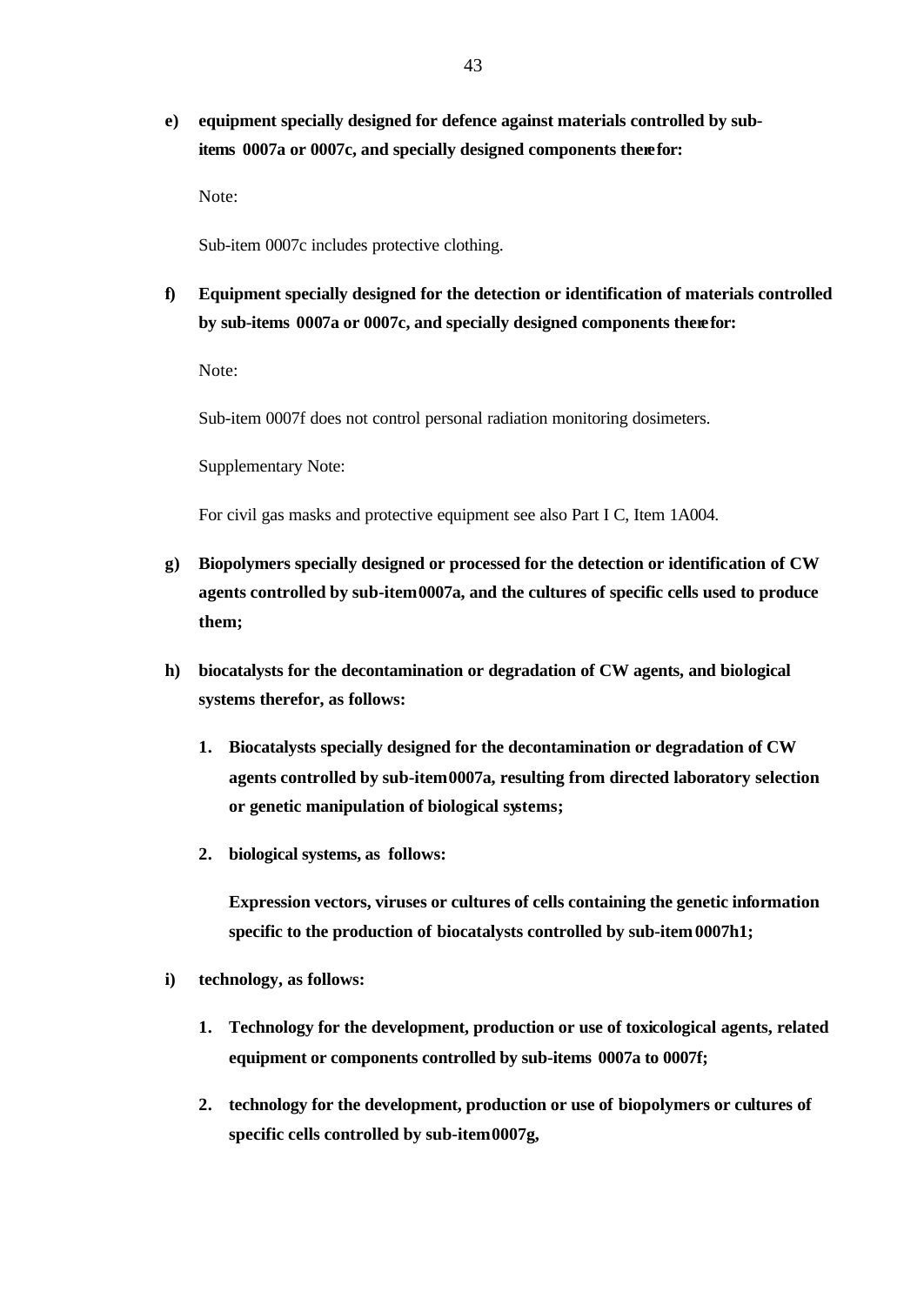# **3. technology exclusively for the incorporation of biocatalysts, controlled by subitem 0007h1, into military carrier substances or military material.**

Notes:

- 1. Sub-item 0007a includes the following:
	- a) CW nerve agents:
		- 1. O-Alkyl (equal to or less than  $C_{10}$ , including cycloalkyl) alkyl (Methyl, Ethyl, n-Propyl or Isopropyl) phosphonofluoridates, such as: Sarin (GB): O-Isopropyl methylphosphonofluoridate (CAS 107-44-8) and Soman (GD): O-Pinacolyl methylphosphonofluoridate (CAS 96-64-0);
		- 2. O-Alkyl (equal to or less than  $C_{10}$ , including cycloalkyl) N,N-dialkyl (Methyl, Ethyl, n-Propyl or Isopropyl) phosphoramidocyanidates, such as: Tabun (GA): O-Ethyl N,N-dimethylphosphoramidocyanidate (CAS 77-81-6);
		- 3. O-Alkyl (H or equal to or less than  $C_{10}$ , including cycloalkyl), S-2-dialkyl (Methyl, Ethyl, n-Propyl or Isopropyl) phosphonothiolates and corresponding alkylated or protonated salts, such as VX: O-Ethyl S-2-diisopropylaminoethyl methyl phosphonothiolate (CAS 50782-69-9);
	- b) CW vesicant agents:
		- 1. Sulphur mustards, such as: 2-Chloroethylchloromethylsulphide (CAS 2625-76- 5), Bis (2-chloroethyl) sulphide (CAS 505-60-2), Bis (2 chloroethylthio) methane (CAS 63869-13-6), 1,2-bis (2-chloroethylthio) ethane (CAS 3563-36-8), 1,3-bis (2-chloroethylthio)-n-propane (CAS 63905-10-2), 1,4-bis (2-chloroethylthio)-n-butane, 1,5-bis (2-chloroethylthio)-n-pentane, Bis (2-chloroethylthiomethyl) ether, Bis (2-chloroethylthioethyl) ether (CAS 63918-89-8);
		- 2. Lewisites, such as: 2-chlorovinyldichloroarsine (CAS 541-25-3), Bis (2 chlorovinyl) chloroarsine (CAS 40334-69-8), Tris (2-chlorovinyl) arsine (CAS 40334-70-1);
		- 3. nitrogen mustards, such as: HN1: bis (2-chloroethyl) ethylamine (CAS 538-07- 8), HN2: bis (2-chloroethyl) methylamine (CAS 51-75-2), HN3: tris (2 chloroethyl) amine (CAS 555-77-1);
	- c) CW incapacitating agents, such as: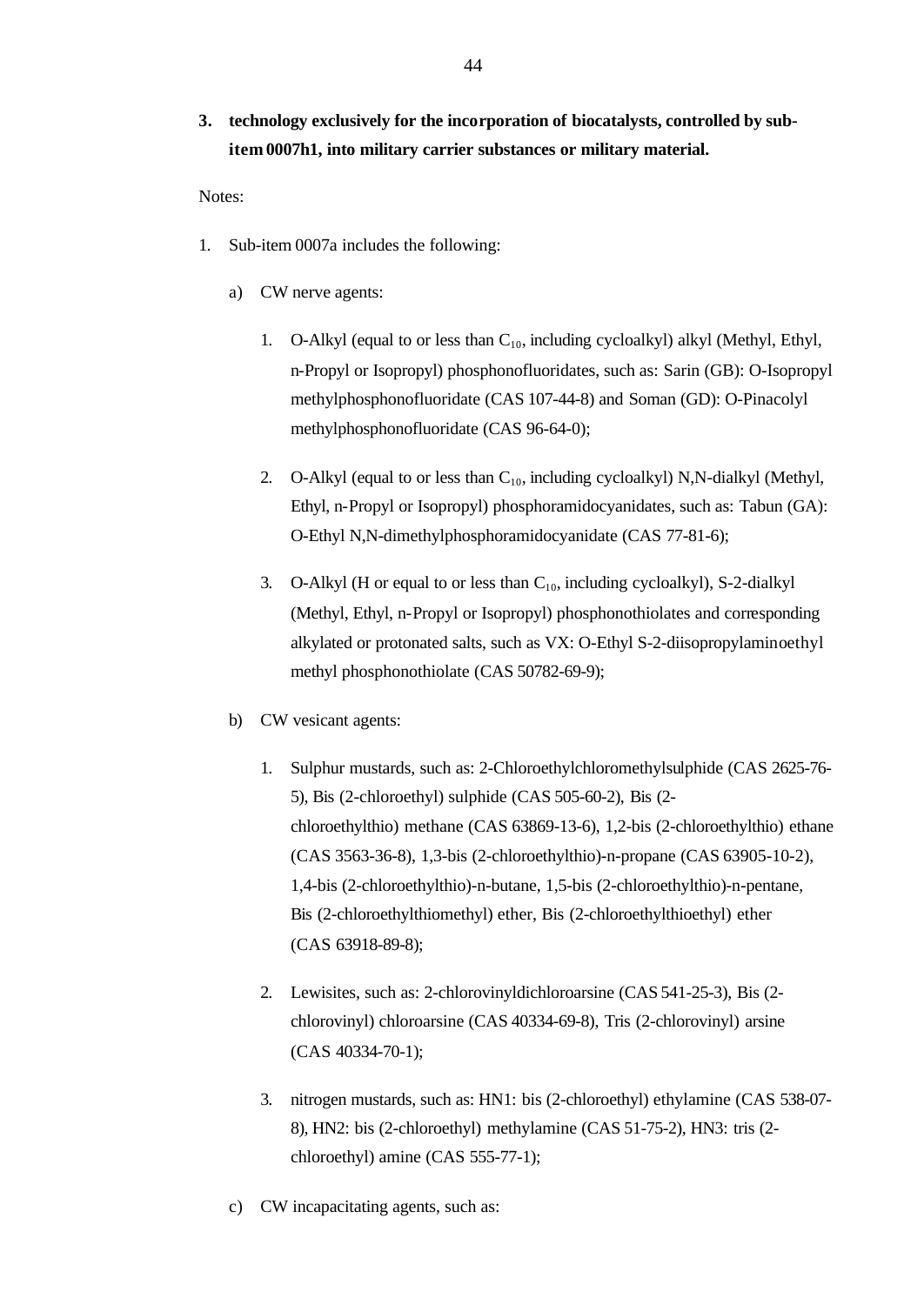BZ: 3-Qinuclidinyl benzilate (CAS 6581-06-2);

- d) CW defoliants, such as:
	- 1. Butyl (2-chloro-4-fluorophenoxy) acetate (LNF);
	- 2. 2,4,5-trichlorophenoxyacetic acid mixed with 2,4-dichlorophenoxyacetic acid (Agent Orange).
- 2. Sub-item 0007c includes air conditioning units specially designed or modified for nuclear, biological or chemical filtration.
- 3. Sub-items 0007a and 0007c do not control:
	- a) Cyanogen chloride;
	- b) hydrocyanic acid;
	- c) chlorine;
	- d) carbonyl chloride (phosgene);
	- e) trichloromethyl chloroformate (diphosgene);
	- f) ethyl bromoacetate;
	- g) xylyl bromide;
	- h) benzyl bromide;
	- i) benzyl iodide;
	- j) bromo acetone;
	- k) cyanogen bromide;
	- l) bromo methylethylketone;
	- m) chloro acetone;
	- n) ethyl iodoacetate;
	- o) iodo acetone;
	- p) chloropicrin.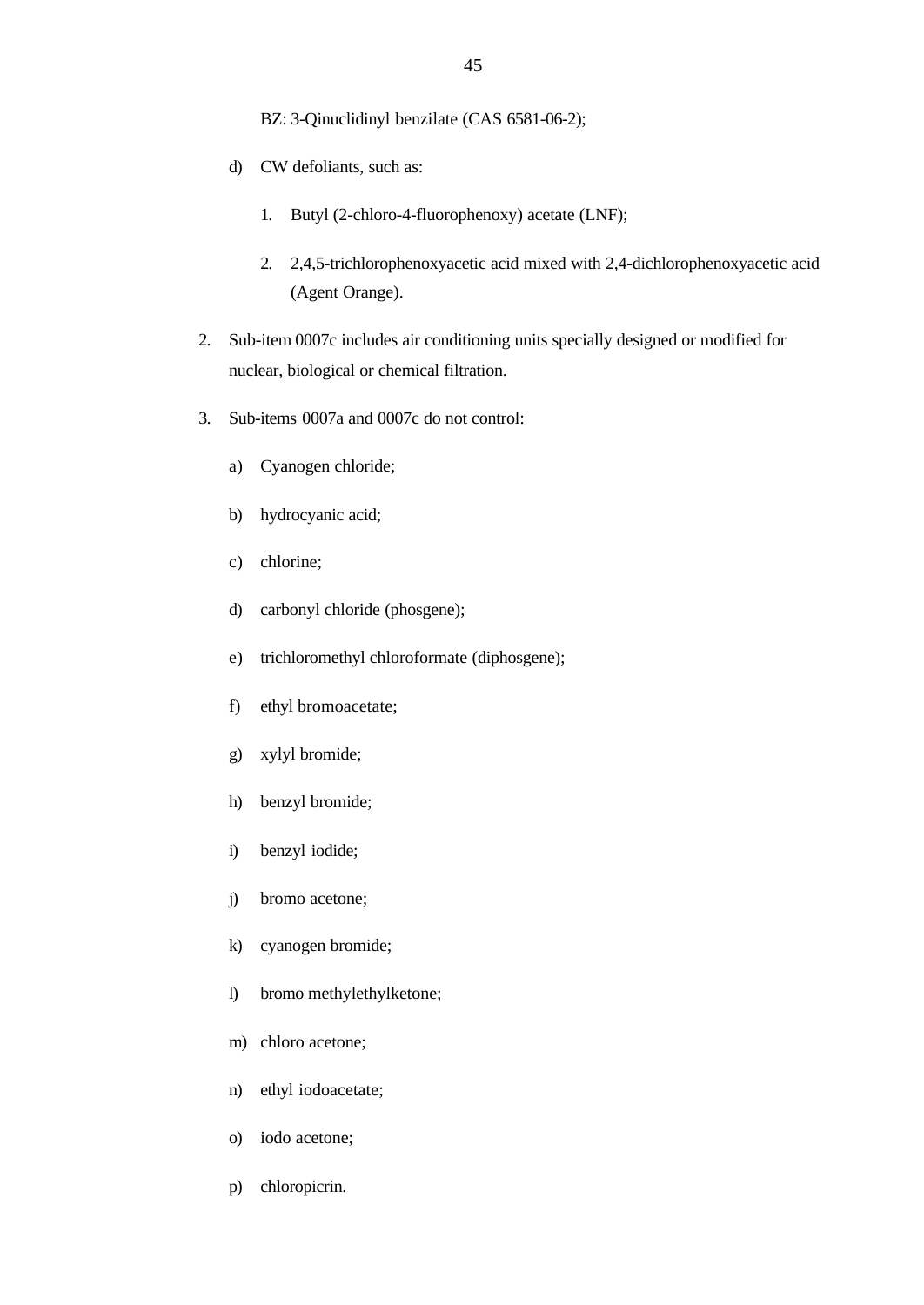- 4. The technology, cultures of cells and biological systems listed in sub-items 0007g, 0007h2 and 0007i3 are exclusive and these sub-items do not control technology, cells or biological systems for civil purposes, such as agricultural, pharmaceutical, medical, veterinary, environmental or in the food industry.
- 5. Sub-item 0007c does not control tear gases or riot control agents individually packaged for personal self defence purposes.
- 6. Sub-items 0007d, 0007e and 0007f control equipment specially designed or modified for military purposes (i.e. the equipment meets the requirements of military standards).
- 7. See also Part I C, Item 1A004.
- 8. For precursors for the preparation of toxicological agents see Part I C, Item 1C350.
- 9. For related biological agents see Part I C, Items 1C351 to 1C354. The biological agents referred to therein are only controlled by sub-item 0007a, if they correspond to the term 'adapted for use in war'.

The export of these agents is forbidden according to Article 17 or 18 of the War Weapons Control Act, if they have war weapon characteristics.

### **0008 Military explosives and fuels, including propellants, and related substances, as follows:**

Note:

CAS numbers are shown as examples. They do not cover all the chemicals and mixtures controlled by Item 0008.

- **a) Substances, as follows, and mixtures thereof:**
	- **1. Spherical aluminium powder (CAS 7429-90-5) with a particle size of 60 µm or less, manufactured from material with an aluminium content of 99 pe rcent or more;**
	- **2. metal fuels in particle form (whether spherical, atomised, flaked or ground), manufactured from material consisting of 99 percent or more of any of the following:**
		- **a) Metals and mixtures thereof:**
			- **1. Beryllium (CAS 7440-41-7) in particle sizes of less than 60 µm;**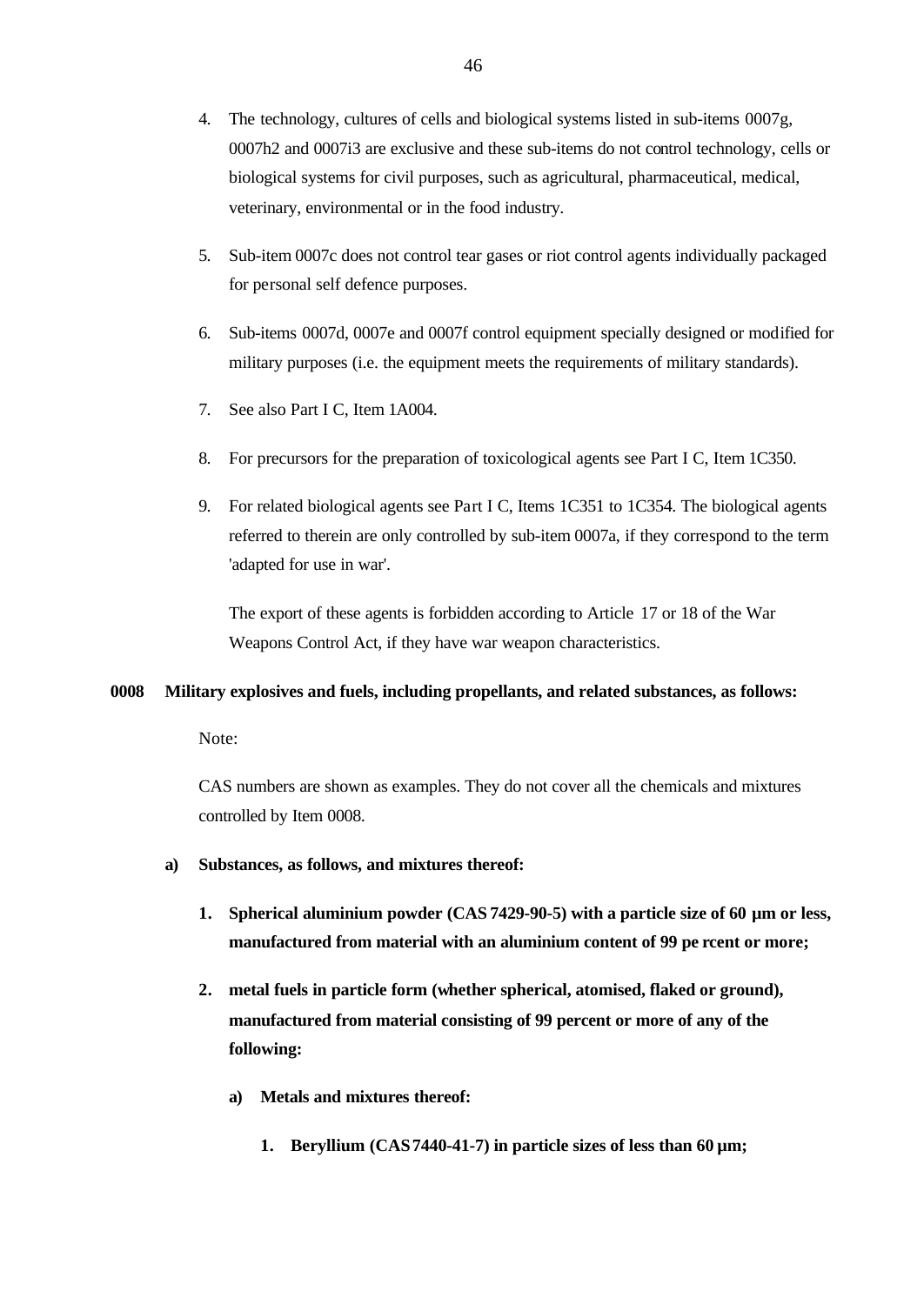- **2. iron powder (CAS 7439-89-6) with a particle size of 3 µm or less, produced by the reduction of iron oxide with hydrogen;**
- **b) mixtures, which contain any of the following:**
	- **1. Zirconium (CAS 7440-67-7), magnesium (CAS 7439-95-4) and alloys of these in particle sizes of less than 60 µm;**
	- **2. boron (CAS 7440-42-8) or boron carbide (CAS 12069-32-8) of 85 percent or higher purity and particle sizes less than 60 µm;**
- **3. perchlorates, chlorates and chromates composited with powdered metal or other high-energy fuel components;**
- **4. for the controlling of nitroguanidine (NQ) (CAS 556-88-7) see Part I C, Item 1C011d;**
- **5. compounds composed of fluorine and any of the following: other halogens, oxygen, nitrogen;**
- **6. carboranes, decaborane (CAS 17702-41-9), pentaborane and derivatives thereof;**
- **7. cyclotetramethylenetetranitramine (HMX) (CAS 2691-41-0);**
- **8. hexanitrostilbene (HNS) (CAS 20062-22-0);**
- **9. diaminotrinitrobenzene (DATB) (CAS 1630-08-6);**
- **10. triaminotrinitrobenzene (TATB) (CAS 3058-38-6);**
- **11. triaminoguanidinenitrate (TAGN) (CAS 4000-16-2);**
- **12. titanium subhydride of stoichiometry TiH 0.65-1.68;**
- **13. dinitroglycoluril (DNGU, DINGU) (CAS 55510-04-8), tetranitroglycoluril (TNGU, SORGUYL) (CAS 55510-03-7);**
- **14. tetranitrobenzotriazolobenzotriazole (TACOT) (CAS 25243-36-1);**
- **15. diaminohexanitrodiphenyl (DIPAM) (CAS 17215-44-0);**
- **16. picrylaminodinitropyridine (PYX) (CAS 38082-89-2);**
- **17. 3-nitro-1,2,4-triazol-5-one (NTO or ONTA) (CAS 932-64-9);**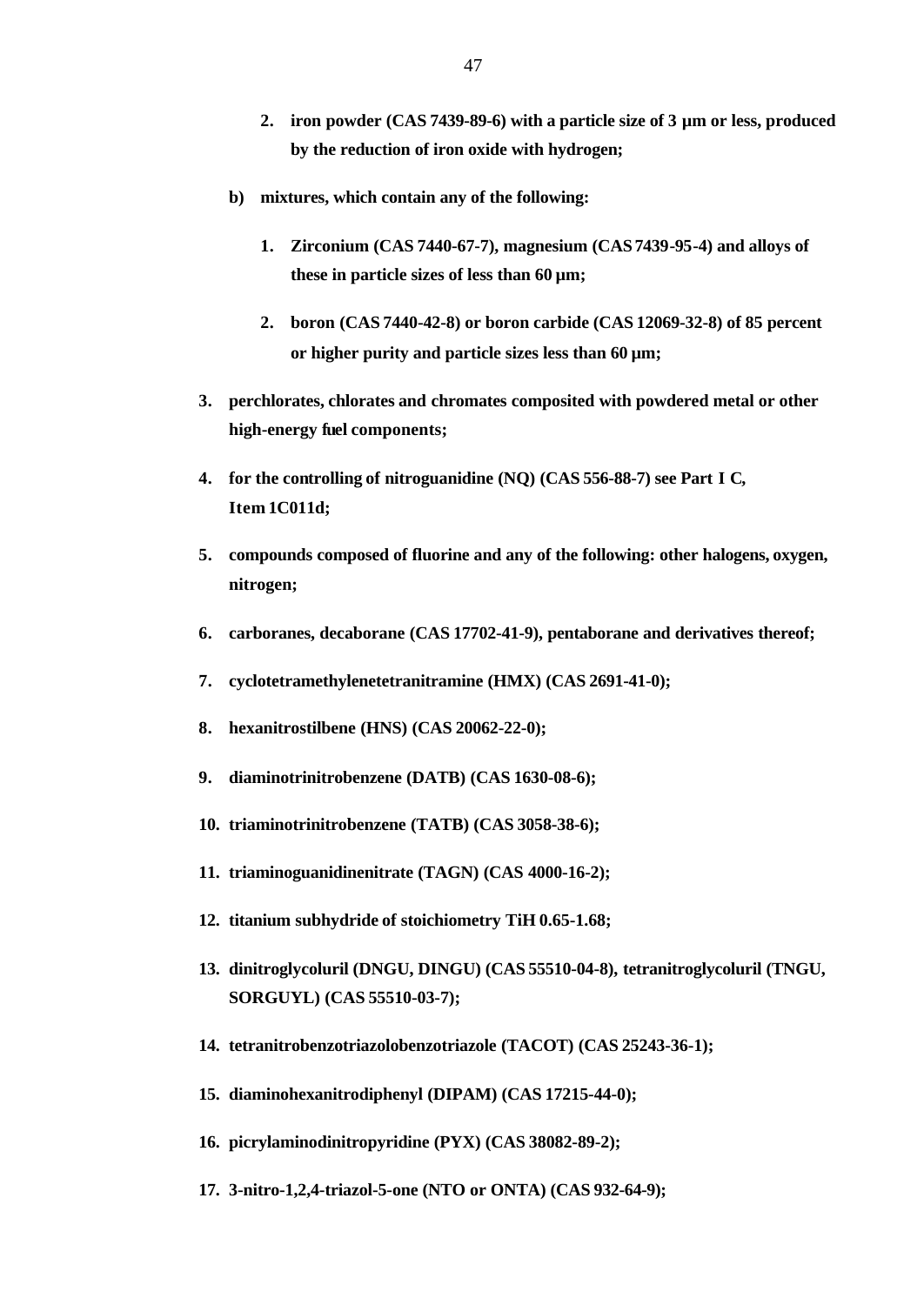- **18. hydrazine (CAS 302-01-2) in concentrations of 70 percent or more, hydrazine nitrate (CAS 37836-27-4), hydrazine perchlorate (CAS 27978-54-7), unsymmetrical dimethyl hydrazine (CAS 57-14-7), monomethyl hydrazine (CAS 60-34-4) and symmetrical dimethyl hydrazine (CAS 540-73-8);**
- **19. ammonium perchlorate (CAS 7790-98-9);**
- **20. cyclotrimethylenetrinitramine (RDX) (CAS 121-82-4);**
- **21. hydroxylammonium nitrate (HAN) (CAS 13465-08-2), hydroxylammonium perchlorate (HAP) (CAS 15588-62-2);**
- **22. 2-(5-cyanotetrazolato) penta amine-cobalt (III) perchlorate (CP) (CAS 70247-32- 4);**
- **23. cis-bis (5-nitrotetrazolato) tetra amine-cobalt (III) perchlorate (BNCP);**
- **24. 7-amino-4,6-dinitrobenzofurazane-1-oxide (ADNBF) (CAS 97096-78-1), aminodinitrobenzofuroxane;**
- **25. 5,7-diamino-4,6-dinitrofurazan-1-oxide (CL-14) (CAS No. 117907-74-1) or amino dinitrobenzofuroxan;**
- **26. 2,4,6-trinitro-2,4,6-triazacyclohexanone (K-6 or Keto-RDX) (CAS 115029-35-1);**
- **27. 2,4,6,8-tetranitro-2,4,6,8-tetraazabicyclo [3,3,0]-octanone-3 (CAS 130256-72-3) (tetranitrosemiglycoluril, K-55 or keto-bicyclic HMX);**
- **28. 1,1,3-trinitroazetidine (TNAZ) (CAS 97645-24-4);**
- **29. 1,4,5,8-tetranitro-1,4,5,8-tetraazadecalin (TNAD) (CAS 135877-16-6);**
- **30. hexanitrohexaazaisowurtzitane (CAS 135285-90-4) (CL-20 or HNIW) and clathrates of CL-20;**
- **31. polynitrocubanes with more than four nitro groups;**
- **32. ammonium dinitramide (ADN or SR 12) (CAS 140456-78-6);**
- **33. trinitrophenylmethylnitramine (tetryl) (CAS 479-45-8);**
- **b) explosives and propellants that meet the following performance parameters:**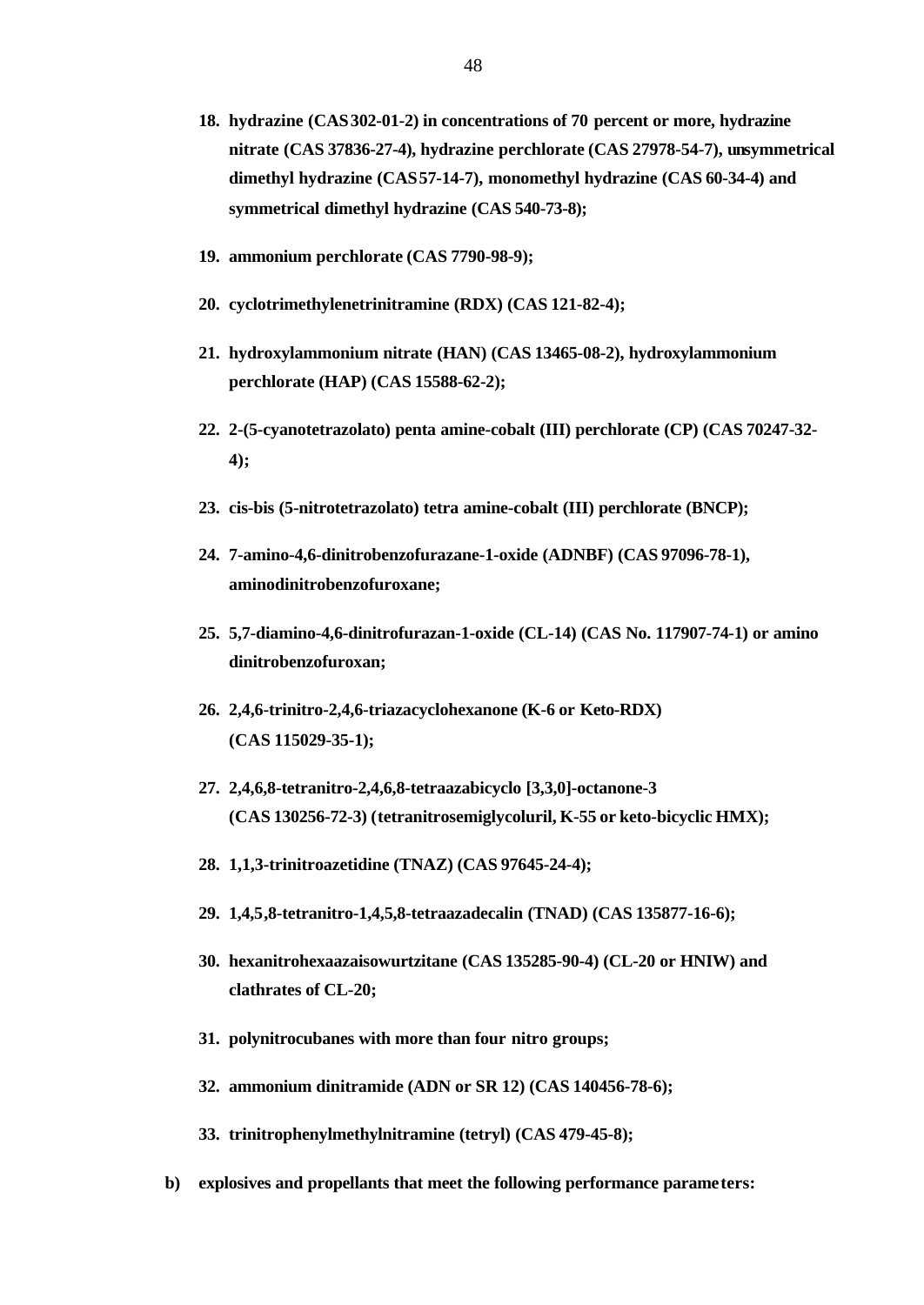- **1. Any explosive with a detonation velocity exceeding 8,700 m/s or a detonation pressure exceeding 34 GPa (340 kbar);**
- **2. other organic explosives not listed in Item 0008, yielding detonation pressures of 25 GPa (250 kbar) or more that will remain stable at temperatures of 523 K (250 °C) or higher for periods of 5 minutes or longer;**
- **3. any other United Nations (UN) Class 1.1 solid propellant not listed in Item 0008, with a theoretical specific impulse (under standard conditions) of more than 250 seconds for non-metallised, or more than 270 seconds for aluminised compositions;**
- **4. any other United Nations (UN) Class 1.3 solid propellants not listed in Item 0008, with a theoretical specific impulse of more than 230 seconds for non-halogenised, 250 seconds for non-metallised and 266 seconds for metallised compositions;**
- **5. any other gun propellants not listed in Item 0008 having a force constant of more than 1,200 kJ/kg;**
- **6. any other explosive, propellant or pyrotechnic not listed in Item 0008 that can sustain a steady-state, uniform burning rate of more than 38 mm/s at 6.89 MPa (68.9 bar) pressure and 294 K (21 °C); or**
- **7. elastomer modified cast double-base propellants with (EMCDB), with extensibility at maximum stress of more than 5 percent at 233 K (-40 °C);**
- **c) military pyrotechnics;**
- **d) other substances, as follows:**
	- **1. aircraft fuels specially formulated for military purposes;**
	- **2. military materials containing thickeners for hydrocarbon fuels specially formulated for use in flame-throwers or incendiary bombs, such as metal stearates or palmates (also known as octal) (CAS 637-12-7) and M1, M2, M3 thickeners;**
	- **3. liquid oxidisers comprised of or containing inhibited red fuming nitric acid (IRFNA) (CAS 8007-58-7) or oxygen difluoride;**
- **e) additives and precursors, as follows:**
	- **1. Azidomethylmethyloxetane (AMMO) and its polymers;**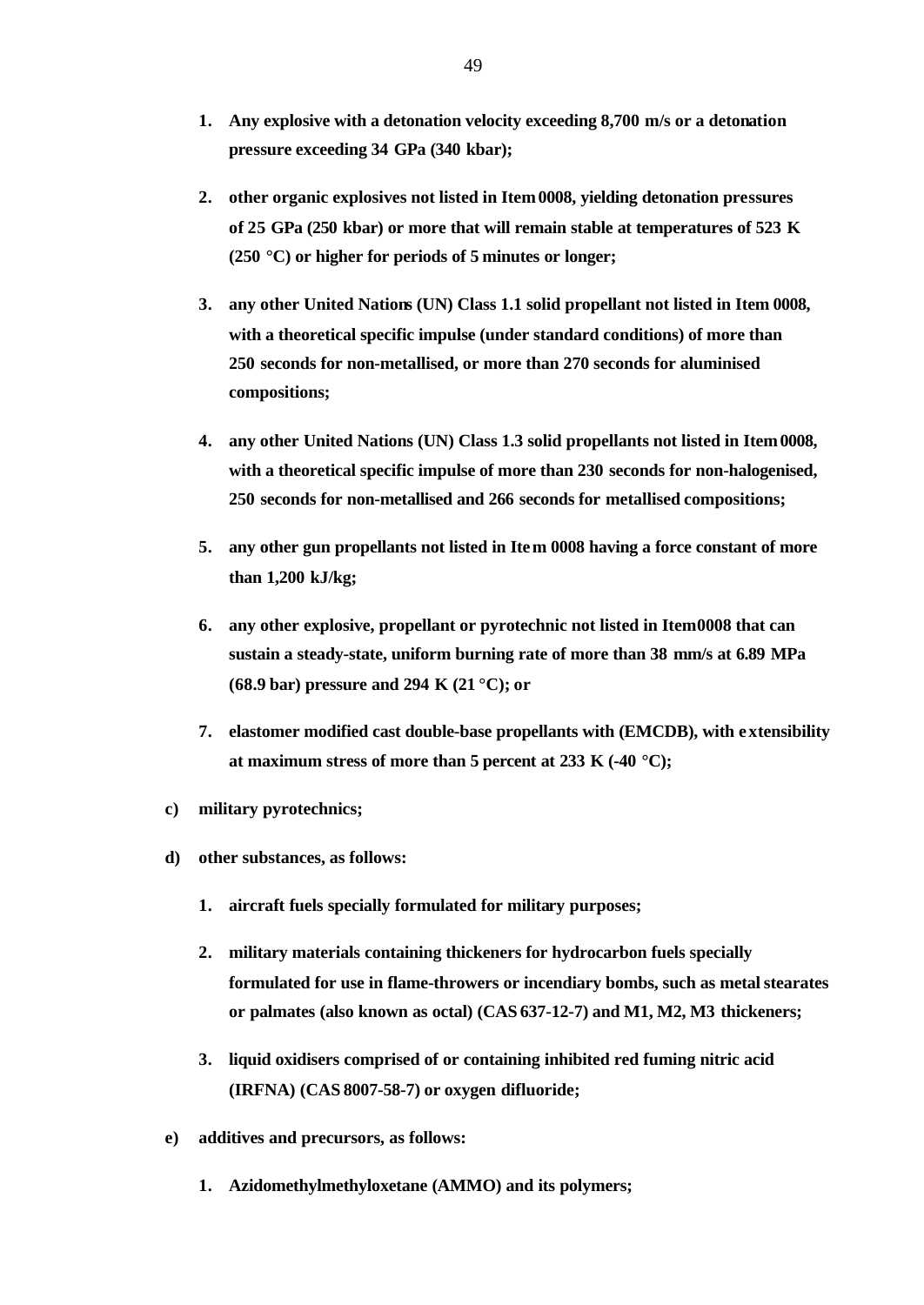- **2. basic copper salicylate (CAS 62320-94-9), lead salicylate (CAS 15748-73-9);**
- **3. bis(2,2-dinitropropyl) formal (CAS 5917-61-3) or bis(2,2-dinitropropyl) acetal (CAS 5108-69-0);**
- **4. bis-(2-fluoro-2,2-dinitroethyl) formal (FEFO) (CAS 17003-79-1);**
- **5. bis-(2-hydroxyethyl) glycolamide (BHEGA) (CAS 17409-41-5);**
- **6. bis(2-methyl aziridinyl) methylamino phosphine oxide (Methyl BaPO), (CAS 85068-72-0);**
- **7. bisazidomethyloxetane and its polymers (CAS 17607-20-4);**
- **8. bischloromethyloxetane (BCMO) (CAS 142173-26-0);**
- **9. butadienenitrileoxide (BNO);**
- **10. butanetrioltrinitrate (BTTN) (CAS 6659-60-5);**
- **11. catocene (CAS 37206-42-1) (2,2-Bis-ethylferrocenyl propane), ferrocene carboxylic acids, N-butyl-ferrocene (CAS 319904-29-7), butacene (CAS 125856-62-4) and other adducted polymer ferrocene derivatives;**
- **12. dinitroazetidine-t-butyl salt;**
- **13. energetic monomers, plasticisers and polymers containing nitro, azido, nitrate, nitraza or difluoramino groups;**
- **14. FPF-1: Poly-2,2,3,3,4,4-hexafluoropentane-1,5-diol formal;**
- **15. FPF-3: Poly-2,4,4,5,5,6,6-heptafluoro-2-tri-fluoromethyl-3-oxaheptane-1,7-diol formal;**
- **16. glycidylazide polymer (GAP) (CAS 143178-24-9) and its derivatives;**
- **17. hexabenzylhexaazaisowurtzitane (HBIW) (CAS 124782-15-6);**
- **18. hydroxyl terminated polybutadiene (HTPB) with a hydroxyl functionality equal to or greater than 2.2 and less than or equal to 2.4, a hydroxyl value less than 0.77 meq/g, and a viscosity at 303 K (30 °C) of less than 47 poise (CAS 69102-90-5);**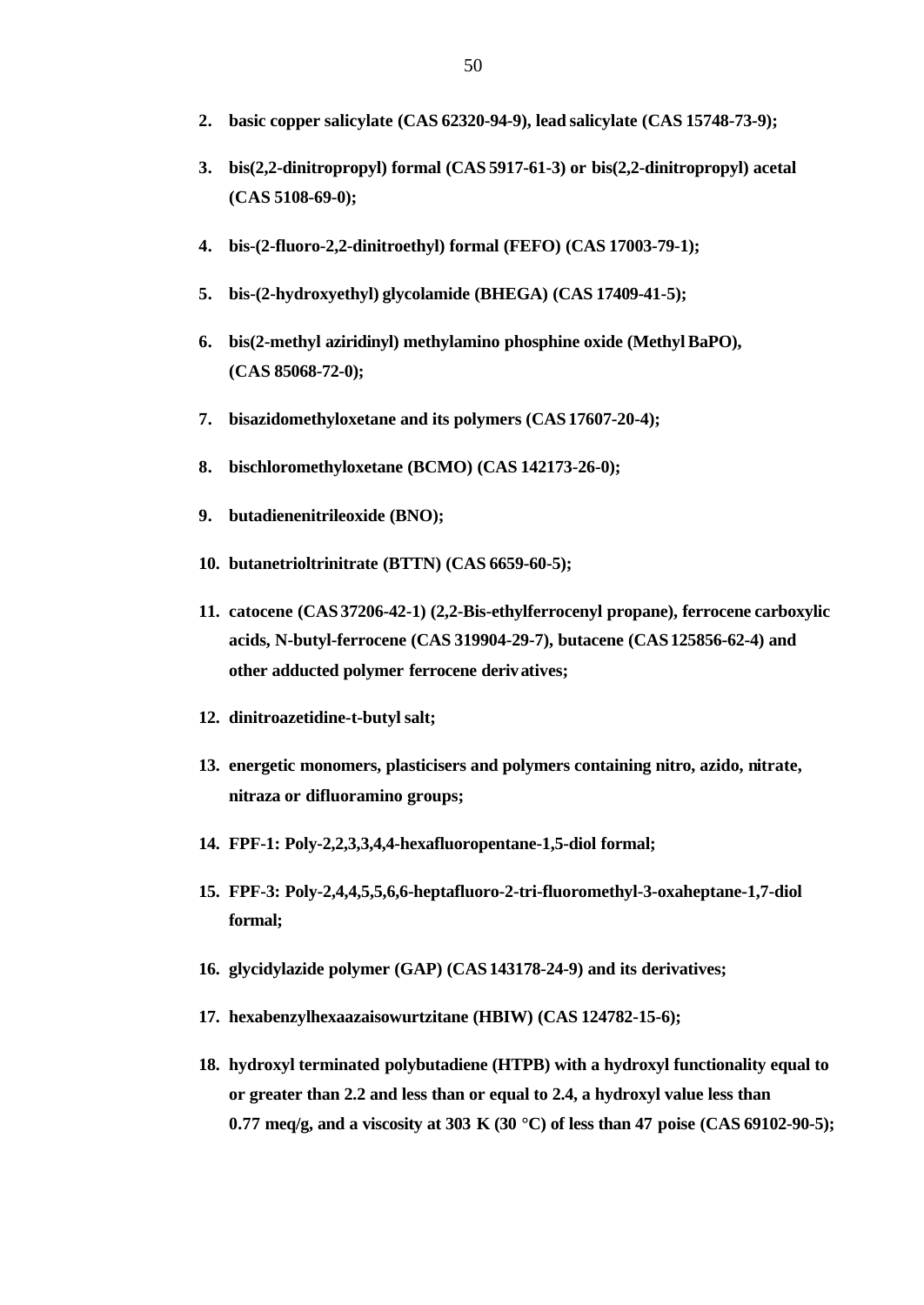- **19. superfine iron oxide (Fe <sup>2</sup>O3 hematite) with a specific surface area greater than 250 m²/g and an average particle size of 0.003 µm or less (CAS 12309-37-1);**
- **20. lead beta-resorcylate (CAS 20936-32-7);**
- **21. lead stannate (CAS 12036-31-6), lead maleate (CAS 19136-34-6), lead citrate (CAS 14450-60-3);**
- **22. lead-copper-chelates of beta-resorcylate and/or salicylate (CAS 68411-07-4);**
- **23. nitratomethylmethyloxetane or poly (3-nitratomethyl, 3-methyl oxetane) (Poly-NIMMO, NMMO) (CAS 84051-81-0);**
- **24. 3-nitraza-1,5-pentane diisocyanate (CAS 7406-61-9);**
- **25. N-methyl-p-nitroaniline (CAS 100-15-2),**
- **26. organo-metallic coupling reagents, specifically titanium-IV-compounds:**
	- **a) 2,2-[bis-2-propenolato-methyl, butanolato tris (dioctyl) phosphato] (LICA 12) (CAS 103850-22-2);**
	- **b) [(2-propenolato-1) methyl, n-propenolatomethyl] butanolato-1, tris(dioctyl)pyrophosphate (KR 3538);**
	- **c) [(2-propenolato-1) methyl, n-propenolatomethyl] butanolato-1, tris(dioctyl)phosphate;**
- **27. polycyanodifluoroaminoethyleneoxide (PCDE);**
- **28. polyfunctional aziridine amides with isophthalic, trimesic (BITA or butylene imine trimesamide), isocyanuric or trimethyladipic backbone structures and 2-methyl or 2-ethyl substitutions on the azidirine ring;**
- **29. polyglycidylnitrate or poly (nitratomethyl oxirane), (Poly-GLYN, PGN) (CAS 27814-48-8);**
- **30. polynitroorthocarbonates;**
- **31. propyleneimide, 2-methylaziridine (CAS 75-55-8);**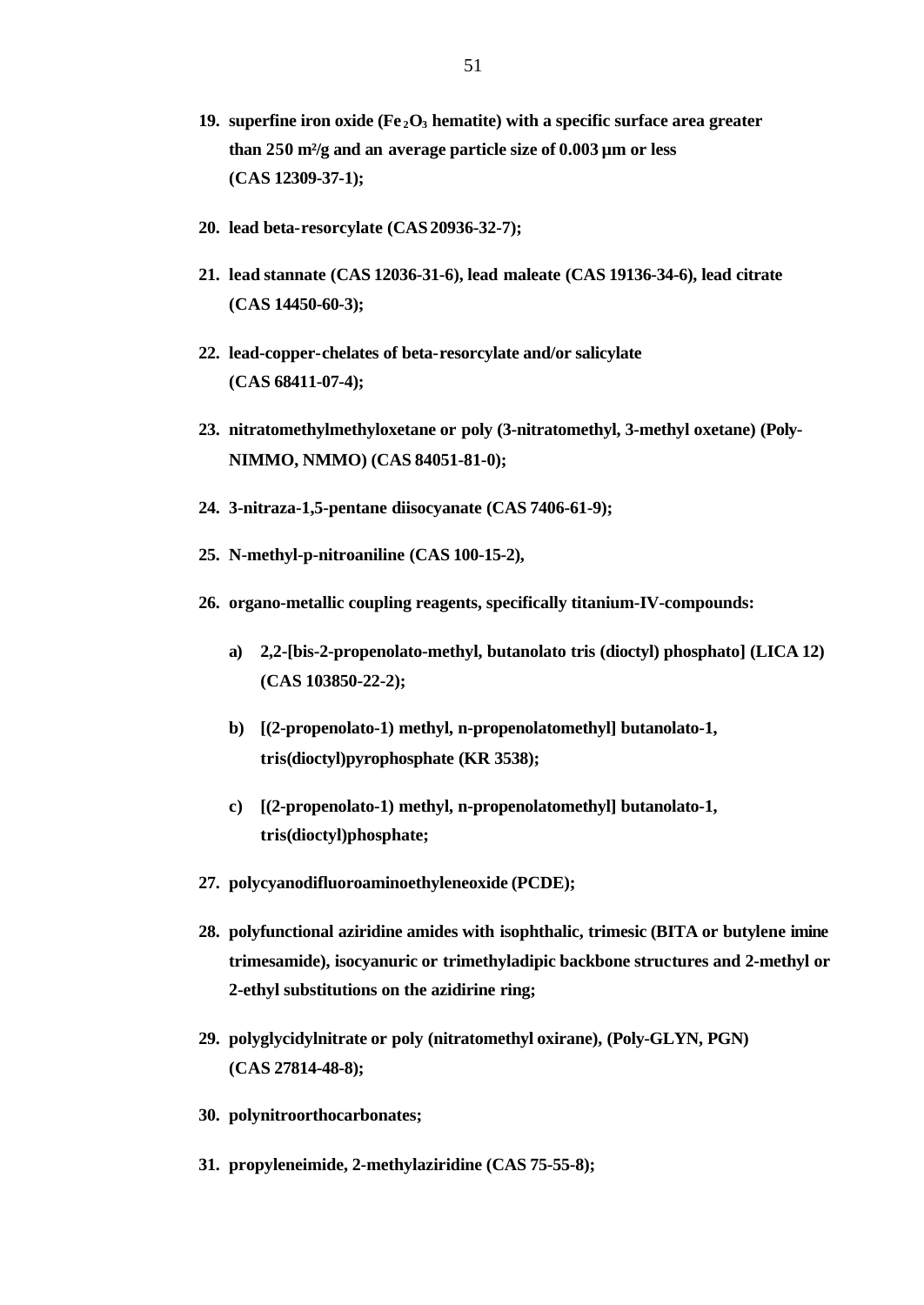- **32. tetraacetyldibenzylhexaazaisowurtzitane (TAIW);**
- **33. tetraethylenepentaamineacrylonitrile (TEPAN) (CAS 68412-45-3), cyanoethylated polyamines and their salts;**
- **34. tetraethylenepentaamineacrylonitrileglycidol (TEPANOL) (CAS 68412-46-4), cyanoethylated polyamines adducted with glycidol and their salts;**
- **35. triphenyl bismuth (TPB) (CAS 603-33-8);**
- **36. tris-1-(2-methyl)aziridinyl phosphine oxide (MAPO) (CAS 57-39-6), bis(2-methyl aziridinyl) 2-(2-hydroxypropanoxy) propylamino phosphine oxide (BOBBA 8) and other MAPO derivatives;**
- **37. 1,2,3-tris[(1,2-bis-difluoroamino)ethoxy] propane (TVOPA) (CAS 53159-39-0);**
- **38. 1,3,5-trichlorobenzene (CAS 108-70-3);**
- **39. 1,2,4-butanetriol (1,2,4-trihydroxybutane);**
- **40. 1,3,5,7-tetraacetyl-1-3,5,7-tetraaza cyclo-octane (TAT) (CAS 41378-98-7);**
- **41. 1,4,5,8-tetraazadecalin (CAS 5409-42-7);**
- **42. low (less than 10,000) molecular weight, alcohol-functionalised, poly(epichlorohydrin), poly(epichlorphydrindiol).**
- Notes:
- 1. The military explosives and fuels containing the metals or alloys listed in subitems 0008a1 and 0008a2 are controlled whether or not the metals or alloys are encapsulated in aluminium, magnesium, zirconium or beryllium. See also Part I C, Item 1C011.
- 2. Item 0008 does not control boron or boron carbide enriched with boron-10 (20 percent or more of total boron content).
- 3. Aircraft fuels controlled by sub-item 0008d1 are finished products not their constituents.
- 4. Item 0008 does not control perforators specially designed for oil well logging.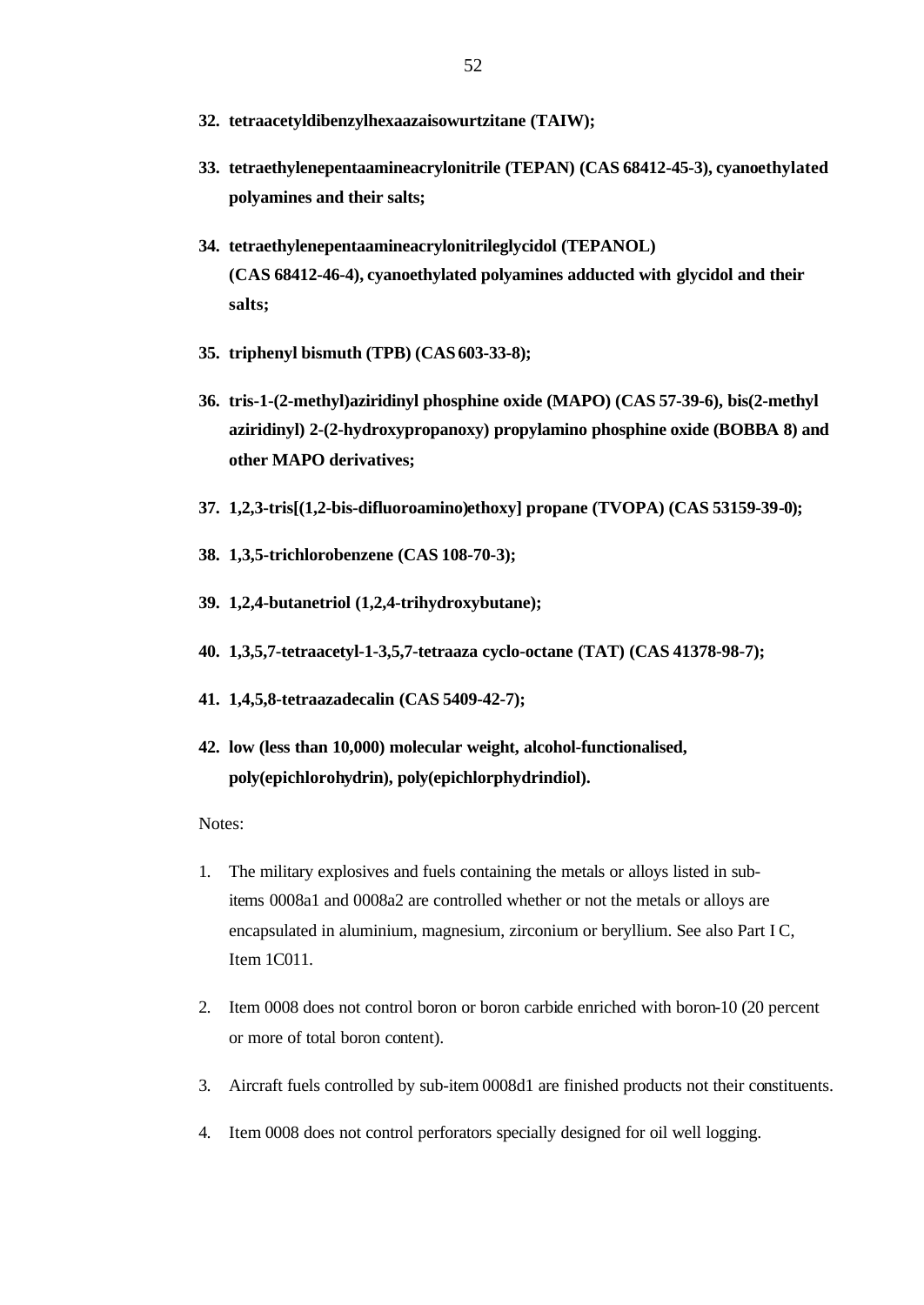- 5. Item 0008 does not control the following substances when not compounded or mixed with military explosives or powdered metals, i.e. they are not controlled if they exist in pure form or as intermixtures:
	- a) ammonium picrate;
	- b) black powder;
	- c) hexanitrodiphenylamine;
	- d) difluoramine (HNF2);
	- e) nitrostarch;
	- f) potassium nitrate;
	- g) tetranitronaphtalene;
	- h) trinitroanisol;
	- i) trinitronaphtalene;
	- j) trinitroxylene;
	- k) fuming nitric acid, non-inhibited and not enriched;
	- l) acetylene;
	- m) propane;
	- n) liquid oxygen;
	- o) hydrogen peroxide in concentrations of less than 85 percent;
	- p) misch metal;
	- q) N-pyrrolidinone, 1-methyl-2-pyrrolidinone;
	- r) dioctylmaleate;
	- s) ethylhexylacrylate;
	- t) triethylaluminium (TEA), trimethylaluminium (TMA), and other pyrophoric metal alkyls and aryls of lithium, sodium, magnesium, zinc and boron;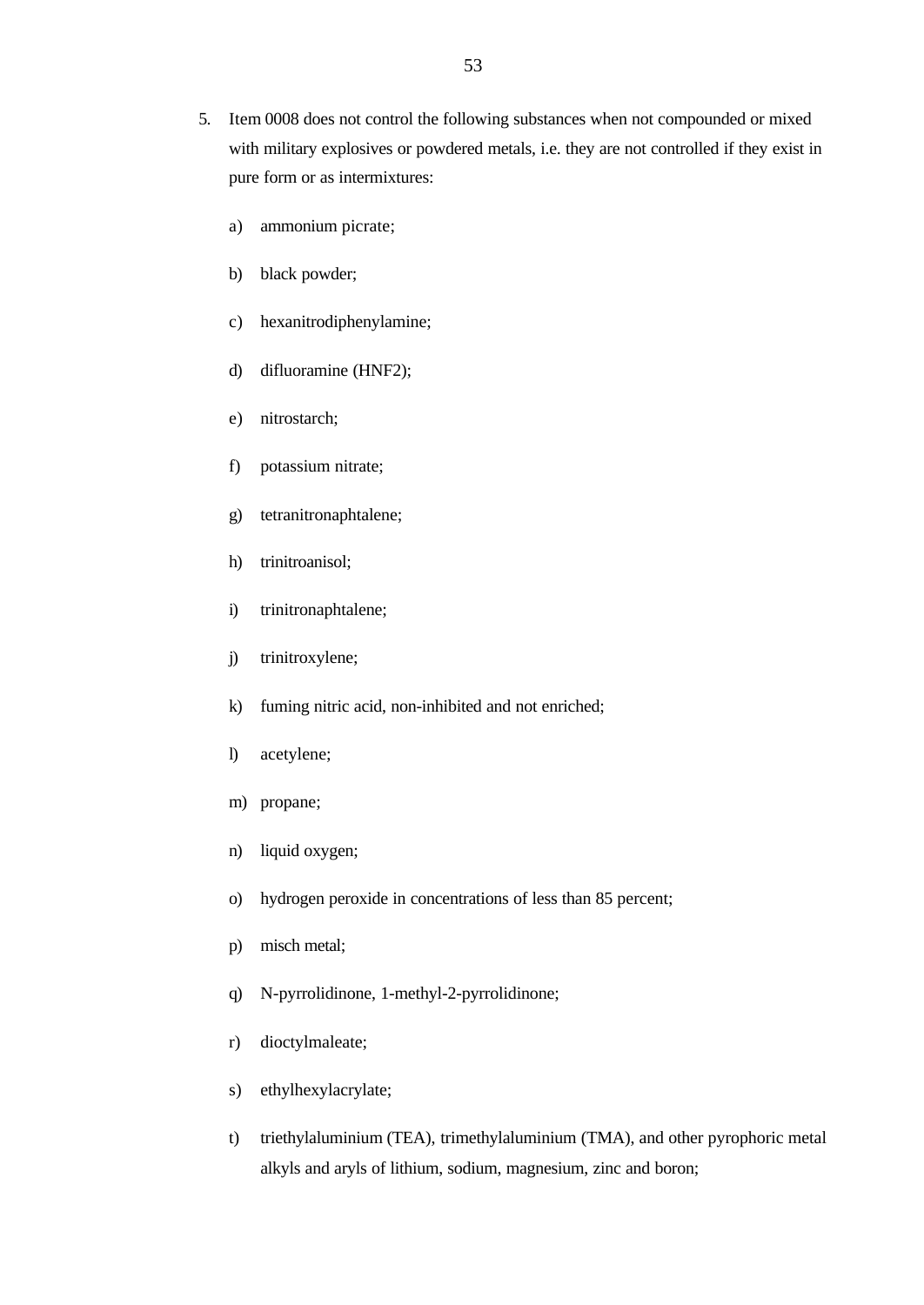- u) nitrocellulose;
- v) nitroglycerin (or glycerolnitrate);
- w) 2,4,6-trinitrotoluene (TNT);
- x) ethylenediaminedinitrate;
- y) pentaerythrite tetranitrate;
- aa) lead azide, normal and basic lead styphnate, and primary explosives or priming compositions containing azides or azide complexes;
- bb) triethyleneglycoldinitrate (TEGDN);
- cc) 2,4,6-trinitroresorcinol (styphnic acid);
- dd) diethyldiphenyl urea, dimethyldiphenyl urea, methylethyldiphenyl urea (Centralites);
- ee) N,N-diphenylurea (unsymmetrical diphenylurea);
- ff) methyl-N,N-diphenylurea (methyl unsymmetrical diphenylurea);
- gg) ethyl-N, N-diphenylurea (ethyl unsymmetrical diphenylurea);
- hh) 2-nitrodiphenylamine (2-NDPA);
- ii) 4-nitrodiphenylamine (4-NDPA);
- jj) 2,2-dinitropropanol;
- kk) chlorine trifluoride.
- **0009 Vessels of war, special naval equipment and accessories, as follows, and components therefor, specially designed for military use:**
	- **a) Combatant vessels and vessels specially designed or specially modifie d for offensive or defensive action (surface or underwater), whether or not converted to non-military use and regardless of current state of repair or operating condition, and whether or not containing weapon direction systems or armour, and hulls or parts of hulls for such vessels;**
	- **b) engines, as follows:**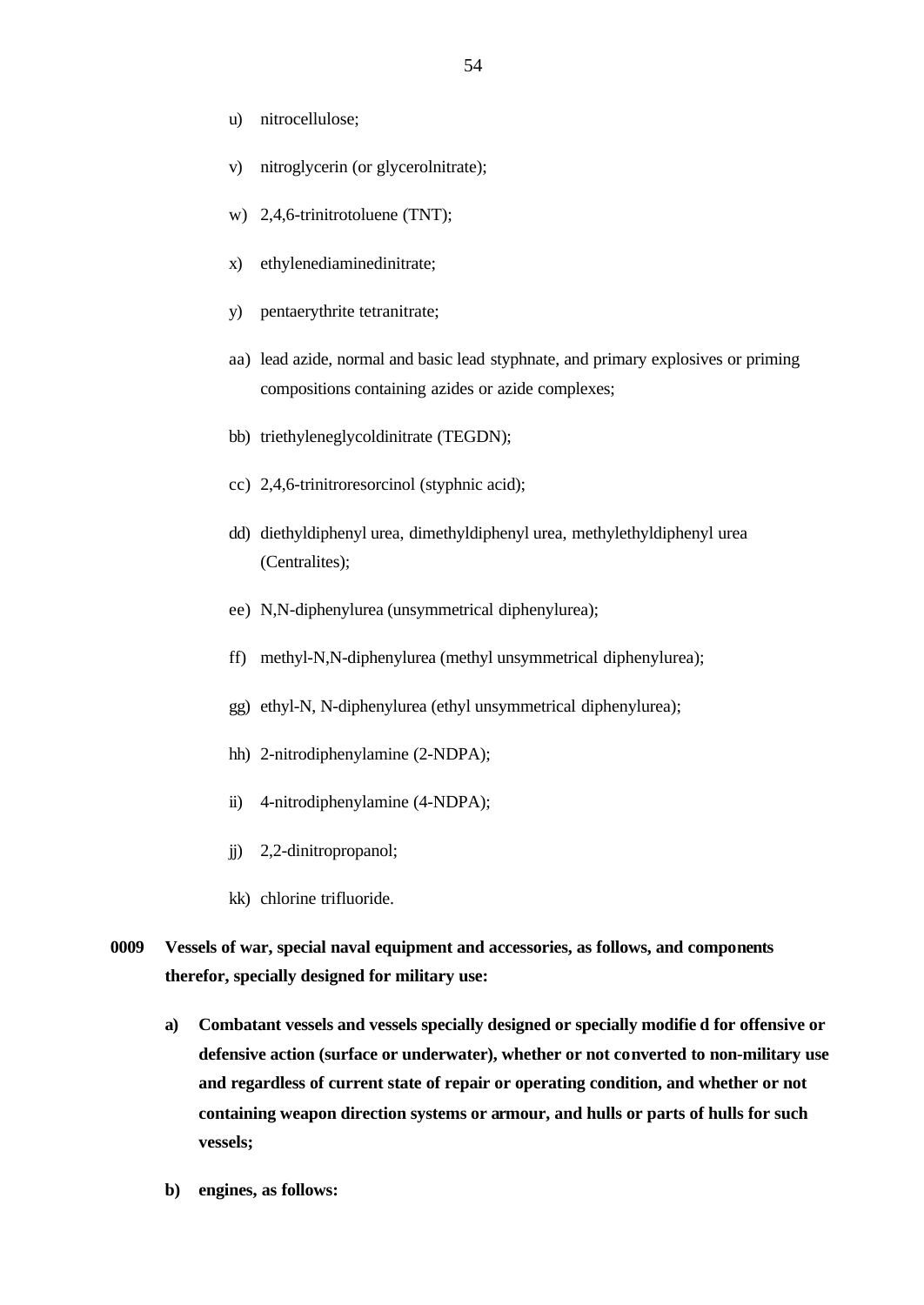- **1. Diesel engines, specially designed for submarines, having all of the following characteristics:**
	- **a) A power output of 1.12 MW (1,500 hp) or more, and**
	- **b) a rotary speed of 700 r.p.m. or more;**
- **2. electric motors, specially designed for submarines, having all of the following characteristics:**
	- **a) A power output of more than 0.75 MW (1,000 hp);**
	- **b) quick reversing;**
	- **c) liquid cooled and**
	- **d) totally enclosed;**
- **3. non-magnetic diesel engines, with a power output of 37.3 kW (50 hp) or more and with a non-magnetic content in excess of 75 percent of total mass;**
- **c) underwater detection devices specially designed for military use and controls therefor;**
- **d) submarine and torpedo nets;**
- **e) equipment for guidance and navigation specially designed for military use;**
- **f) hull penetrators and connectors specially designed for military use that enable interaction with equipment external to a vessel;**

Notes:

- 1. Sub-item 0009f includes connectors for vessels which are of the single-conductor, multiconductor, coaxial and waveguide type, and hull penetrators for vessels, both of which are capable of remaining impervious to leakage from without and of retaining required characteristics at marine depths exceeding 100 metres; and fibre-optic connectors and optical hull penetrators specially designed for laser beam transmission, regardless of depth.
- 2. Sub-item 0009f does not include ordinary propulsive shaft and control-rod hull penetrators.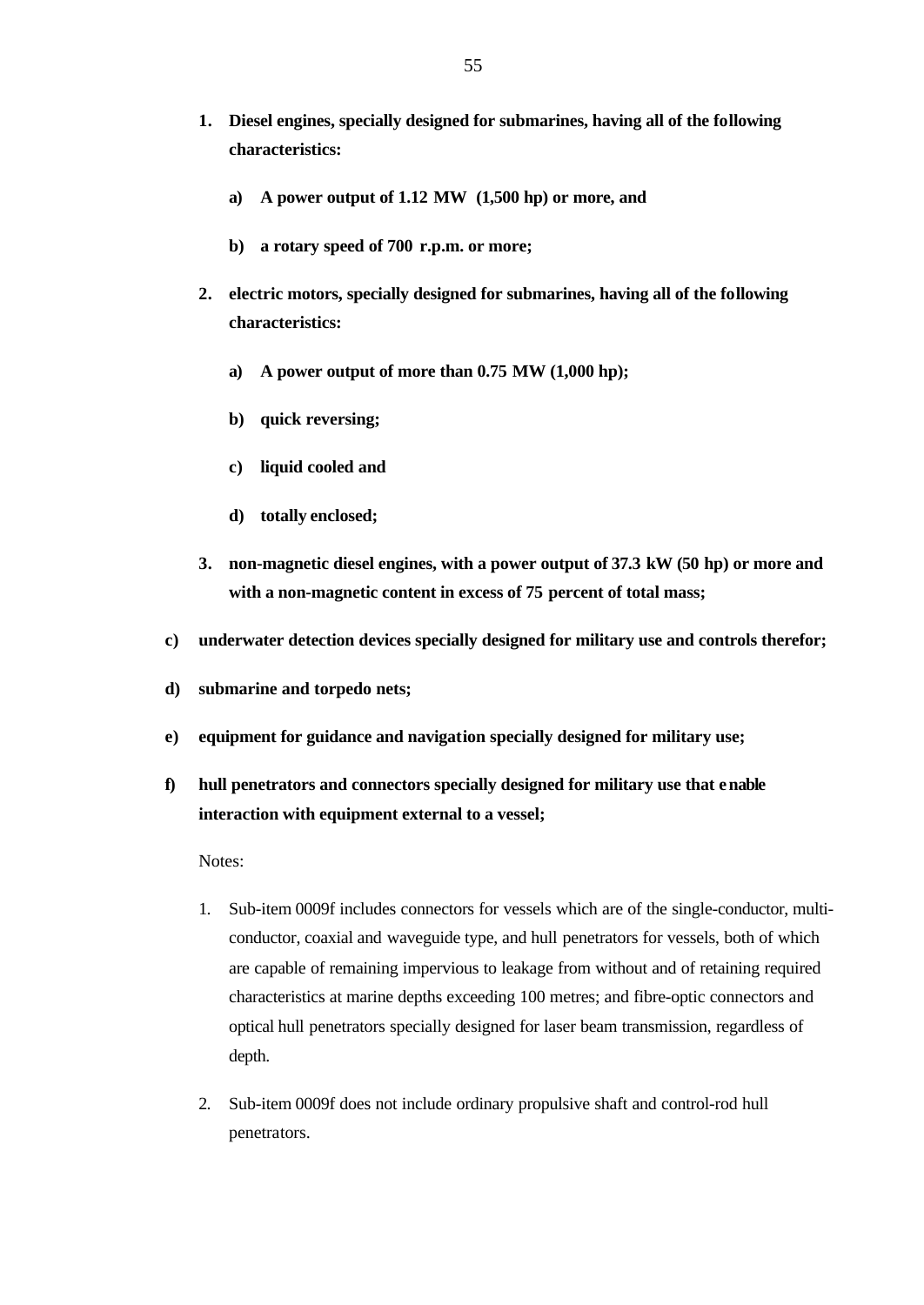- **g) Silent bearings with aerodynamic/aerostatic lubrication or magnetic suspension, active signature or vibration suppression controls, and equipment containing those bearings, specially designed for military use.**
- **0010 Aircraft, unmanned airborne vehicles, aero-engines and aircraft equipment, related equipment and components, specially designed or modified for military use, as follows:**
	- **a) Combat aircraft and specially designed components therefor;**
	- **b) other aircraft, specially designed or modified for military use, including military reconnaissance, assault, military training, transporting and airdropping troops or military equipment, logistics support, and specially designed components therefor;**
	- **c) aero-engines specially designed or modified for military use, and specially designed components therefor;**
	- **d) unmanned airborne vehicles and related equipment, specially designed or modified for military use, as follows, and specially designed components therefor:**
		- **1. Unmanned airborne vehicles including remotely piloted air vehicles (RPVs) and autonomous programmable vehicles;**
		- **2. associated launchers and ground support equipment;**
		- **3. related equipment for command and control;**
	- **e) airborne equipment including airborne refuelling equipment, specially designed for use with the aircraft controlled by sub-items 0010a or 0010b or the aero-engines controlled by sub-item 0010c, and specially designed components therefor;**
	- **f) pressure refuelers, pressure refuelling equipment, equipment specially designed to facilitate operations in confined areas and ground equipment, developed specially for aircraft controlled by sub-items 0010a or 0010b or for aero-engines controlled by subitem 0010c;**
	- **g) pressurised breathing equipment and partial pressure suits for use in aircraft, anti-G suits, military crash helmets and protective masks, liquid oxygen converters used for aircraft or missiles and catapults and cartridge-actuated devices for emergency escape of personnel from aircraft;**
	- **h) parachutes used for combat personnel, cargo dropping or aircraft deceleration, as follows:**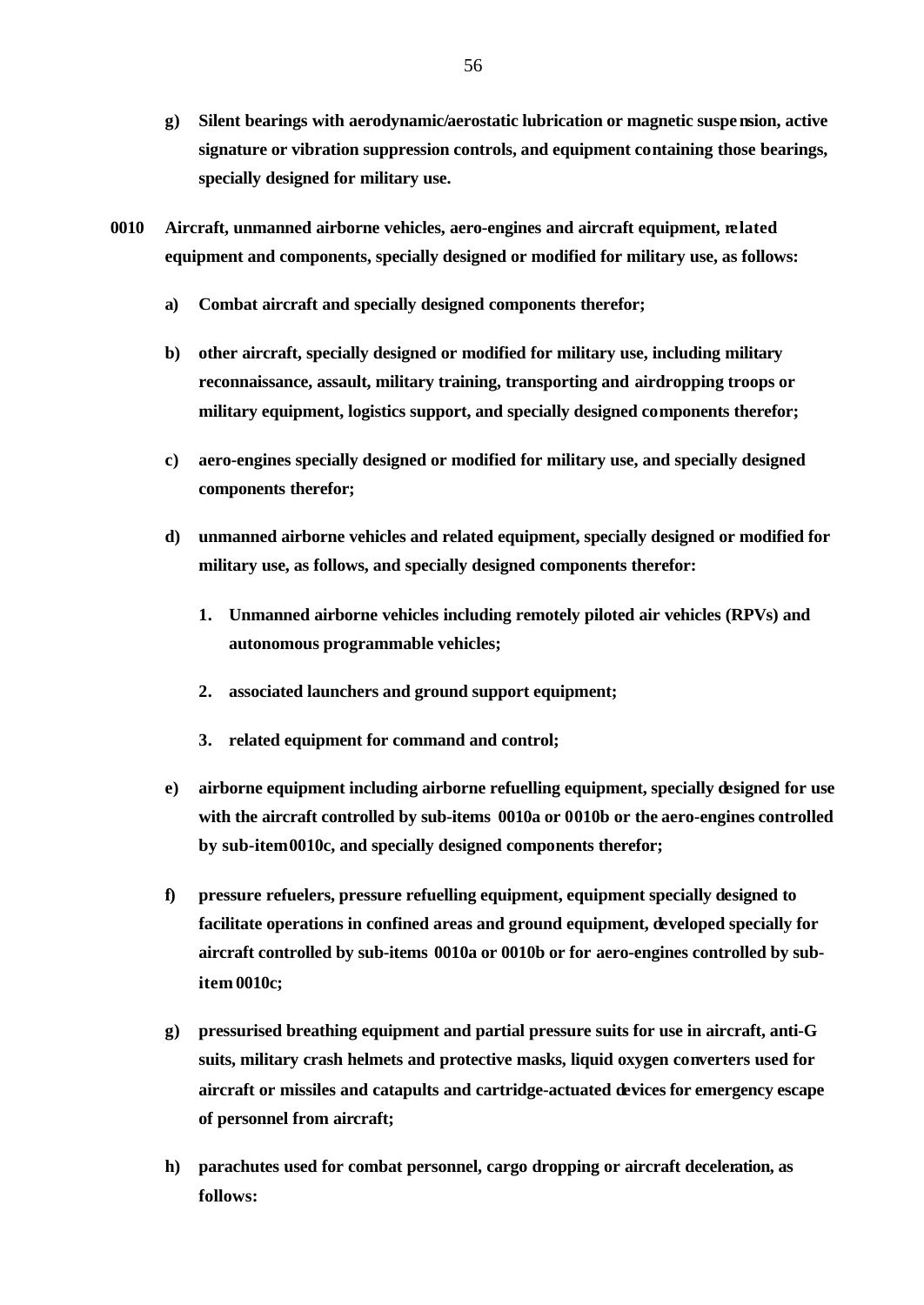- **1. Parachutes for**
	- **a) pin point dropping of rangers;**
	- **b) dropping of paratroopers;**
- **2. cargo parachutes;**
- **3. paragliders, drag parachutes, drogue parachutes for stabilisation and attitude control of dropping bodies (e.g. recovery capsules, ejection seats, bombs);**
- **4. drogue parachutes for use with ejection seat systems for deployment and inflation sequence regulation of emergency parachutes;**
- **5. recovery parachutes for guided missiles, drones and space vehicles,**
- **6. approach parachutes and landing deceleration parachutes;**
- **7. other military parachutes;**
- **i) automatic piloting systems for parachuted loads, equipment specially designed or modified for military use for controlled opening jumps at any height, including oxygen equipment.**

Notes:

- 1. Sub-item 0010b does not control aircraft or variants of these aircraft specially designed for military use which
	- a) are not configured for military use and are not fitted with equipment or attachments specially designed or modified for military use, and
	- b) have been certified for civil use by a civil aviation authority in a participating state.
- 2. Sub-item 0010c does not control:
	- a) aero-engines designed or modified for military use which have been certified by a civil aviation authority in a participating state for use in civil aircraft, or specially designed components therefor;
	- b) reciprocating engines or specially designed components therefor.

Supplementary Note: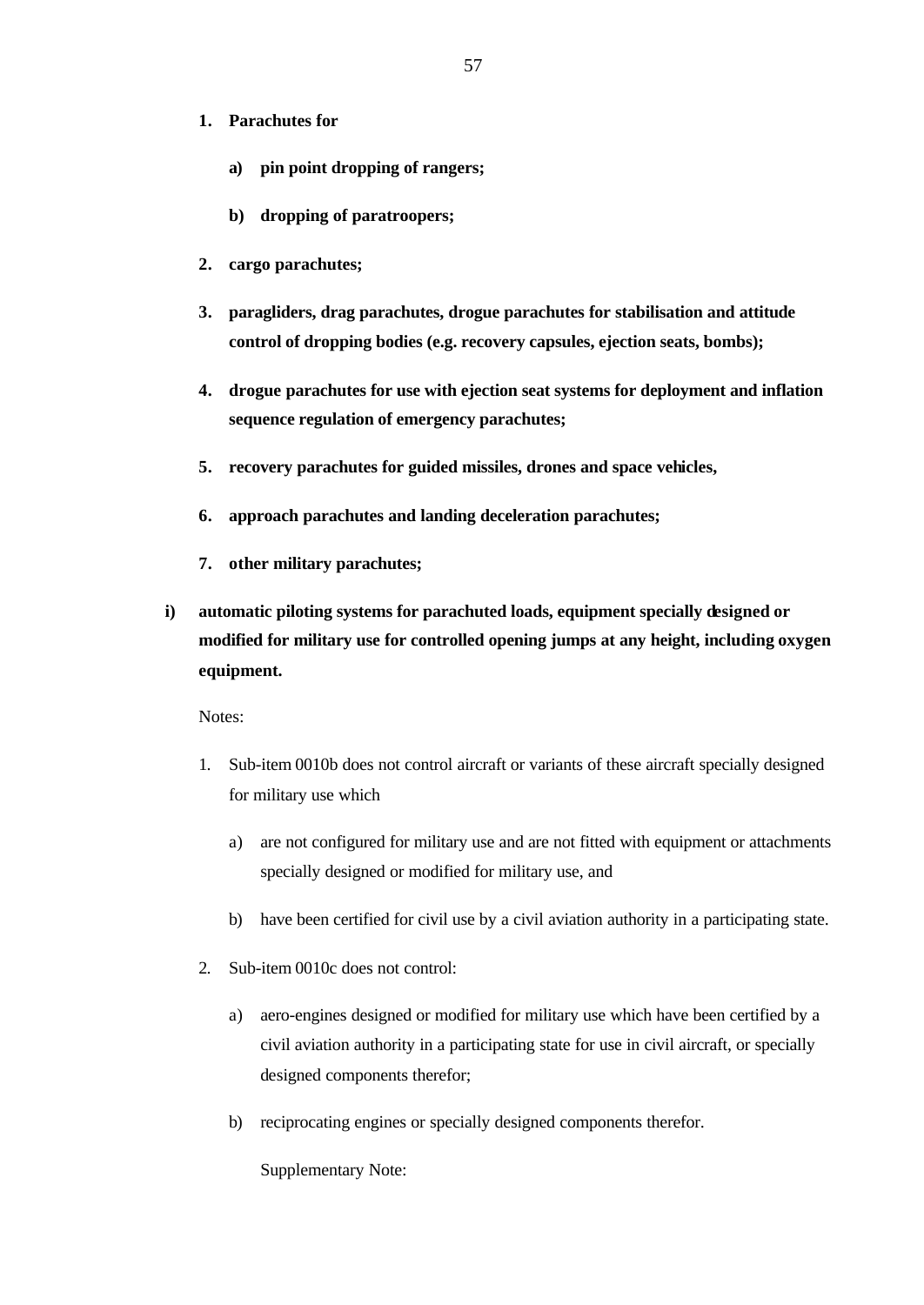See also Part I C, Item 9A994.

- 3. The control in sub-items 0010b and 0010c on specially designed components and related equipment for non-military aircraft or aero-engines modified for military use applies only to those military components and to related military equipment required for the modification to military use.
- **0011 Electronic equipment, not controlled elsewhere in Part I A, specially designed for military use and specially designed components therefor.**

Note:

Item 0011 includes:

- a) Electronic countermeasure and electronic counter-countermeasure equipment (i.e., equipment designed to introduce extraneous or erroneous signals into radar or radio communication receivers or otherwise hinder the reception, operation or effectiveness of adversary electronic receivers including their countermeasure equipment), including jamming and counter-jamming equipment;
- b) frequency agile tubes;
- c) electronic systems or equipment designed either for surveillance and monitoring of the electro-magnetic spectrum for military intelligence or security purposes or for counteracting such surveillance and monitoring;
- d) underwater countermeasures, including acoustic and magnetic jamming and decoy, equipment designed to introduce extraneous or erroneous signals into sonar receivers;
- e) data processing security equipment, data security equipment and transmission and signalling line security equipment, using ciphering processes;
- f) identification, authentification and keyloader equipment and key management, manufacturing and distribution equipment.

## **0012 High velocity kinetic energy weapon systems and related equipment, as follows, and specially designed components therefor:**

**a) Kinetic energy weapon systems specially designed for destruction or effecting missionabort of a target;**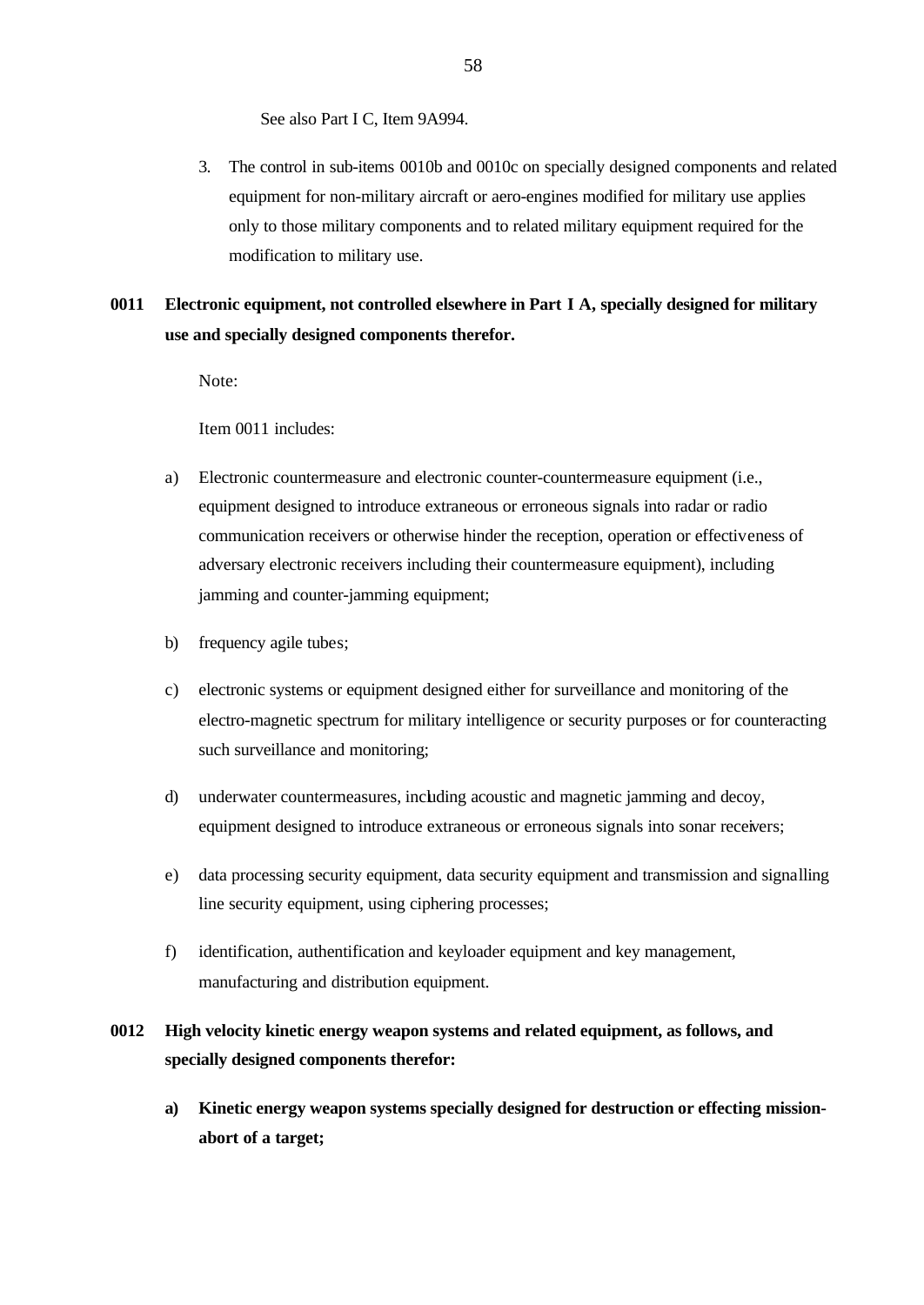**b) specially designed test and evaluation facilities and test models, including diagnostic instrumentation targets for dynamic testing of kinetic energy proje ctiles and systems.**

Notes:

- 1. Item 0006 includes the following when specially designed for kinetic energy weapon systems:
	- a) Launch propulsion systems capable of accelerating masses larger than 0.1 g to velocities in excess of 1.6 km/s, in single or rapid fire modes;
	- b) prime power generation, electric armour, energy storage, thermal management, conditioning, switching or fuel-handling equipment, and electrical interfaces between power supply, gun and other turret electric drive functions;
	- c) target acquisition, tracking, fire control or damage assessment systems;
	- d) homing seeker, guidance or divert propulsion (lateral acceleration) systems for projectiles.
- 2. Item 0012 controls weapon systems using any of the following methods of propulsion:
	- a) Electromagnetic;
	- b) electrothermal;
	- c) plasma;
	- d) light gas; or
	- e) chemical (when used in combination with any of the above).
- 3. Item 0012 does not control technology for magnetic induction for continuous propulsion of civil transport devices.
- 4. For weapon systems using sub-calibre ammunition or employing solely chemical propulsion and ammunition therefor, see Items 0001, 0002, 0003 and 0004.

### **0013 Special armoured or protective equipment and constructions and components, as follows:**

- **a) armoured plate, as follows:**
	- **1. manufactured to comply with a military standard or specification; or**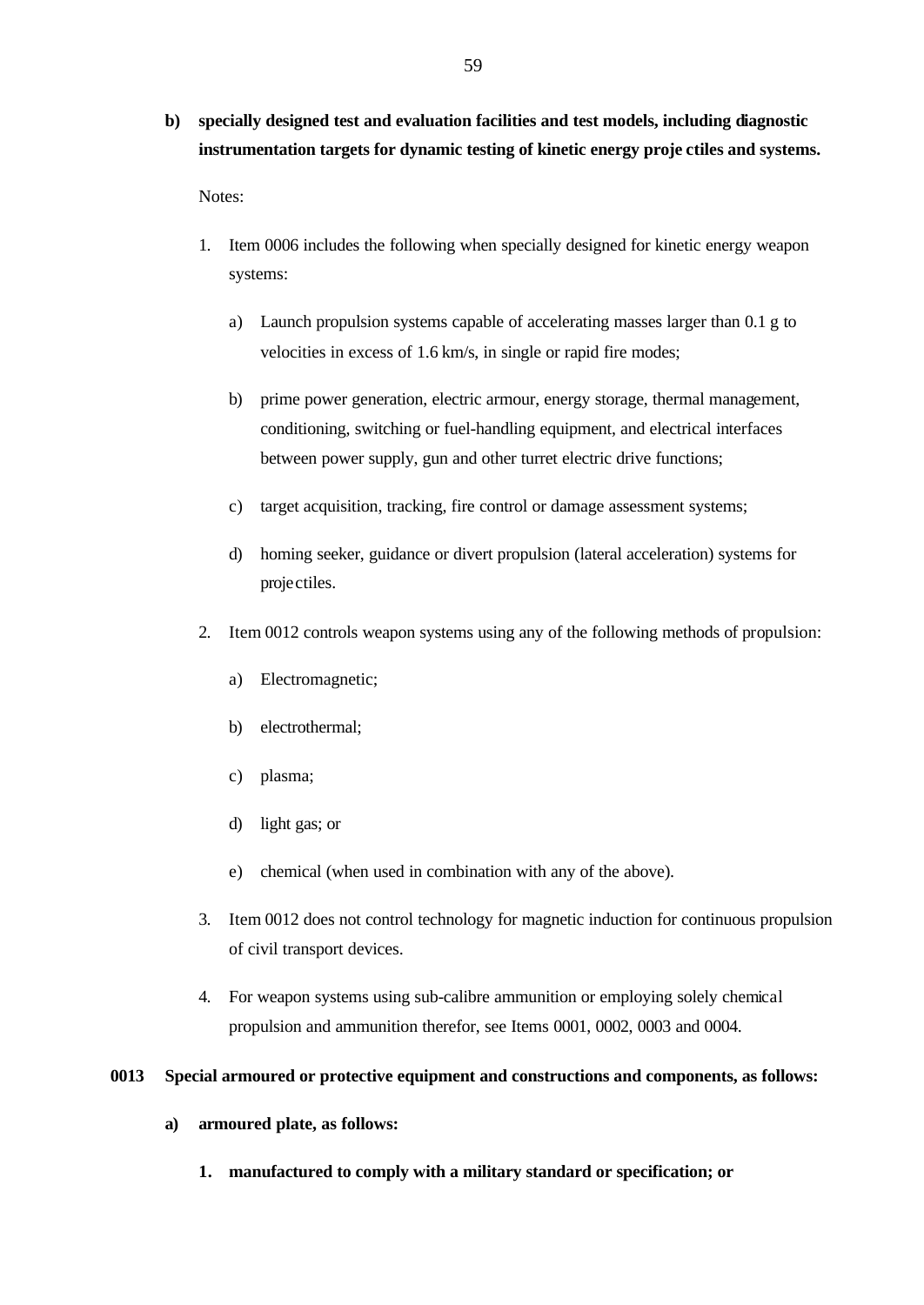- **2. suitable for military use;**
- **b) constructions of metallic or non-metallic materials or combinations thereof specially designed to provide ballistic protection for military systems, and specially designed components therefor;**
- **c) military helmets;**
- **d) body armour (e.g., armoured vests, armoured suits) manufactured according to military standards or specifications, or equivalent, and specially designed components therefor.**

Notes:

- 1. Sub-item 0013b includes materials specially designed to form explosive reactive armour or to construct military shelters.
- 2. Sub-item 0013c does not control conventional steel helmets neither modified or designed to accept, nor equipped with any type of accessory device.
- 3. Sub-item 0013d does not control individual suits of body armour for personal protection and accessories therefor when accompanying their users.

Supplementary Note:

See also Part I C, Item 1A005.

# **0014 Specialised equipment for military training or for simulating military scenarios and specially designed components and accessories therefor.**

Technical Note:

The term 'specialised equipment for military training' includes military types of the following equipment:

Attack trainers;

operational flight trainers;

radar target trainers;

radar target generators;

gunnery training devices;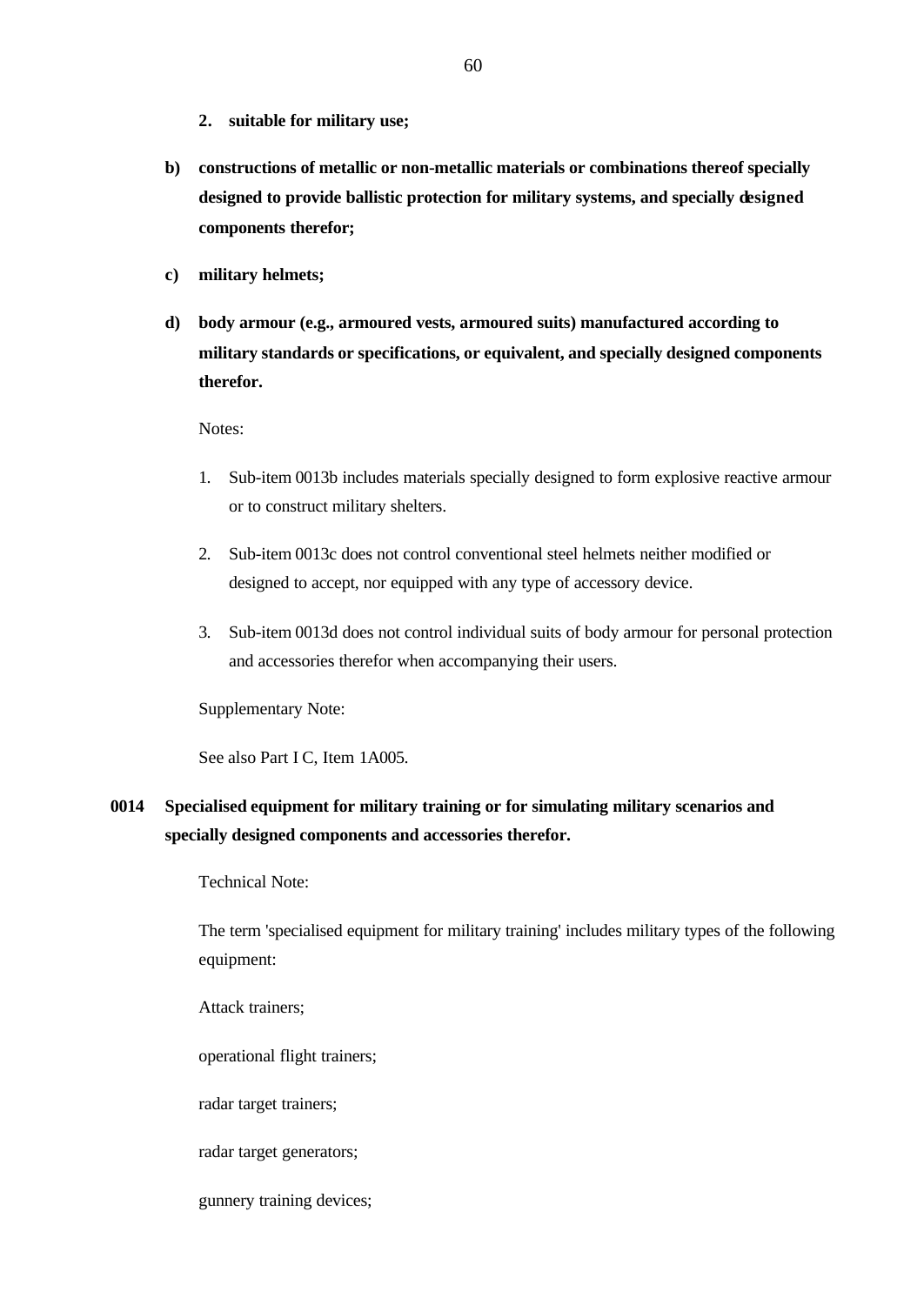anti-submarine warfare trainers,

flight simulators including human-rated centrifuges for pilot and astronaut training;

radar trainers;

instrument flight trainers;

navigation trainers;

missile launch trainers, target equipment;

drone aircraft, armament trainers;

pilotless aircraft trainers;

mobile training units.

Note:

Item 0014 includes image generating and interactive environment systems for simulators when specially designed or modified for military use.

- **0015 Imaging or countermeasure equipment, as follows, specially designed for military use, and specially designed components and accessories therefor:**
	- **a) Recorders and image processing equipment;**
	- **b) cameras, photographic equipment and film processing equipment;**
	- **c) image intensifier equipment;**
	- **d) infrared or thermal imaging equipment;**
	- **e) imaging radar sensor equipment;**
	- **f) countermeasure and counter-countermeasure equipment for the equipment controlled by sub-items 0015a to 0015e.**

Note:

Sub-item 0015f includes equipment designed to degrade the operation or effectiveness of military imaging systems or to minimise such degrading effects.

Notes: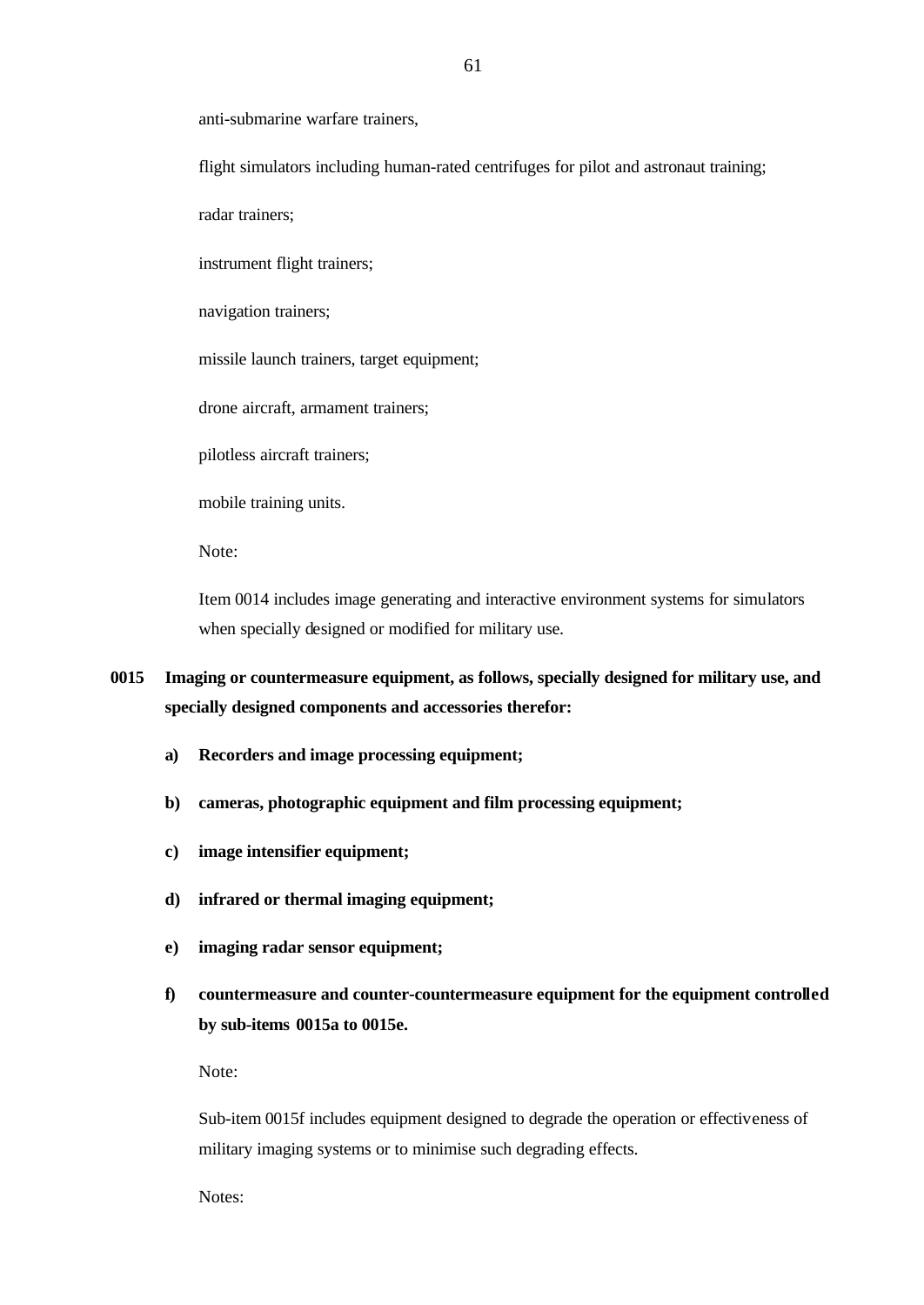- 1. The term 'specially designed components' includes the following when specially designed for military use:
	- a) Infrared image converter tubes;
	- b) image intensifier tubes (other than first generation);
	- c) microchannel plates;
	- d) low-light-level television camera tubes;
	- e) detector arrays (including electronic interconnection or read out systems);
	- f) pyroelectric television camera tubes;
	- g) cooling systems for imaging systems;
	- h) electrically triggered shutters of the photochromic or electro-optical type having a shutter speed of less than 100  $\mu$ s, except in the case of shutters which are an essential part of a high speed camera;
	- i) fibre optic image converters;
	- j) compound semiconductor photocathodes.
- 2. Item 0015 does not control first generation image intensifier tubes or equipment specially designed to incorporate first generation image intensifier tubes.

Supplementary Note:

For the status of weapon sights incorporating first generation image intensifier tubes see subitems 0001d, 0002c and 0005a.

Supplementary Note:

See also Part I C, sub-items 6A002a2 and 6A002b.

- **0016 Forgings, castings and other unfinished products the use of which in a controlled product is identifiable by material composition, geometry or function, and which are specially designed for any products controlled by Items 0001, 0002, 0003, 0004, 0006, 0009, 0010, 0012 or 0019.**
- **0017 Miscellaneous equipment, materials and libraries, as follows, and specially designed components therefor:**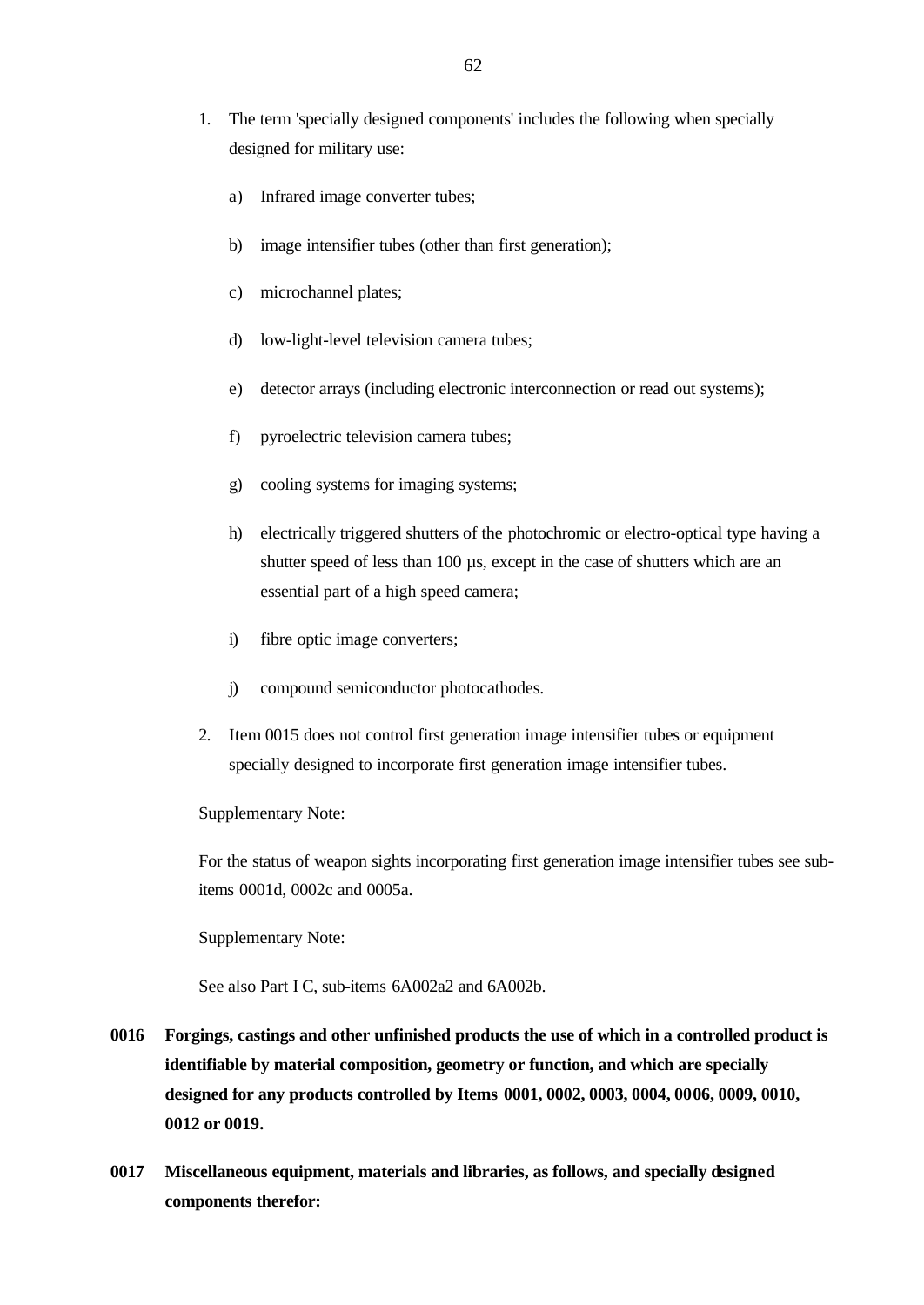- **a) Self-contained diving and underwater swimming apparatus, as follows:**
	- **1. Closed or semi-closed circuit (rebreathing) apparatus specially designed for military use (e.g., specially designed to be non-magnetic);**
	- **2. specially designed components for use in the conversion of open-circuit apparatus to military use;**
	- **3. articles designed exclusively for military use with the equipment controlled by subitem 0017a;**
- **b) construction equipment specially designed for military use;**
- **c) fittings, coatings and treatments for signature suppression, specially designed for military use;**
- **d) field engineer equipment specially designed for use in a combat zone;**
- **e) robots, robot controllers and robot end-effectors, having any of the following characteristics:**
	- **1. Specially designed for military use;**
	- **2. incorporating means of protecting hydraulic lines against externally induced punctures caused by ballistic fragments (e.g., incorporating self-sealing lines) and designed to use hydraulic fluids with flash points higher than 839 K (566 °C); or**
	- **3. specially designed or rated for operating in an electro-magnetic pulse (EMP) environment;**
- **f) libraries (parametric technical databases) specially designed for military use with equipment controlled by Part I A;**
- **g) nuclear power generating equipment or propulsion equipment, including nuclear reactors, specially designed for military use and components therefor specially designed or modified for military use;**
- **h) equipment and material, coated and treated for signature suppression, specially designed for military use, other than those controlled elsewhere in Part I A;**

Note: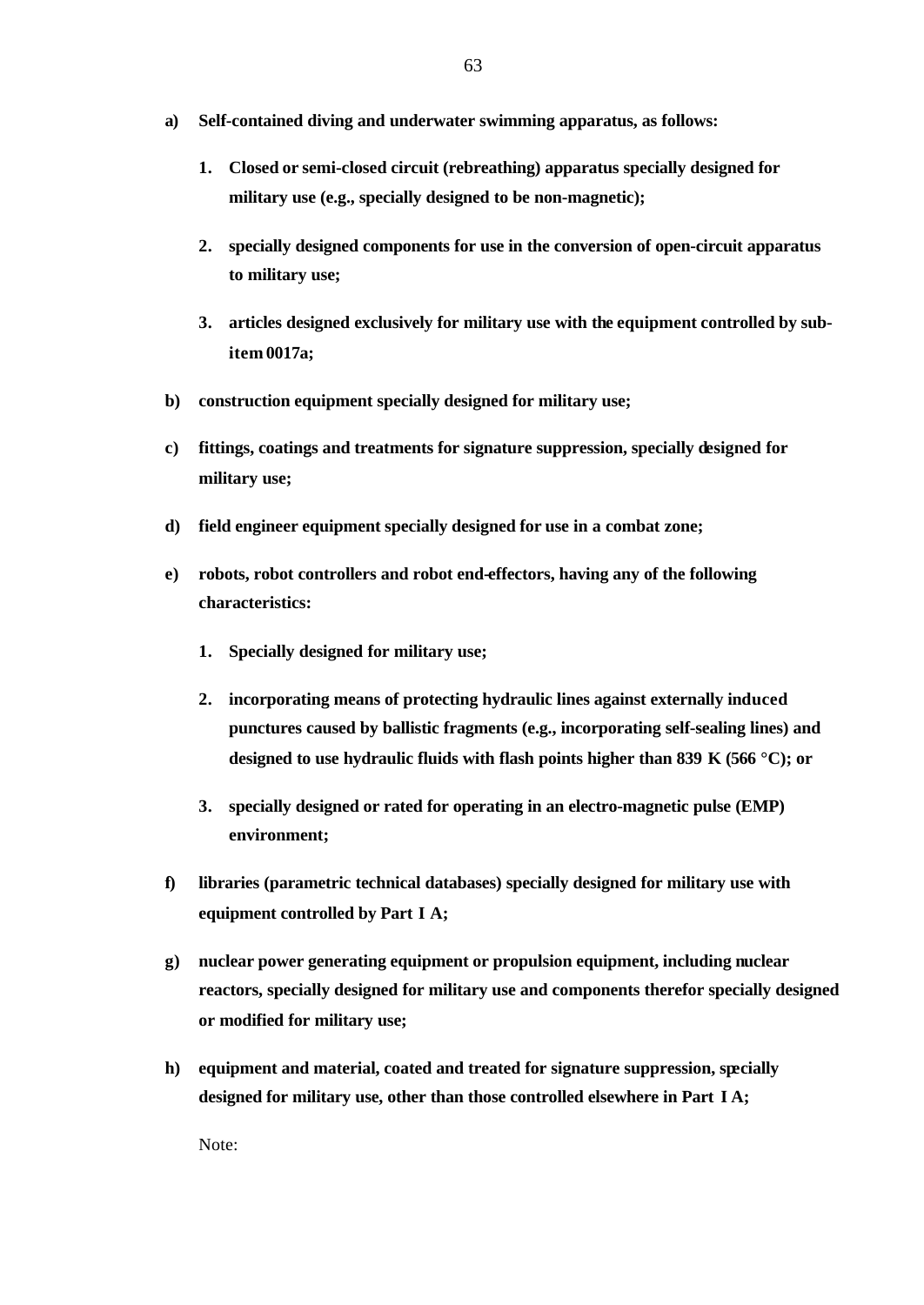Sub-item 0017h does not control individual products manufactured from the above material including clothing, when accompanying their users as personal effects.

### **i) simulators specially designed for military nuclear reactors;**

- **j) mobile repair shops specially designed to service military equipment;**
- **k) field generators specially designed for military use;**
- **l) containers specially designed for military use;**

#### Technical Note:

For the purpose of sub-item 0017l, the term 'specially designed for military use' means that the equipment has any of the following characteristics:

- a) EMP protection;
- b) NBC protection;
- c) coating for signature suppression (infrared or radar); or
- d) ballistic protection;

#### **m) bridges specially designed for military use.**

#### Technical Note:

For the purpose of Item 0017, the term 'library' (parametric technical database) means a collection of technical information of a military nature, reference to which may enhance the performance of military equipment or systems.

# **0018 Equipment and technology for the production of products referred to in Part I A, as follows:**

- **a) Specially designed or modified production equipment for the production of products controlled by Part I A, and specially designed components therefor;**
- **b) specially designed environmental test facilities and specially designed equipment therefor, for the certification, qualification or testing of products controlled by Part I A;**
- **c) specific production technology for the production of products controlled by Part I A, even if the equipment with which such technology is used is not controlled;**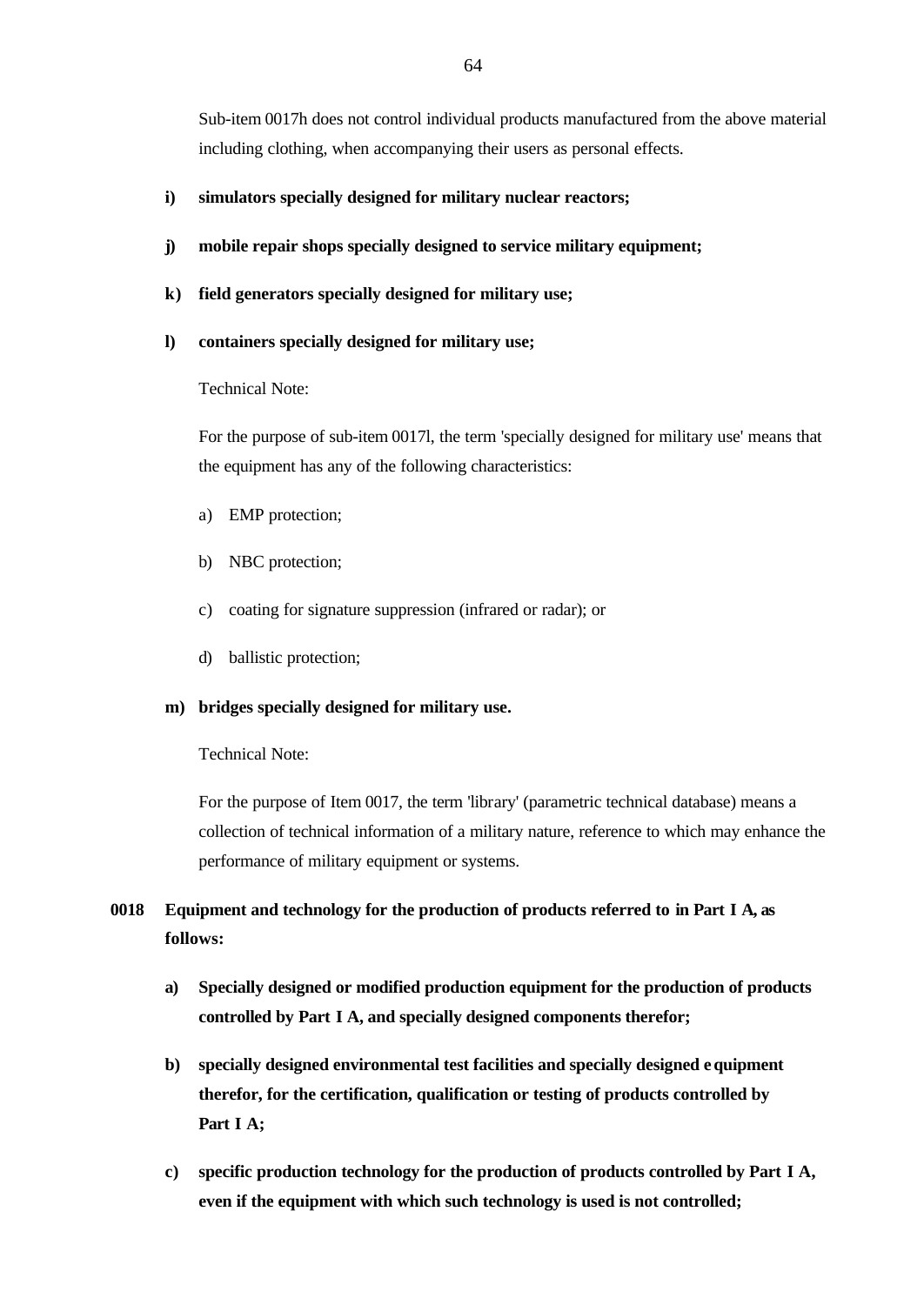**d) technology specific to the design of, the assembly of components into, and the operation, maintenance and repair of complete production installations even if the components themselves are not controlled.**

Notes:

- 1. Sub-items 0018a and 0018b include the following equipment:
	- a) Continuous nitrators;
	- b) centrifugal testing apparatus or equipment having any of the following characteristics:
		- 1. Driven by a motor or motors having a total rated horsepower of more than 298 kW (400 hp);
		- 2. capable of carrying a payload of 113 kg or more; or
		- 3. capable of exerting a centrifugal acceleration of 8 g or more on a payload of 91 kg or more ( $g = 9.81$  m/s);
	- c) dehydration presses;
	- d) screw extruders specially designed or modified for military explosive extrusion;
	- e) cutting machines for the sizing of extruded propellants;
	- f) sweetie barrels (tumblers) 1.85 m or more in diameter and having over 227 kg product capacity;
	- g) continuous mixers for solid propellants;
	- h) fluid energy mills for grinding or milling the ingredients of military explosives;
	- i) equipment to achieve both sphericity and uniform particle size in metal powder listed in sub-item 0008a1;
	- j) convection current converters for the conversion of materials listed in subitem 0008a6.
- 2.
- a) The term 'products referred to in Part I A' includes: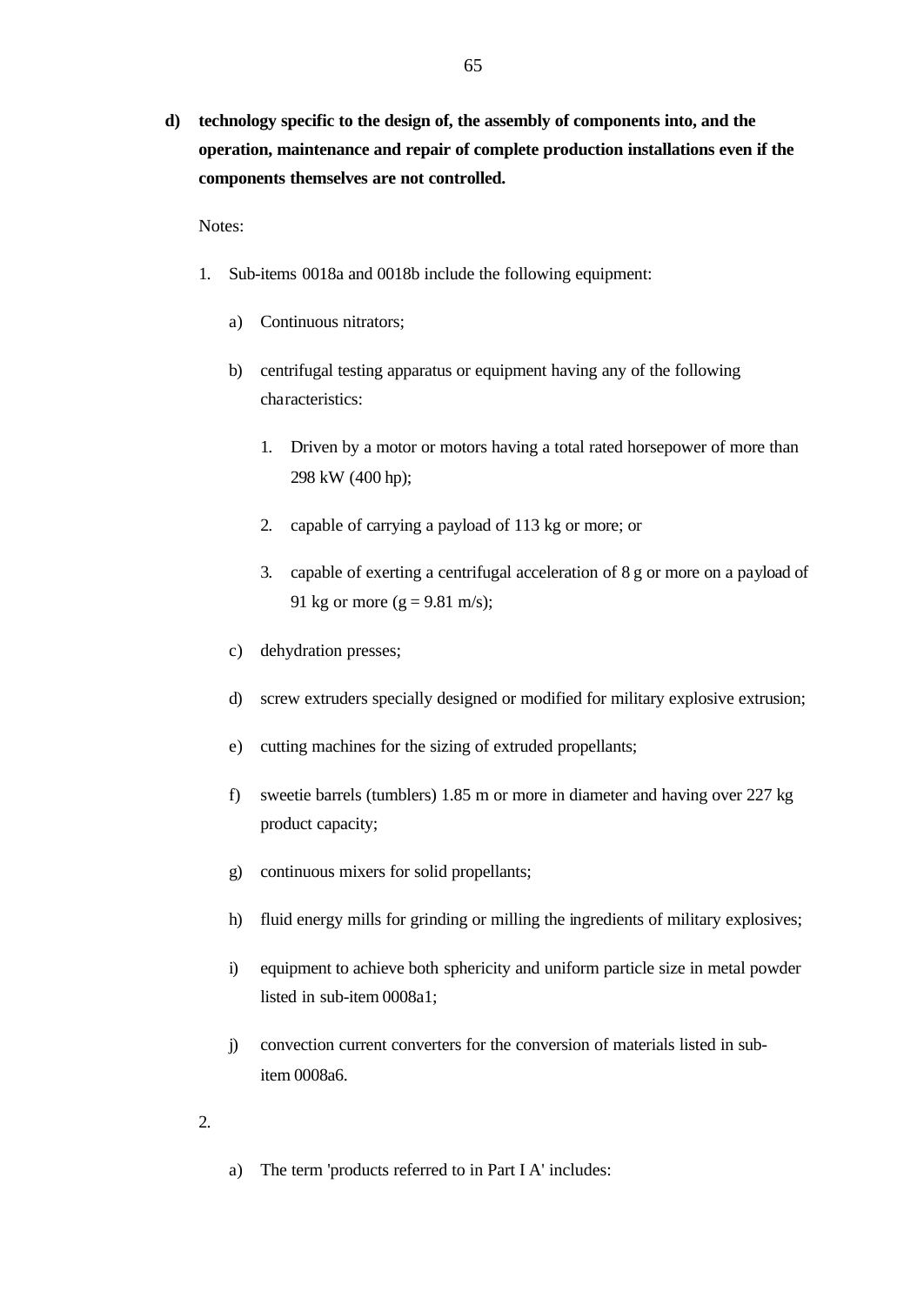- 1. Products not controlled if inferior to specified concentrations as follows:
	- a) hydrazine (see sub-item 0008a18);
	- b) military explosives (see Item 0008);
- 2. superconductive materials excluded from control under Part I C, Item 1C005;

superconductive electromagnets excluded from control under Part I C, subitem 3A001e3;

superconductive electrical equipment excluded from control under Part I C, sub-item 0020b;

- 3. metal fuels and oxidants deposited in laminar form from the vapour phase (see sub-item 0008a2);
- b) The term 'products referred to in Part I A' does not include:
	- 1. Signal pistols (see sub-item 0002b);
	- 2. the substances excluded from control under Note 3 to Item 0007;
	- 3. personal radiation monitoring dosimeters (see sub-item 0007f) and masks for protection against specific industrial hazards;
	- 4. acetylene, propane, liquid oxygen, difluoramine (HNF2), fuming nitric acid and potassium nitrate powder (see Note 5 to Item 0008);
	- 5. aero-engines excluded from control under Item 0010 with reference to Part I C, Item 9A001;
	- 6. conventional steel helmets not equipped with, or modified or designed to accept, any type of accessory device (see Note 2 to Item 0013);
	- 7. equipment fitted with industrial machinery, which is not controlled such as coating machinery not elsewhere specified and equipment for the casting of plastics;
	- 8. muskets, rifles and carbines dated earlier than 1938, reproductions of muskets, rifles and carbines dated earlier than 1890, revolvers, pistols and machine guns dated earlier than 1890, and their reproductions.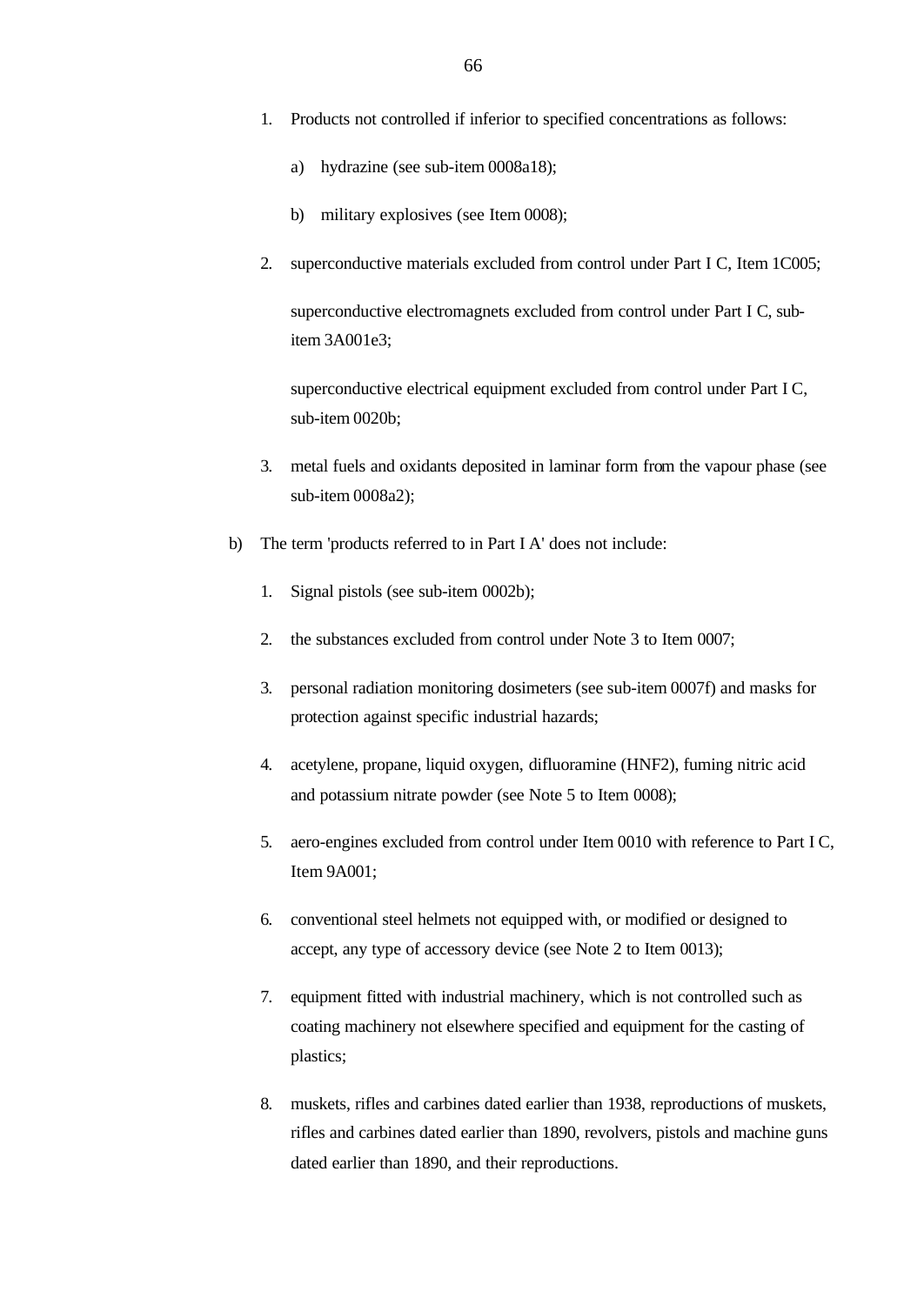- 3. Note 2b8 of Item 0018 does not release from controls technology or production equipment for non-antique firearms, even if used to produce reproductions of antique firearms.
- 4. Sub-item 0018d does not control technology for civil purposes, such as agricultural, pharmaceutical, medical, veterinary, environmental, or in the food industry (see Note 4 to Item 0007).

# **0019 Directed energy weapon systems (DEW), related or countermeasure equipment and test models, as follows, and specially designed components therefor:**

- **a) Laser systems specially designed for destruction or effecting mission-abort of a target;**
- **b) particle beam systems capable of destruction or effecting mission-abort of a target;**
- **c) high power radio-frequency (RF) systems capable of destruction or effecting missionabort of a target;**
- **d) equipment specially designed for the detection or identification of, or defence against, systems controlled by sub-items 0019a, 0019b or 0019c;**
- **e) physical test models and related test results for the systems, equipment and components controlled by this Item;**
- **f) continuous wave or pulsed laser systems specially designed to cause permanent blindness to unenhanced vision, i.e., to the naked eye or to the eye with corrective eyesight devices.**

### Notes:

- 1. Directed energy weapon systems controlled by Item 0019 include systems whose capability is derived from the controlled application of:
	- a) Lasers of sufficient continuous wave or pulsed power to effect lethality similar to that of conventional ammunition;
	- b) particle accelerators which project a charged or neutral particle beam with destructive power;
	- c) high pulsed power or high average power radio frequency beam transmitters which produce fields sufficiently intense to disable electronic circuitry at a distant target.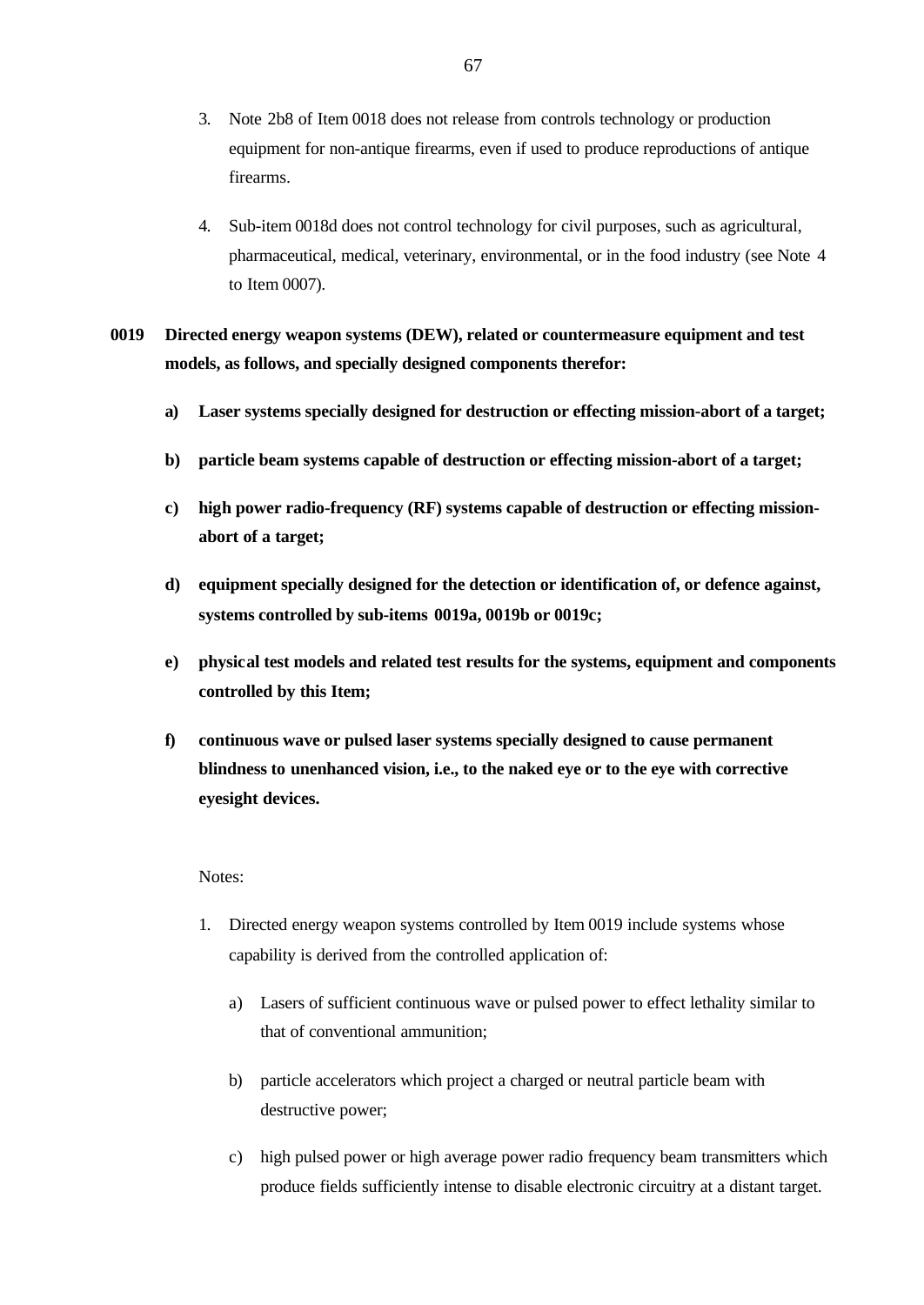- 2. Item 0019 includes the following when specially designed for direct energy weapon systems:
	- a) Prime power generation, energy storage, switching, power conditioning or fuelhandling equipment;
	- b) target acquisition or tracking systems;
	- c) systems capable of assessing target damage, destruction or mission-abort;
	- d) beam-handling, propagation or pointing equipment;
	- e) equipment with rapid beam slew capability for rapid multiple target operations;
	- f) adaptive optics and phase conjugators;
	- g) current injectors for negative hydrogen ion beams;
	- h) space qualified accelerator components;
	- i) negative ion beam funnelling equipment;
	- j) equipment for controlling and slewing a high energy ion beam;
	- k) space qualified foils for neutralising negative hydrogen isotope beams.
- **0020 Cryogenic and superconductive equipment, as follows, and specially designed components and accessories therefor:**
	- **a) Equipment specially designed or configured to be installed in a vehicle for military ground, marine, airborne or space applications, capable of operating while in motion and of producing or maintaining temperatures below 103 K (-170 °C);**

Note:

Sub-item 20a includes mobile systems incorporating or employing accessories or components manufactured from non-metallic or non-conductive materials, such as plastics or epoxy-impregnated materials.

**b) Superconductive electrical equipment (rotating machinery and transformers) specially designed or configured to be installed in a vehicle for military ground, marine, airborne or space applications, capable of operating while in motion;**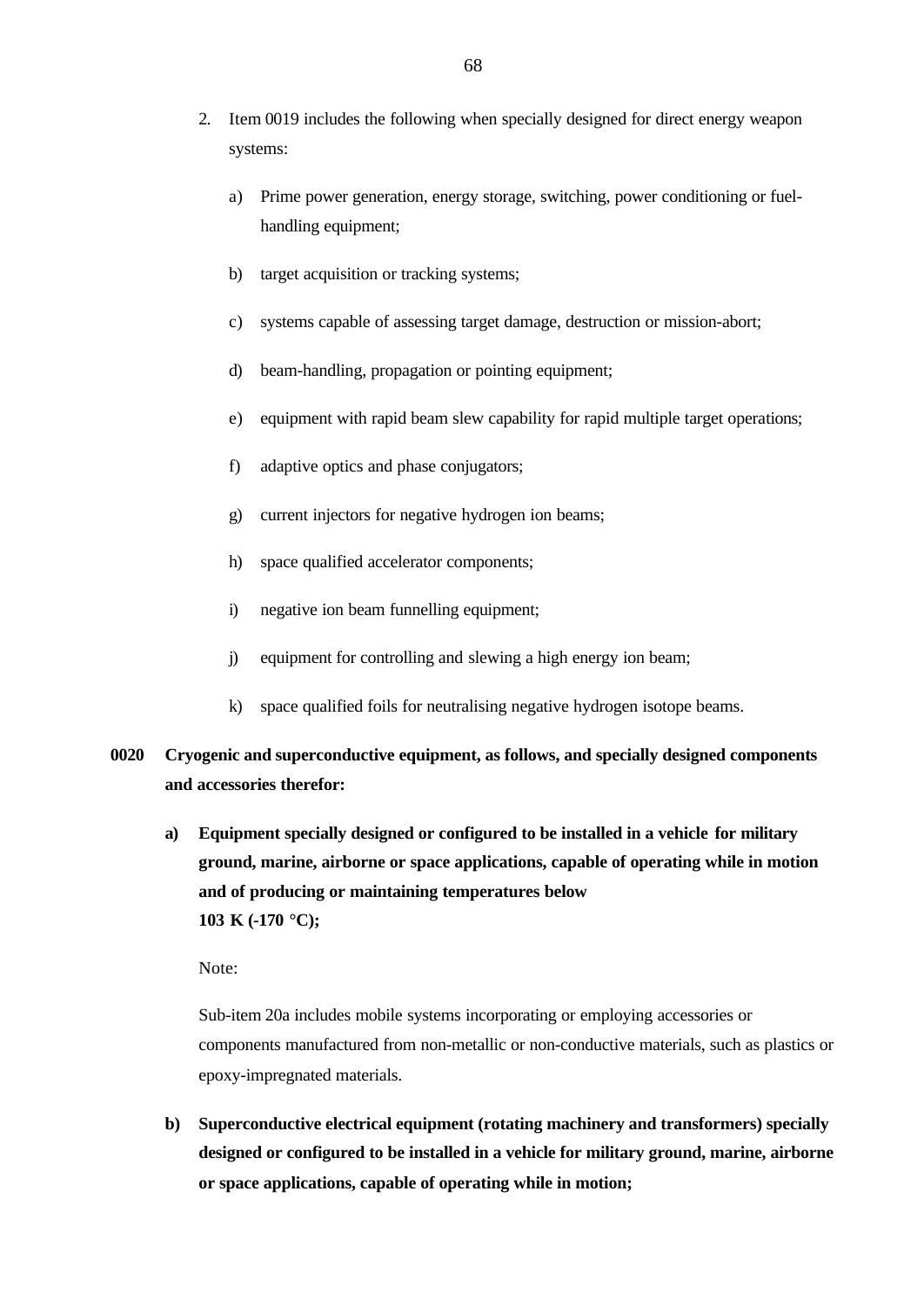Note:

Sub-item 0020b does not control direct-current hybrid homopolar generators that have single-pole normal metal armatures which rotate in a magnetic field produced by superconducting windings, provided those windings are the only superconducting component in the generator.

#### **0021 Software, as follows:**

- **a) Software specially designed or modified for the development, production or use of equipment and materials controlled by Part I A;**
- **b) specific software, as follows:**
	- **1. Software specially designed for:**
		- **a) Modelling, simulation or evaluation of military weapon systems;**
		- **b) development, monitoring, maintenance or up-dating of software embedded in military weapon systems;**
		- **c) modelling or simulating military operation scenarios, not controlled by Item 14;**
		- **d) command, communications, control and intelligence (C³I) applications;**
	- **2. software for determining the effects of conventional, nuclear, chemical or biological warfare weapons;**
	- **3. software, not controlled by sub-items 0021a, 0021b1 or 0021b2, specially designed or modified to enable equipment not controlled by Part I A to perform the military functions of equipment controlled by Items 0005, 0011, 0014, 0015, or 0018 and sub-items 0007f, 0009c, 0009e, 0010e or 0017i.**
- **0022 Technology according to the General Technology Note of the Munitions List for the development, production or use of items controlled in Part I A, other than that technology controlled in Items 0007 and 0018.**

Note:

Item 0022 does not control technology information the supply of which in the course of quotation processes is absolutely necessary.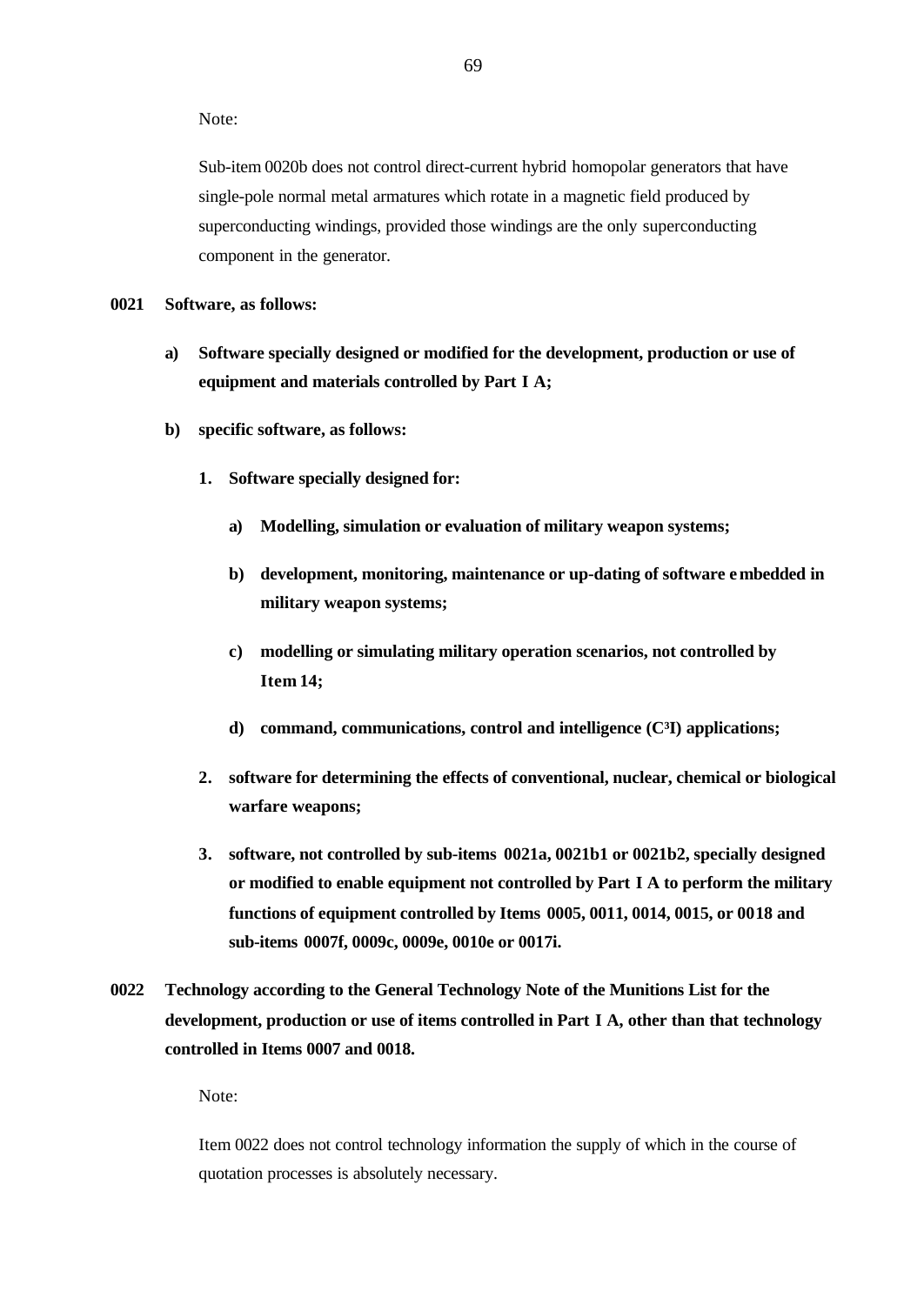# **Annex 2 b**

## **War Weapons List**

(last amended by the Ninth Ordinance amending the War Weapons List dated 26 February 1998, Federal Law Gazette I, p. 385)

## **Part A**

# **War Weapons the Production of which has been renounced by the Federal Republic of Germany (Nuclear Weapons, Biological and Chemical Weapons)**

(Part A of the War Weapons List is not given here)

## **Part B**

## **Other War Weapons**

## **I. Missiles**

- 7. Guided missiles
- 8. unguided missiles (rockets)
- 9. other missiles
- 10. firing systems (launching systems and launchers) for the weapons listed in Items 7 and 9 including the man-portable firing systems for anti-tank and anti-aircraft guided missiles
- 11. firing systems for the weapons listed in Item 8 including the man-portable firing systems and the rocket launchers
- 12. engines for the weapons listed in Items 7 to 9

## **II. Combat aircraft**

- 13. Combat aircraft having at least one of the following characteristics:
	- 1. Integrated weapon system specially equipped with target acquisition, fire control equipment and corresponding avionics interfaces;
	- 2. integrated electronic means;
	- 3. integrated electronic warfare system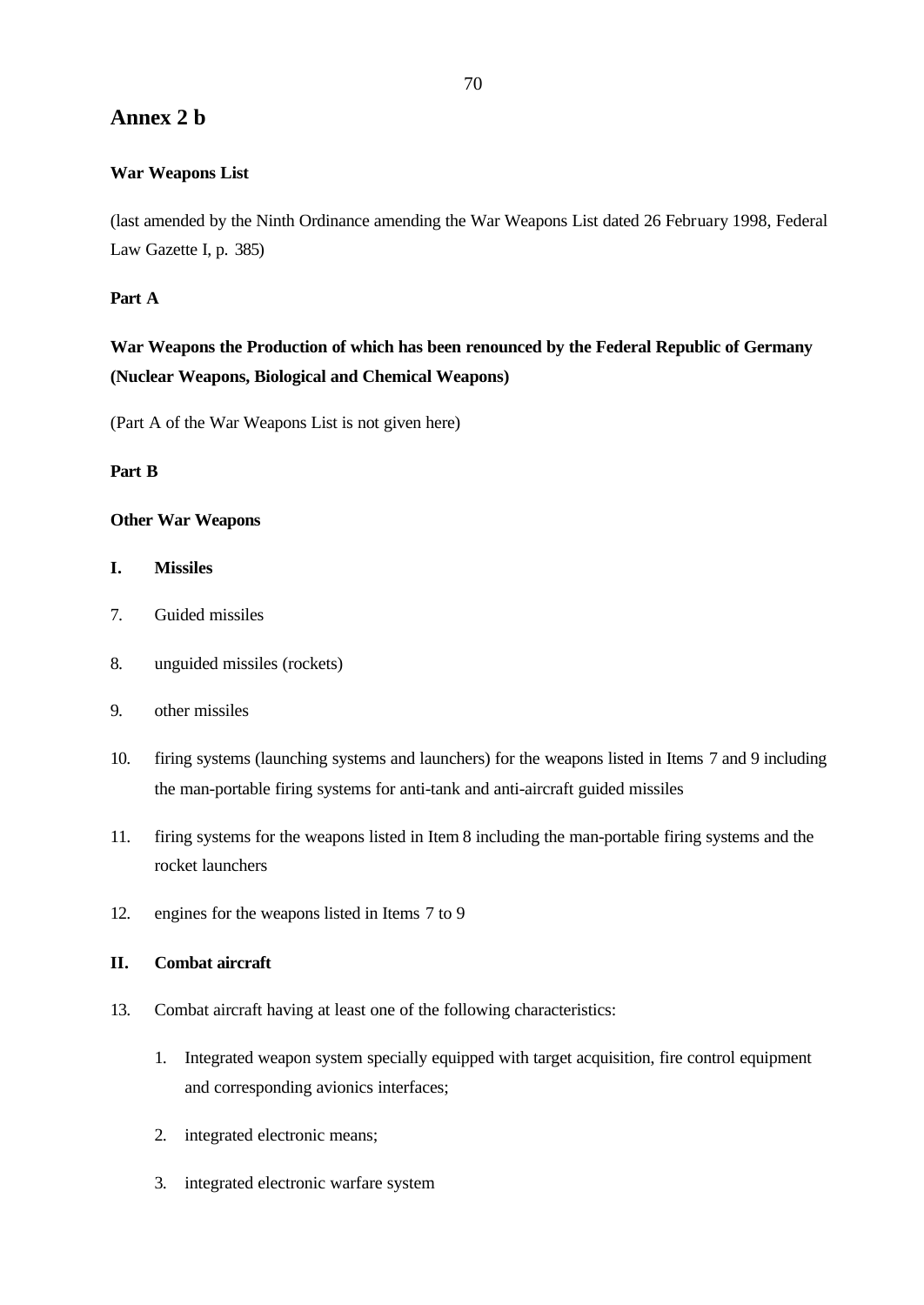- 14. Combat helicopters having at least one of the following characteristics:
	- 1. Integrated weapon system specially equipped with target acquisition, fire control equipment and corresponding avionics interfaces;
	- 2. integrated electronic means;
	- 3. integrated electronic warfare system
- 15. airframes for the weapons listed in Items 13 and 14
- 16. jet, propjet and rocket engines for the weapons listed in Item 13

#### **III. Vessels of war and floating support vehicles**

- 17. vessels of war including those used for training purposes
- 18. submarines
- 19. small craft equipped with assault weapons, with a speed of more than 30 knots
- 20. minesweepers, minehunters, minelayers, guinea pig vessels and other mine warfare ve ssels
- 21. amphibious craft, amphibious assault ships
- 22. tenders, ammunition ships
- 23. hulls for the weapons listed in Items 17 to 22

#### **IV. Combat vehicles**

- 24. main battle tanks
- 25. other armoured combat vehicles including armoured support vehicles
- 26. all types of special vehicles solely developed for the use of the weapons listed in Items 1 to 6
- 27. chassis for the weapons listed in Items 24 and 25
- 28. turrets for main battle tanks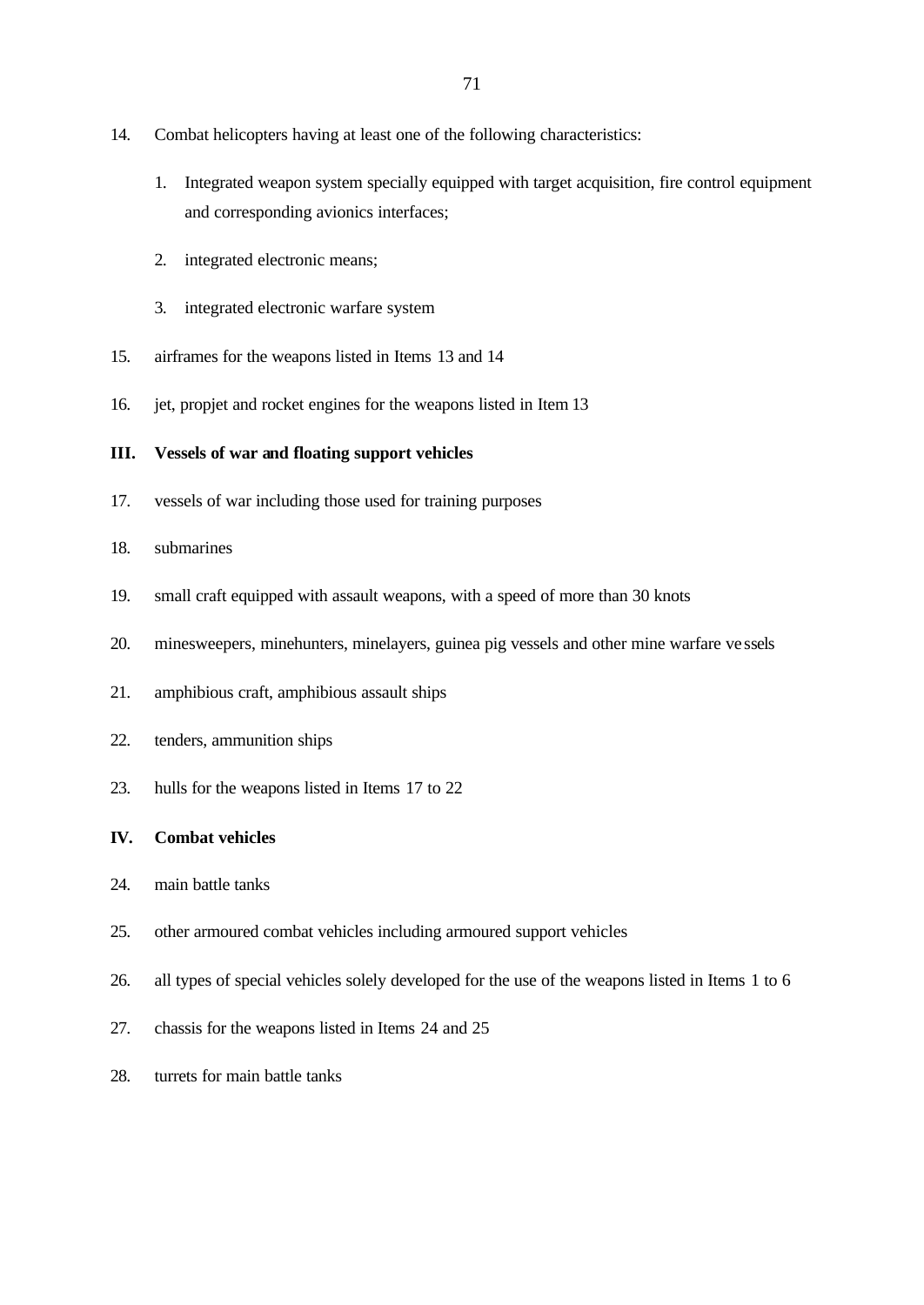#### **V. Guns**

29.

- a) machine guns other than water cooled<sup>1)</sup>
- b) machine pistols other than those the models of which have been introduced earlier than 1 September 1939 by an armed force<sup>1)</sup>
- c) rifles of the fully automatic firing type other than those the models of which have been introduced earlier than 2 September 1945 by an armed force<sup>1)</sup>
- d) semiautomatic rifles other than those the models of which have been introduced earlier than 2 September 1945 by an armed force and other than rifles for hunting and sporting purposes<sup>1)</sup>
- 30. grenade machine weapons, grenade launchers, grenade pistols
- 31. guns, howitzers and mortars of all types
- 32. automatic guns
- 33. armoured self-propelled mounts for the weapons listed in Items 31 and 32
- 34. barrels for the weapons listed in Items 29, 31 and 32
- 35. breech (bolt) mechanisms for the weapons listed in Items 29, 31 and 32
- 36. drums for automatic guns

#### **VI. Light anti-tank weapons, flame-throwers, mine-laying and mine-launching equipment**

- 37. recoilless, unguided, man-portable anti-tank weapons
- 38. flame-throwers

 $\overline{\phantom{a}}$ 

39. mine-laying and mine-launching equipment for land mines

 $1)$  Water cooled machine guns (sub-item a), machine pistols the models of which have been introduced earlier than 1 September 1939 by an armed force (sub-item b), rifles of the fully automatic firing type the models of which have been introduced earlier than 2 September 1945 by an armed force (sub-items c and d) will be controlled by the War Weapons List until the date of entry into force of the Third Act amending the Weapons Act in accordance with Sentence 1 of Article 5.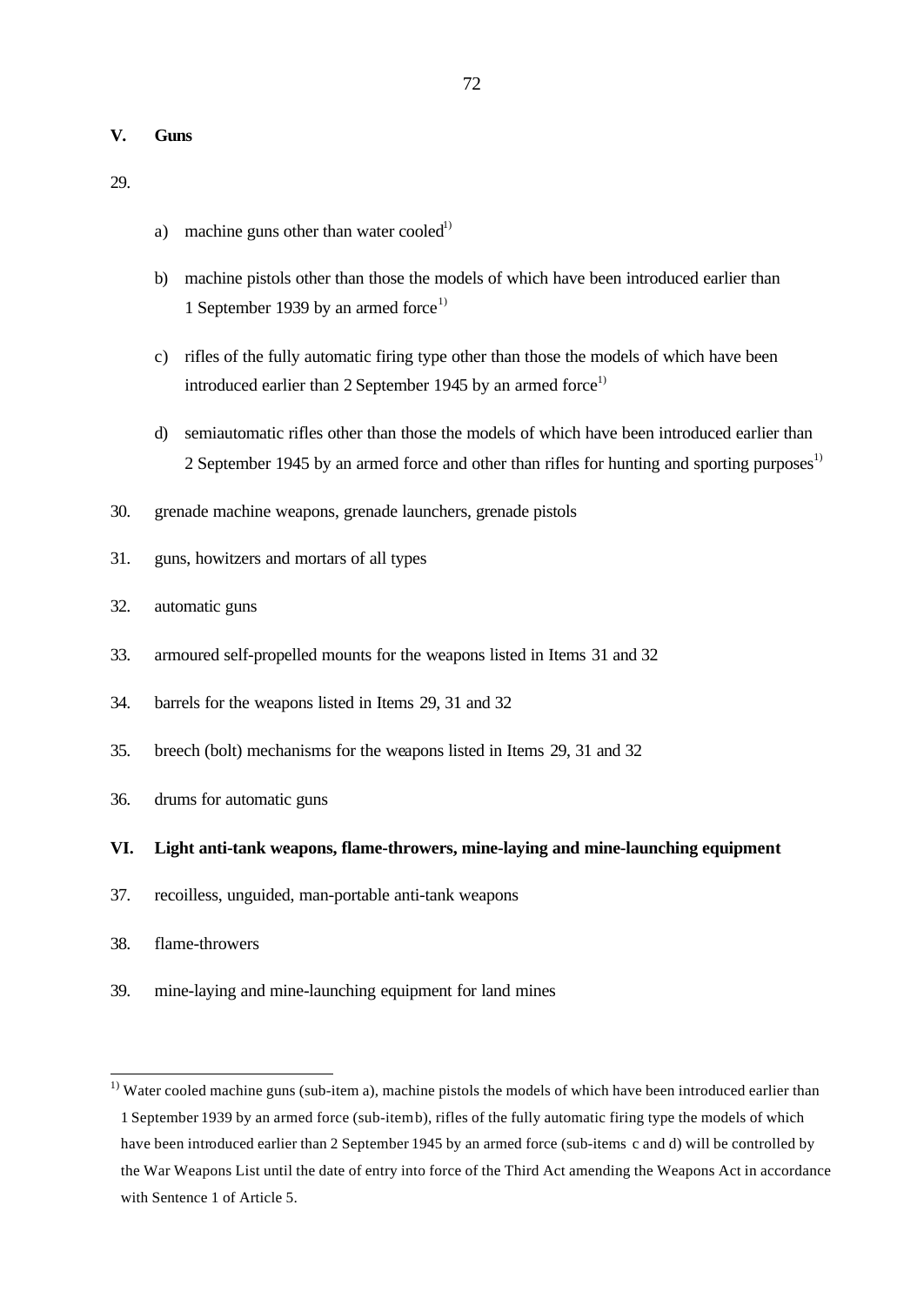#### **VII. Torpedoes, mines, bombs, autonomous ammunition**

- 40. torpedoes
- 41. torpedoes without warhead (section containing high-explosive)
- 42. torpedo bodies (torpedoes without warhead section containing high-explosive and without target seeker)
- 43. mines of all types
- 44. bombs of all types including depth charges
- 45. hand-held single-shot flame-throwers
- 46. hand grenades
- 47. engineer explosives, shaped charges and magnetic charges and explosive mine-clearing devices
- 48. explosive charges for the weapons listed in Item 43

#### **VIII. Other ammunition**

- 49. ammunition for the weapons listed in Items 31 and 32
- 50. ammunition for the weapons listed in sub-items 29a, 29c and 29d, other than fixed ammunition with full metal jacketed ball projectile, if the projectile does not contain additives, in particular a tracer, incendiary filling or explosive charge, and if fixed ammunition of the same calibre is used for hunting and sporting purposes
- 51. ammunition for the weapons listed in Item 30
- 52. ammunition for the weapons listed in Items 37 and 39
- 53. rifle grenades
- 54. projectiles for the weapons listed in Items 49 and 52
- 55. propelling charges for the weapons listed in Items 49 and 52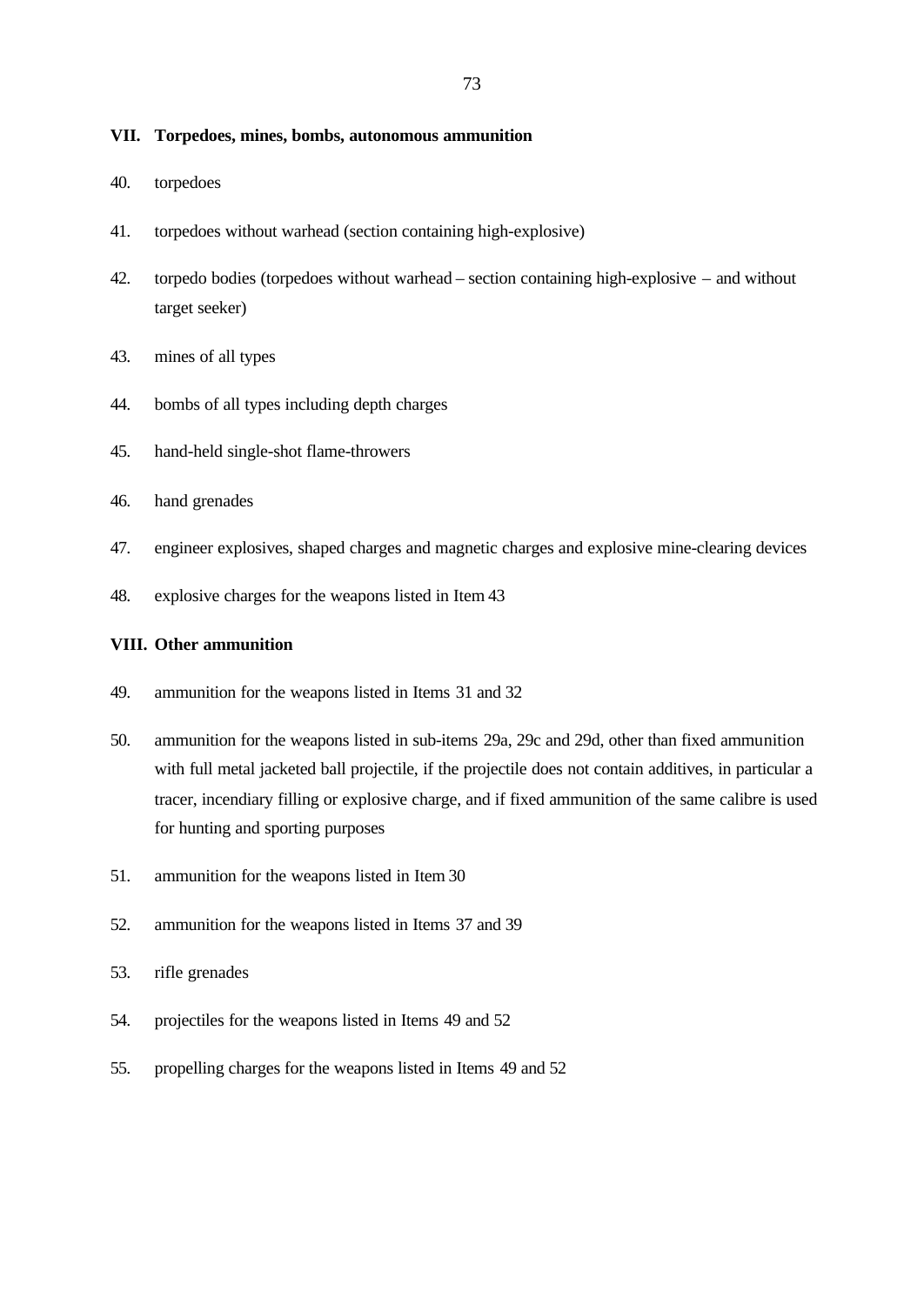## **IX. Other essential components**

- 56. warheads for the weapons listed in Items 7 to 9, and 40
- 57. fuses for the weapons listed in Items 7 to 9, 40, 43, 44, 46, 47, 49, 51 to 53, and 59 other than primers
- 58. target seekers for the weapons listed in Items 7, 9, 40, 44, 49, 59 and 60
- 59. submunitions for the weapons listed in Items 7 to 9, 44, 49 and 61
- 60. submunitions without fuses for the weapons listed in Items 7 to 9, 44, 49 and 61

## **X. Dispensers**

61. dispensers for the systematic distribution of submunitions

#### **XI. Laser weapons**

62. laser weapons specially designed to cause permanent blindness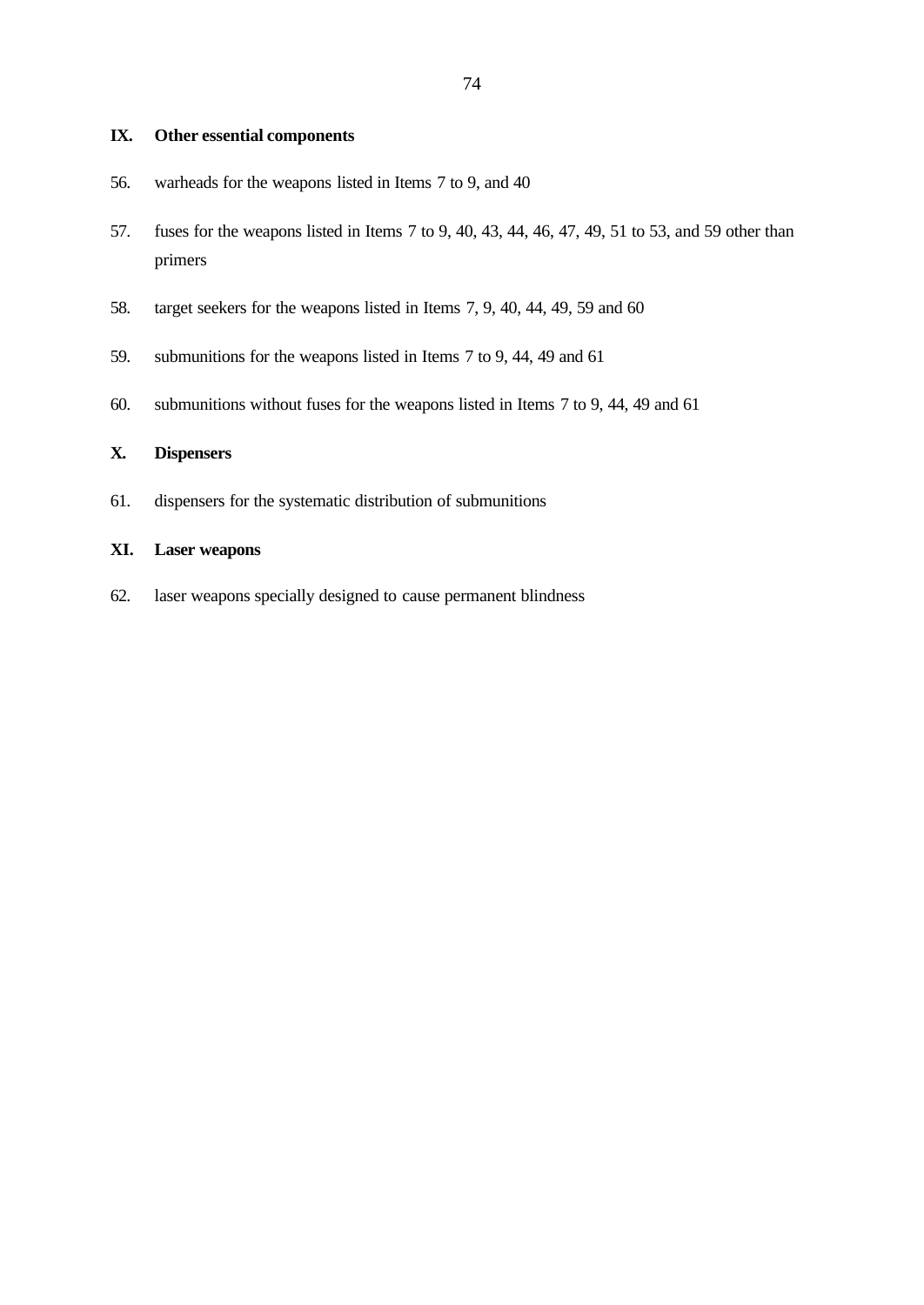# 75 **Annex 3**

# **Arms Embargoes in 2000**

| <b>State</b>                                | <b>Date</b>       | <b>Legal Basis</b>                                                                        |
|---------------------------------------------|-------------------|-------------------------------------------------------------------------------------------|
| Ethiopia and Eritrea                        | 10 February 1999  | <b>UNSC Resolution 1227</b>                                                               |
|                                             | 15 March 1999     | Common Position of the<br>Council of the European<br>Union (1999/206/CFSP)                |
|                                             | 20 March 2000     | Last renewed until<br>30 September 2000<br>(2000/230/CFSP)                                |
|                                             | 29 September 2000 | Last renewed until 31 May<br>2001 (2000/584/CFSP)                                         |
| Afghanistan                                 | 22 October 1996   | <b>UNSC Resolution 1076</b>                                                               |
|                                             | 17 December 1996  | Common Position of the<br>Council of the European<br>Union (96/746/CFSP)                  |
|                                             | 24 January 2000   | Confirmed by Common<br>Position of the Council of the<br>European Union<br>(2000/55/CFSP) |
|                                             | 19 December 2000  | <b>UNSC Resolution 1333</b>                                                               |
| Angola                                      | 15 September 1993 | <b>UNSC Resolution 864</b>                                                                |
| Armenia and Azerbaidzhan 29 July 1993       |                   | <b>UNSC Resolution 853</b>                                                                |
| China                                       | 27 June 1989      | Declaration of the European<br>Council                                                    |
| Democratic Republic of the<br>Congo (Zaire) | 07 April 1993     | Declaration of the European<br>Council                                                    |
| Indonesia                                   | 16 September 1999 | Common Position of the<br>Council of the European<br>Union (1999/624/CFSP)                |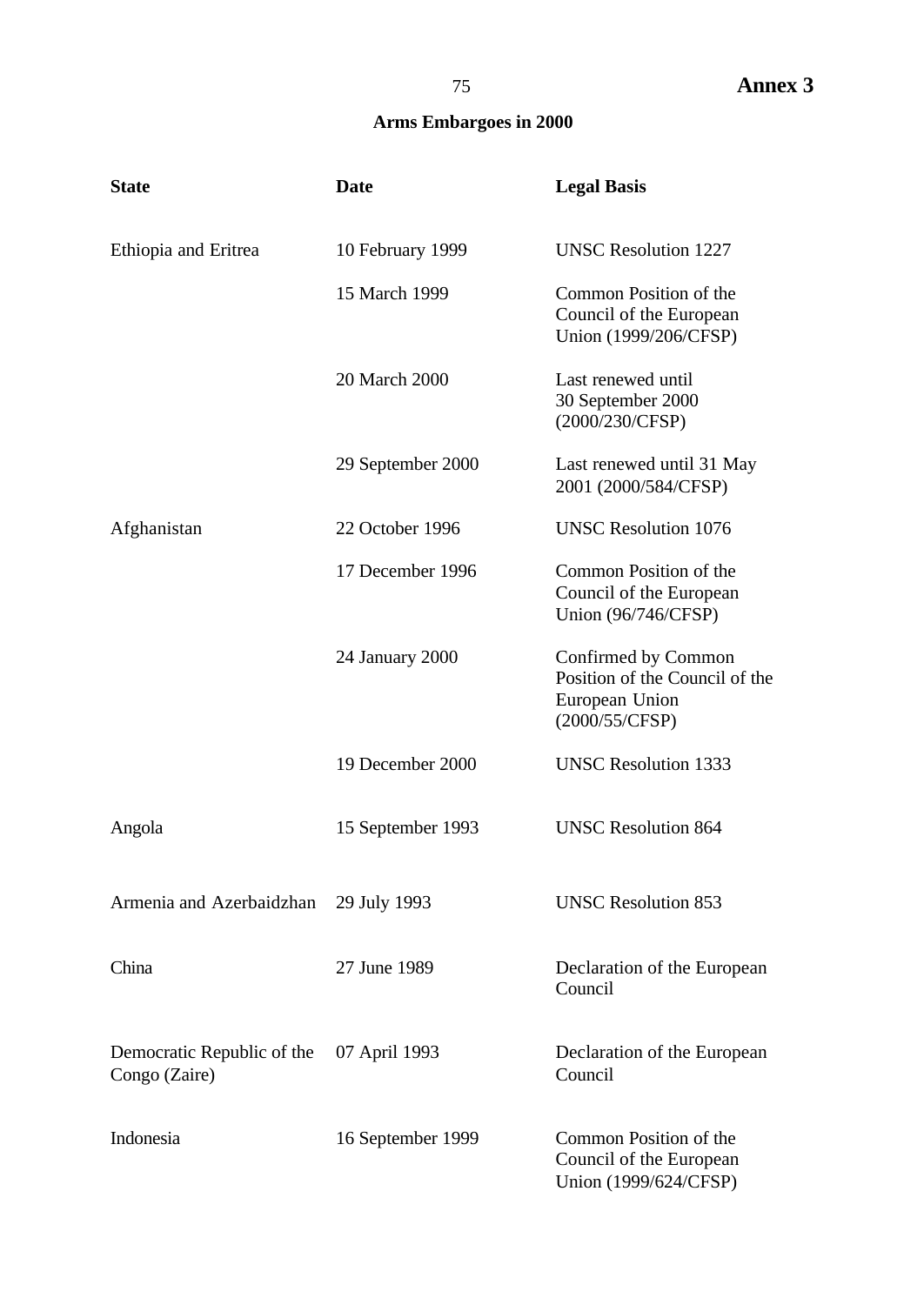|                                                                                           |                                   | (end of embargo: 17 January<br>2000)                                                                                                   |
|-------------------------------------------------------------------------------------------|-----------------------------------|----------------------------------------------------------------------------------------------------------------------------------------|
| Iraq                                                                                      | 06 August 1990                    | <b>UNSC Resolution 661</b>                                                                                                             |
| States of the former<br>Yugoslavia (Bosnia and                                            | 31 March 1998                     | UNSC Resolution 1160 <sup>*</sup>                                                                                                      |
| Herzegovina, Croatia,<br>Federal Republic of<br>Yugoslavia with Serbia and<br>Montenegro) | 26 February 1996                  | Common Position of the<br>Council of the European<br>Union (1996/184/CFSP)                                                             |
|                                                                                           | 19 July 1999                      | Confirmed by Resolution of<br>the Council<br>(1999/481/CFSP)                                                                           |
|                                                                                           | 20 November 2000                  | Lifting of the embargo<br>against Croatia by the<br>Common Position of the<br>Council of the European<br>Union (2000/722/GASP)         |
|                                                                                           |                                   | <b>UNSC Resolution 788</b>                                                                                                             |
| Liberia                                                                                   | 19 November 1992                  | <b>UNSC Resolution No. 788</b>                                                                                                         |
| Libya                                                                                     | 31 March 1992<br>11 November 1993 | UNSC Resolutions 748 and<br>883                                                                                                        |
|                                                                                           | 27 August 1998                    | Suspended by UNSC-<br><b>Resolution 1192</b>                                                                                           |
|                                                                                           | 16 April 1999                     | Suspension of embargo, but<br>holding to arms embargo by<br>Common Position of the<br>Council of the European<br>Union (1999/261/CFSP) |
| Myanmar (Burma)                                                                           | 28 October 1996                   | Common Position of the<br>Council of the European<br>Union (96/635/CFSP)                                                               |
|                                                                                           | 09 October 2000                   | Last renewed until                                                                                                                     |

<sup>\*</sup> This UN embargo needs not to be transposed by the EU for independently continuing the arms embargo on the basis of UNSC Resolution 713 of 25 September 1991 (which the UN brought to an end in 1996).

l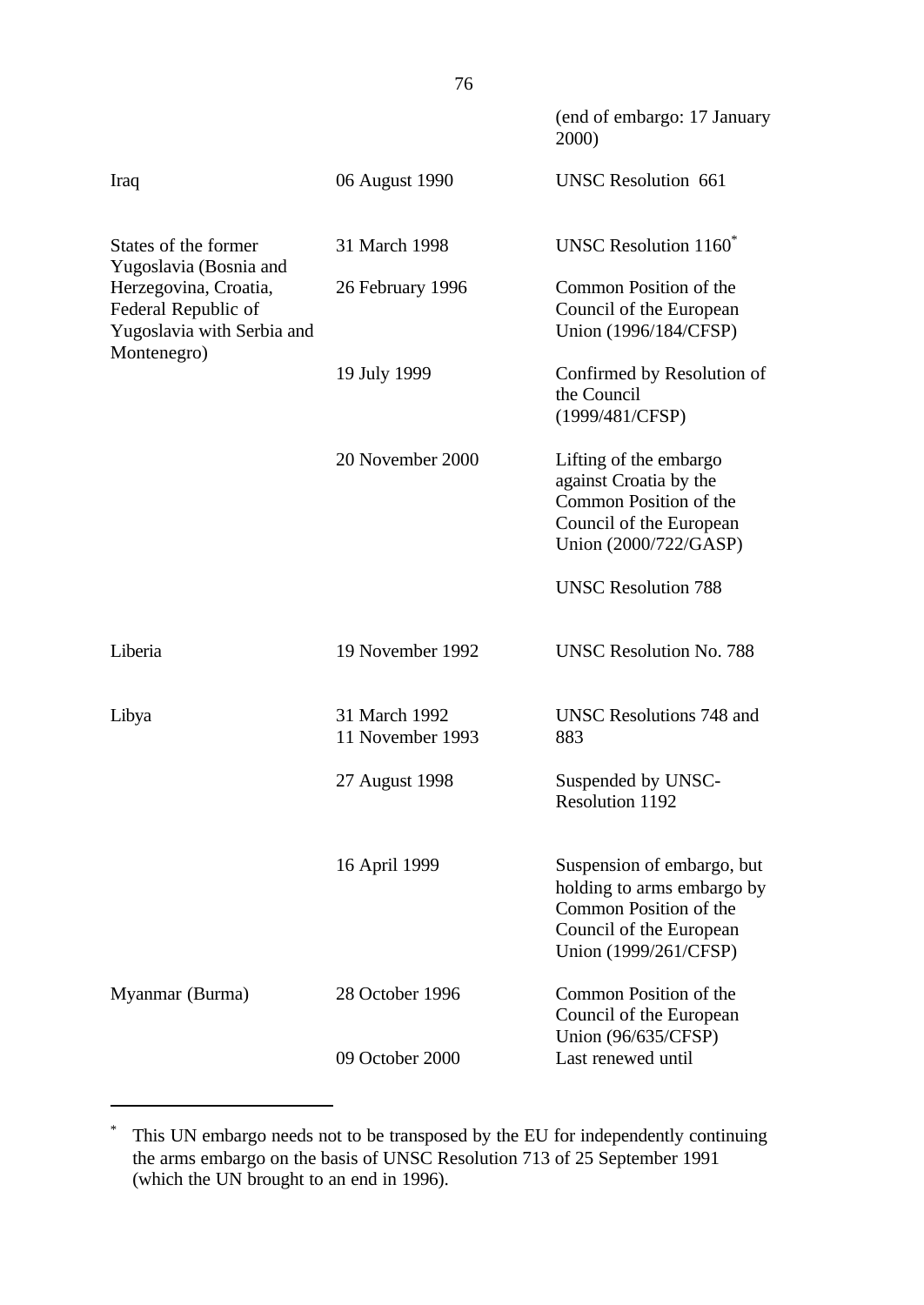|              | 77              |                                                                            |
|--------------|-----------------|----------------------------------------------------------------------------|
|              |                 | 29 April 2001<br>(2000/601/CFSP)                                           |
| Rwanda       | 17 May 1994     | <b>UNSC Resolution 918</b>                                                 |
| Sierra Leone | 05. June 1998   | <b>UNSC Resolution 1171</b>                                                |
|              | 29 June 1998    | Common Position of the<br>Council of the European<br>Union $(98/409/GASP)$ |
| Somalia      | 23 January 1992 | <b>UNSC Resolution 733</b>                                                 |
| Sudan        | 15 March 1994   | Common Position of the<br>European Union<br>(94/165/CFSP)                  |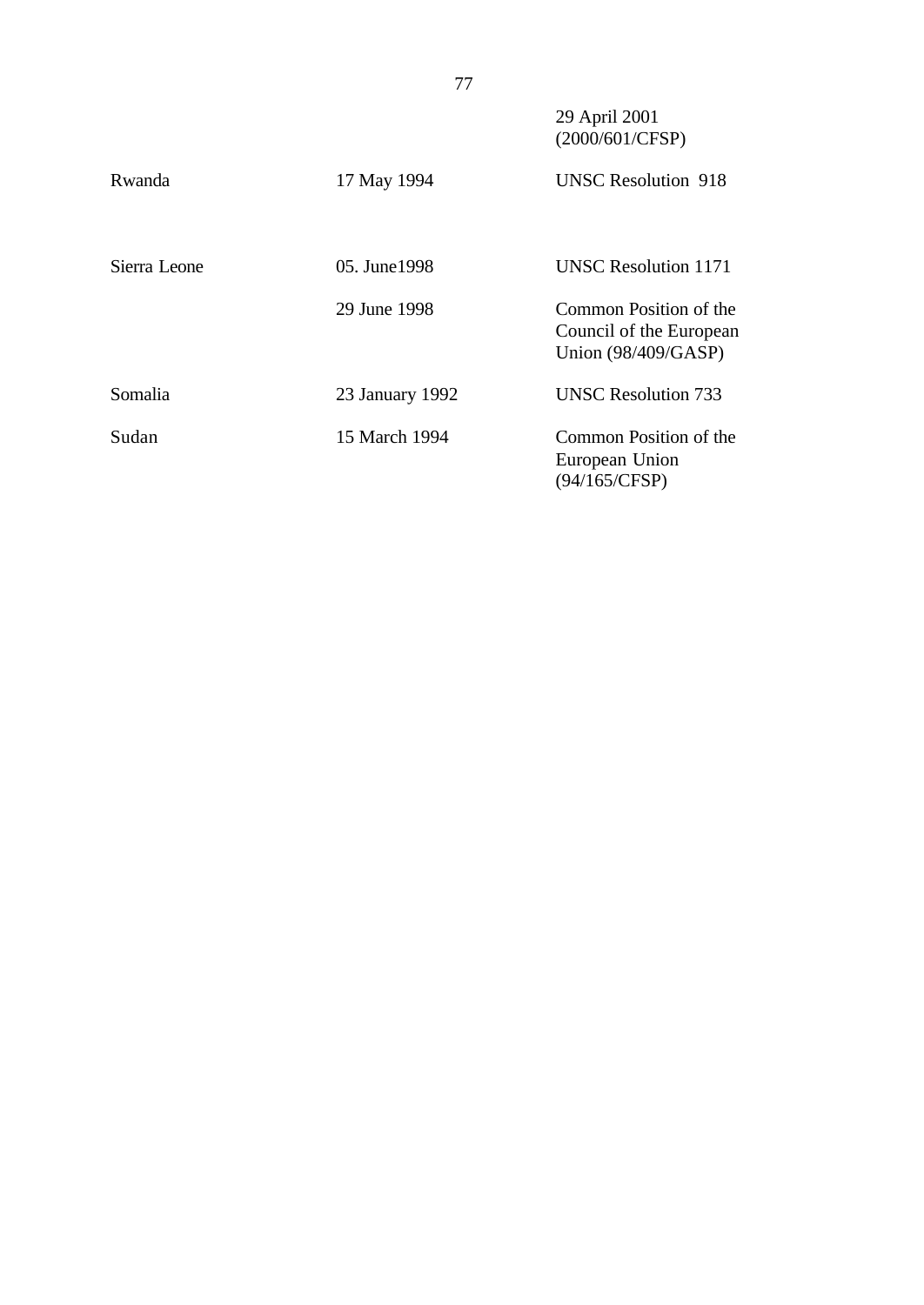# **E XPORTS**

# REPORT OF INTERNATIONAL CONVENTIONAL ARMS TRANSFERS

(ACCORDING TO UNITED NATIONS GENERAL ASSEMBLY RESOLUTION 46/36 L OF DECEMBER 9, 1991)

Reporting country: GERMANY Calendar year: 2000

| $\mathbf A$                     |                                 | B                                 | $\mathbf C$     | D                                           | E                          | <b>REMARKS</b>             |                                                         |
|---------------------------------|---------------------------------|-----------------------------------|-----------------|---------------------------------------------|----------------------------|----------------------------|---------------------------------------------------------|
| <b>Category I through VII</b>   |                                 | <b>Final importer</b><br>State(s) | Number of items | <b>State of origin</b><br>(if not exporter) | Intermediate loca-<br>tion | <b>Description of item</b> | <b>Comments on the</b><br>transfer                      |
|                                 | <b>Battle tanks</b>             | Greece                            | 51              |                                             |                            | Leopard 1                  |                                                         |
| $\mathop{\mathrm{II}}\nolimits$ | Armoured combat vehicles        | Romania                           | $\overline{2}$  |                                             |                            | Gepard                     |                                                         |
|                                 |                                 | Lituania                          | 67              |                                             |                            | <b>MTW M 113</b>           | 18 not ready for action                                 |
| Ш                               | Large calibre artillery systems | Greece                            | 50              |                                             |                            | M 105/9                    |                                                         |
| IV                              | Combat aircraft                 | United Kingdom                    | 11              |                                             |                            | Alpha Jet A                |                                                         |
|                                 |                                 | Thailand                          | $7*$            |                                             |                            | Alpha Jet A                |                                                         |
| V                               | Attack helicopters              | Republic of Korea                 | 10              |                                             |                            | <b>BO</b> 105              | delivery in unarmed<br>stockpile storage con-<br>dition |
| VI                              | Warships                        | Israel                            |                 |                                             |                            | Submarines Dolphin         |                                                         |
| VII                             | Missiles and missile launchers  |                                   | nil             |                                             |                            |                            |                                                         |

Background information provided:  $\boxtimes$  yes  $\Box$  no  $*$  Final importer State may report a different number of items due to a different transfer definition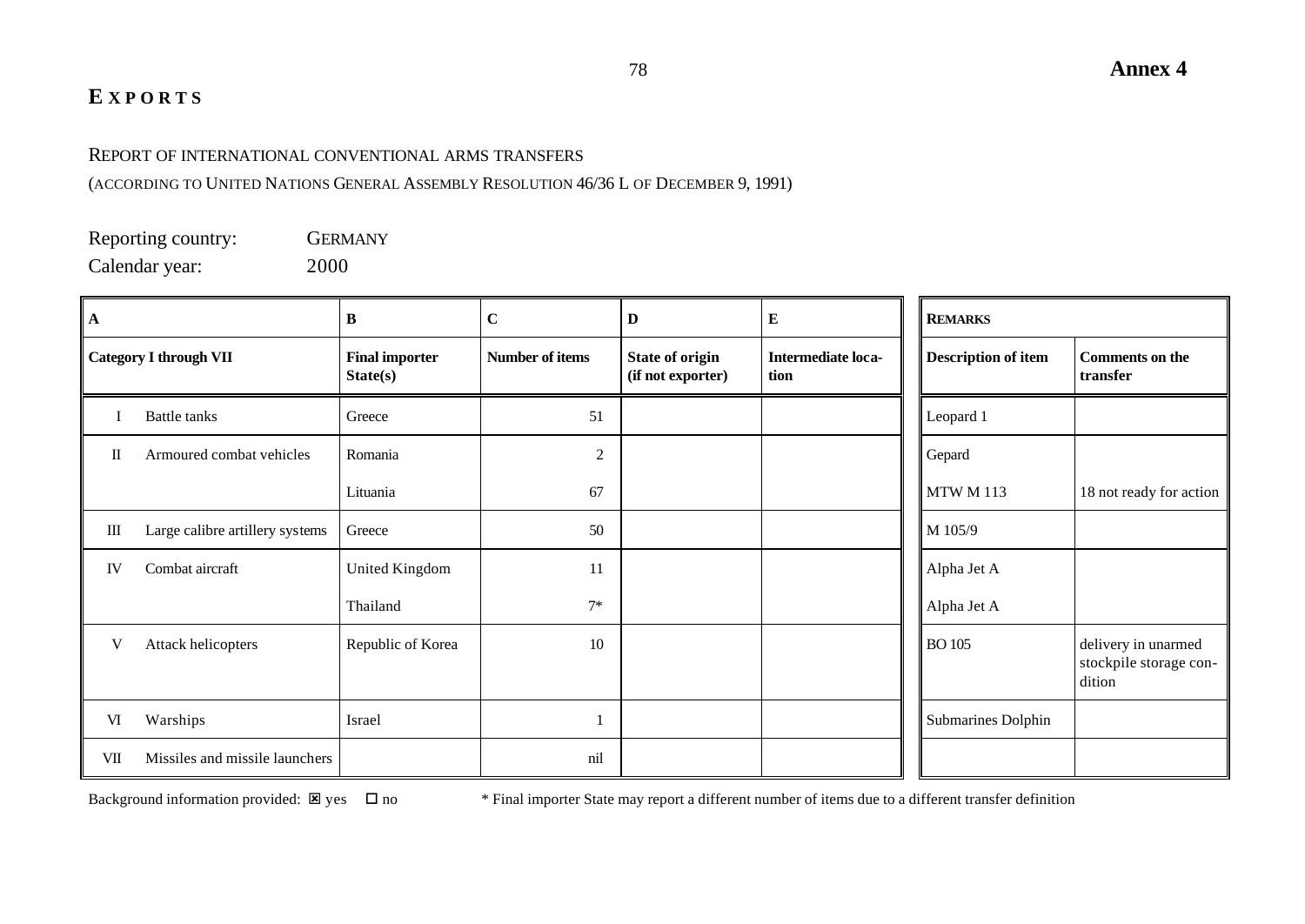# **Annex 5**

# **Excerpt from the**

**Framework Agreement between the French Republic, the Federal Republic of Germany, the Italian Republic, the Kingdom of Spain, the Kingdom of Sweden and the United Kingdom of Great Britain and Northern Irland concerning Measures to Facilitate the Restructuring and Operation of the European Defence Industry**

# **Part 3 Transfer and export procedures**

## **Article 12**

- (1) This article deals with Transfers between Parties of Defence Articles and related Defence Services in the context of a Co-operative Armament Programme.
- (2) Global Project Licences shall be used as the necessary authorisation, if required by the national regulations of each of the Parties, when the Transfer is needed to achieve the programme or when it is intended for national military use by one of the Parties.
- (3) The granting of a Global Project Licence has the effect of removing the need for specific authorisations, for the Transfer of the concerned Defence Articles and related Defence Services to the destinations permitted by the said licence, for the duration of that licence.
- (4) The conditions for granting, withdrawing and cancelling the Global Project Licence shall be determined by each Party, taking into consideration their obligations under this Agreement.

## **Article l3**

- (1) This article deals with Exports to a non-Party of Defence Articles and the related Defence Services developed or produced in the context of a Co-operative Armament Programme carried out according to Article 12.
- (2) Parties undertaking a Co-operative Armament Programme shall agree basic principles governing Exports to non-Parties from that programme and procedures for such Export decisions. In this context, for each programme, the participating Parties shall set out, on the basis of consensus:
	- (a) The characteristics of the equipment concerned. These can cover final specifications or contain restrictive clauses for certain functional purposes. They shall detail, when necessary, the agreed limits to be imposed in terms of function, maintenance or repairs for Exports to different destinations. They shall be updated to take into account technical improvements to the Defence Article produced within the context of the programme.
	- (b) Permitted Export destinations established and revised according to the procedure detailed in paragraph 3 of the present article.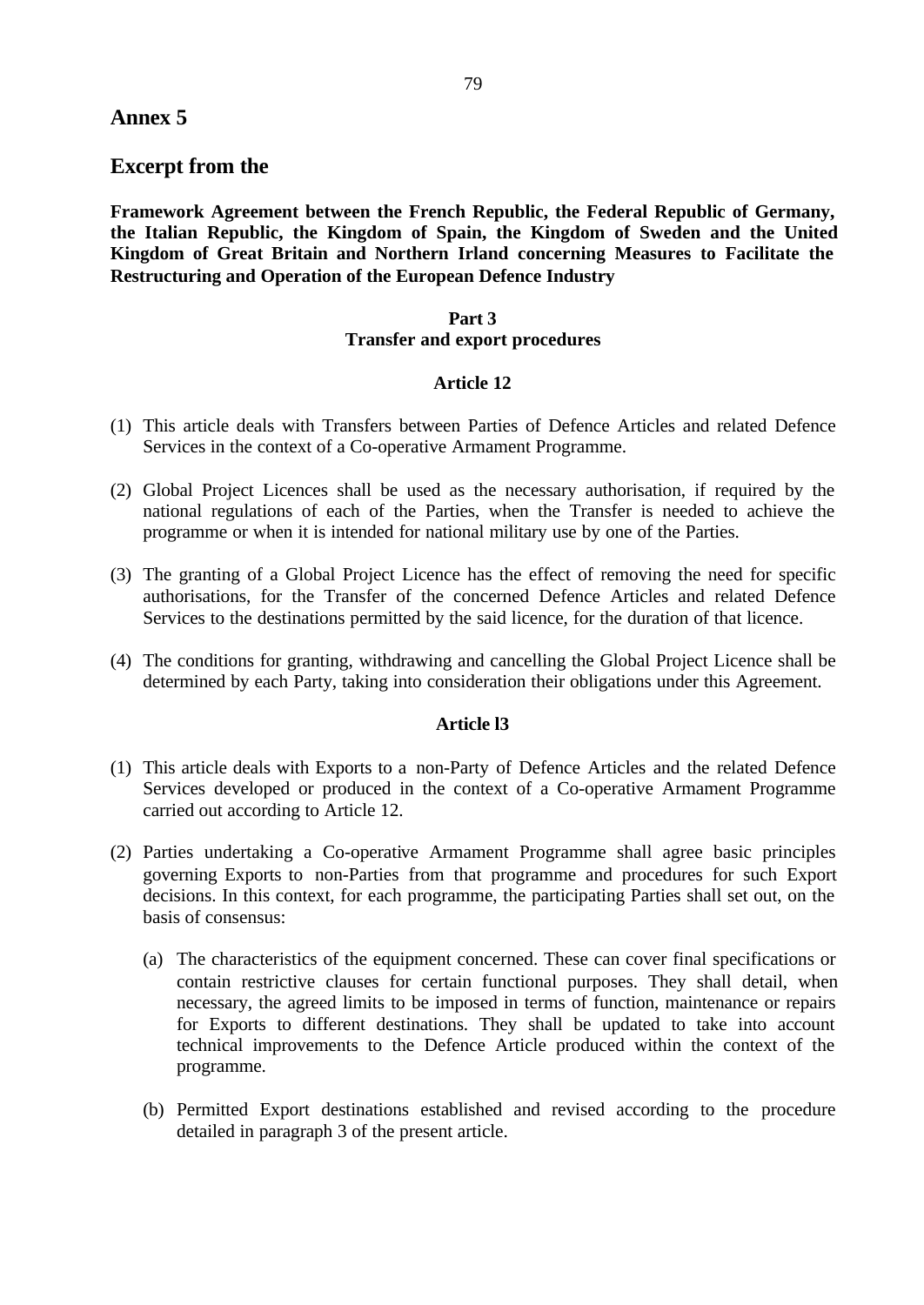- (c) References to embargoes. These references shall be automatically updated in the light of any additions or changes to relevant United Nations resolutions and/or European Union decisions. Other international embargoes could be included on a consensus basis.
- (3) The establishment and revision of permitted Export destinations shall follow the procedures and principles below:
	- (a) Establishment of permitted Export destinations and later additions is the responsibility of the participating Parties in the Co-operative Armament Programme. Those decisions shall be made by consensus following consultations. These consultations will take into account, inter alia, the Parties' national export control policies, the fulfilment of their international commitments including the EU code of conduct criteria, and the protection of the Parties' defence interests, including the preservation of a strong and competitive European defence industrial base. If, later, the addition of a permitted destination is desired by industry, it should, as early as possible, raise this issue with relevant Parties with a view to taking advantage of the procedures set out in this article.
	- (b) A permitted Export destination may only be removed in the event of significant changes in its internal situation, for example full-scale civil war or a serious deterioration of the human rights situation, or if its behaviour becomes a threat to regional or international peace, security and stability, for example as a result of aggression or the threat of aggression against other nations. If the participating Parties in the programme are unable to reach consensus on the removal of a permitted Export destination at the working level, the issue will be referred to Ministers for resolution. This process should not exceed three months from the time removal of the permitted Export destination was first proposed. Any Party involved in the programme may require a moratorium on Exports of the product to the permitted destination in question for the duration of that process. At the end of that period, that destination shall be removed from the permitted destinations unless consensus has been reached on its retention.
- (4) Once agreement has been reached on the Export principles mentioned in paragraph 2, the responsibility for issuing an Export licence for the permitted Export destinations lies with the Party within whose jurisdiction the Export contract falls.
- (5) Parties who are not participants in the Co-operative Armament Programme shall obtain approval from the Parties participating in the said programme before authorising any re-Export to non-Parties of Defence Articles produced under that programme.
- (6) Parties shall undertake to obtain end-user assurances for Exports of Defence Articles to permitted destinations, and to exchange views with the relevant Parties if a re-Export request is received. If the envisaged re-Export destination is not among permitted Export destinations, the procedures defined in paragraph 13.3(a) shall apply to such consultations.
- (7) The Parties shall also undertake to review on a case by case basis existing Cooperative Armament Programme agreements or arrangements and the commitments relating to current Co-operative Armament Programmes. with a view to agreeing, where possible, to apply to these programmes the principles and procedures outlined in Article 12 and the present article.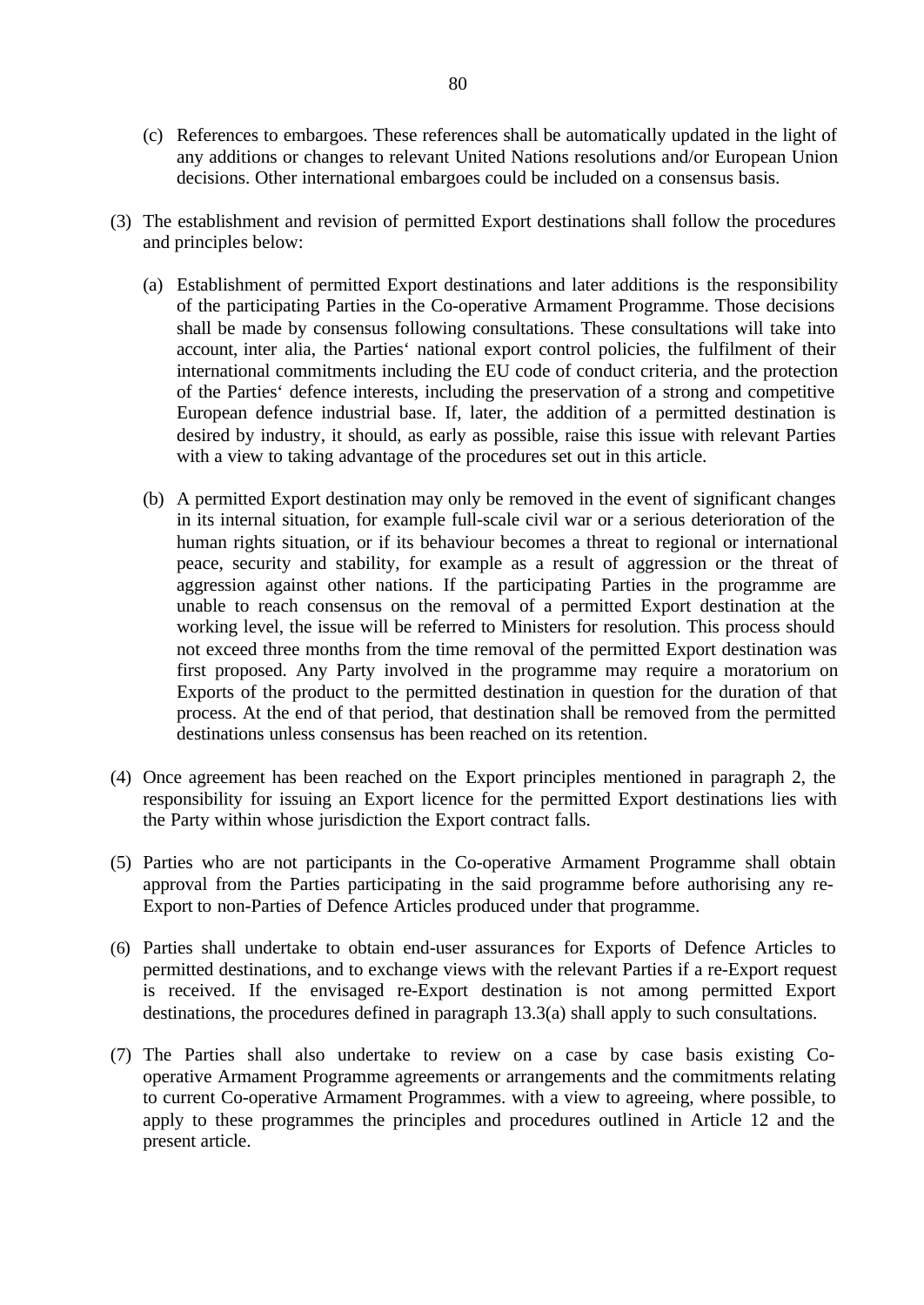#### **Article 14**

- (1) This article deals with Transfers and Exports relating to a programme which has been carried out in co-operation between manufacturers within the jurisdiction of two or more Parties.
- (2) When TDCs or other defence companies carry out a programme of development or production of Defence Articles on the territory of two or more Parties, which is not conducted pursuant to an inter-governmental programme, they can ask their relevant national authorities to issue an approval that this programme qualifies for the procedures outlined in Articles 12 and 13.
- (3) If approval is obtained from all Parties concerned, the procedures outlined in Article 12 and Article 13 paragraphs 2, 3, 4 and 6 shall be fully applied to the programme in question. The Parties concerned shall inform the other Parties of the status of the programme resulting from this approval. These other Parties shall then be committed to apply the provisions of Article 13, paragraph 5.

## **Article 15**

At early stage of development of an industrial co-operation, Transfers between Parties for the exclusive use of the industries involved can be authorised on the basis of Global Project Licences granted by the respective Parties.

### **Article 16**

- (1) The Parties commit themselves to apply simplified licensing procedures for Transfers, outside the framework of an intergovernmental or an approved industrial co-operation programme, of components or sub-systems produced under sub-contractual relations between industries located in the territories of the Parties.
- (2) Parties shall minimise the use of governmentally issued End-User Certificate and international import certificate requirements on Transfers of components in favour of, where possible, company certificates of use.

#### **Article 17**

- (1) This article deals with Transfers between Parties of Defence Articles and related Defence Service that are nationally produced and do not fall within the scope of Article 12 or Articles l3 to 16.
- (2) As a contribution to security of supply, Parties shall make their best efforts to streamline national licensing procedures for such Transfers of Defence Articles and related Defence Services to another Party.

# **Article 18**

The granting of a Global Project Licence shall not exempt related Transfers of Defence Articles between Parties from other relevant regulations, for example transit requirements or customs documentation requirements. Parties agree to examine the possibility of simplifying or reducing administrative requirements for Transfers covered by this Agreement.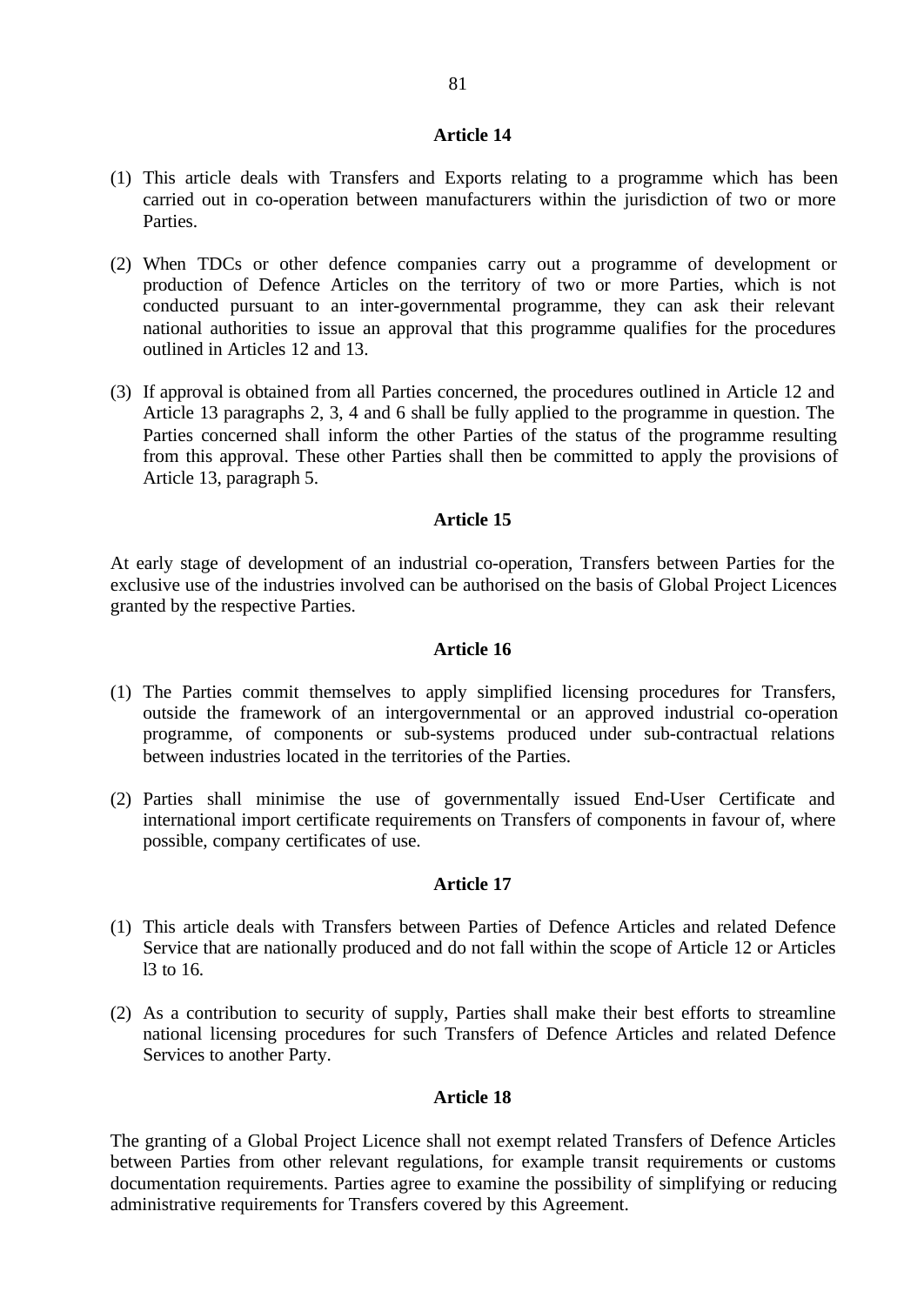# **EU Member States**

| <b>State</b> | <b>No. of Permits</b> | ML Item      | <b>Value</b> | Remarks | <b>Denials</b> | ML Item | <b>Value</b> | No. of Denials/ |
|--------------|-----------------------|--------------|--------------|---------|----------------|---------|--------------|-----------------|
|              |                       |              | (DM million) |         | Outright       |         | (DM million) | Reasons/        |
|              |                       |              |              |         | <b>Exports</b> |         |              | <b>ML</b> Item  |
| Austria      | 342                   | 0001         | 87,579,389   |         |                |         |              |                 |
|              |                       | 0002         |              |         |                |         |              |                 |
|              |                       | 0003         |              |         |                |         |              |                 |
|              |                       | 0004         |              |         |                |         |              |                 |
|              |                       | 0005         |              |         |                |         |              |                 |
|              |                       | 0006         |              |         |                |         |              |                 |
|              |                       | 0007         |              |         |                |         |              |                 |
|              |                       | ${\bf 0008}$ |              |         |                |         |              |                 |
|              |                       | $0011\,$     |              |         |                |         |              |                 |
|              |                       | 0013         |              |         |                |         |              |                 |
|              |                       | 0014         |              |         |                |         |              |                 |
|              |                       | 0015         |              |         |                |         |              |                 |
|              |                       | 0016         |              |         |                |         |              |                 |
|              |                       | 0017         |              |         |                |         |              |                 |
|              |                       | 0018         |              |         |                |         |              |                 |
|              |                       | 0021         |              |         |                |         |              |                 |
| Belgium      | 286                   | $0001\,$     | 55,914,853   |         | $\mathbf{1}$   | 0006    | 25,000       |                 |
|              |                       | 0002         |              |         |                |         |              |                 |
|              |                       | 0003         |              |         |                |         |              |                 |
|              |                       | 0004         |              |         |                |         |              |                 |
|              |                       | 0005         |              |         |                |         |              |                 |
|              |                       | 0006         |              |         |                |         |              |                 |
|              |                       | 0007         |              |         |                |         |              |                 |
|              |                       | 0008         |              |         |                |         |              |                 |
|              |                       | 0010         |              |         |                |         |              |                 |
|              |                       | 0011         |              |         |                |         |              |                 |
|              |                       | 0013         |              |         |                |         |              |                 |
|              |                       | 0015         |              |         |                |         |              |                 |
|              |                       | 0016         |              |         |                |         |              |                 |
|              |                       | $0017\,$     |              |         |                |         |              |                 |
|              |                       | 0018         |              |         |                |         |              |                 |
|              |                       | 0021         |              |         |                |         |              |                 |
|              |                       | 0022         |              |         |                |         |              |                 |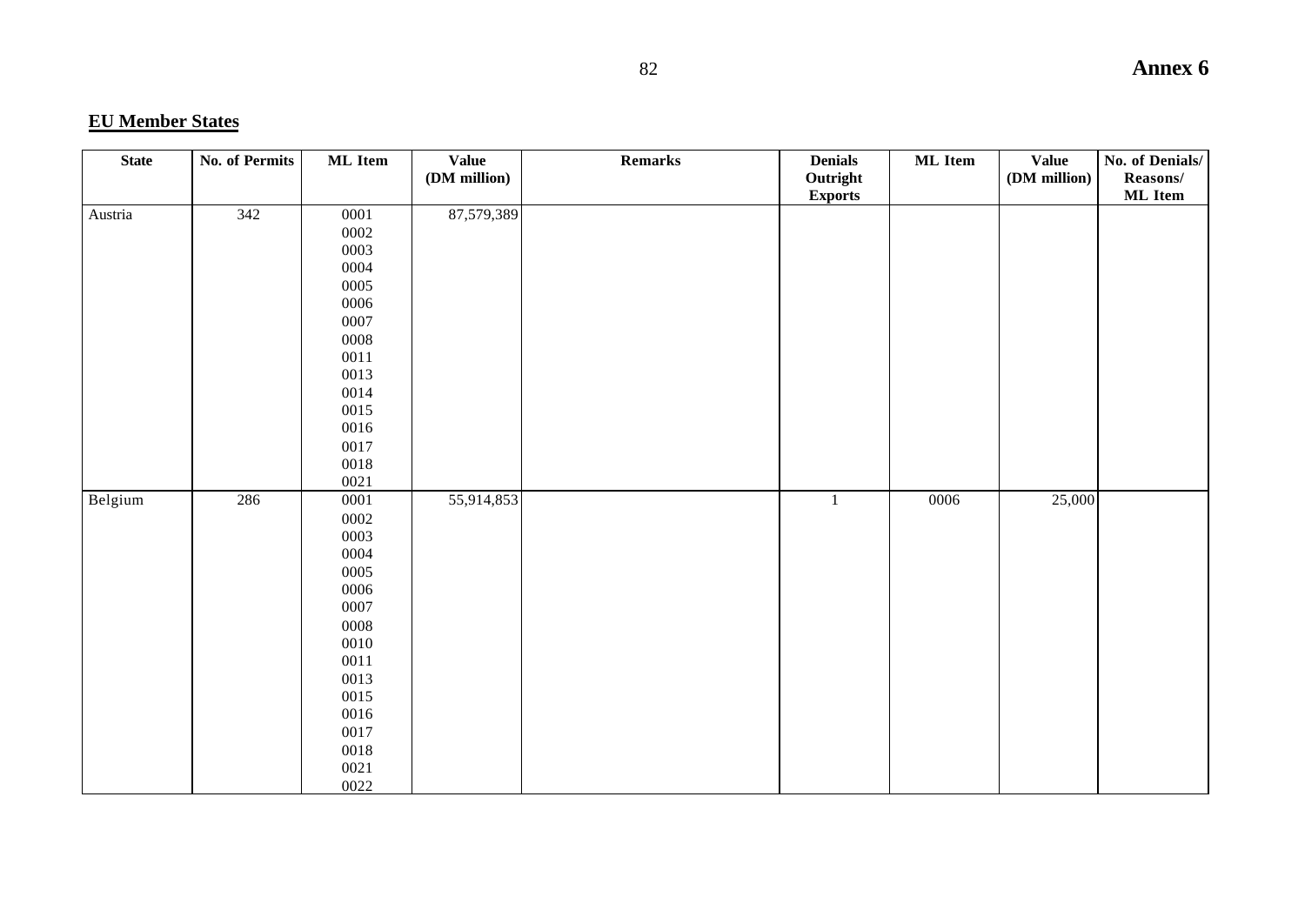| Denmark | 153 | 0001         | 172,029,478 |  |  |  |
|---------|-----|--------------|-------------|--|--|--|
|         |     | 0002         |             |  |  |  |
|         |     | 0003         |             |  |  |  |
|         |     | 0004         |             |  |  |  |
|         |     | 0005         |             |  |  |  |
|         |     | 0006         |             |  |  |  |
|         |     | 0007         |             |  |  |  |
|         |     | ${\bf 0008}$ |             |  |  |  |
|         |     | 0009         |             |  |  |  |
|         |     | $0010\,$     |             |  |  |  |
|         |     | 0011         |             |  |  |  |
|         |     | 0013         |             |  |  |  |
|         |     | 0014         |             |  |  |  |
|         |     | 0015         |             |  |  |  |
|         |     | 0016         |             |  |  |  |
|         |     | 0017         |             |  |  |  |
|         |     | $0018\,$     |             |  |  |  |
|         |     | 0022         |             |  |  |  |
| Finland | 52  | 0001         | 27,458,577  |  |  |  |
|         |     | $0002\,$     |             |  |  |  |
|         |     | 0003         |             |  |  |  |
|         |     | 0004         |             |  |  |  |
|         |     | 0006         |             |  |  |  |
|         |     | 0007         |             |  |  |  |
|         |     | ${\bf 0008}$ |             |  |  |  |
|         |     | 0009         |             |  |  |  |
|         |     | 0011         |             |  |  |  |
|         |     | 0013         |             |  |  |  |
|         |     | 0015         |             |  |  |  |
|         |     | 0016         |             |  |  |  |
|         |     | 0017         |             |  |  |  |
|         |     | $0018\,$     |             |  |  |  |
|         |     | $0021\,$     |             |  |  |  |
|         |     | 0022         |             |  |  |  |
| France  | 423 | $\,0001$     | 225,012,641 |  |  |  |
|         |     | $\,0002\,$   |             |  |  |  |
|         |     | 0003         |             |  |  |  |
|         |     | 0004         |             |  |  |  |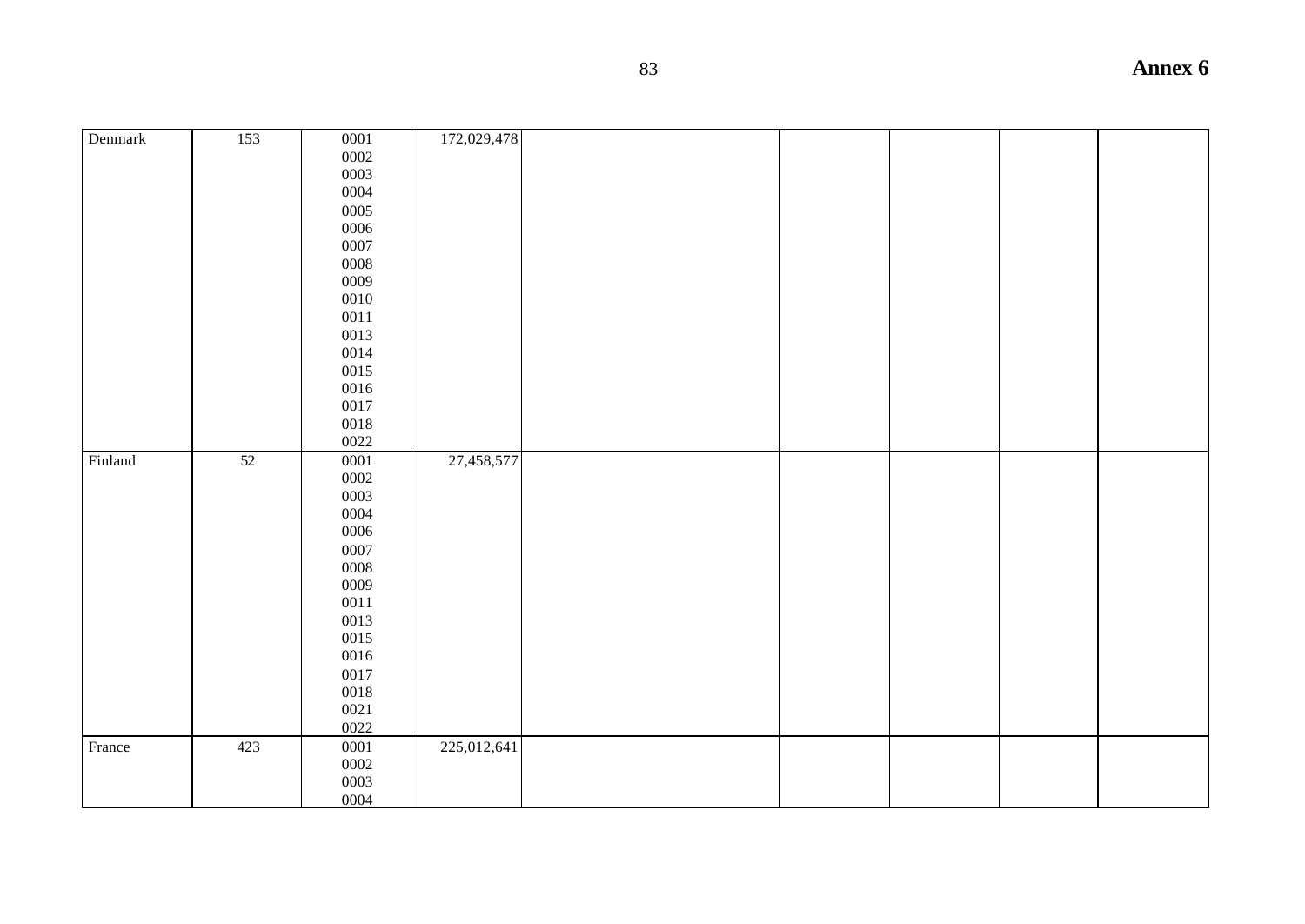|         |     | 0005<br>0006<br>0007<br>$\,0008\,$<br>0009<br>$0010\,$<br>$0011\,$<br>0013<br>$0014\,$<br>0015<br>0016<br>$0017\,$<br>$0018\,$<br>0021<br>0022                 |             |  |  |  |
|---------|-----|----------------------------------------------------------------------------------------------------------------------------------------------------------------|-------------|--|--|--|
| Greece  | 123 | 0001<br>0002<br>0003<br>0004<br>0005<br>0006<br>0007<br>$\,0008\,$<br>0009<br>0010<br>$0011\,$<br>0013<br>0015<br>$0016\,$<br>0017<br>$0018\,$<br>0021<br>0022 | 455,440,251 |  |  |  |
| Ireland | 27  | 0001<br>0002<br>0003<br>0004<br>0006<br>0007                                                                                                                   | 14,737,675  |  |  |  |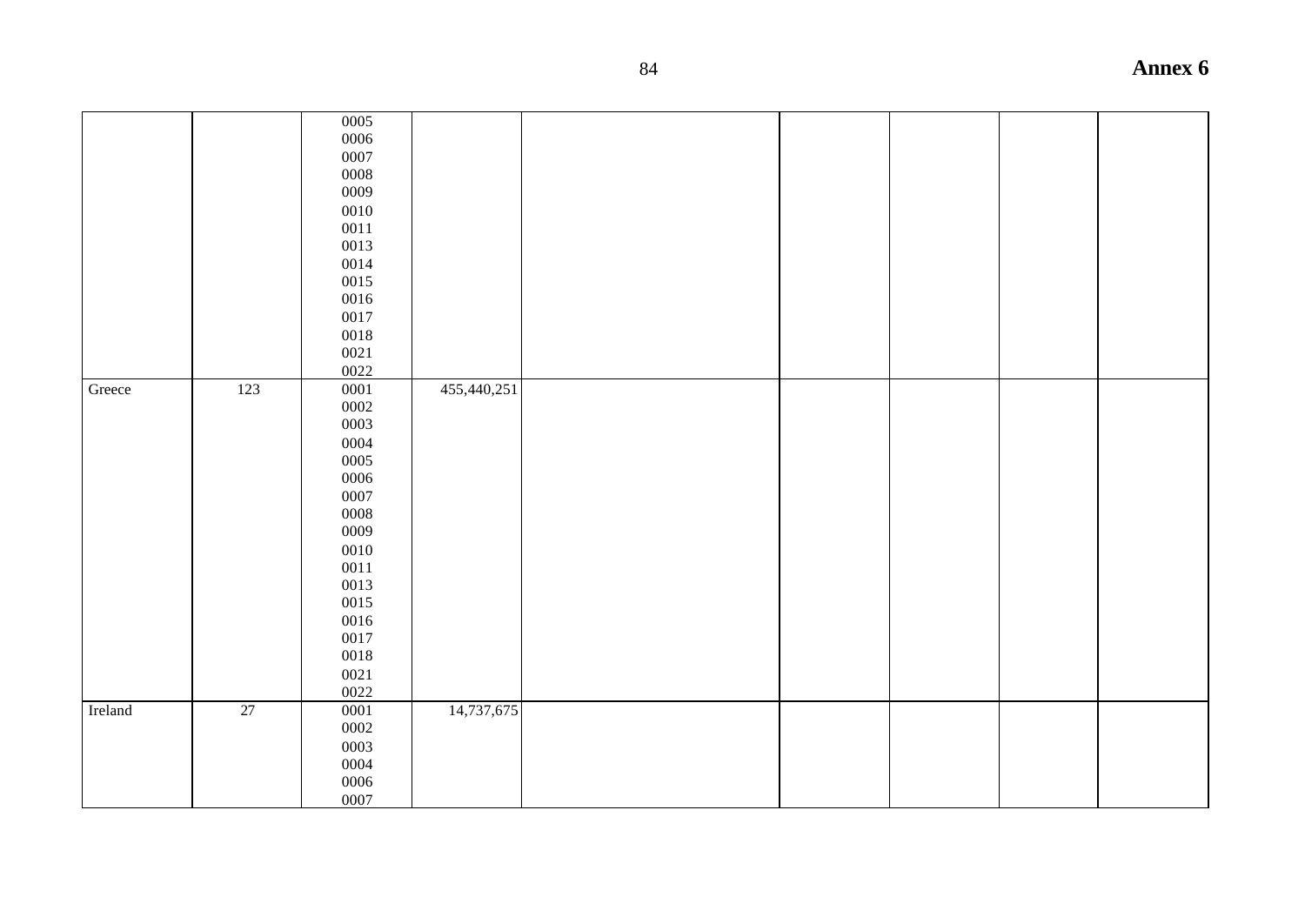|             |     | 0011         |               |  |  |  |
|-------------|-----|--------------|---------------|--|--|--|
|             |     | 0013         |               |  |  |  |
|             |     | 0014         |               |  |  |  |
|             |     | 0018         |               |  |  |  |
| Italy       | 436 | 0001         | 357, 167, 573 |  |  |  |
|             |     | 0002         |               |  |  |  |
|             |     | 0003         |               |  |  |  |
|             |     | 0004         |               |  |  |  |
|             |     | 0005         |               |  |  |  |
|             |     | 0006         |               |  |  |  |
|             |     | 0007         |               |  |  |  |
|             |     | ${\bf 0008}$ |               |  |  |  |
|             |     | 0009         |               |  |  |  |
|             |     | 0010         |               |  |  |  |
|             |     | 0011         |               |  |  |  |
|             |     | 0013         |               |  |  |  |
|             |     | 0014         |               |  |  |  |
|             |     | 0015         |               |  |  |  |
|             |     | 0016         |               |  |  |  |
|             |     | 0017         |               |  |  |  |
|             |     | 0018         |               |  |  |  |
|             |     | 0021         |               |  |  |  |
|             |     | 0022         |               |  |  |  |
| Luxembourg  | 73  | 0001         | 6,431,483     |  |  |  |
|             |     | 0002         |               |  |  |  |
|             |     | 0004         |               |  |  |  |
|             |     | 0005         |               |  |  |  |
|             |     | 0006         |               |  |  |  |
|             |     | 0007         |               |  |  |  |
|             |     | 0010         |               |  |  |  |
|             |     | $0011\,$     |               |  |  |  |
|             |     | 0013         |               |  |  |  |
|             |     | 0014         |               |  |  |  |
|             |     | 0015         |               |  |  |  |
|             |     | 0018         |               |  |  |  |
| Netherlands | 584 | 0001         | 62,005,550    |  |  |  |
|             |     | 0002         |               |  |  |  |
|             |     | 0003         |               |  |  |  |
|             |     | 0004         |               |  |  |  |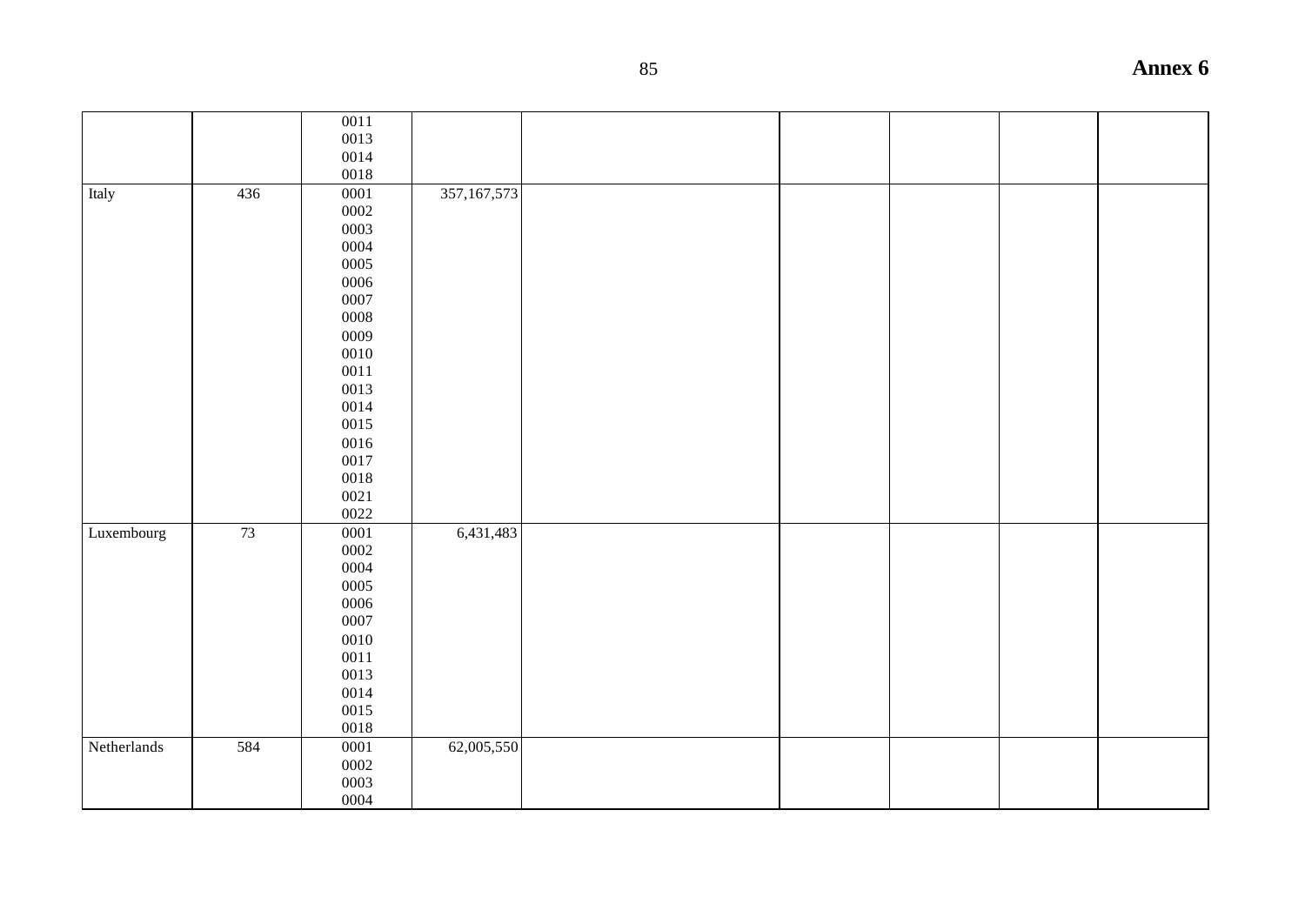|                         |     | 0005<br>0006<br>0007<br>0008<br>0009<br>0010<br>0011<br>0013<br>0014<br>0015<br>0016<br>0017<br>0018<br>0021<br>0022 |             |  |  |  |
|-------------------------|-----|----------------------------------------------------------------------------------------------------------------------|-------------|--|--|--|
| ${\small \bf Portugal}$ | 61  | 0001<br>0002<br>0003<br>0004<br>0007<br>0009<br>0010<br>0011<br>0013<br>0016<br>0017<br>0018<br>0021<br>0022         | 11,745,597  |  |  |  |
| Sweden                  | 309 | 0001<br>0002<br>0003<br>0004<br>0005<br>0006<br>0007<br>0008<br>0009<br>0010                                         | 177,031,569 |  |  |  |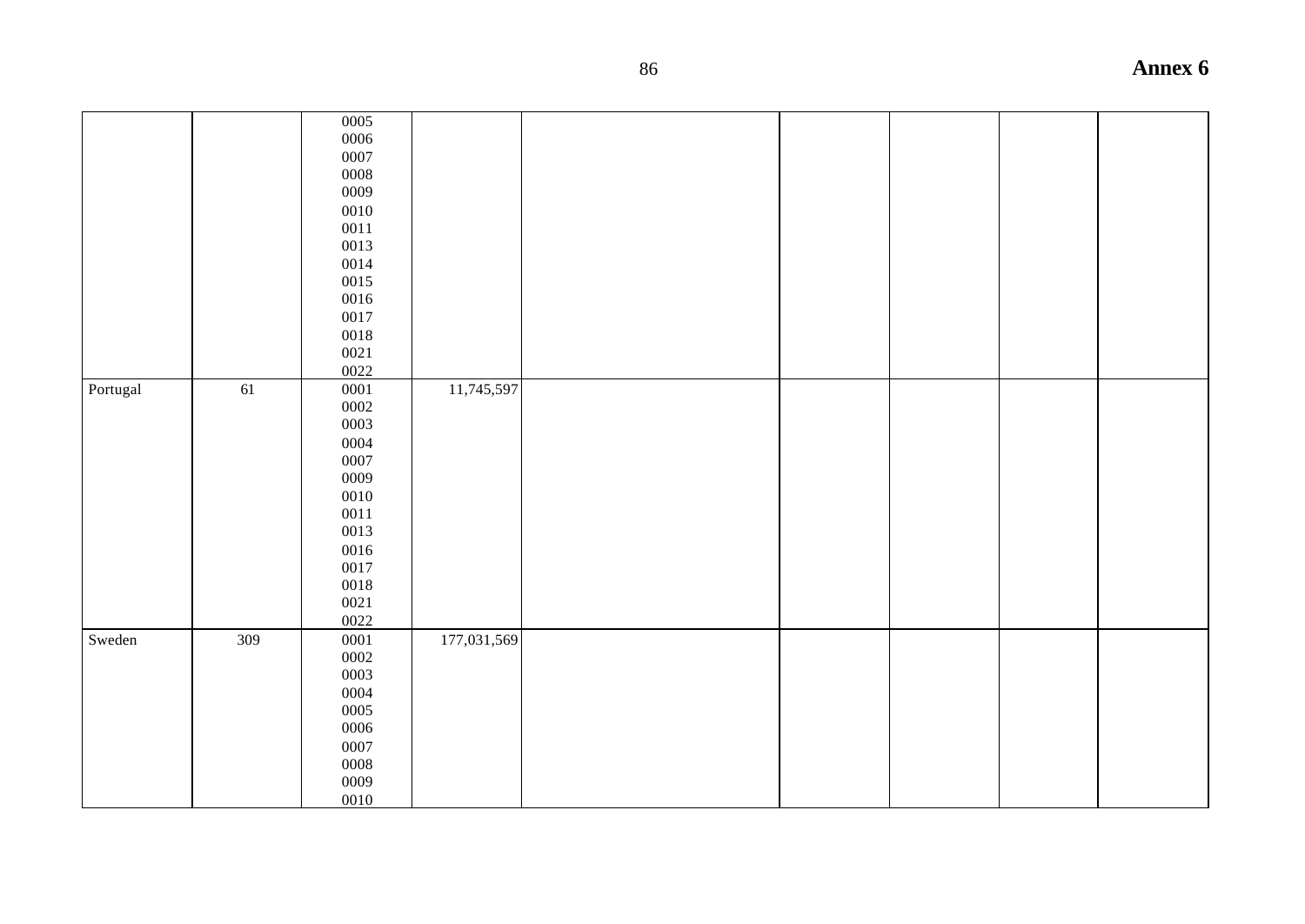|         |     | 0011       |             |  |  |  |
|---------|-----|------------|-------------|--|--|--|
|         |     | 0013       |             |  |  |  |
|         |     | 0014       |             |  |  |  |
|         |     | 0015       |             |  |  |  |
|         |     | 0016       |             |  |  |  |
|         |     | 0017       |             |  |  |  |
|         |     | 0018       |             |  |  |  |
|         |     | 0021       |             |  |  |  |
|         |     | 0022       |             |  |  |  |
| Spain   | 273 | $0001\,$   | 404,198,189 |  |  |  |
|         |     | $\,0002\,$ |             |  |  |  |
|         |     | 0003       |             |  |  |  |
|         |     | 0004       |             |  |  |  |
|         |     | 0005       |             |  |  |  |
|         |     | 0006       |             |  |  |  |
|         |     | 0007       |             |  |  |  |
|         |     | 0008       |             |  |  |  |
|         |     | 0009       |             |  |  |  |
|         |     | 0010       |             |  |  |  |
|         |     | $0011\,$   |             |  |  |  |
|         |     | 0013       |             |  |  |  |
|         |     | 0014       |             |  |  |  |
|         |     | 0015       |             |  |  |  |
|         |     | 0016       |             |  |  |  |
|         |     | 0017       |             |  |  |  |
|         |     | $0018\,$   |             |  |  |  |
|         |     | $0021\,$   |             |  |  |  |
|         |     | 0022       |             |  |  |  |
| United  | 562 | 0001       | 454,048,206 |  |  |  |
| Kingdom |     | $\,0002\,$ |             |  |  |  |
|         |     | 0003       |             |  |  |  |
|         |     | 0004       |             |  |  |  |
|         |     | 0005       |             |  |  |  |
|         |     | 0006       |             |  |  |  |
|         |     | $0007\,$   |             |  |  |  |
|         |     | $\,0008\,$ |             |  |  |  |
|         |     | 0009       |             |  |  |  |
|         |     | 0010       |             |  |  |  |
|         |     | 0011       |             |  |  |  |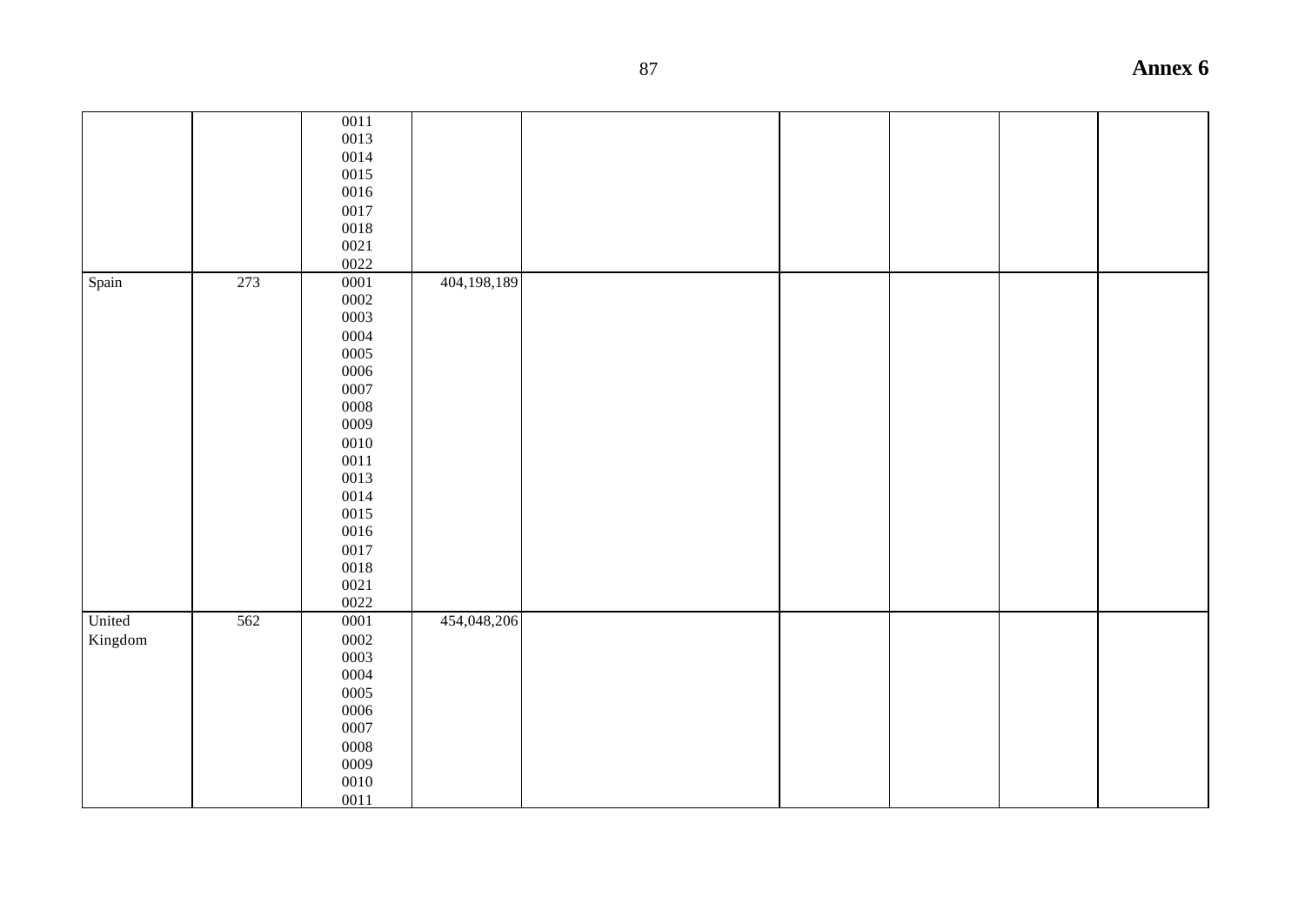|       |       | 0013 |               |  |        |  |
|-------|-------|------|---------------|--|--------|--|
|       |       | 0014 |               |  |        |  |
|       |       | 0015 |               |  |        |  |
|       |       | 0016 |               |  |        |  |
|       |       | 0017 |               |  |        |  |
|       |       | 0018 |               |  |        |  |
|       |       | 0021 |               |  |        |  |
|       |       | 0022 |               |  |        |  |
|       |       |      |               |  |        |  |
| Total | 3,704 |      | 2,510,801,031 |  | 25,000 |  |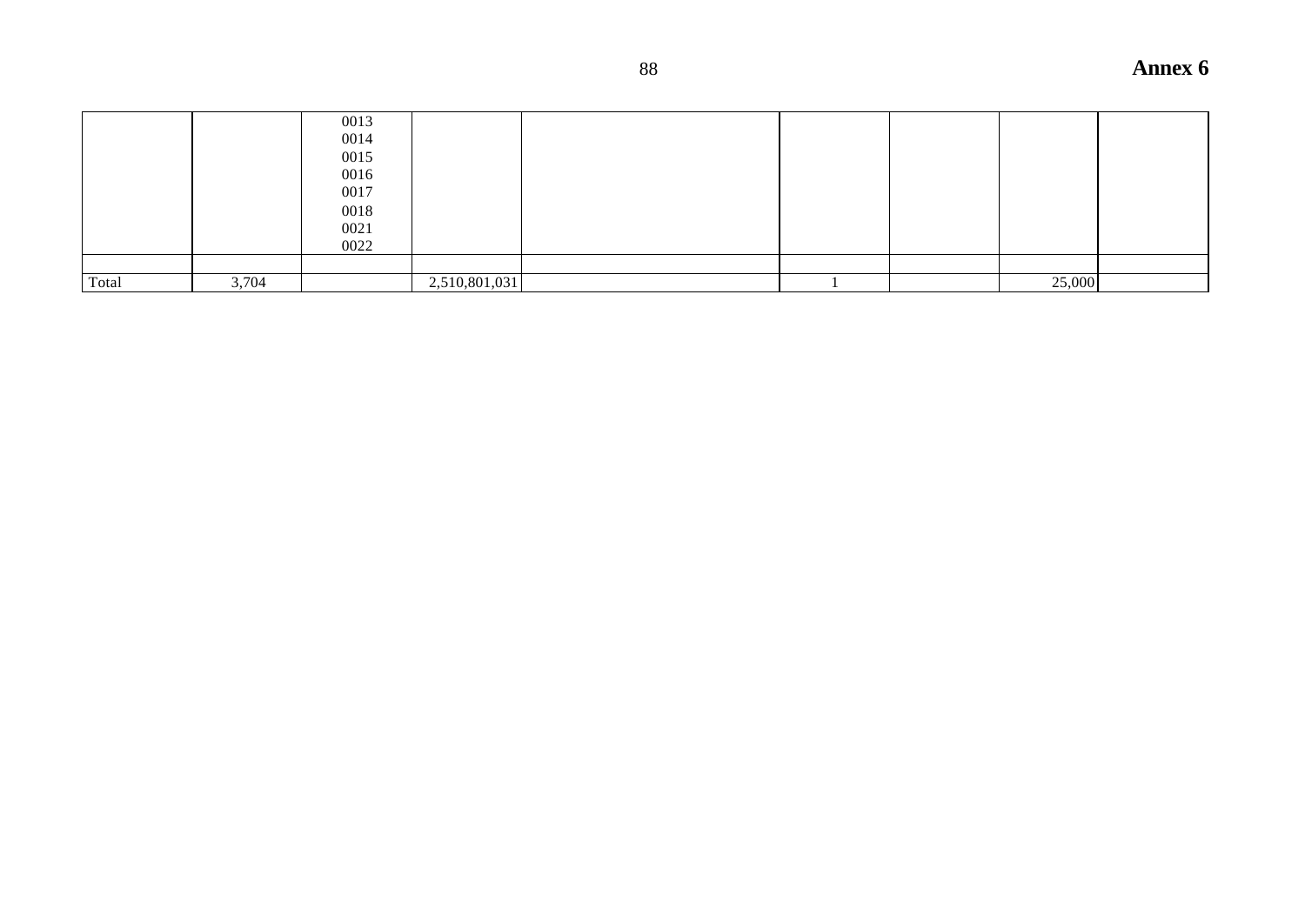# **NATO and NATO–equivalent countries**

| <b>State</b> | <b>No. of Permits</b> | ML Item.     | <b>Value</b><br>(DM million) | Remarks | <b>Denials</b><br>Outright | ML Item | <b>Value</b><br>(DM million) | No. of Denials/<br>Reasons/ |
|--------------|-----------------------|--------------|------------------------------|---------|----------------------------|---------|------------------------------|-----------------------------|
|              |                       |              |                              |         | <b>Exports</b>             |         |                              | ML Item                     |
| Australia    | 204                   | 0001         | 24,695,402                   |         |                            |         |                              |                             |
|              |                       | 0002         |                              |         |                            |         |                              |                             |
|              |                       | 0003         |                              |         |                            |         |                              |                             |
|              |                       | 0004         |                              |         |                            |         |                              |                             |
|              |                       | 0006         |                              |         |                            |         |                              |                             |
|              |                       | 0007         |                              |         |                            |         |                              |                             |
|              |                       | ${\bf 0008}$ |                              |         |                            |         |                              |                             |
|              |                       | 0009         |                              |         |                            |         |                              |                             |
|              |                       | 0010         |                              |         |                            |         |                              |                             |
|              |                       | 0011         |                              |         |                            |         |                              |                             |
|              |                       | 0013         |                              |         |                            |         |                              |                             |
|              |                       | 0016         |                              |         |                            |         |                              |                             |
|              |                       | 0017         |                              |         |                            |         |                              |                             |
|              |                       | 0018         |                              |         |                            |         |                              |                             |
|              |                       | 0021         |                              |         |                            |         |                              |                             |
|              |                       | 0022         |                              |         |                            |         |                              |                             |
| Canada       | 304                   | 0001         | 43,956,244                   |         |                            |         |                              |                             |
|              |                       | 0002         |                              |         |                            |         |                              |                             |
|              |                       | 0003         |                              |         |                            |         |                              |                             |
|              |                       | 0004         |                              |         |                            |         |                              |                             |
|              |                       | 0005         |                              |         |                            |         |                              |                             |
|              |                       | 0006         |                              |         |                            |         |                              |                             |
|              |                       | 0007         |                              |         |                            |         |                              |                             |
|              |                       | 0009         |                              |         |                            |         |                              |                             |
|              |                       | $0010\,$     |                              |         |                            |         |                              |                             |
|              |                       | 0011         |                              |         |                            |         |                              |                             |
|              |                       | 0013         |                              |         |                            |         |                              |                             |
|              |                       | 0014         |                              |         |                            |         |                              |                             |
|              |                       | 0015         |                              |         |                            |         |                              |                             |
|              |                       | 0016         |                              |         |                            |         |                              |                             |
|              |                       | 0017         |                              |         |                            |         |                              |                             |
|              |                       | 0018         |                              |         |                            |         |                              |                             |
|              |                       | 0021         |                              |         |                            |         |                              |                             |
|              |                       | 0022         |                              |         |                            |         |                              |                             |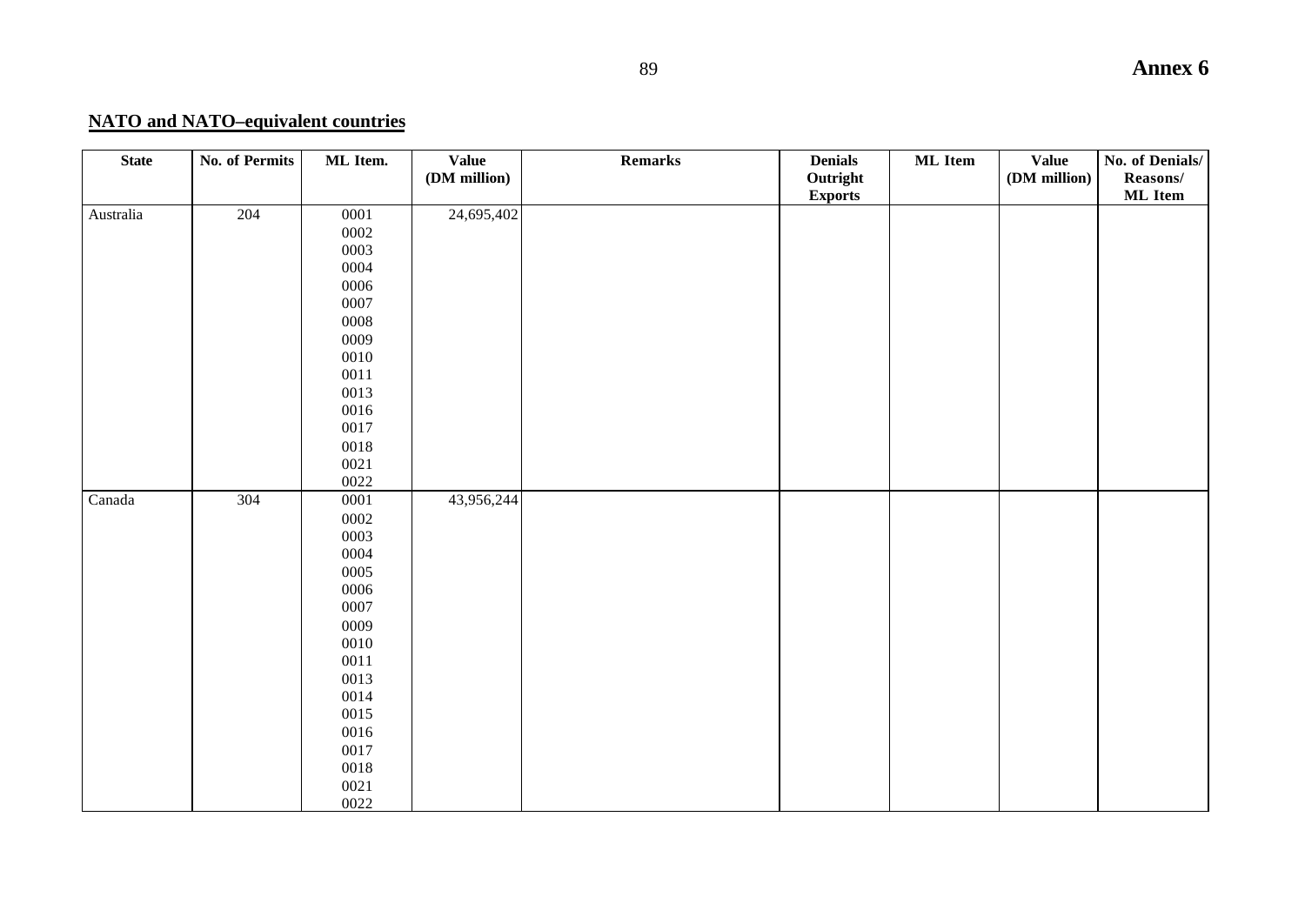| <b>State</b>   | <b>No. of Permits</b> | ML Item.     | <b>Value</b> | Remarks | <b>Denials</b> | <b>ML</b> Item | <b>Value</b> | No. of Denials/ |
|----------------|-----------------------|--------------|--------------|---------|----------------|----------------|--------------|-----------------|
|                |                       |              | (DM million) |         | Outright       |                | (DM million) | Reasons/        |
|                |                       |              |              |         |                |                |              |                 |
|                |                       |              |              |         | <b>Exports</b> |                |              | <b>ML</b> Item  |
| Czech Republic | 245                   | $0001\,$     | 9,317,665    |         |                |                |              |                 |
|                |                       | 0003         |              |         |                |                |              |                 |
|                |                       | 0004         |              |         |                |                |              |                 |
|                |                       | 0005         |              |         |                |                |              |                 |
|                |                       | 0006         |              |         |                |                |              |                 |
|                |                       | 0007         |              |         |                |                |              |                 |
|                |                       | 0008         |              |         |                |                |              |                 |
|                |                       | 0010         |              |         |                |                |              |                 |
|                |                       | 0013         |              |         |                |                |              |                 |
|                |                       | 0015         |              |         |                |                |              |                 |
|                |                       | 0016         |              |         |                |                |              |                 |
|                |                       |              |              |         |                |                |              |                 |
|                |                       | 0017         |              |         |                |                |              |                 |
|                |                       | 0018         |              |         |                |                |              |                 |
| Hungary        | 128                   | $0001\,$     | 5,360,286    |         |                |                |              |                 |
|                |                       | 0003         |              |         |                |                |              |                 |
|                |                       | 0006         |              |         |                |                |              |                 |
|                |                       | 0007         |              |         |                |                |              |                 |
|                |                       | 0008         |              |         |                |                |              |                 |
|                |                       | $0011\,$     |              |         |                |                |              |                 |
|                |                       | 0013         |              |         |                |                |              |                 |
|                |                       | 0015         |              |         |                |                |              |                 |
|                |                       | 0016         |              |         |                |                |              |                 |
|                |                       | 0017         |              |         |                |                |              |                 |
|                |                       | 0018         |              |         |                |                |              |                 |
| Iceland        | 14                    | 0001         | 83,029       |         |                |                |              |                 |
|                |                       | 0003         |              |         |                |                |              |                 |
|                |                       | 0006         |              |         |                |                |              |                 |
|                | 174                   |              |              |         |                |                |              |                 |
| Japan          |                       | 0001         | 23,488,719   |         |                |                |              |                 |
|                |                       | 0002         |              |         |                |                |              |                 |
|                |                       | 0003         |              |         |                |                |              |                 |
|                |                       | 0004         |              |         |                |                |              |                 |
|                |                       | 0007         |              |         |                |                |              |                 |
|                |                       | ${\bf 0008}$ |              |         |                |                |              |                 |
|                |                       | 0010         |              |         |                |                |              |                 |
|                |                       | $0011\,$     |              |         |                |                |              |                 |
|                |                       | 0013         |              |         |                |                |              |                 |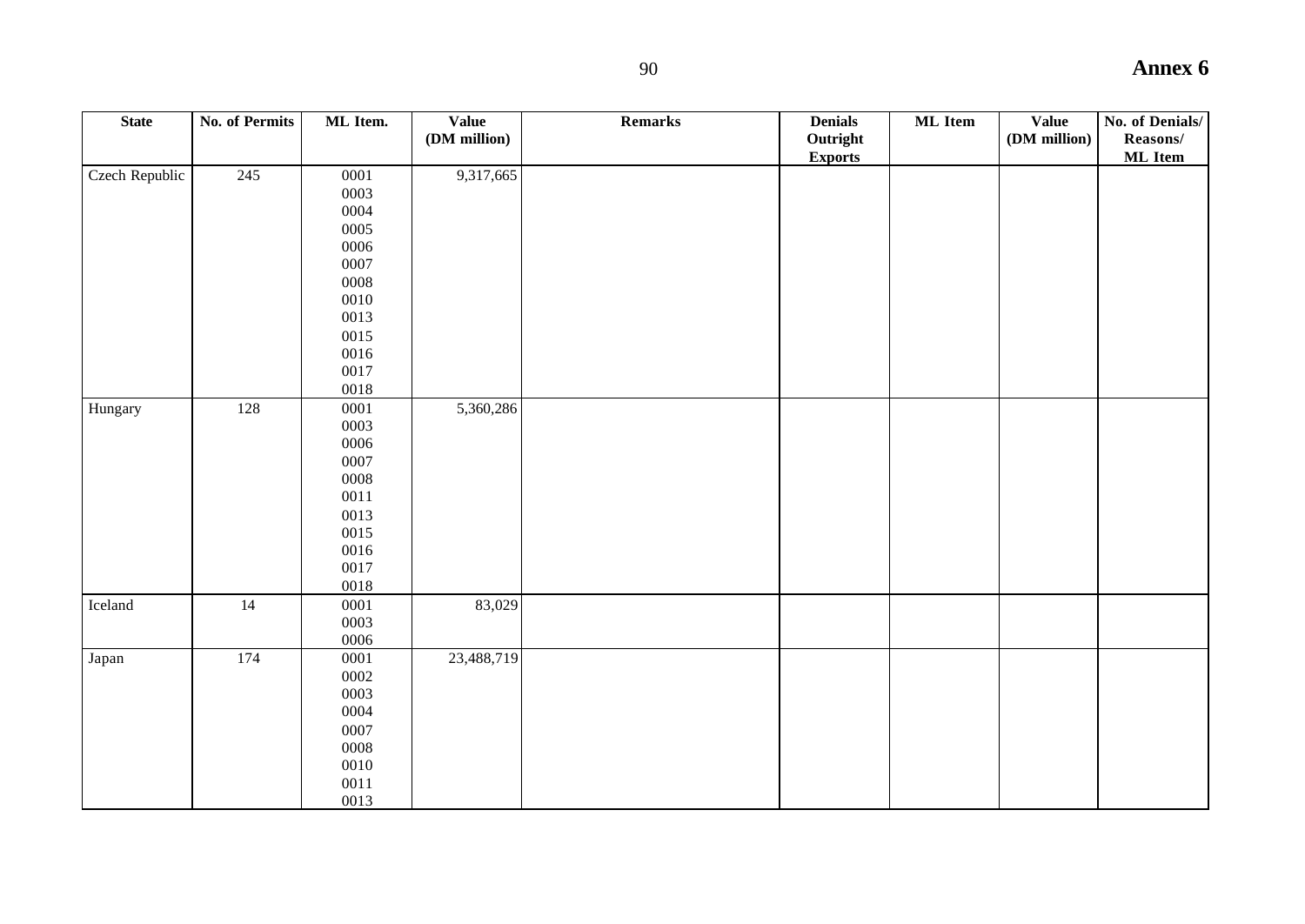| <b>State</b>  | <b>No. of Permits</b> | ML Item. | <b>Value</b> | <b>Remarks</b> | <b>Denials</b> | <b>ML</b> Item | <b>Value</b> | No. of Denials/ |
|---------------|-----------------------|----------|--------------|----------------|----------------|----------------|--------------|-----------------|
|               |                       |          | (DM million) |                | Outright       |                | (DM million) | Reasons/        |
|               |                       | 0014     |              |                | <b>Exports</b> |                |              | <b>ML</b> Item  |
|               |                       | 0015     |              |                |                |                |              |                 |
|               |                       | 0017     |              |                |                |                |              |                 |
|               |                       | $0018\,$ |              |                |                |                |              |                 |
|               |                       | 0021     |              |                |                |                |              |                 |
| Liechtenstein | $\overline{32}$       | 0001     | 5,264,093    |                |                |                |              |                 |
|               |                       | 0013     |              |                |                |                |              |                 |
| New Zealand   | 38                    | 0001     | 2,589,692    |                |                |                |              |                 |
|               |                       | 0002     |              |                |                |                |              |                 |
|               |                       | 0003     |              |                |                |                |              |                 |
|               |                       | 0004     |              |                |                |                |              |                 |
|               |                       | 0007     |              |                |                |                |              |                 |
|               |                       | 0009     |              |                |                |                |              |                 |
|               |                       | 0010     |              |                |                |                |              |                 |
|               |                       | 0011     |              |                |                |                |              |                 |
|               |                       | 0021     |              |                |                |                |              |                 |
| Norway        | 394                   | 0001     | 33, 345, 125 |                |                |                |              |                 |
|               |                       | 0002     |              |                |                |                |              |                 |
|               |                       | 0003     |              |                |                |                |              |                 |
|               |                       | 0004     |              |                |                |                |              |                 |
|               |                       | 0005     |              |                |                |                |              |                 |
|               |                       | 0006     |              |                |                |                |              |                 |
|               |                       | 0007     |              |                |                |                |              |                 |
|               |                       | 0009     |              |                |                |                |              |                 |
|               |                       | $0011\,$ |              |                |                |                |              |                 |
|               |                       | 0013     |              |                |                |                |              |                 |
|               |                       | 0015     |              |                |                |                |              |                 |
|               |                       | 0016     |              |                |                |                |              |                 |
|               |                       | 0018     |              |                |                |                |              |                 |
|               |                       | 0022     |              |                |                |                |              |                 |
| Poland        | 221                   | 0001     | 18,197,708   |                |                |                |              |                 |
|               |                       | 0003     |              |                |                |                |              |                 |
|               |                       | 0004     |              |                |                |                |              |                 |
|               |                       | 0005     |              |                |                |                |              |                 |
|               |                       | 0006     |              |                |                |                |              |                 |
|               |                       | 0007     |              |                |                |                |              |                 |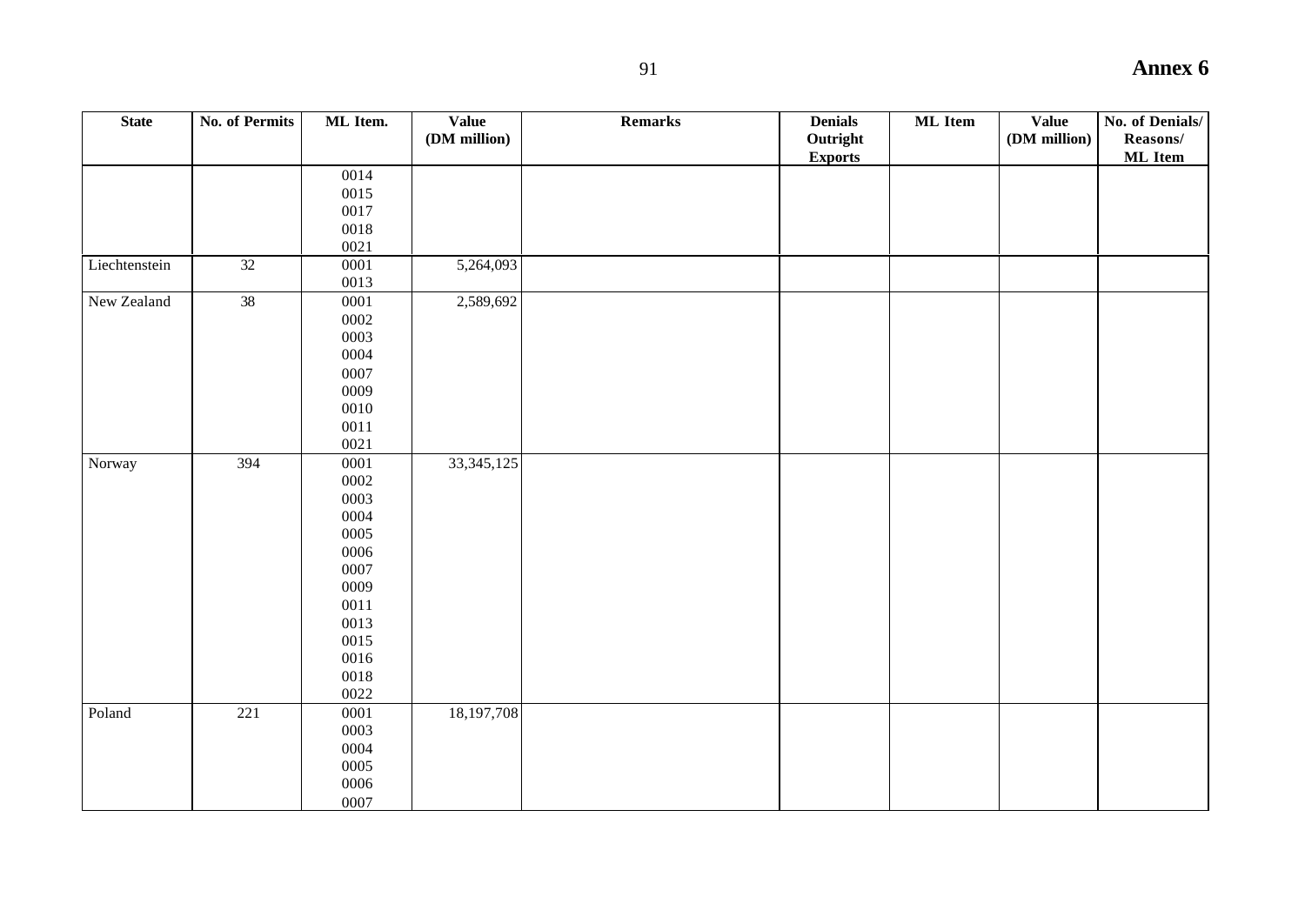| <b>State</b> | <b>No. of Permits</b> | ML Item.            | <b>Value</b> | Remarks | <b>Denials</b> | <b>ML</b> Item | <b>Value</b> | No. of Denials/  |
|--------------|-----------------------|---------------------|--------------|---------|----------------|----------------|--------------|------------------|
|              |                       |                     | (DM million) |         | Outright       |                | (DM million) | Reasons/         |
|              |                       |                     |              |         | <b>Exports</b> |                |              | <b>ML</b> Item   |
|              |                       | ${\bf 0008}$        |              |         |                |                |              |                  |
|              |                       | 0009                |              |         |                |                |              |                  |
|              |                       | $0010\,$            |              |         |                |                |              |                  |
|              |                       | $0011$              |              |         |                |                |              |                  |
|              |                       | 0014                |              |         |                |                |              |                  |
|              |                       | 0015                |              |         |                |                |              |                  |
|              |                       | 0017                |              |         |                |                |              |                  |
|              |                       | 0018                |              |         |                |                |              |                  |
|              |                       | 0021                |              |         |                |                |              |                  |
| Switzerland  | 1114                  | $0001\,$            | 312,629,693  |         |                |                |              |                  |
|              |                       | 0002                |              |         |                |                |              |                  |
|              |                       | 0003                |              |         |                |                |              |                  |
|              |                       | 0004                |              |         |                |                |              |                  |
|              |                       | 0005                |              |         |                |                |              |                  |
|              |                       | 0006                |              |         |                |                |              |                  |
|              |                       | 0007                |              |         |                |                |              |                  |
|              |                       | $\,0008\,$          |              |         |                |                |              |                  |
|              |                       | 0010                |              |         |                |                |              |                  |
|              |                       | $0011\,$            |              |         |                |                |              |                  |
|              |                       | 0013                |              |         |                |                |              |                  |
|              |                       | 0014                |              |         |                |                |              |                  |
|              |                       | 0015                |              |         |                |                |              |                  |
|              |                       | 0016                |              |         |                |                |              |                  |
|              |                       | 0017                |              |         |                |                |              |                  |
|              |                       | $0018\,$            |              |         |                |                |              |                  |
|              |                       | $0021\,$            |              |         |                |                |              |                  |
|              |                       | 0022                |              |         |                |                |              |                  |
| Turkey       | 214                   | 0001                | 510,099,307  |         | $\overline{2}$ | 0006           | 12,530       | $\overline{1}$   |
|              |                       | 0002                |              |         |                |                |              |                  |
|              |                       | 0003                |              |         |                |                |              | Criterion 2, 3 / |
|              |                       | 0004                |              |         |                |                |              | 0003             |
|              |                       | 0005                |              |         |                |                |              |                  |
|              |                       | 0006                |              |         |                |                |              |                  |
|              |                       | 0007                |              |         |                |                |              |                  |
|              |                       | $\boldsymbol{0008}$ |              |         |                |                |              |                  |
|              |                       | 0009                |              |         |                |                |              |                  |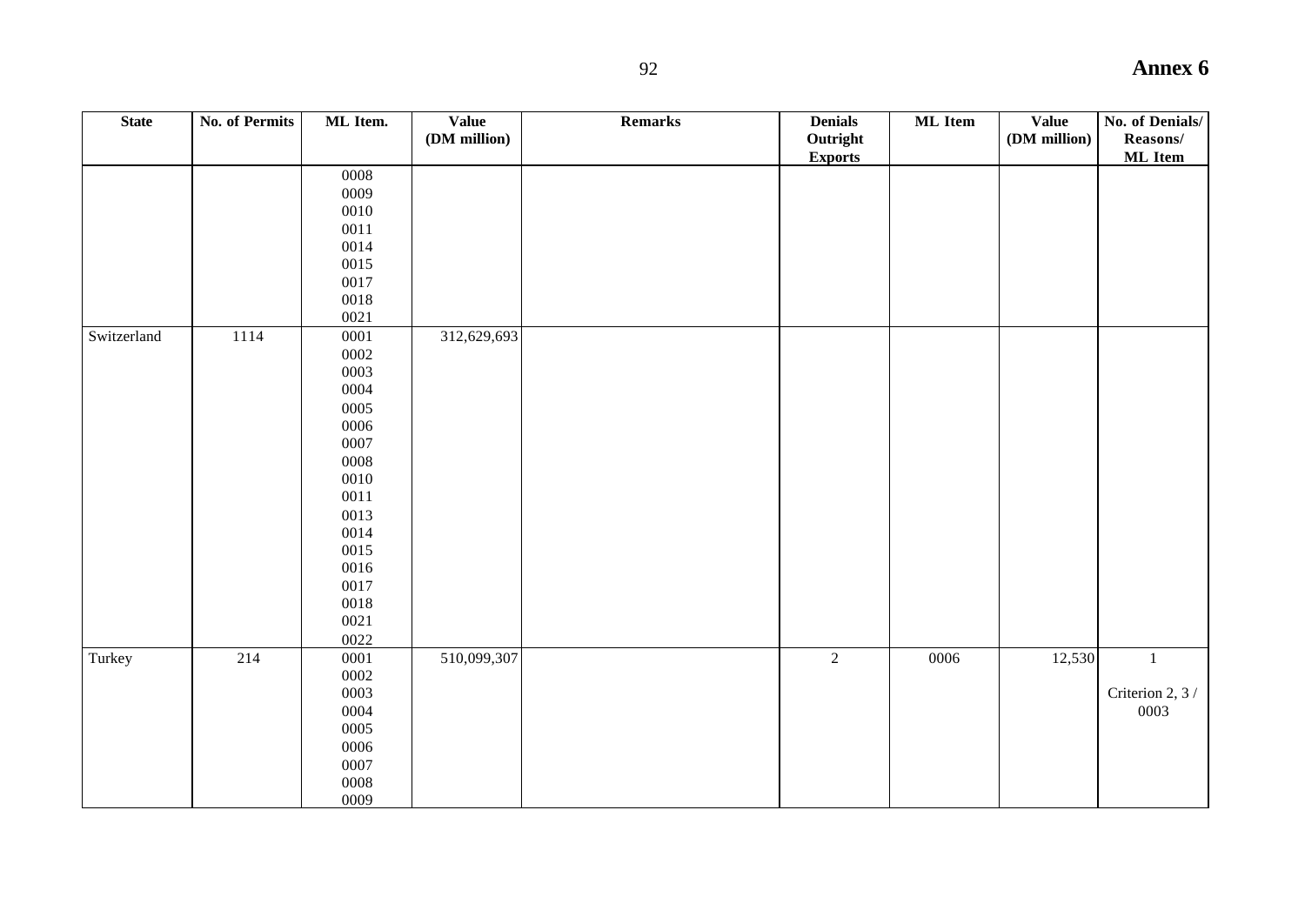| <b>State</b> | No. of Permits | ML Item. | <b>Value</b><br>(DM million) | Remarks | <b>Denials</b><br>Outright<br><b>Exports</b> | <b>ML</b> Item | Value<br>(DM million) | No. of Denials/<br>Reasons/<br><b>ML</b> Item |
|--------------|----------------|----------|------------------------------|---------|----------------------------------------------|----------------|-----------------------|-----------------------------------------------|
|              |                | 0010     |                              |         |                                              |                |                       |                                               |
|              |                | 0011     |                              |         |                                              |                |                       |                                               |
|              |                | 0013     |                              |         |                                              |                |                       |                                               |
|              |                | 0014     |                              |         |                                              |                |                       |                                               |
|              |                | 0016     |                              |         |                                              |                |                       |                                               |
|              |                | 0017     |                              |         |                                              |                |                       |                                               |
|              |                | 0018     |                              |         |                                              |                |                       |                                               |
|              |                | $0021\,$ |                              |         |                                              |                |                       |                                               |
|              |                | 0022     |                              |         |                                              |                |                       |                                               |
| <b>USA</b>   | 836            | 0001     | 895,487,974                  |         |                                              |                |                       |                                               |
|              |                | 0002     |                              |         |                                              |                |                       |                                               |
|              |                | 0003     |                              |         |                                              |                |                       |                                               |
|              |                | 0004     |                              |         |                                              |                |                       |                                               |
|              |                | 0005     |                              |         |                                              |                |                       |                                               |
|              |                | 0006     |                              |         |                                              |                |                       |                                               |
|              |                | 0007     |                              |         |                                              |                |                       |                                               |
|              |                | 0008     |                              |         |                                              |                |                       |                                               |
|              |                | 0009     |                              |         |                                              |                |                       |                                               |
|              |                | 0010     |                              |         |                                              |                |                       |                                               |
|              |                | 0011     |                              |         |                                              |                |                       |                                               |
|              |                | 0013     |                              |         |                                              |                |                       |                                               |
|              |                | 0014     |                              |         |                                              |                |                       |                                               |
|              |                | 0015     |                              |         |                                              |                |                       |                                               |
|              |                | 0016     |                              |         |                                              |                |                       |                                               |
|              |                | 0017     |                              |         |                                              |                |                       |                                               |
|              |                | 0018     |                              |         |                                              |                |                       |                                               |
|              |                | 0021     |                              |         |                                              |                |                       |                                               |
|              |                | 0022     |                              |         |                                              |                |                       |                                               |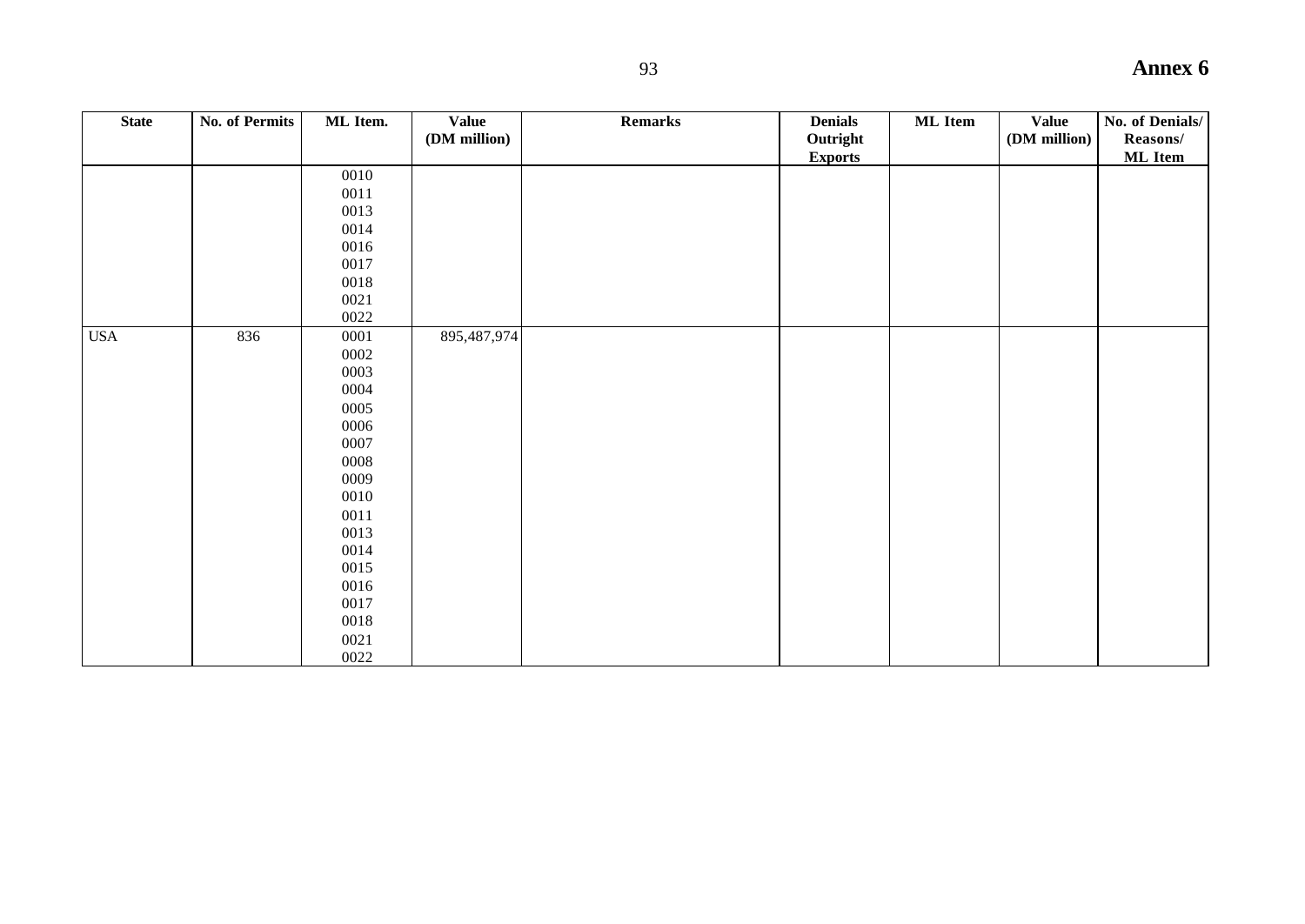| <b>State</b>    | <b>No. of Permits</b> | ML Item. | Value<br>(DM million) | <b>Remarks</b> | <b>Denials</b><br>Outright | <b>ML</b> Item | <b>Value</b><br>(DM million) | No. of Denials/<br>Reasons/ |
|-----------------|-----------------------|----------|-----------------------|----------------|----------------------------|----------------|------------------------------|-----------------------------|
|                 |                       |          |                       |                | <b>Exports</b>             |                |                              | <b>ML</b> Item              |
| Collective      | 111                   | 0004     | 3,733,933,026         |                |                            |                |                              |                             |
| export licences |                       | 0005     |                       |                |                            |                |                              |                             |
|                 |                       | 0009     |                       |                |                            |                |                              |                             |
| EU, NATO or     |                       | 0010     |                       |                |                            |                |                              |                             |
| NATO-           |                       | 0011     |                       |                |                            |                |                              |                             |
| equivalent      |                       | 0014     |                       |                |                            |                |                              |                             |
| countries       |                       | 0015     |                       |                |                            |                |                              |                             |
|                 |                       | 0016     |                       |                |                            |                |                              |                             |
|                 |                       | 0017     |                       |                |                            |                |                              |                             |
|                 |                       | 0018     |                       |                |                            |                |                              |                             |
|                 |                       | 0021     |                       |                |                            |                |                              |                             |
|                 |                       | 0022     |                       |                |                            |                |                              |                             |
|                 |                       |          |                       |                |                            |                |                              |                             |
| Total           | 4,029                 |          | 5,618,447,963         |                | 2                          |                | 12,530                       |                             |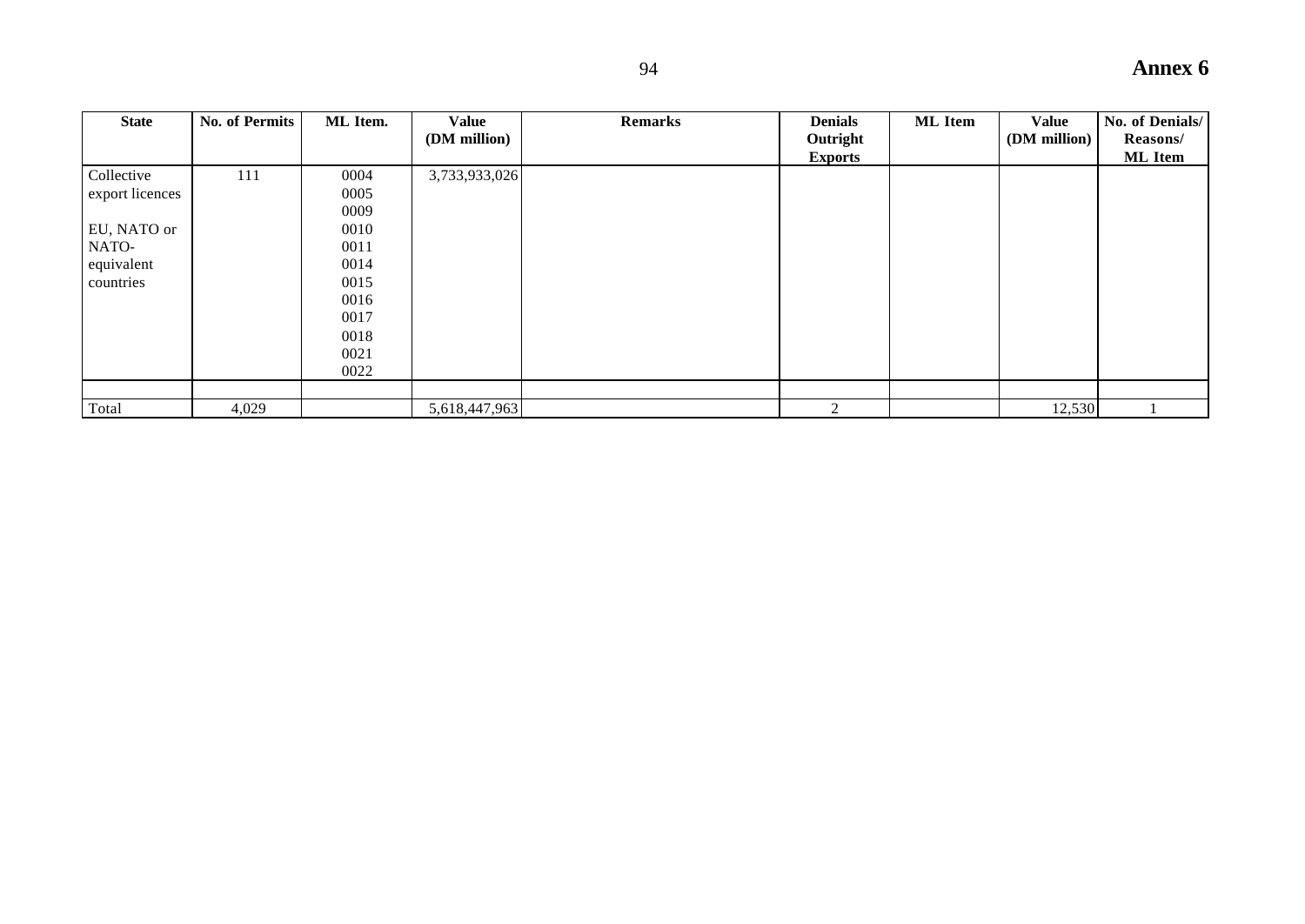# **Third Countries**

| <b>State</b> | <b>No. of Permits</b> | <b>ML</b> Item                                               | <b>Value</b><br>(DM million) | <b>Remarks</b>                                                                                                                                                                                                                                                                                                                                                     | <b>Denials</b><br>Outright<br><b>Exports</b> | ML Item. | <b>Value</b><br>(DM million) | No. of denials/<br><b>Reasons/ML</b><br><b>Item</b> |
|--------------|-----------------------|--------------------------------------------------------------|------------------------------|--------------------------------------------------------------------------------------------------------------------------------------------------------------------------------------------------------------------------------------------------------------------------------------------------------------------------------------------------------------------|----------------------------------------------|----------|------------------------------|-----------------------------------------------------|
| Albania      | $\overline{2}$        | 0013                                                         | 269,701                      | Armoured vests                                                                                                                                                                                                                                                                                                                                                     |                                              |          |                              |                                                     |
| Algeria      | $\overline{4}$        | 0010<br>0011                                                 | 396,074                      | Communications equipment and parts<br>thereof $(0011/98.4\%)$                                                                                                                                                                                                                                                                                                      |                                              |          |                              |                                                     |
| Andorra      | 26                    | 0001<br>0003<br>0018                                         |                              | 437,019 Rifles and carbines with and without<br>permission under the War Weapons<br>Control Act, revolvers, pistols,<br>machine pistols, weapons for hunting<br>and sporting purposes (0001/85.7%)                                                                                                                                                                 |                                              |          |                              |                                                     |
| Argentina    | 42                    | 0001<br>0003<br>0004<br>0005<br>0009<br>0011<br>0018<br>0022 | 2,437,902                    | Parts for submarines, parts for sonar<br>detection and sonic depth finder<br>systems (0009/57.7%);<br>Rifles and carbines without permission<br>under the War Weapons Control Act,<br>revolvers, pistols, machine pistols,<br>weapons for hunting and sporting<br>purposes, pistols and revolvers for<br>sporting purposes, weapon control<br>devices (0001/23.2%) |                                              |          |                              |                                                     |
| Azerbaijan   |                       |                                                              |                              |                                                                                                                                                                                                                                                                                                                                                                    |                                              |          |                              | $\mathbf{1}$<br>Criterion 4/<br>0018                |
| Bahrain      | 5                     | 0001<br>0003<br>0007<br>0009<br>0014<br>0017                 | 3,591,907                    | Parts for patrol boats (0009/83.5%)                                                                                                                                                                                                                                                                                                                                |                                              |          |                              |                                                     |
| Bangladesh   | 69                    | 0001<br>0003<br>0007<br>0010<br>0011                         | 1,298,461                    | Practice ammunition (0014/77.9%);<br>Nuclear/chemical weapons warning<br>system (0007/14.6%)                                                                                                                                                                                                                                                                       |                                              |          |                              |                                                     |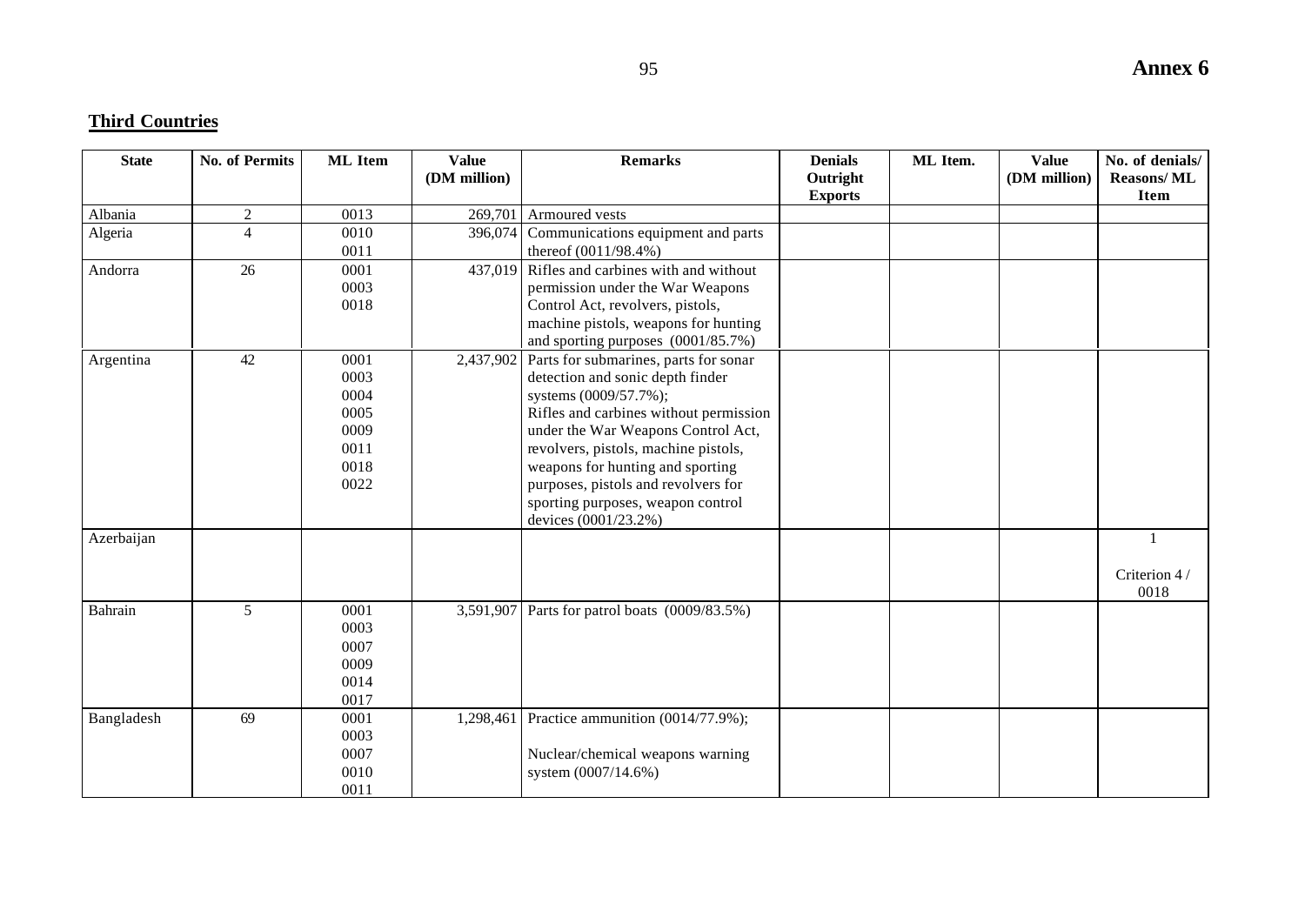| <b>State</b>   | <b>No. of Permits</b> | <b>ML</b> Item | <b>Value</b><br>(DM million) | <b>Remarks</b>                                                          | <b>Denials</b><br>Outright<br><b>Exports</b> | <b>ML</b> Item. | <b>Value</b><br>(DM million) | No. of denials/<br><b>Reasons/ML</b><br><b>Item</b> |
|----------------|-----------------------|----------------|------------------------------|-------------------------------------------------------------------------|----------------------------------------------|-----------------|------------------------------|-----------------------------------------------------|
|                |                       | 0013           |                              |                                                                         |                                              |                 |                              |                                                     |
|                |                       | 0014           |                              |                                                                         |                                              |                 |                              |                                                     |
| <b>Belarus</b> | $\overline{2}$        | 0003           |                              | 14,119 Ammunition for weapons for hunting<br>and sporting purposes      |                                              |                 |                              |                                                     |
| Bolivia        | 5                     | 0001           |                              | 77,266 Trucks (0006/93.2%)                                              |                                              |                 |                              |                                                     |
|                |                       | 0006           |                              |                                                                         |                                              |                 |                              |                                                     |
| Botswana       | 11                    | 0001           |                              | 544,513 Revolvers, pistols, weapons for                                 |                                              |                 |                              |                                                     |
|                |                       | 0006           |                              | sporting and hunting purposes                                           |                                              |                 |                              |                                                     |
|                |                       | 0014           |                              | $(0001/49.1\%)$ ;                                                       |                                              |                 |                              |                                                     |
|                |                       | 0015           |                              |                                                                         |                                              |                 |                              |                                                     |
|                |                       |                |                              | Sub-calibre practice cartridges and<br>practice ammunition (0014/38.2%) |                                              |                 |                              |                                                     |
| <b>Brazil</b>  | 78                    | 0001           |                              | 46,311,110 Parts for vessels of war, parts for sonar                    |                                              |                 |                              |                                                     |
|                |                       | 0003           |                              | detection and sonic depth finder                                        |                                              |                 |                              |                                                     |
|                |                       | 0004           |                              | systems (0009/47.1%);                                                   |                                              |                 |                              |                                                     |
|                |                       | 0005           |                              | Parts for radar equipment,                                              |                                              |                 |                              |                                                     |
|                |                       | 0006           |                              | communications equipment and                                            |                                              |                 |                              |                                                     |
|                |                       | 0007           |                              | components, electronic components                                       |                                              |                 |                              |                                                     |
|                |                       | 0009           |                              | and parts for military purposes                                         |                                              |                 |                              |                                                     |
|                |                       | 0010           |                              | $(0011/23.0\%);$                                                        |                                              |                 |                              |                                                     |
|                |                       | 0011           |                              |                                                                         |                                              |                 |                              |                                                     |
|                |                       | 0013           |                              | Airborne fire control systems and parts                                 |                                              |                 |                              |                                                     |
|                |                       | 0015           |                              | thereof (0005/18.5%)                                                    |                                              |                 |                              |                                                     |
|                |                       | 0016           |                              |                                                                         |                                              |                 |                              |                                                     |
|                |                       | 0017           |                              |                                                                         |                                              |                 |                              |                                                     |
|                |                       | 0018           |                              |                                                                         |                                              |                 |                              |                                                     |
| <b>Brunei</b>  | 15                    | 0001           | 7,237,696                    | Sonic depth finder systems,                                             |                                              |                 |                              |                                                     |
|                |                       | 0006           |                              | gyrocompass systems (0009/74.9%);                                       |                                              |                 |                              |                                                     |
|                |                       | 0009           |                              |                                                                         |                                              |                 |                              |                                                     |
|                |                       | 0011           |                              | Parts for armoured vehicles                                             |                                              |                 |                              |                                                     |
|                |                       | 0013           |                              | $(0006/13.9\%)$                                                         |                                              |                 |                              |                                                     |
|                |                       | 0017           |                              |                                                                         |                                              |                 |                              |                                                     |
|                |                       | 0018           |                              |                                                                         |                                              |                 |                              |                                                     |
|                |                       | 0019           |                              |                                                                         |                                              |                 |                              |                                                     |
|                |                       | 0021           |                              |                                                                         |                                              |                 |                              |                                                     |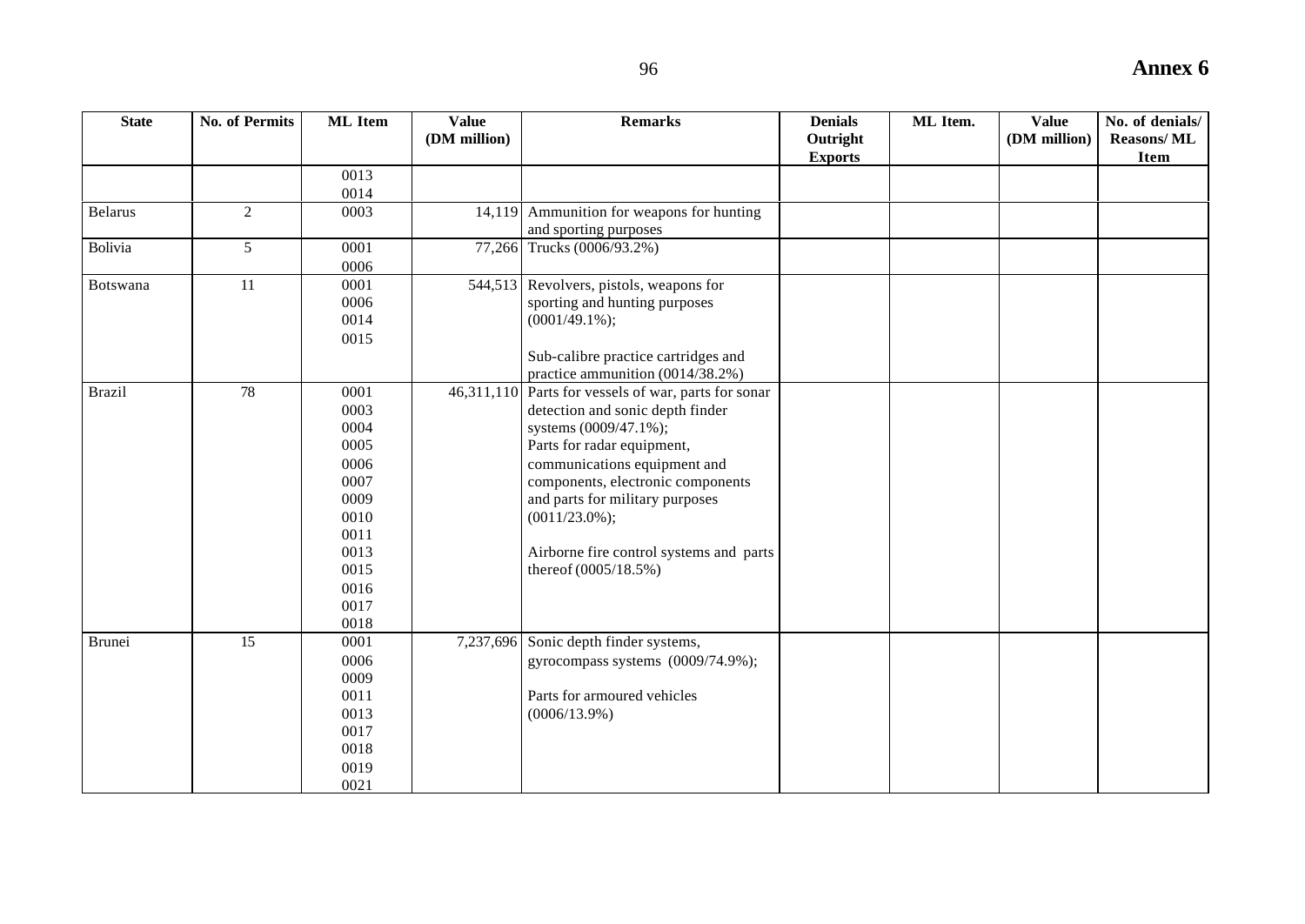| <b>State</b>                     | <b>No. of Permits</b> | <b>ML</b> Item                                                                                               | Value<br>(DM million) | <b>Remarks</b>                                                                                                                                                                                                                                                                                                                                                                                                                    | <b>Denials</b><br>Outright<br><b>Exports</b> | ML Item.             | <b>Value</b><br>(DM million) | No. of denials/<br><b>Reasons/ML</b><br>Item |
|----------------------------------|-----------------------|--------------------------------------------------------------------------------------------------------------|-----------------------|-----------------------------------------------------------------------------------------------------------------------------------------------------------------------------------------------------------------------------------------------------------------------------------------------------------------------------------------------------------------------------------------------------------------------------------|----------------------------------------------|----------------------|------------------------------|----------------------------------------------|
| Bulgaria                         | 55                    | 0001<br>0003<br>0007<br>0009<br>0015<br>0018                                                                 | 2,886,066             | Revolvers, pistols, weapons for<br>sporting and hunting purposes, fire<br>control systems (0001/65.2%);<br>Night vision gear $(0015/17.8%)$                                                                                                                                                                                                                                                                                       |                                              | 0001                 | 16,477                       | Criterion 7/<br>0016                         |
| Burkina Faso                     | $\mathbf{1}$          | 0006                                                                                                         |                       | $5,160$ Trucks                                                                                                                                                                                                                                                                                                                                                                                                                    |                                              |                      |                              |                                              |
| Chad                             |                       |                                                                                                              |                       |                                                                                                                                                                                                                                                                                                                                                                                                                                   | $\mathbf{1}$                                 | 0001<br>0003         | 935                          |                                              |
| Chile                            | 61                    | 0001<br>0002<br>0003<br>0004<br>0005<br>0006<br>0009<br>0011<br>0013<br>0014<br>0017<br>0018<br>0021<br>0022 |                       | 48,043,252 Parts for submarines and fast patrol<br>boats, sonar detection devices and parts<br>thereof, gyrocompass systems and parts<br>thereof (0009/43.4%);<br>Catalogue of spare parts for tanks;<br>technical documents for frigates<br>$(0022/29.1\%);$<br>Communications equipment and parts<br>thereof, parts for torpedo test stand,<br>electronic components for military<br>purposes and parts thereof<br>(0011/12.7%) |                                              |                      |                              |                                              |
| China                            | 6                     | 0003<br>0006<br>0007<br>0011                                                                                 | 2,789,306             | Trucks and parts thereof (0006/90.1%)                                                                                                                                                                                                                                                                                                                                                                                             | $\overline{2}$                               | 0001<br>0011<br>0021 | 34,097                       | $\mathbf{1}$<br>Criterion 1/<br>0018         |
| Columbia                         | $\overline{7}$        | 0001<br>0004<br>0005<br>0009<br>0011                                                                         |                       | 6,047,383 Parts of submarines (0009/84.1%)                                                                                                                                                                                                                                                                                                                                                                                        | $\mathbf{1}$                                 | 0018                 | 1,764                        |                                              |
| Congo,<br>Democratic<br>Republic |                       |                                                                                                              |                       |                                                                                                                                                                                                                                                                                                                                                                                                                                   | $\overline{2}$                               | 0006<br>0011         | 1,076,280                    | $\mathbf{1}$<br>Criterion<br>1a, 3, 7/0006   |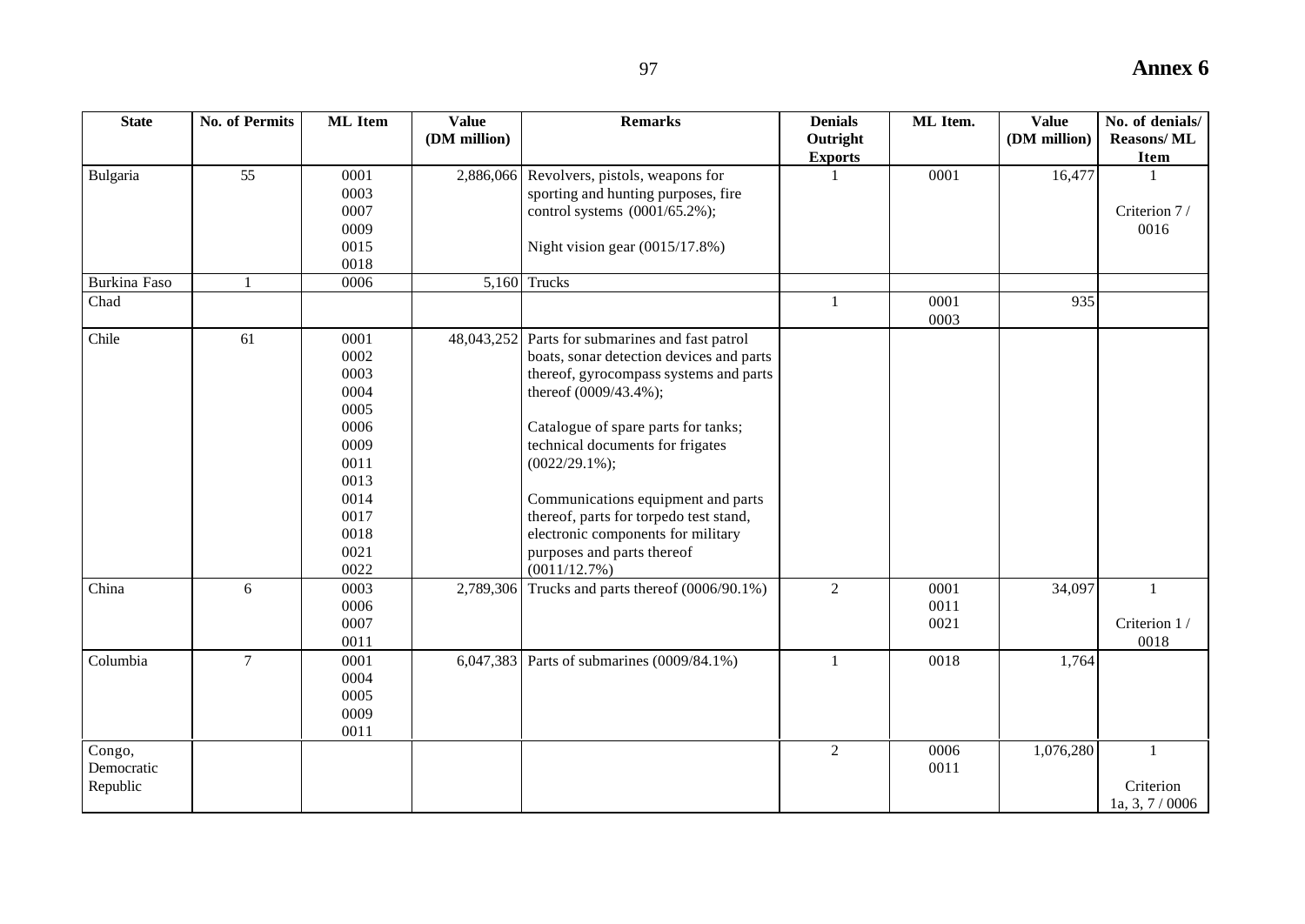| <b>State</b>          | <b>No. of Permits</b> | <b>ML</b> Item                                                                               | <b>Value</b><br>(DM million) | <b>Remarks</b>                                                                                                                                 | <b>Denials</b><br>Outright<br><b>Exports</b> | ML Item.             | <b>Value</b><br>(DM million) | No. of denials/<br><b>Reasons/ML</b><br><b>Item</b> |
|-----------------------|-----------------------|----------------------------------------------------------------------------------------------|------------------------------|------------------------------------------------------------------------------------------------------------------------------------------------|----------------------------------------------|----------------------|------------------------------|-----------------------------------------------------|
| Costa Rica            | $\overline{2}$        | 0001                                                                                         |                              | 17,344 Revolvers and pistols                                                                                                                   |                                              |                      |                              |                                                     |
| Croatia               | $\overline{7}$        | 0001<br>0006<br>0008<br>0015                                                                 |                              | 958,920 Fire truck, mine clearance equipment<br>$(0006/92.9\%)$                                                                                | $\overline{3}$                               | 0001<br>0016<br>0018 | 83,853                       | Criterion 1/<br>0018                                |
| <b>Cyprus North</b>   |                       | 0001                                                                                         |                              | 3,756 Revolvers and pistols                                                                                                                    |                                              |                      |                              |                                                     |
| Cyprus South          | $\overline{2}$        | 0006<br>0013                                                                                 |                              | 234,900 Parts of armoured vehicles<br>$(0006/99.7\%)$ .                                                                                        |                                              |                      |                              |                                                     |
| Dominican<br>Republic | 3                     | 0001                                                                                         | 17,275                       | Revolvers and pistols                                                                                                                          |                                              |                      |                              |                                                     |
| Ecuador               | 8                     | 0001<br>0003<br>0004<br>0009<br>0010<br>0011                                                 | 338,609                      | Transport aircraft (0010/59.1%);<br>Parts of torpedoes (0004/16.5%);<br>Parts for airborne/seaborne network<br>switching devices (0011/11.8%)  |                                              |                      |                              |                                                     |
| Egypt                 | 78                    | 0001<br>0003<br>0004<br>0006<br>0007<br>0008<br>0010<br>0011<br>0014<br>0016<br>0017<br>0021 |                              | 18,564,056 Parts for armoured vehicles, cranes<br>(0006/42.0);<br>Navigation systems,<br>Communications equipment and parts<br>$(0011/38.2\%)$ | $\overline{4}$                               | 0001<br>0003         | 5,494                        |                                                     |
| El Salvador           |                       | 0001                                                                                         |                              | 3,348 Pistols and revolvers for hunting and<br>sporting purposes                                                                               | $\overline{2}$                               | 0001<br>0003         | 20,825                       |                                                     |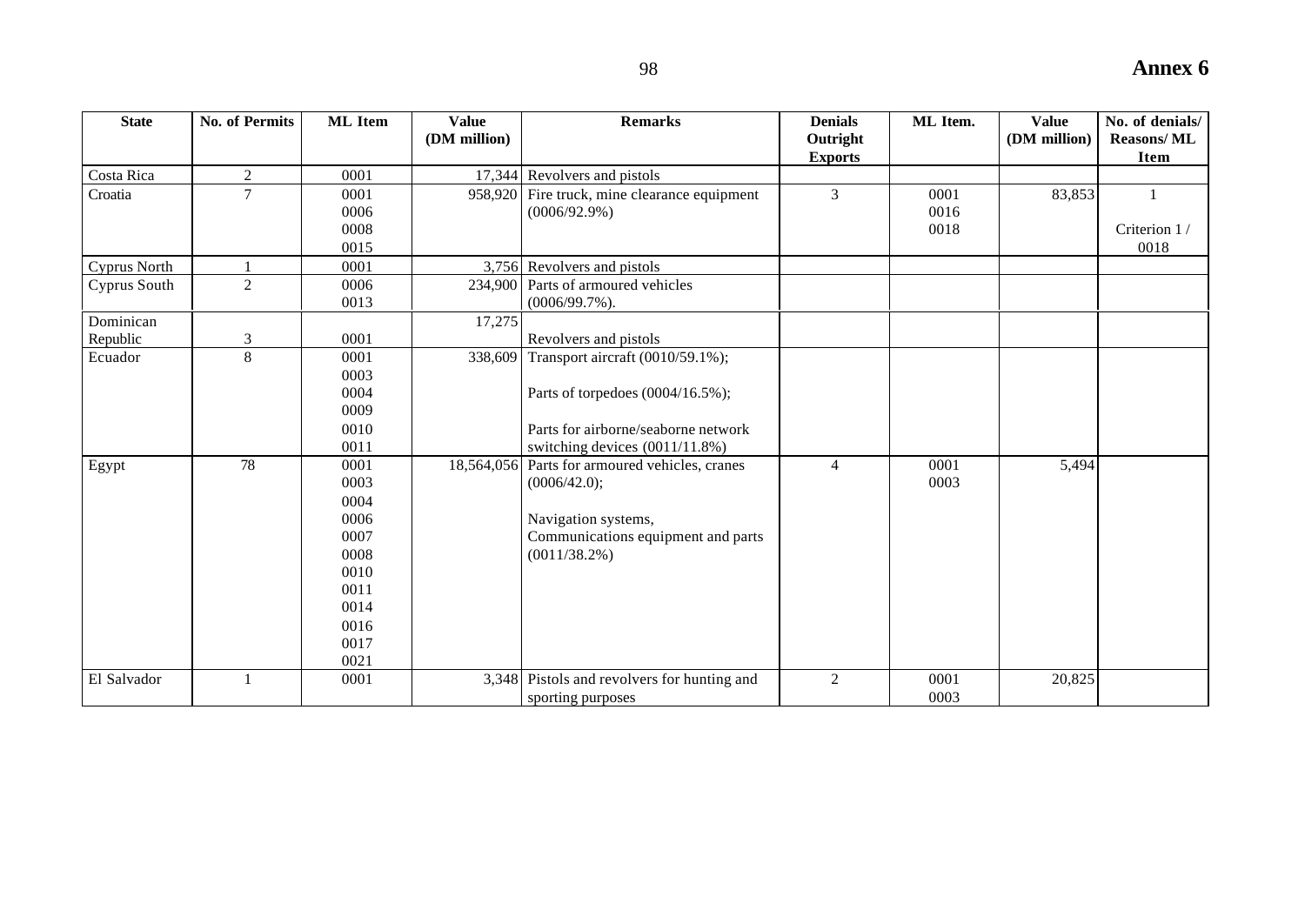| -99    |                            |          |                       | <b>Annex 6</b>                        |  |
|--------|----------------------------|----------|-----------------------|---------------------------------------|--|
| emarks | <b>Denials</b><br>Outright | ML Item. | Value<br>(DM million) | No. of denials/<br><b>Reasons/ ML</b> |  |
|        | Evnorte                    |          |                       | Ttem                                  |  |

| <b>State</b> | <b>No. of Permits</b> | <b>ML</b> Item | Value<br>(DM million) | <b>Remarks</b>                                                | <b>Denials</b><br>Outright | ML Item. | Value<br>(DM million) | No. of denials/<br><b>Reasons/ML</b> |
|--------------|-----------------------|----------------|-----------------------|---------------------------------------------------------------|----------------------------|----------|-----------------------|--------------------------------------|
|              |                       |                |                       |                                                               | <b>Exports</b>             |          |                       | Item                                 |
| Estonia      | 30                    | 0001           |                       | 1,871,548 Mine sweeping boats,                                |                            |          |                       |                                      |
|              |                       | 0003           |                       | telecommunications experimental                               |                            |          |                       |                                      |
|              |                       | 0006           |                       | vessel (0009/77.7%);                                          |                            |          |                       |                                      |
|              |                       | 0009           |                       |                                                               |                            |          |                       |                                      |
|              |                       | 0011           |                       | Ammunition for cannons, rifles,                               |                            |          |                       |                                      |
|              |                       | 0015           |                       | grenade pistols, revolvers, pistols and                       |                            |          |                       |                                      |
|              |                       |                |                       | weapons for hunting and sporting                              |                            |          |                       |                                      |
|              |                       |                |                       | purposes (0003/8.1%)                                          |                            |          |                       |                                      |
| Gabon        | 2                     | 0001           |                       | 9,050 Revolvers and pistols (0001/70.7%);                     |                            |          |                       |                                      |
|              |                       | 0003           |                       |                                                               |                            |          |                       |                                      |
|              |                       |                |                       | Ammunition for revolvers, pistols and                         |                            |          |                       |                                      |
|              |                       |                |                       | weapons for hunting and sporting                              |                            |          |                       |                                      |
|              |                       | 0001           |                       | purposes (0003/29.3%)                                         |                            |          |                       |                                      |
| Georgia      | 5                     |                |                       | 257,423 Revolvers, pistols, weapons for hunting               |                            |          |                       |                                      |
|              |                       | 0003<br>0018   |                       | and sporting purposes, weapon control<br>devices (0001/88.7%) |                            |          |                       |                                      |
| Ghana        | 3                     | 0009           |                       | 151,981 Communications equipment and parts                    |                            |          |                       |                                      |
|              |                       | 0011           |                       | thereof $(0011/68.3\%)$ ;                                     |                            |          |                       |                                      |
|              |                       |                |                       |                                                               |                            |          |                       |                                      |
|              |                       |                |                       | Parts for fast patrol boats (0009/31.7%)                      |                            |          |                       |                                      |
| Greenland    | 8                     | 0001           |                       | 15,120 Rifles and carbines without permission                 |                            |          |                       |                                      |
|              |                       | 0003           |                       | under the War Weapons Control Act,                            |                            |          |                       |                                      |
|              |                       |                |                       | weapons for hunting and sporting                              |                            |          |                       |                                      |
|              |                       |                |                       | purposes (0001/66.1%);                                        |                            |          |                       |                                      |
|              |                       |                |                       | Ammunition for revolvers, pistols and                         |                            |          |                       |                                      |
|              |                       |                |                       | weapons for hunting and sporting                              |                            |          |                       |                                      |
|              |                       |                |                       | purposes (0003/33.9%)                                         |                            |          |                       |                                      |
| Guatemala    |                       |                |                       |                                                               |                            | 0001     | 1,768                 | $\overline{1}$                       |
|              |                       |                |                       |                                                               |                            |          |                       |                                      |
|              |                       |                |                       |                                                               |                            |          |                       | Criterion 3/<br>0001                 |
| Guyana       | 5                     | 0001           |                       | 53,908 Revolvers and pistols                                  |                            |          |                       |                                      |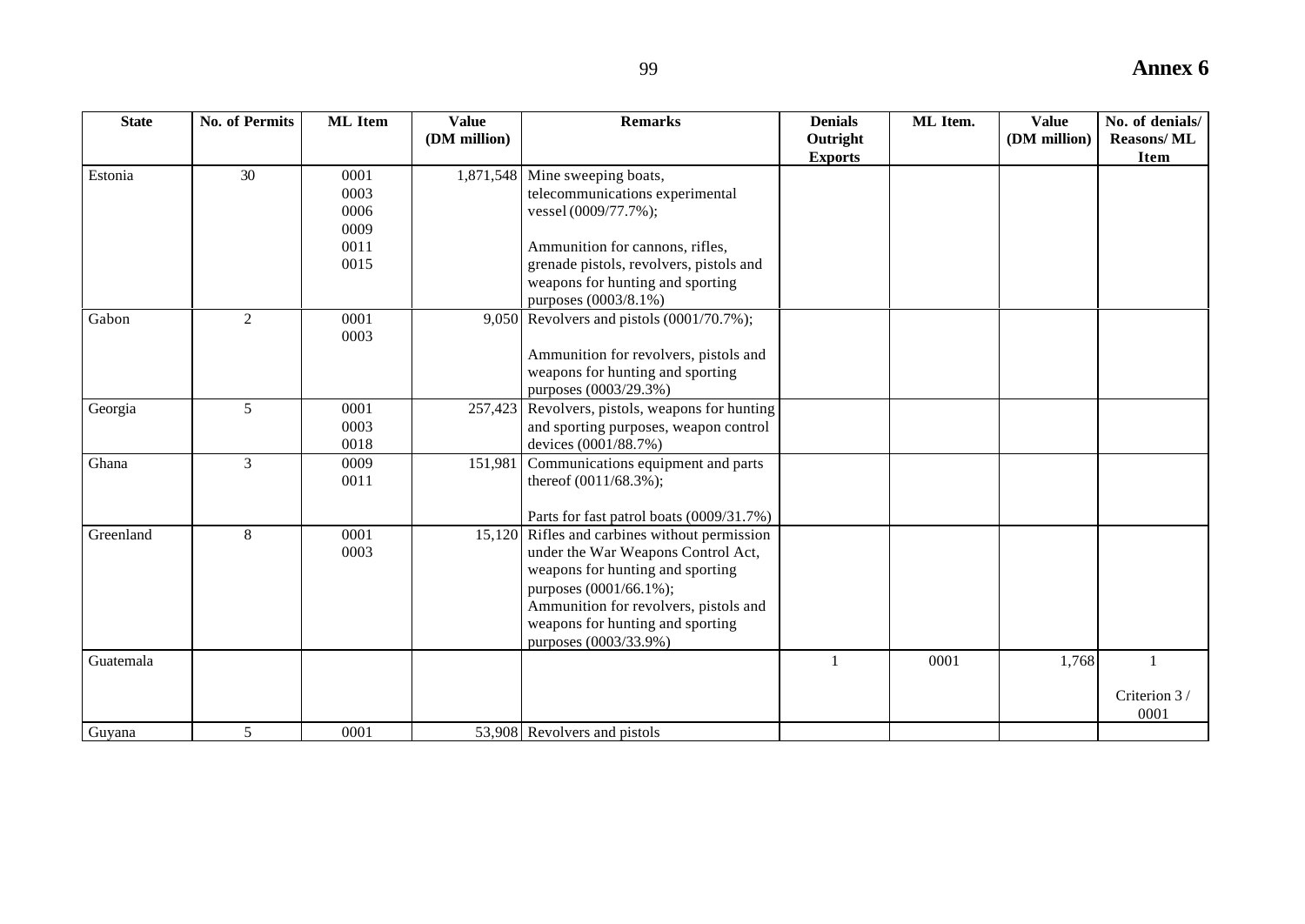| I<br>۰.<br>۰,<br>×<br>۰.<br>× |  |
|-------------------------------|--|

| Hong Kong | 8   | 0001<br>0003<br>0007<br>0015<br>0017                                                                         |             | 81,829 Ammunition for revolvers, pistols and<br>weapons for hunting and sporting<br>purposes (0003/65.2%);<br>Night vision gear for imaging<br>equipment (0015/15.9%)                                                                                                                                                                                                                                                                         |                |                                                      |            |                                                                  |
|-----------|-----|--------------------------------------------------------------------------------------------------------------|-------------|-----------------------------------------------------------------------------------------------------------------------------------------------------------------------------------------------------------------------------------------------------------------------------------------------------------------------------------------------------------------------------------------------------------------------------------------------|----------------|------------------------------------------------------|------------|------------------------------------------------------------------|
| India     | 58  | 0001<br>0003<br>0004<br>0005<br>0006<br>0007<br>0008<br>0009<br>0010<br>0011<br>0016<br>0018<br>0021<br>0022 | 63,416,755  | Parts of submarines and frigates, sonar<br>detection systems and parts, sonic<br>depth finder systems and parts thereof,<br>$(0009/39.4\%);$<br>Production equipment for anti-tank<br>ordnance, ballistic measurement<br>systems (0018/26.9%);<br>Parts for electronic countermeasure<br>equipment, communications<br>equipment, torpedo simulator, torpedo<br>components testing system<br>$(0011/12.4\%);$<br>Helicopter parts (0010/12.3%) | 13             | 0005<br>0006<br>0008<br>0010<br>0011<br>0018<br>0021 | 11,596,989 | $\overline{2}$<br>Criterion 4/<br>0018                           |
| Indonesia | 6   | 0001<br>0003<br>0011                                                                                         | 54,972      | Weapons for sporting and hunting<br>purposes (0001/75.8%);<br>Parts of communications equipment<br>$(0011/13.4\%)$                                                                                                                                                                                                                                                                                                                            | $\mathbf{1}$   | 0018                                                 | 69,573     | $\overline{2}$<br>Criterion 3/<br>0018<br>Criterion 7/<br>0014   |
| Israel    | 155 | 0001<br>0003<br>0004<br>0005<br>0006<br>0007<br>0008<br>0009<br>0010<br>0011<br>0013                         | 346,399,399 | Tank, armoured vehicle and truck parts<br>$(0006/70.6\%);$<br>Torpedoes, ammunition primers,<br>smoke canisters, signalling cartridges<br>$(0004/24.2\%)$                                                                                                                                                                                                                                                                                     | $\mathfrak{Z}$ | 0001<br>0010<br>0011<br>0022                         | 245,002    | $\overline{2}$<br>Criterion 4/<br>0022<br>Criterion 4d /<br>0002 |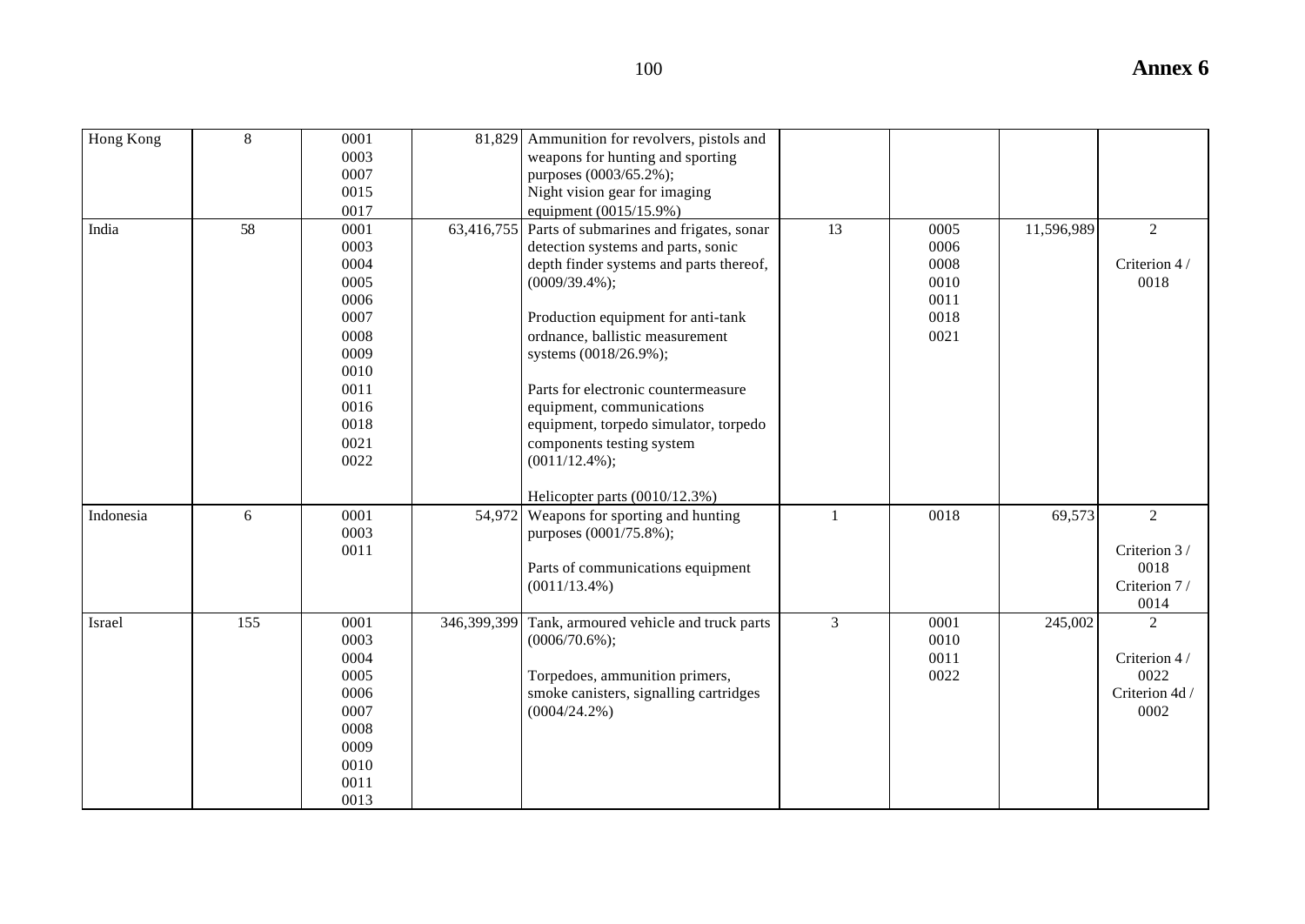|            |        | 0014 |         |                                                   |                |      |           |                   |
|------------|--------|------|---------|---------------------------------------------------|----------------|------|-----------|-------------------|
|            |        | 0016 |         |                                                   |                |      |           |                   |
|            |        | 0017 |         |                                                   |                |      |           |                   |
|            |        | 0018 |         |                                                   |                |      |           |                   |
|            |        | 0022 |         |                                                   |                |      |           |                   |
| Jordan     | $\tau$ | 0001 |         | $615,124$ Diving equipment for underwater         | 6              | 0001 | 73,348    | $\mathbf{1}$      |
|            |        | 0017 |         | divers (0017/92.7%)                               |                | 0003 |           |                   |
|            |        |      |         |                                                   |                |      |           | Criterion 4c /    |
|            |        |      |         |                                                   |                |      |           | 0003              |
| Kazakhstan | 18     | 0001 | 304,862 | Revolvers, Pistols, rifles for sporting           | $\overline{2}$ | 0001 | 10,750    |                   |
|            |        | 0003 |         | and hunting purposes (0001/84.0%)                 |                | 0003 |           |                   |
|            |        | 0018 |         |                                                   |                |      |           |                   |
| Kenya      | 12     | 0001 |         | 50,698 Revolvers, pistols, rifles for hunting     | $\overline{3}$ | 0004 | 1,817,298 | $\overline{3}$    |
|            |        | 0003 |         | and sporting purposes (0001/83.2%)                |                | 0006 |           |                   |
|            |        |      |         |                                                   |                | 0016 |           | Criterion 4d /    |
|            |        |      |         |                                                   |                |      |           | 0014              |
|            |        |      |         |                                                   |                |      |           | Criterion 2, 4d / |
|            |        |      |         |                                                   |                |      |           | 0014              |
|            |        |      |         |                                                   |                |      |           | Criterion 7/      |
|            |        |      |         |                                                   |                |      |           | 0016              |
| Korea,     | 154    | 0001 |         | 253.713.202 Parts of tanks and armoured vehicles, | $\overline{2}$ | 0006 | 398,000   |                   |
| Republic   |        | 0002 |         | parts of trucks, mine clearance                   |                | 0007 |           |                   |
|            |        | 0003 |         | equipment (0006/43.4%);                           |                |      |           |                   |
|            |        | 0004 |         |                                                   |                |      |           |                   |
|            |        | 0005 |         | Combat helicopters, parts of trainer              |                |      |           |                   |
|            |        | 0006 |         | aircraft, aero-engine parts, aero-engine          |                |      |           |                   |
|            |        | 0007 |         | test-bed, refuelling system                       |                |      |           |                   |
|            |        | 0008 |         | $(0010/32.3\%)$ ;                                 |                |      |           |                   |
|            |        | 0009 |         |                                                   |                |      |           |                   |
|            |        | 0010 |         | Parts of submarines, parts for                    |                |      |           |                   |
|            |        | 0011 |         | underwater location equipment, control            |                |      |           |                   |
|            |        | 0013 |         | and navigation equipment                          |                |      |           |                   |
|            |        | 0014 |         | $(0009/15.2\%)$                                   |                |      |           |                   |
|            |        | 0016 |         |                                                   |                |      |           |                   |
|            |        | 0017 |         |                                                   |                |      |           |                   |
|            |        | 0018 |         |                                                   |                |      |           |                   |
|            |        | 0021 |         |                                                   |                |      |           |                   |
|            |        | 0022 |         |                                                   |                |      |           |                   |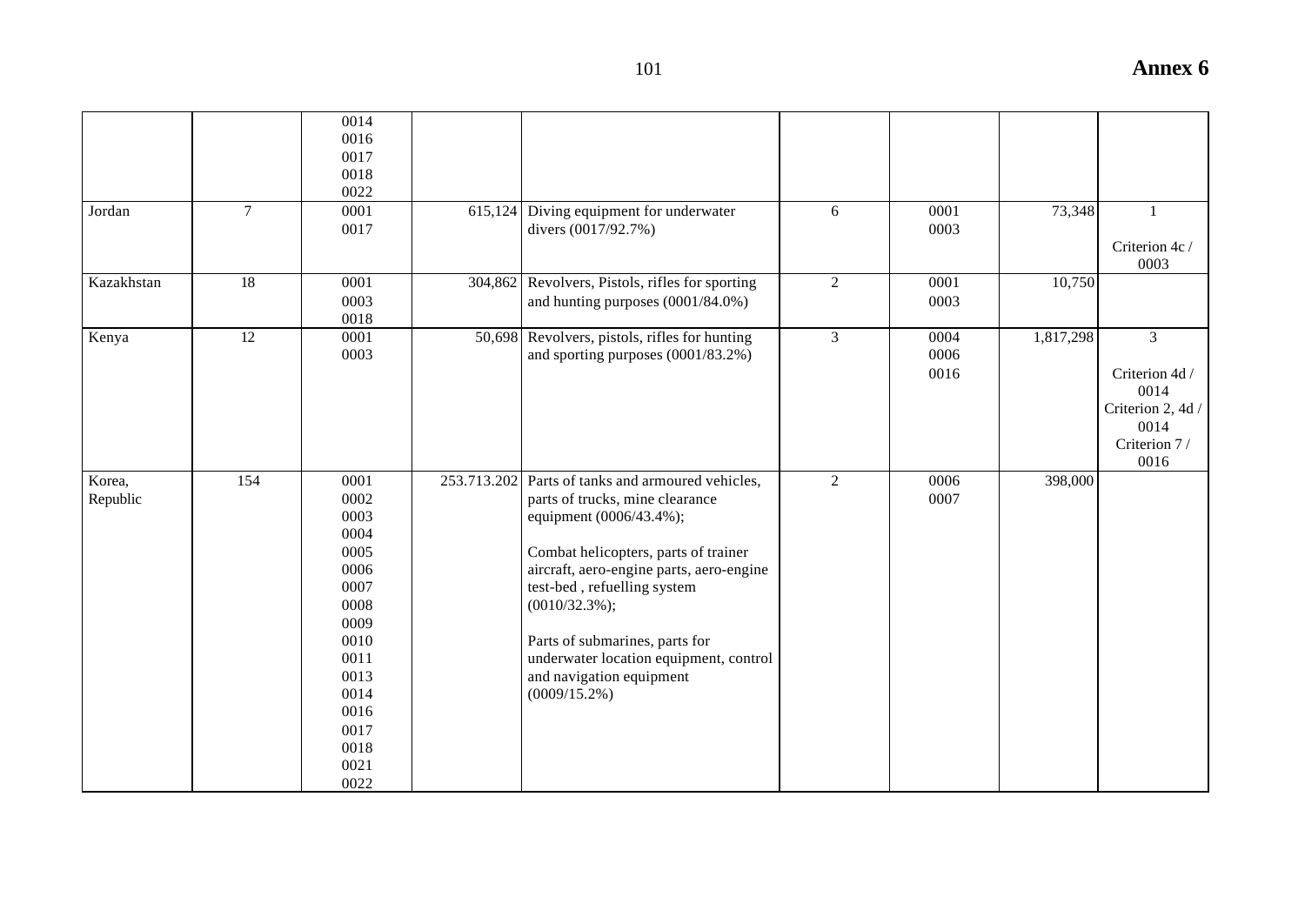| 102                                                                                               |      |     | <b>Annex 6</b> |
|---------------------------------------------------------------------------------------------------|------|-----|----------------|
| 3,092,339 Parts of communications equipment,<br>electronic intelligence system<br>$(0011/90.6\%)$ |      |     |                |
| 16,241 Armoured vests                                                                             |      |     |                |
| 1,906,615 Rifles and carbines without permission<br>under the War Weapon Control Act, re-         | 0001 | 295 |                |

| Kuwait<br>Kyrgystan<br>Latvia | $\overline{23}$<br>40 | 0001<br>0003<br>0006<br>0011<br>0013<br>0021<br>0013<br>0001 |           | 3,092,339 Parts of communications equipment,<br>electronic intelligence system<br>$(0011/90.6\%)$<br>16,241 Armoured vests<br>1,906,615 Rifles and carbines without permission                                                                                                                                                                                  | $\mathbf{1}$   | 0001         | 295     |  |
|-------------------------------|-----------------------|--------------------------------------------------------------|-----------|-----------------------------------------------------------------------------------------------------------------------------------------------------------------------------------------------------------------------------------------------------------------------------------------------------------------------------------------------------------------|----------------|--------------|---------|--|
|                               |                       | 0003<br>0004<br>0009<br>0014                                 |           | under the War Weapon Control Act, re-<br>volvers, pistols, decorative arms, rifles<br>for hunting and sporting purposes<br>$(0001/47.6\%);$<br>Mine sweeping boats and parts thereof,<br>sonar detection devices (0009/40.6%)                                                                                                                                   |                |              |         |  |
| Lebanon                       |                       | 0001                                                         |           | 5,274 Revolvers and pistols                                                                                                                                                                                                                                                                                                                                     | $\overline{c}$ | 0001         | 38,200  |  |
| Libyan Arab<br>Jamahiriya     |                       | 0006                                                         | 651,604   | Tractor and flat-bed trailer                                                                                                                                                                                                                                                                                                                                    |                |              |         |  |
| Lithuania                     | 38                    | 0001<br>0002<br>0003<br>0006<br>0009<br>0013<br>0018         |           | 2,728,149 Rifles and carbines without permission<br>under the War Weapons Control Act,<br>revolvers, pistols, Sniper's rifles, rifles<br>for hunting and sporting purposes<br>$(0001/39.0\%);$<br>Armoured troup transporters<br>$(0006/27.1\%)$ ;<br>Ammunition for canons, revolvers,<br>pistols, weapons for hunting and<br>sporting purposes $(0003/22.5%)$ | 1              | 0006         | 14,850  |  |
| Macao                         |                       |                                                              |           |                                                                                                                                                                                                                                                                                                                                                                 | 10             | 0001<br>0013 | 214,316 |  |
| Macedonia                     | $\overline{3}$        | 0001                                                         |           | 4,320 Revolvers, pistols, rifles for sporting<br>and hunting purposes                                                                                                                                                                                                                                                                                           |                |              |         |  |
| Madagascar                    | 1                     | 0001                                                         |           | 459 Pistols and revolvers for sporting<br>purposes                                                                                                                                                                                                                                                                                                              |                |              |         |  |
| Malaysia                      | 39                    | 0001<br>0003                                                 | 6,182,268 | Communications equipment and parts<br>thereof, electronic components for                                                                                                                                                                                                                                                                                        |                |              |         |  |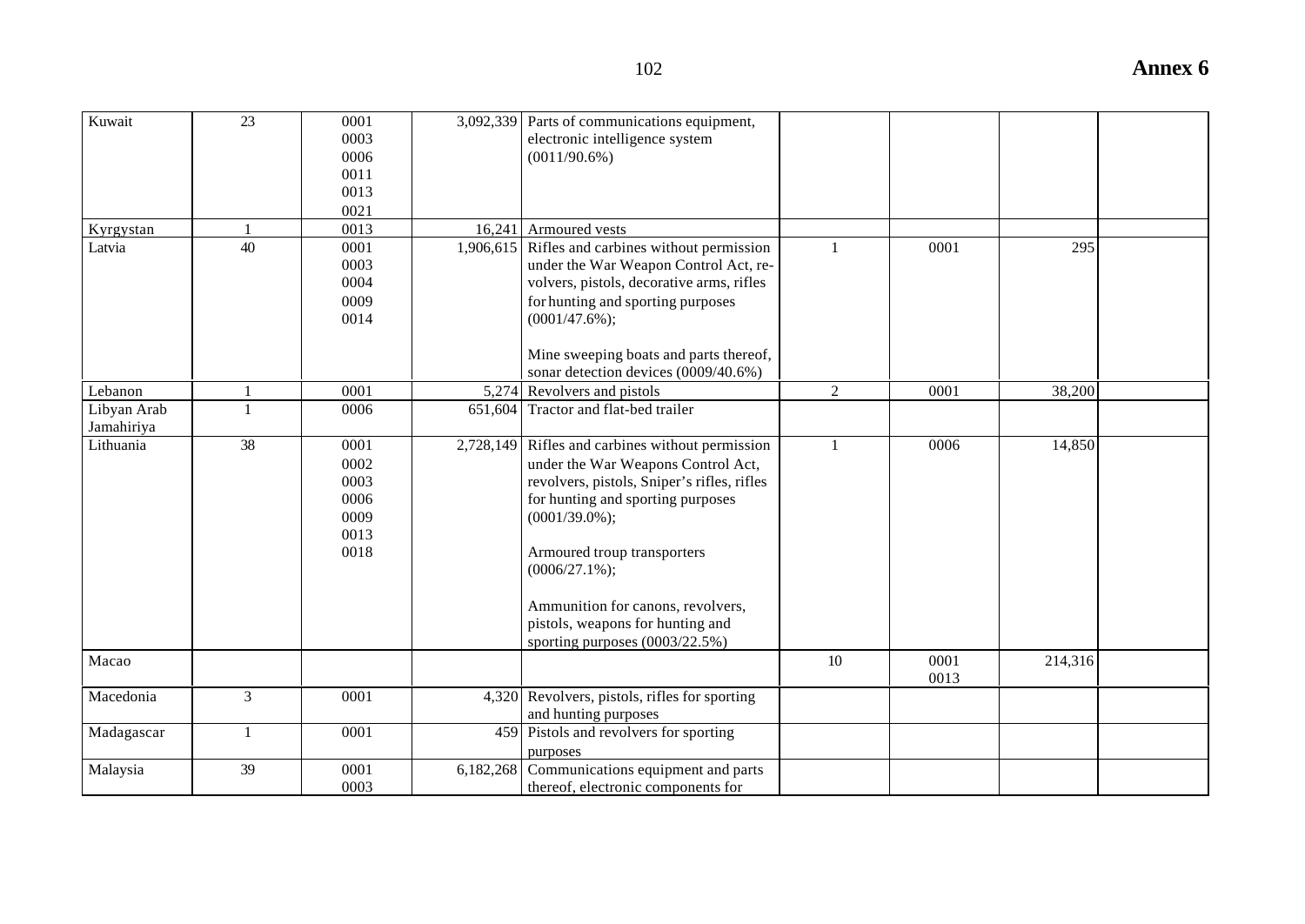|                       |                | 0004<br>0006<br>0007<br>0009<br>0010<br>0011<br>0014<br>0017<br>0022 |           | military purposes $(0011/45.4\%)$ ;<br>Technical documents for weapon use<br>and control systems, production<br>documents for ship radar systems<br>$(0022/40.8\%)$                                          |              |              |         |                                        |
|-----------------------|----------------|----------------------------------------------------------------------|-----------|--------------------------------------------------------------------------------------------------------------------------------------------------------------------------------------------------------------|--------------|--------------|---------|----------------------------------------|
| Malta                 | $\overline{2}$ | 0001<br>0003                                                         | 171,095   | Ammunition for revolvers and pistols<br>(0003/97.7%)                                                                                                                                                         |              |              |         |                                        |
| Mauritius             | 1              | 0001                                                                 |           | 7,000 Rifles for hunting and sporting<br>purposes                                                                                                                                                            |              |              |         |                                        |
| Mexico                | 8              | 0001<br>0016<br>0018                                                 |           | 115,286 Rifles and carbines with permission<br>under the War Weapons Control Act,<br>revolvers, pistols, machine pistols,<br>undercarriages of guns etc.<br>$(0001/71.2\%)$ ;<br>Semis for guns (0016/16.2%) | $\mathbf{1}$ | 0001         | 812,025 |                                        |
| Moldavia,<br>Republic | 2              | 0001<br>0003                                                         |           | 3,690 Revolvers and pistols $(0001/94.6%)$                                                                                                                                                                   | $\mathbf{1}$ | 0001         | 1,250   |                                        |
| Mongolia              | 2              | 0001<br>0003                                                         | 40,084    | Rifles for sporting and hunting<br>purposes (0001/66.0%);<br>Ammunition for weapons for hunting<br>and sporting weapons $(0.003/34.0\%)$                                                                     |              |              |         |                                        |
| Morocco               | $\,8\,$        | 0001<br>0006<br>0008<br>0010<br>0011<br>0013<br>0017                 | 5,743,779 | Parachutes (0010/81.8%)                                                                                                                                                                                      |              |              |         |                                        |
| Namibia               | 37             | 0001<br>0003                                                         | 190,183   | Ammunition for revolvers, pistols and<br>weapons for hunting and sporting<br>purposes (0003/51.2%);<br>Rifles and carbines without permission                                                                | 6            | 0001<br>0003 | 152,209 | $\overline{3}$<br>Criterion 7/<br>0001 |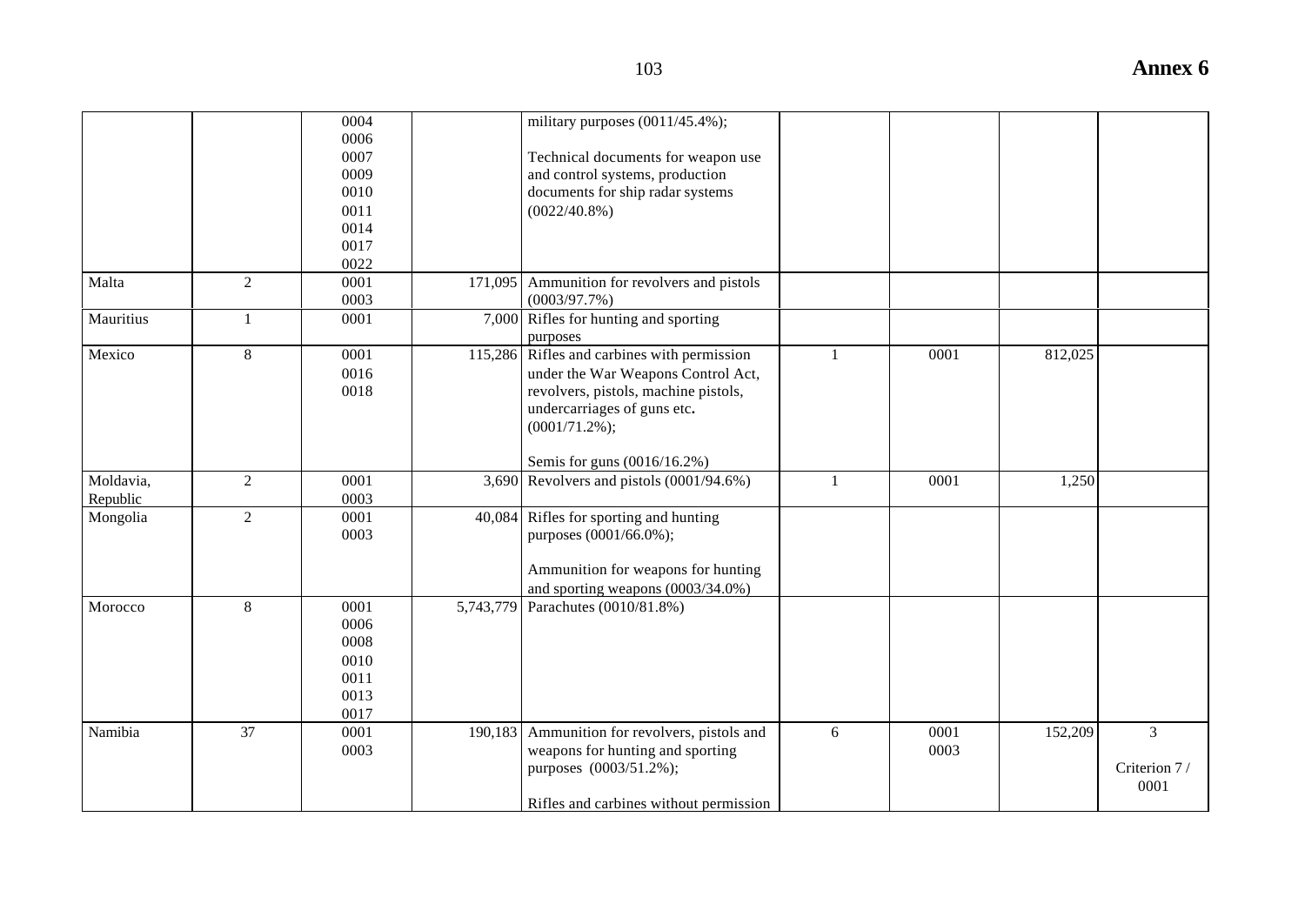|               |                |      |                | under the War Weapons Control Act,<br>revolvers, pistols, rifles for sporting |              |      |           |                          |
|---------------|----------------|------|----------------|-------------------------------------------------------------------------------|--------------|------|-----------|--------------------------|
|               |                |      |                | and hunting purposes (0001/48.8%)                                             |              |      |           |                          |
| Nepal         | 8              | 0003 |                | 725,486 Production installations for small-                                   | $\mathbf{1}$ | 0016 | 252,600   |                          |
|               |                | 0018 |                | calibre ammunition, ballistic                                                 |              |      |           |                          |
|               |                |      |                | measurement equipment (0018/99.9%)                                            |              |      |           |                          |
| Netherlands   | 5              | 0001 |                | 80,220 Revolvers, pistols, pistols and                                        |              |      |           |                          |
| Antilles      |                | 0003 |                | revolvers for sporting purposes                                               |              |      |           |                          |
|               |                |      |                | $(0001/95.9\%)$                                                               |              |      |           |                          |
| New Caledonia | 6              | 0001 | 21,402         | Rifles for sporting and hunting                                               |              |      |           |                          |
|               |                |      |                | purposes, weapon control devices                                              |              |      |           |                          |
| Nicaragua     |                | 0006 | 501,000 Trucks |                                                                               |              |      |           |                          |
| Oman          | 120            | 0001 |                | 1,811,253 Armoured vehicle and truck                                          |              |      |           |                          |
|               |                | 0003 |                | components (0006/78.5%);                                                      |              |      |           |                          |
|               |                | 0004 |                |                                                                               |              |      |           |                          |
|               |                | 0006 |                | Revolvers, pistols, rifles for sporting                                       |              |      |           |                          |
|               |                | 0007 |                | and hunting purposes and $(0001/8.9%)$                                        |              |      |           |                          |
|               |                | 0010 |                |                                                                               |              |      |           |                          |
|               |                | 0011 |                |                                                                               |              |      |           |                          |
| Pakistan      | 6              | 0001 | 14,202         | Military helmets and armoured vests                                           | 17           | 0001 | 3,376,221 | 5                        |
|               |                | 0003 |                | $(0013/74.8\%);$                                                              |              | 0011 |           |                          |
|               |                | 0013 |                |                                                                               |              | 0016 |           | Criterion 4/             |
|               |                |      |                | Revolvers and pistols (0001/23.6%)                                            |              | 0017 |           | 0006, 0010,              |
|               |                |      |                |                                                                               |              | 0018 |           | 0011, 0018               |
|               |                |      |                |                                                                               |              |      |           | Criterion 3, 4 /<br>0018 |
| Panama        | $\overline{2}$ | 0001 |                | 33,030 Revolvers and pistols (0001/53.5%);                                    |              |      |           |                          |
|               |                | 0003 |                |                                                                               |              |      |           |                          |
|               |                |      |                | Ammunition for weapons for hunting                                            |              |      |           |                          |
|               |                |      |                | and sporting purposes (0003/46.5%)                                            |              |      |           |                          |
| Paraguay      | 2              | 0001 |                | 3,354 Rifles for sporting and hunting                                         |              |      |           |                          |
|               |                | 0003 |                | purposes (0001/99.4%)                                                         |              |      |           |                          |
| Peru          | 5              | 0001 |                | 3,330,932 Parts of submarines (0009/65.8%);                                   |              |      |           |                          |
|               |                | 0004 |                |                                                                               |              |      |           |                          |
|               |                | 0009 |                | Parts of torpedoes, signalling cartridges                                     |              |      |           |                          |
|               |                |      |                | $(0004/34.2\%)$                                                               |              |      |           |                          |
| Philippines   |                | 0001 |                | 400 Revolvers and pistols                                                     |              |      |           |                          |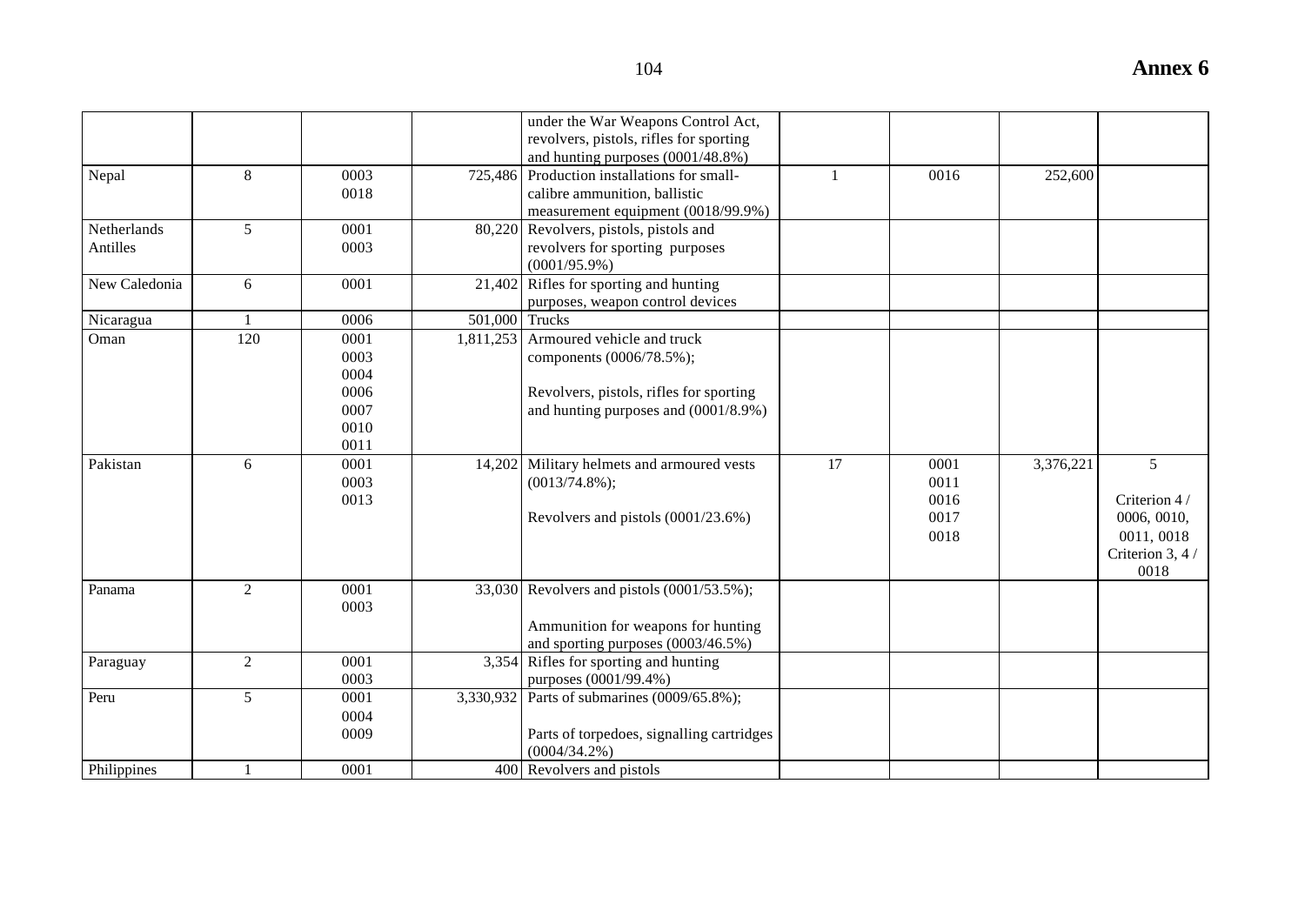| Qatar        | 9   | 0001 | 359.764    | User software for radio                  |   |      |        |  |
|--------------|-----|------|------------|------------------------------------------|---|------|--------|--|
|              |     | 0002 |            | communications network-managing          |   |      |        |  |
|              |     | 0003 |            | system (0021/75.6%);                     |   |      |        |  |
|              |     | 0006 |            |                                          |   |      |        |  |
|              |     | 0007 |            | Ammunition for revolvers, pistols and    |   |      |        |  |
|              |     | 0021 |            | weapons for hunting and sporting         |   |      |        |  |
|              |     |      |            | purposes (0003/17.9%)                    |   |      |        |  |
| Rumania      | 68  | 0001 | 1,138,956  | Cathode ray tubes (0011/45.3%);          |   |      |        |  |
|              |     | 0003 |            |                                          |   |      |        |  |
|              |     | 0006 |            | Parts of combat aircraft (0010/24.6%);   |   |      |        |  |
|              |     | 0008 |            |                                          |   |      |        |  |
|              |     | 0010 |            | Rifles and carbines without permission   |   |      |        |  |
|              |     | 0011 |            | under the War Weapons Control Act,       |   |      |        |  |
|              |     | 0014 |            | revolvers, pistols, rifles for sporting  |   |      |        |  |
|              |     | 0022 |            | and hunting purposes (0001/18.8%)        |   |      |        |  |
| Russian      | 112 | 0001 | 3,402,630  | Revolvers, pistols, rifles for sporting  | 6 | 0001 | 31,793 |  |
| Federation   |     | 0003 |            | and hunting purposes, weapon control     |   | 0010 |        |  |
|              |     | 0007 |            | devices (0001/86.7%)                     |   | 0011 |        |  |
|              |     | 0008 |            |                                          |   |      |        |  |
| San Marino   | 11  | 0001 | 20,967     | Rifles and carbines with and without     |   |      |        |  |
|              |     | 0013 |            | permission under the War Weapons         |   |      |        |  |
|              |     |      |            | Control Act, revolvers, pistols,         |   |      |        |  |
|              |     |      |            | machine pistols, rifles for sporting and |   |      |        |  |
|              |     |      |            | hunting purposes, undercarriages of      |   |      |        |  |
|              |     |      |            | guns etc. (0001/99.1%)                   |   |      |        |  |
| Saudi-Arabia | 82  | 0001 | 72,757,406 | Parts of fire control systems, weapon    |   |      |        |  |
|              |     | 0003 |            | control devices and parts thereof        |   |      |        |  |
|              |     | 0004 |            | $(0005/47.1\%)$ ;                        |   |      |        |  |
|              |     | 0005 |            |                                          |   |      |        |  |
|              |     | 0006 |            | Parts of combat aircraft (0010/26.2%);   |   |      |        |  |
|              |     | 0007 |            |                                          |   |      |        |  |
|              |     | 0010 |            | Parts for ballistic missiles, military   |   |      |        |  |
|              |     | 0011 |            | pyrotechnic devices (0004/7.5%)          |   |      |        |  |
|              |     | 0013 |            |                                          |   |      |        |  |
|              |     | 0016 |            |                                          |   |      |        |  |
|              |     | 0018 |            |                                          |   |      |        |  |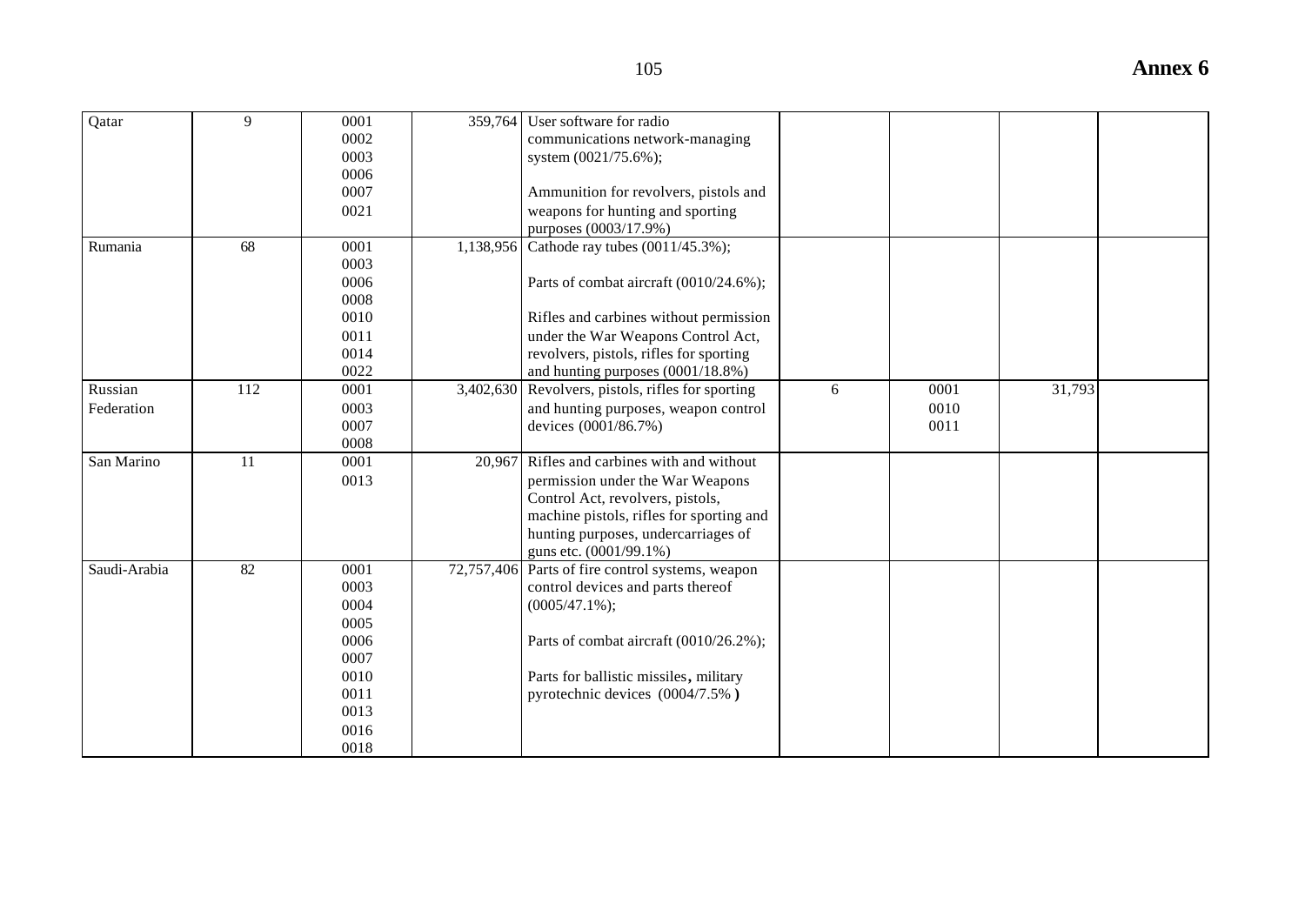| Singapore | 99 | 0001 | 74,342,277 | Communications equipment and parts        | $\mathfrak{D}$ | 0005 | 399,000 |  |
|-----------|----|------|------------|-------------------------------------------|----------------|------|---------|--|
|           |    | 0002 |            | therefor, electronic components and       |                | 0006 |         |  |
|           |    | 0003 |            | parts for military purposes               |                |      |         |  |
|           |    | 0004 |            | $(0011/58.4\%);$                          |                |      |         |  |
|           |    | 0005 |            |                                           |                |      |         |  |
|           |    | 0006 |            | Ammunition for howitzers, projectile      |                |      |         |  |
|           |    | 0007 |            | launchers, grenade pistols, revolvers     |                |      |         |  |
|           |    | 0008 |            | and pistols (0003/21.2%);                 |                |      |         |  |
|           |    | 0009 |            |                                           |                |      |         |  |
|           |    | 0010 |            | Parts for diving equipment, bridges and   |                |      |         |  |
|           |    | 0011 |            | parts thereof for military use            |                |      |         |  |
|           |    | 0017 |            | $(0017/14.1\%)$                           |                |      |         |  |
|           |    | 0018 |            |                                           |                |      |         |  |
|           |    | 0021 |            |                                           |                |      |         |  |
|           |    | 0022 |            |                                           |                |      |         |  |
| Slovakia  | 70 | 0001 | 1,299,167  | Ammunition for revolvers, pistols and     |                | 0001 | 149,430 |  |
|           |    | 0003 |            | weapons for hunting and sporting          |                |      |         |  |
|           |    | 0006 |            | purposes (0003/44.3%);                    |                |      |         |  |
|           |    | 0007 |            |                                           |                |      |         |  |
|           |    | 0016 |            | Rifles and carbines without permission    |                |      |         |  |
|           |    | 0018 |            | under the War Weapon Control Act, re-     |                |      |         |  |
|           |    | 0022 |            | volvers, pistols, machine pistols, rifles |                |      |         |  |
|           |    |      |            | for sporting and hunting purposes         |                |      |         |  |
|           |    |      |            | weapon control devices $(0001/42.1\%)$    |                |      |         |  |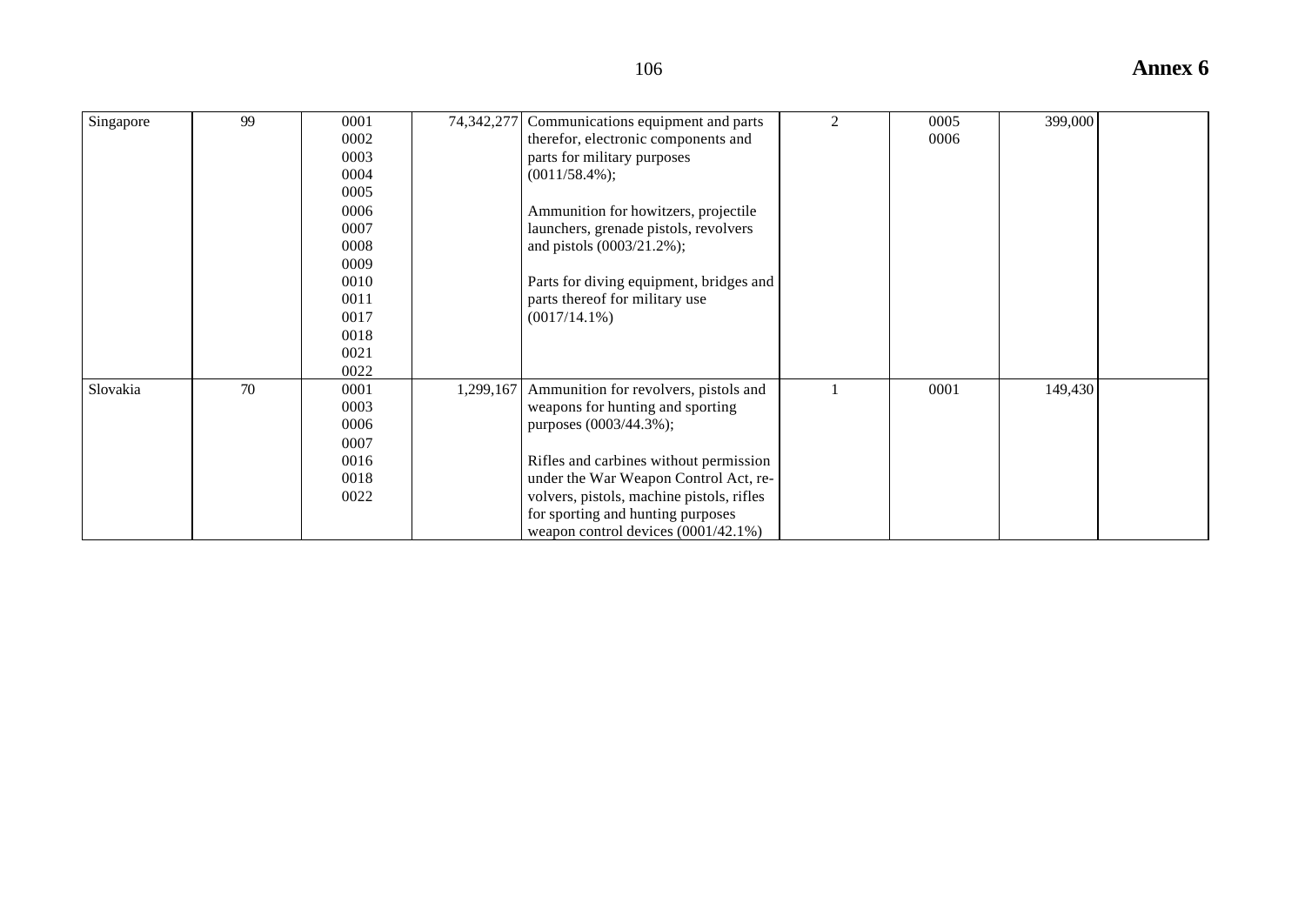| 71 | 0001 | 1,901,656 Revolvers, pistols, sniper's rifle,    |   |      |         |  |
|----|------|--------------------------------------------------|---|------|---------|--|
|    | 0003 | machine pistols, rifles for hunting and          |   |      |         |  |
|    | 0006 | sporting purposes, pistols and revolvers         |   |      |         |  |
|    | 0008 | for sporting purposes $(0001/44.6\%)$ ;          |   |      |         |  |
|    | 0013 |                                                  |   |      |         |  |
|    | 0015 | Control system (0015/43.4%)                      |   |      |         |  |
|    | 0018 |                                                  |   |      |         |  |
| 75 | 0001 | 15,592,111 Parts of tanks and armoured vehicles, |   | 0001 | 149,650 |  |
|    | 0003 | trucks, parts for tank tractors, parts for       |   |      |         |  |
|    | 0004 | bridge laying machines (0006/41.4%);             |   |      |         |  |
|    | 0006 |                                                  |   |      |         |  |
|    | 0007 | Production documents for corvettes               |   |      |         |  |
|    | 0008 | and submarines, technology documents             |   |      |         |  |
|    | 0009 | on optical components (0022/20.0%);              |   |      |         |  |
|    | 0010 |                                                  |   |      |         |  |
|    | 0011 | Mine sweeping vessels and parts                  |   |      |         |  |
|    | 0013 | thereof, hydrophone parts                        |   |      |         |  |
|    | 0014 | $(0009/16.7\%)$ ;                                |   |      |         |  |
|    | 0016 |                                                  |   |      |         |  |
|    | 0017 | Parts of combat helicopters                      |   |      |         |  |
|    | 0018 | $(0010/10.6\%)$                                  |   |      |         |  |
|    | 0022 |                                                  |   |      |         |  |
|    | 0001 | 16,198 Pistols and revolvers for sporting        | 6 | 0001 | 245,022 |  |
|    |      | purposes                                         |   | 0003 |         |  |
|    |      |                                                  |   | 0005 |         |  |
|    |      |                                                  |   | 0009 |         |  |
|    |      |                                                  |   | 0011 |         |  |
|    |      |                                                  |   | 0001 | 3,300   |  |
|    |      |                                                  |   | 0005 | 22.361  |  |

1

Criterion 7 / 0018

131,377 Revolvers, pistols, rifles for sporting

purposes  $(0.003/37.1\%)$ 

and hunting purposes  $(0001/59.0\%)$ ;

Ammunition for revolvers, pistols and weapons for hunting and sporting

Slovenia

South Africa

Sri Lanka

Sudan

Tanzania, United Republic

133 0001

0003 0006

Syria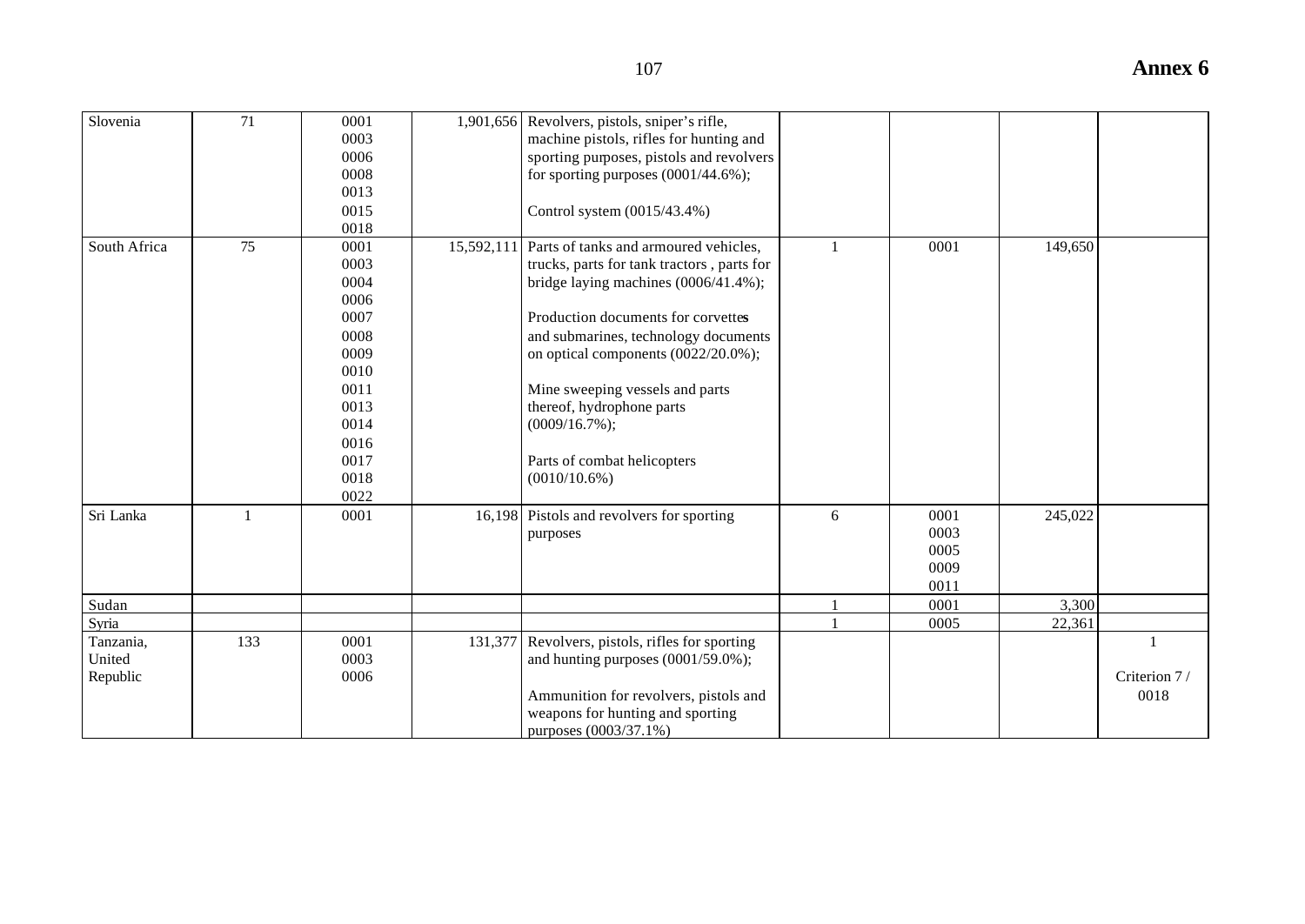| ۰.<br>۰.<br>v<br>×<br>×<br>۰. |  |
|-------------------------------|--|
|-------------------------------|--|

| Thailand           | 114             | 0001 | 76,078,814 Trainer and fighter aircraft, parts for | $\mathbf{1}$   | 0006 | 4,000  |  |
|--------------------|-----------------|------|----------------------------------------------------|----------------|------|--------|--|
|                    |                 | 0003 | military aircraft (0010/95.1%)                     |                |      |        |  |
|                    |                 | 0005 |                                                    |                |      |        |  |
|                    |                 | 0006 |                                                    |                |      |        |  |
|                    |                 | 0009 |                                                    |                |      |        |  |
|                    |                 | 0010 |                                                    |                |      |        |  |
|                    |                 | 0011 |                                                    |                |      |        |  |
|                    |                 | 0018 |                                                    |                |      |        |  |
| Trinidad and       | $\tau$          | 0001 | 20,010 Revolvers and pistols                       |                |      |        |  |
| Tobago             |                 |      |                                                    |                |      |        |  |
| Tunisia            | 5               | 0003 | 1,259,712 Patrol boats (0009/95.3%)                | 1              | 0003 | 2,550  |  |
|                    |                 | 0008 |                                                    |                |      |        |  |
|                    |                 | 0009 |                                                    |                |      |        |  |
|                    |                 | 0011 |                                                    |                |      |        |  |
| Uganda             |                 | 0006 | 8,000 Trucks                                       |                |      |        |  |
| Ukraine            | $\overline{56}$ | 0001 | 3,054,597 Rifles for sporting and hunting          | $\overline{2}$ | 0001 | 32,000 |  |
|                    |                 | 0003 | purposes, pistols and revolvers for                |                |      |        |  |
|                    |                 | 0008 | sporting purposes $(0001/88.5%)$                   |                |      |        |  |
| Uruguay            | $\overline{3}$  | 0001 | 184,706 Revolvers, pistols, rifles for sporting    |                |      |        |  |
|                    |                 |      | and hunting purposes                               |                |      |        |  |
| Uzbekistan         | $\overline{2}$  | 0004 | 6,545,135 Mobile defusing devices incl. body       |                |      |        |  |
|                    |                 | 0013 | armours (0013/55.1%);                              |                |      |        |  |
|                    |                 | 0018 |                                                    |                |      |        |  |
|                    |                 |      | Production equipment for small-calibre             |                |      |        |  |
|                    |                 |      | ammunition (0018/44.3%)                            |                |      |        |  |
| Venezuela          | 2               | 0006 | 1,247,600 IFF secondary radar systems              | $\mathbf{1}$   | 0001 | 23,220 |  |
|                    |                 | 0011 | $(0011/53.4\%);$                                   |                |      |        |  |
|                    |                 |      |                                                    |                |      |        |  |
|                    |                 |      | Parts of armoured vehicles                         |                |      |        |  |
|                    |                 |      | $(0006/46.6\%)$                                    |                |      |        |  |
| <b>United Arab</b> | 55              | 0001 | 46.335,010 Decontamination vehicles, ABC           |                |      |        |  |
| Emirates           |                 | 0002 | protective clothing, irradiation                   |                |      |        |  |
|                    |                 | 0003 |                                                    |                |      |        |  |
|                    |                 | 0005 | measurement equipment (0007/25.7%);                |                |      |        |  |
|                    |                 |      |                                                    |                |      |        |  |
|                    |                 | 0006 | Test stands for track-bound vehicle                |                |      |        |  |
|                    |                 | 0007 | propulsion systems, ballistic                      |                |      |        |  |
|                    |                 | 0009 | measurement system (0018/24.1%);                   |                |      |        |  |
|                    |                 | 0011 |                                                    |                |      |        |  |